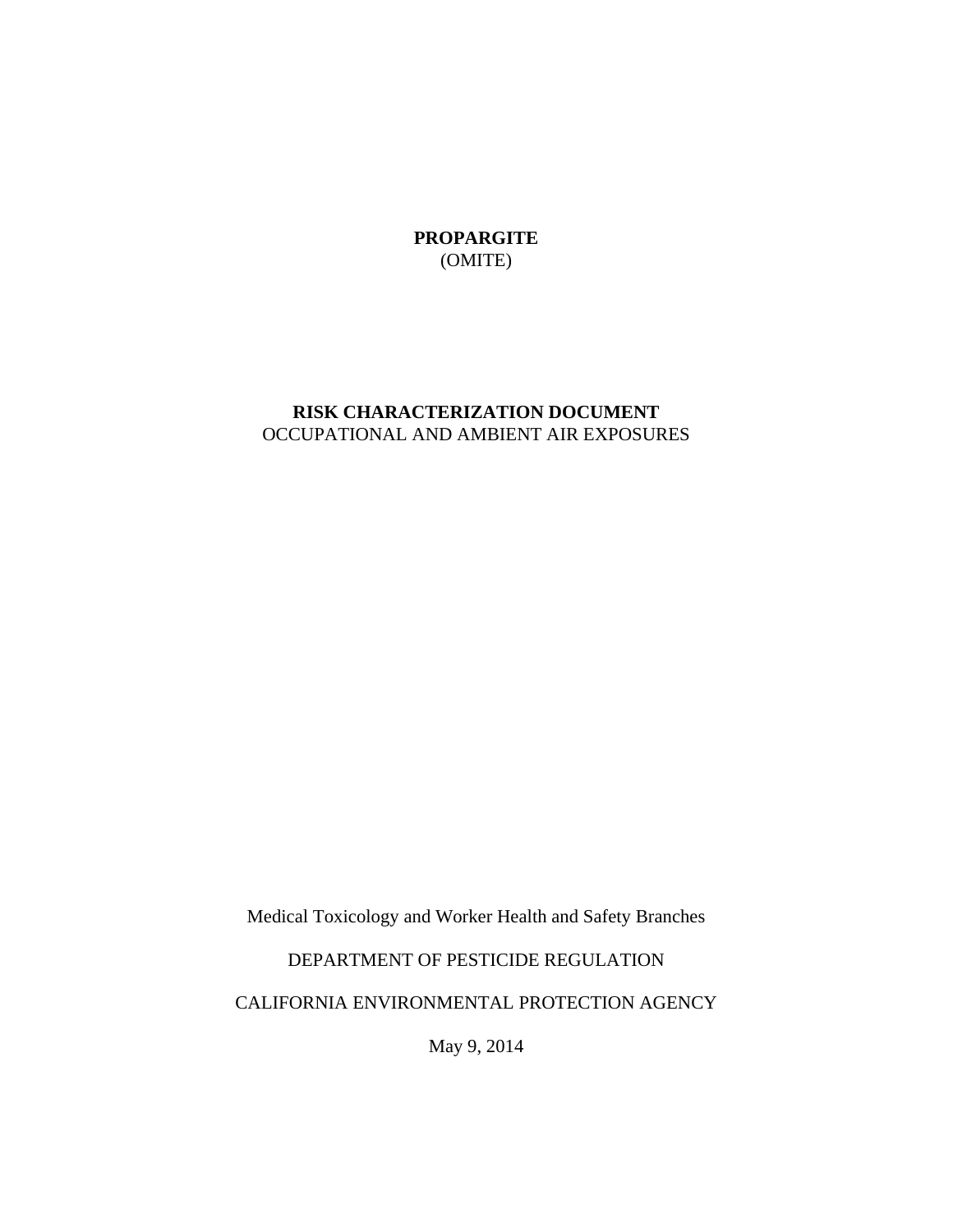# Contributors and Acknowledgments

<span id="page-1-0"></span>

| Principal Author:           | Carolyn M. Lewis, M.S., D.A.B.T.      |
|-----------------------------|---------------------------------------|
|                             | <b>Associate Toxicologist</b>         |
|                             | <b>Health Assessment Section</b>      |
|                             | <b>Medical Toxicology Branch</b>      |
| <b>Toxicology Reviews:</b>  | Charles N. Aldous, Ph.D., D.A.B.T.    |
|                             | <b>Staff Toxicologist</b>             |
|                             | <b>SB 950 Data Review Section</b>     |
|                             | <b>Medical Toxicology Branch</b>      |
| <b>Exposure Assessment:</b> | Michael H. Dong, Ph.D., CNS, D.A.B.T. |
|                             | <b>Staff Toxicologist</b>             |
|                             | Worker Health and Safety Branch       |
| Peer Reviewed By:           | Joyce Gee, Ph.D.                      |
|                             | Senior Toxicologist                   |
|                             | <b>Health Assessment Section</b>      |
|                             |                                       |
|                             | <b>Medical Toxicology Branch</b>      |
|                             | Jay P. Schreider, PhD                 |
|                             | Primary State Toxicologist            |
|                             | <b>Medical Toxicology Branch</b>      |
|                             |                                       |

DPR acknowledges the review of this document by the Pesticide Epidemiology Unit, Office of Environmental Health Hazard Assessment.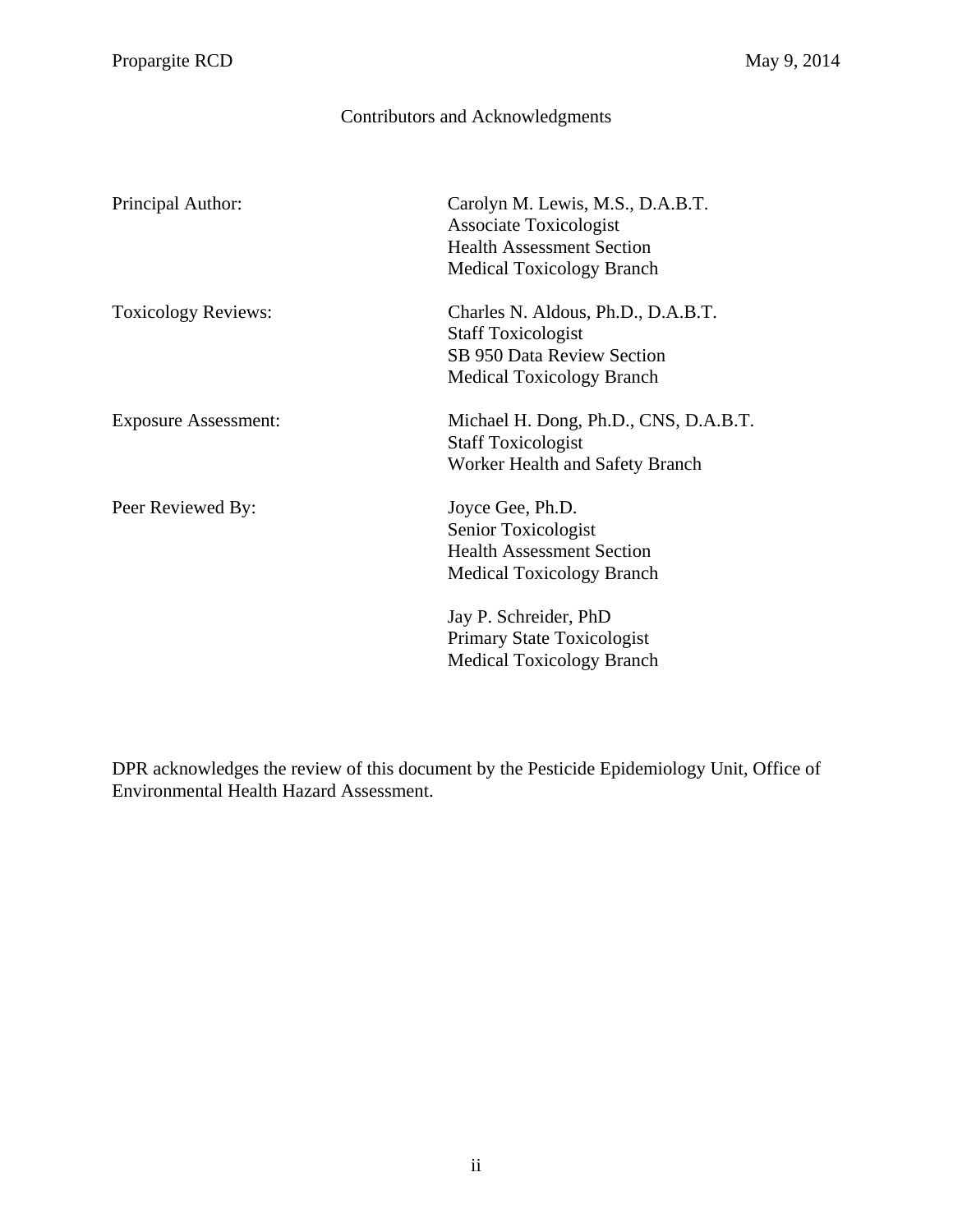# **TABLE OF CONTENTS**

# PAGE

| $\mathbf{I}$ . |        |          |                                                 |  |  |  |  |  |
|----------------|--------|----------|-------------------------------------------------|--|--|--|--|--|
|                | I.A.   |          |                                                 |  |  |  |  |  |
|                | I.B.   |          |                                                 |  |  |  |  |  |
|                | I.C.   |          |                                                 |  |  |  |  |  |
|                | I.D.   |          |                                                 |  |  |  |  |  |
|                | I.E.   |          |                                                 |  |  |  |  |  |
|                | I.F.   |          |                                                 |  |  |  |  |  |
|                | I.G.   |          |                                                 |  |  |  |  |  |
| II.            |        |          |                                                 |  |  |  |  |  |
|                | II.A.  |          |                                                 |  |  |  |  |  |
|                | II.B.  |          |                                                 |  |  |  |  |  |
|                | II.C.  |          |                                                 |  |  |  |  |  |
|                | II.D.  |          |                                                 |  |  |  |  |  |
|                | II.E.  |          |                                                 |  |  |  |  |  |
|                | II.F.  |          |                                                 |  |  |  |  |  |
|                | II.G.  |          |                                                 |  |  |  |  |  |
| III.           |        |          |                                                 |  |  |  |  |  |
|                | III.A. |          |                                                 |  |  |  |  |  |
|                |        | III.A.1. |                                                 |  |  |  |  |  |
|                |        | III.A.2. |                                                 |  |  |  |  |  |
|                |        | III.A.3. |                                                 |  |  |  |  |  |
|                |        | III.A.4. |                                                 |  |  |  |  |  |
|                |        | III.A.5. | Quantitative Assessment of Oncogenic Effects 57 |  |  |  |  |  |
|                |        | III.A.6. |                                                 |  |  |  |  |  |
|                | III.B. |          |                                                 |  |  |  |  |  |
|                |        | III.B.1. |                                                 |  |  |  |  |  |
|                |        | III.B.2. |                                                 |  |  |  |  |  |
|                |        | III.B.3. |                                                 |  |  |  |  |  |
|                | III.C. |          |                                                 |  |  |  |  |  |
|                |        | III.C.1. |                                                 |  |  |  |  |  |
|                |        | III.C.2. |                                                 |  |  |  |  |  |
|                |        | III.C.3. |                                                 |  |  |  |  |  |
| IV.            |        |          |                                                 |  |  |  |  |  |
|                | IV.A.  |          |                                                 |  |  |  |  |  |
|                | IV.B.  |          |                                                 |  |  |  |  |  |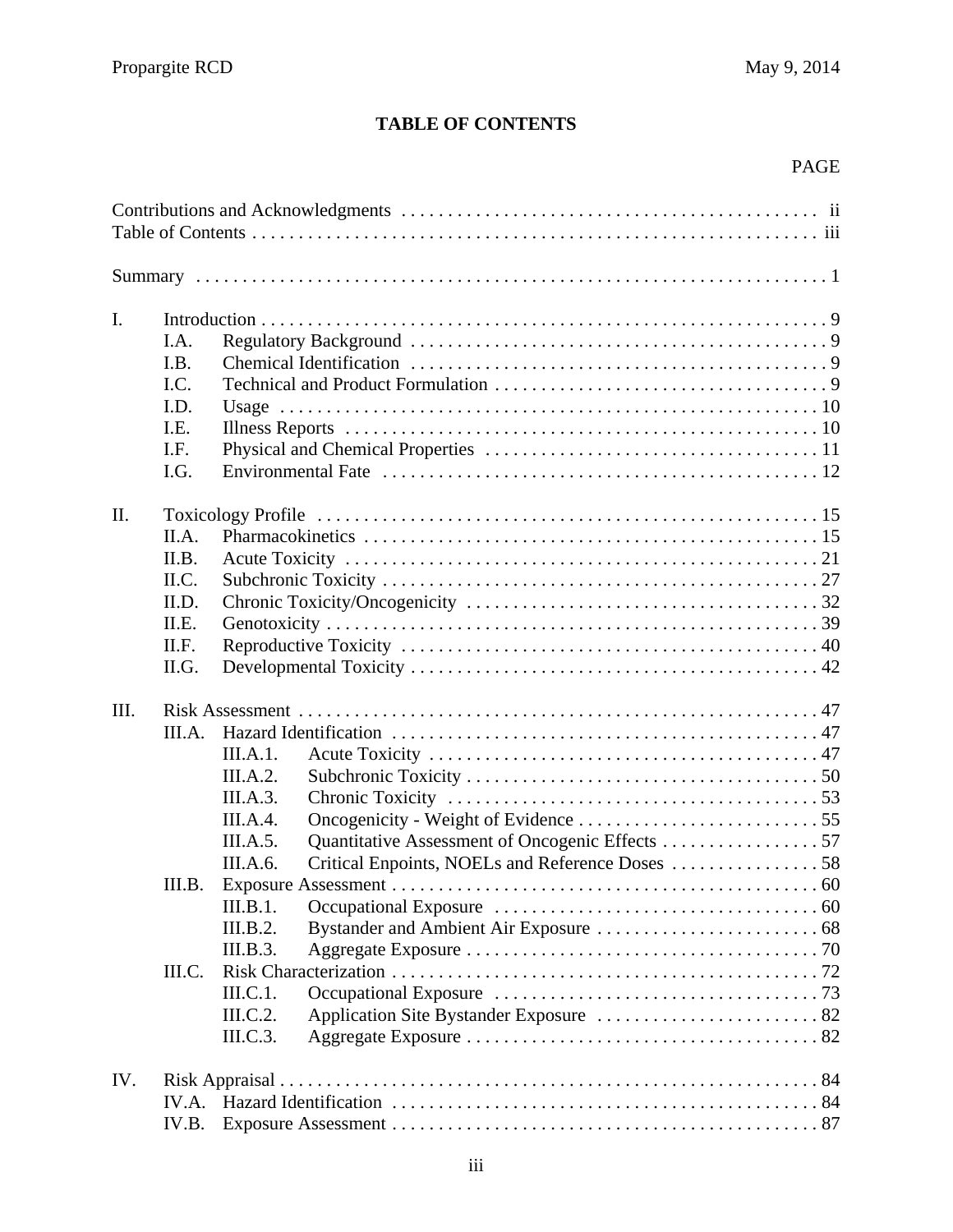| Appendix A - BMDS Multistage Cancer Model Printout |  |
|----------------------------------------------------|--|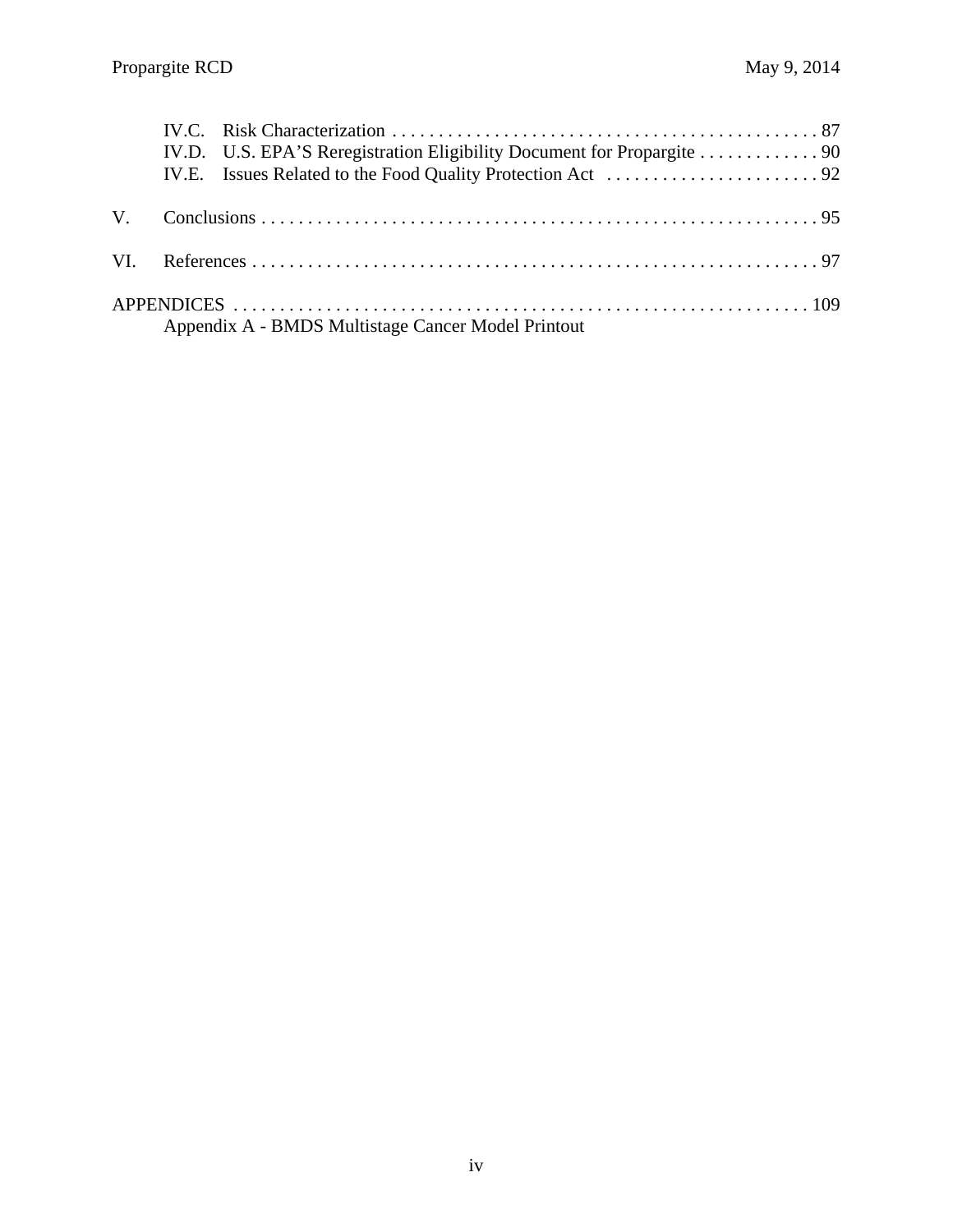### **PROPARGITE**

### **SUMMARY**

<span id="page-4-0"></span>2-[4-(1,1-Dimethylethyl)phenoxy]cyclohexyl 2-propynyl sulfite (propargite) was first registered in 1969 as a miticide (U.S. EPA, 2001a). U.S. EPA issued a Registration Standard for propargite in 1986. In 1996, U.S. EPA and the registrant signed an agreement to voluntarily cancel certain uses due to unacceptable carcinogenicity dietary risk. In September 2001, U.S. EPA finalized their Reregistration Eligibility Document (RED) which resulted in proposed mitigation for worker exposure including changes in the packaging of some formulations, increased protective equipment (e.g., gloves, closed mixing systems, enclosed cabs and cockpits) and increased restricted entry intervals (REIs). The California Department of Pesticide Regulation completed a Risk Characterization Document (RCD) in 2004 which addressed the potential risk for human health effects from dietary and drinking water exposure to propargite in the general public (Lewis, 2004). This RCD addresses the potential risks for human health effects from occupational and ambient air exposure to propargite.

#### **Toxicology**

The pharmacokinetic and toxicology studies were reviewed and presented in the Toxicology Profile section. Included in the Toxicology Profile are guideline studies submitted to the Department of Pesticide Regulation DPR) and studies from open literature with the greatest weight generally given to guideline studies that met the Federal Insecticide, Fungicide and Rodenticide Act (FIFRA) guidelines. From the treatment-related effects identified in the studies, the highest dose, which did not cause any toxicological effect, known as No-Observed-Effect Level (NOEL), was established for each study. In the Hazard Identification section, the NOELs and effects at the Lowest-Observed-Effect Level (LOEL) from the available toxicity studies were evaluated to determine what would be the most appropriate NOEL, referred to as a critical NOEL, to evaluate particular exposure scenarios. The toxicity studies can be categorized as acute ( $< 7$  days), subchronic ( $> 7$  days to  $< 6$  months), and chronic (1 or more years) in duration. For propargite, critical NOELs were identified for acute, subchronic, and chronic exposure scenarios. In addition, a potency factor was estimated for carcinogenicity. The critical NOELs were adjusted to absorbed doses because occupational and bystander exposures were expressed as absorbed doses. The oral and dermal adsorption rates for propargite were assumed to be 40% and 17%, respectively. A default absorption rate of 100% was assumed for inhalation exposure.

Propargite is an organosulfur miticide/acaricide whose pesticidal mechanism of action involves the inhibition of magnesium-stimulated ATPase. One of its primary mechanisms of toxicity in mammals is local irritation at the site of contact. However, reduction in body weights were seen with all routes of exposure which could either be due to metabolic effects of the chemical or may be a secondary response to the local irritation. Since larger uncertainty factors are used with systemic effects than local effects, the body weight reduction was assumed to be systemic without additional information as to cause. With acute exposure by the inhalation route, labored breathing, nasal discharge, moist rales, reduced body weights and discolored lungs were observed at the lowest dose tested. With acute oral exposure to propargite, gastrointestinal abnormalities, dark red adrenal glands, bright red lungs, jaundice, red and swollen paws, mouth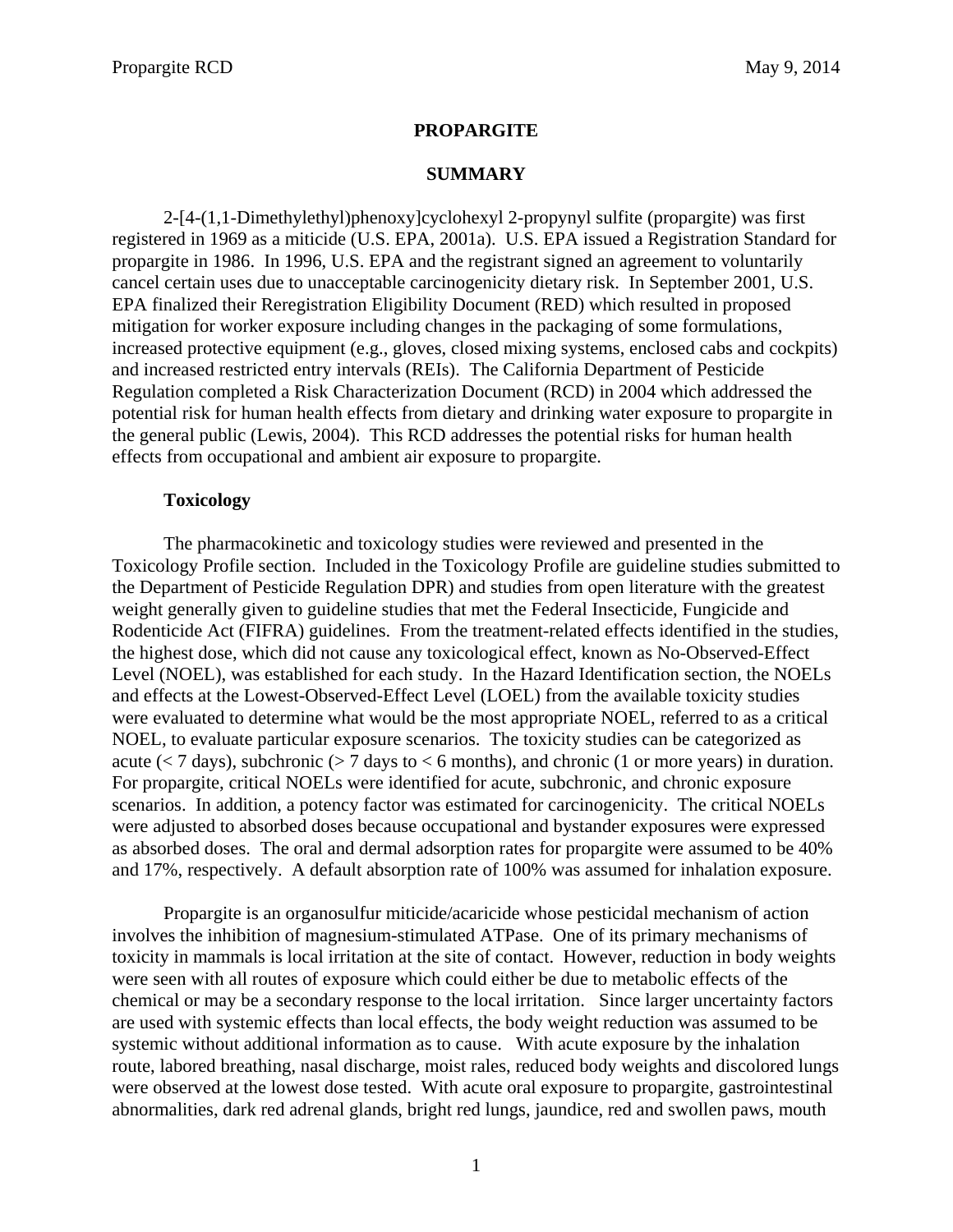and urogenital area, decreased urination, abnormal defecation and reduced body weights were seen. With acute dermal exposure, severe dermal irritation was observed along with vocalization, abnormal defecation, decreased urination, inappetence, dehydration, hypothermia, ataxia, hypersensitivity to touch, moist rales, hair loss, scabbing, swelling and/or staining around mouth, nose, ears, and urogenital areas, and reddened lungs. NOELs were not observed in any of the acute toxicity studies. Therefore, an oral NOEL of 2 mg/kg/day from a rabbit development toxicity study was used to evaluate acute and subchronic inhalation exposure. The acute NOEL from this study was 0.8 mg/kg/day after adjusting for oral absorption (40%) based on anorexia in does (onset day 2) and delayed ossification in their fetuses. Using this NOEL, the RfC was 14  $\mu$ g/m<sup>3</sup> for children and 29  $\mu$ g/m<sup>3</sup> for adults. An acute dermal NOEL was seen in a 21-day dermal toxicity study based on the lack of any effects during the first week of exposure including clinical signs or reduced body weights. After adjusting for dermal absorption (17%), the acute dermal NOEL was 17 mg/kg. The acute dermal RfD (absorbed) is 170  $\mu$ g/kg after dividing by a default uncertainty factor of 100.

Severe dermal irritation was seen with acute dermal exposure to propargite. Since this endpoint is a local effect, concentration was considered the more appropriate expression of dosage rather than on a body weight basis. A NOEL for this endpoint was not observed in the available dermal studies, but was estimated to be  $0.7 \text{ mg/cm}^2$  based on erythema that was observed in rabbits after the first 6-hr exposure in a 21-day dermal toxicity study. Generally, an acute RfC for dermal irritation is estimated by dividing the NOEL by an uncertainty factor of 10 for intraspecies variation. However, propargite also produced dermal sensitization, so an additional uncertainty factor of 3 was recommended to protect against dermal sensitization as well. Therefore, the proposed RfC for acute local dermal effects is  $23 \mu g/cm^2$ .

The most common systemic effect with subchronic exposure to propargite, regardless of route, was reduced body weights. Reductions in food consumption were also seen. Changes in hematological and clinical chemistry values ( $\downarrow$  serum albumin and calcium,  $\uparrow$  serum globulin,  $\uparrow$ WBC count, segmented neutrophils, monocytes and platelets) were observed in a dermal study in rabbits. The veterinary pathologist for this study suggested that the hematological and clinical chemistry changes may be related to the dermal irritation. Increased relative liver, kidney, adrenal gland and/or gonad weights were observed in several studies. It is unclear if these organ weight changes are related to reduced body weights or organ toxicity. Pathological findings in these subchronic studies included increased pigment in reticuloendothelial cells of the liver and hemosiderosis of the spleen in dogs and chronic nephritis, liver inflammation and necrosis in rabbits. There were no subchronic inhalation studies available for propargite, so the lowest subchronic oral NOEL (2 mg/kg/day) from a rabbit developmental toxicity study was used after adjusting for oral absorption of 40%, resulting in absorbed NOEL of 0.8 mg/kg/day. The lowest subchronic dermal NOEL in an acceptable 21-day dermal toxicity study was 1 mg/kg/day based on reduced body weights (F: 14-20%), changes in clinical chemistry and hematology values, and increased relative liver and kidney weights in rabbits. After adjusting for dermal absorption, the subchronic dermal NOEL was 0.17 mg/kg/day. The subchronic RfD for dermal exposure was 1.7  $\mu$ g/kg/day. A subchronic NOEL for dermal irritation was estimated at 0.21 mg/cm<sup>2</sup> from another 21-day dermal toxicity study. The subchronic RfC for dermal irritation was 7  $\mu$ g/cm<sup>2</sup>.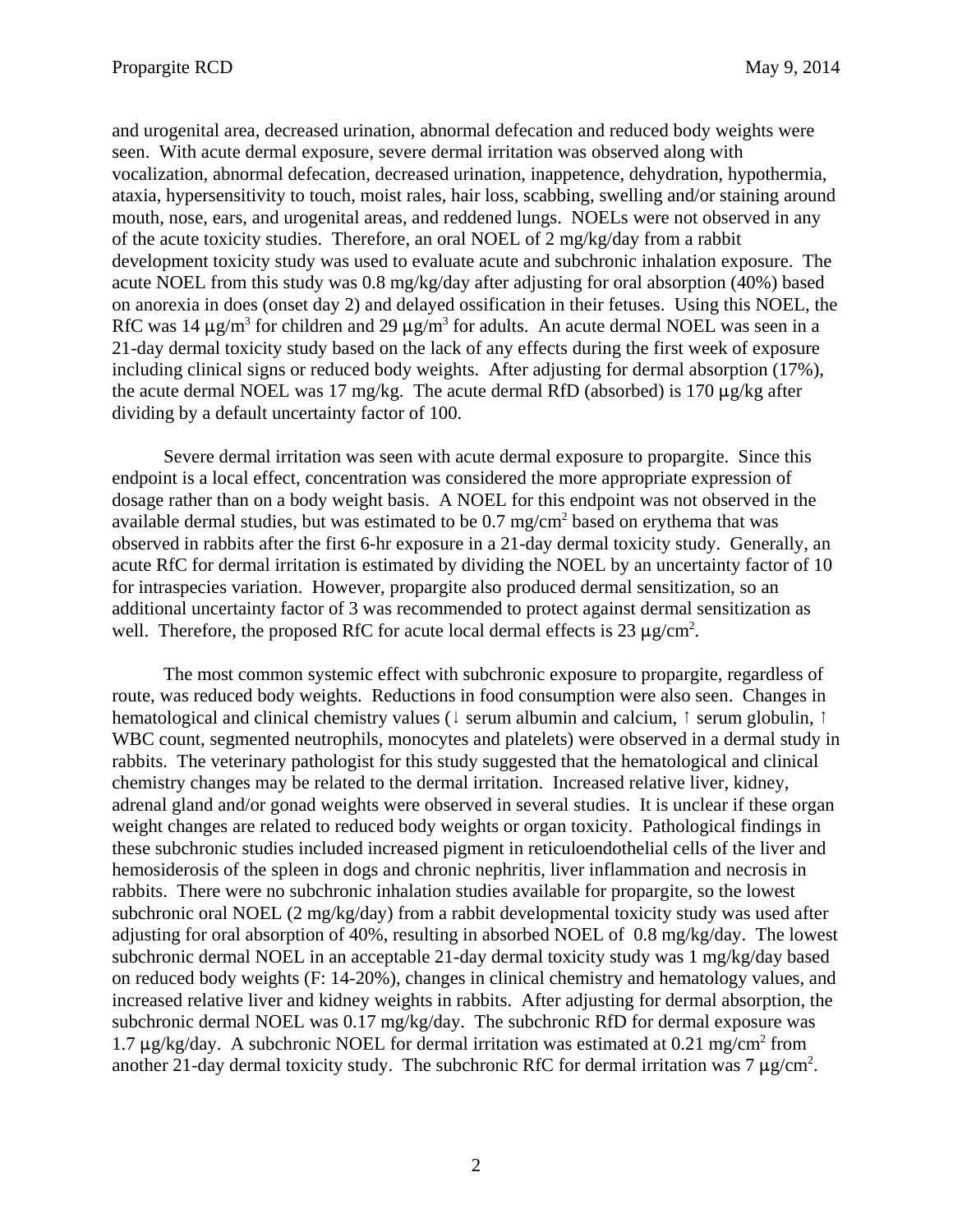Several developmental and reproductive effects were seen in repeat dosing studies. These effects included increased abortions, increased resorptions, reduced fetal viability, delayed ossification, malaligned or fused sternebrae, hydrocephaly and reduced body weights. The NOELs for fetal or pup effects were usually equal to or higher than the maternal or parental NOELs, except in one rat developmental toxicity study in which delayed ossification was seen at a lower dose level than maternal toxicity suggesting there may be some increased pre-natal sensitivity to propargite.

The effects observed in laboratory animals with chronic exposure to propargite were similar to those observed with subchronic exposure, including reductions in body weights and food consumption, and changes in clinical chemistry, hematological values and organ weights. The lowest NOEL in a chronic oral study of acceptable quality was 3.8 mg/kg/day based on reduced body weights and food consumption in rats fed propargite in the diet for 2 years. This study was used to evaluated inhalation exposure with an NOEL of 1.5 mg/kg/day after adjusting for oral absorption. Therefore, the chronic inhalation RfC for propargite was 25 and 54  $\mu$ g/m<sup>3</sup> for children and adults, respectively, based on this oral NOEL. No chronic dermal studies were available for propargite; therefore, the subchronic dermal NOEL (0.17 mg/kg/day) was used for evaluating chronic exposure. No additional uncertainty factor for extrapolating from subchronic to chronic was applied since the chronic oral NOELs were similar to the subchronic oral NOELs. Therefore, the chronic dermal RfD is the same as the subchronic RfD (1.7  $\mu$ g/kg/day).

There is evidence that propargite is oncogenic based on an increase in undifferentiated sarcomas of the jejunum in Sprague-Dawley rats. The weight of evidence was considered sufficient to do a quantitative assessment of the oncogenic potential for propargite because 1) jejunal sarcomas are a rare tumor type; 2) sarcomas of the intestine and other tissues were observed in two other supplemental studies; and 3) there was a shortening of the time to tumor. There was some evidence to suggest that propargite may be acting by a threshold mechanism: 1) transient increase in cell proliferation and 2) essentially all negative genotoxicity studies. However, by itself, this evidence was not considered sufficient to justify using a threshold approach. Therefore, a non-threshold mechanism was assumed as a default. Although there was a dose-related increase in deaths at the high dose, which suggests that the Weibull time-to-tumor model would be the most appropriate model to estimate oncogenic potency, the registrant showed that the Weibull time-to-tumor model was not the best model to use based on its poor fit. Apparently, the poor fit with the Weibull time-to-tumor model was due to its inability to optimize the model parameters. The best fit for the jejunal sarcomas in male rats was obtained with the multistage model. The estimated oncogenic potency for propargite ranged from 2.4 x  $10^{-2}$  (mg/kg/day)<sup>-1</sup> for the maximum likelihood estimate (MLE) to 3.4 x  $10^{-2}$  (mg/kg/day)<sup>-1</sup> for the 95th percent upper bound (95% UB). To evaluate occupational and ambient air exposure the potency was adjusted for oral absorption, 40%. The adjusted oncogenic potencies were 5.9 x 10 <sup>2</sup> (mg/kg/day)<sup>-1</sup> for the MLE and 8.4 x 10<sup>-2</sup> (mg/kg/day)<sup>-1</sup> for the 95% UB. Generally, RfDs/RfCs are not calculated for a non-threshold effect like cancer. However, it is possible to calculate a dose or air concentration at which the carcinogenic risk is negligible (less than one in a million excess cancer cases). The dermal exposure dosage or RfD corresponding to a negligible risk using the 95% UB potency estimate is 12 ng/kg/day (absorbed). This corresponds to an air concentration of 43 ng/m<sup>3</sup> (3.0 ppt) below which there is no regulatory concern for carcinogenic effects.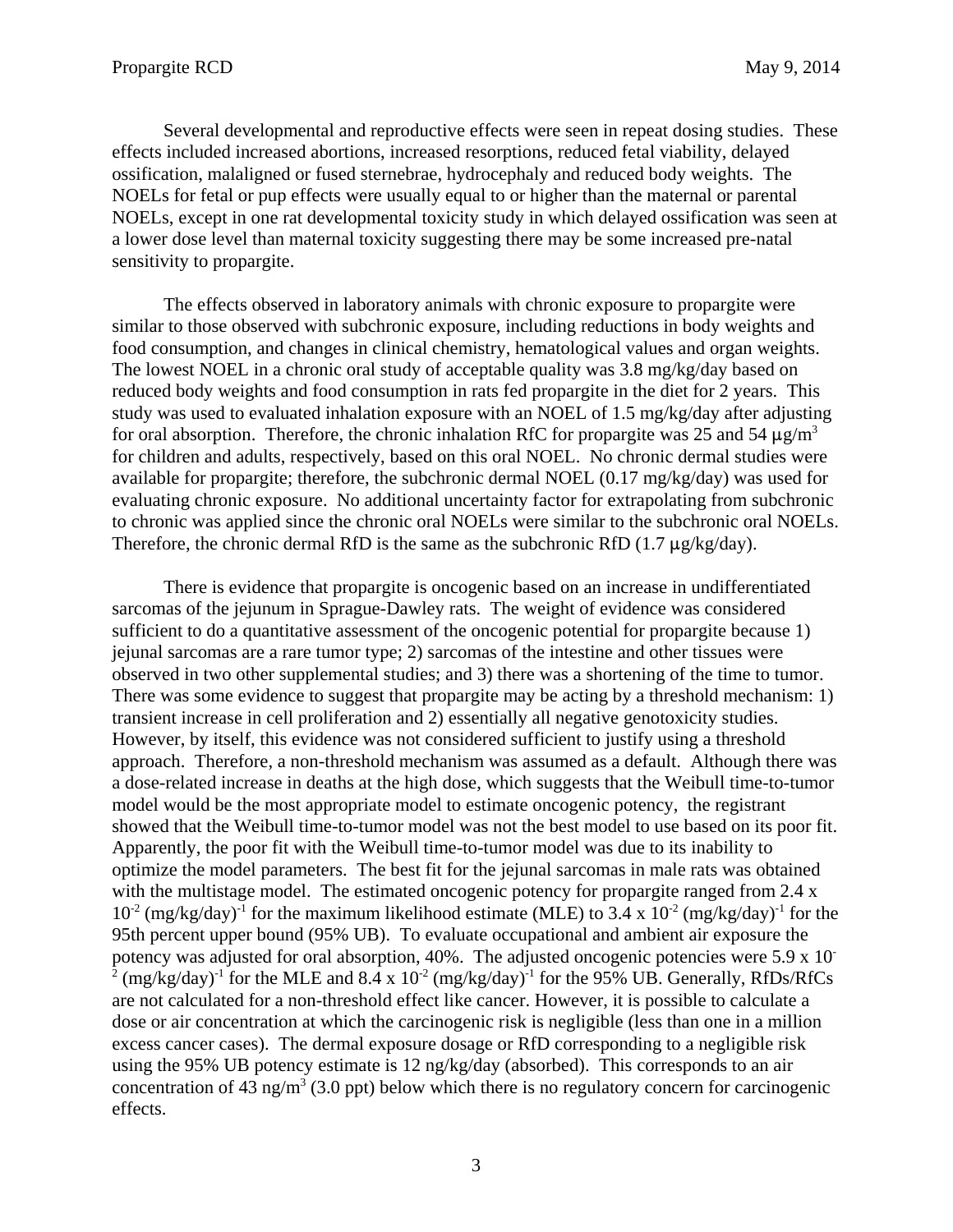| Exposure<br>Scenario                   | NOEL/ENEL <sup>a</sup>                                                                                                            | Effects on LOEL                                                                                                                                                                                                 | RfD/RfC                                                                                                |              | Ref. <sup>b</sup> |  |   |  |
|----------------------------------------|-----------------------------------------------------------------------------------------------------------------------------------|-----------------------------------------------------------------------------------------------------------------------------------------------------------------------------------------------------------------|--------------------------------------------------------------------------------------------------------|--------------|-------------------|--|---|--|
| <b>Inhalation Exposure</b>             |                                                                                                                                   |                                                                                                                                                                                                                 |                                                                                                        |              |                   |  |   |  |
| <b>Systemic</b><br>Acute /<br>Seasonal | $0.8 \text{ mg/kg}$<br>(absorbed <sup>c</sup> )                                                                                   | Maternal: Anorexia,<br>Children<br>Adults<br>adipsia, reduced body<br>$8 \mu g/kg$<br>$8 \mu g/kg$<br>wt. gain, reduced<br>$(14 \mu g/m^3)$<br>$(29 \,\mu g/m^3)$<br>survival<br>Fetal: Delayed<br>ossification |                                                                                                        | $\mathbf{1}$ |                   |  |   |  |
| <b>Systemic</b><br>Chronic             | $1.5 \text{ mg/kg/day}$<br>(absorbed <sup>c</sup> )                                                                               | ↓ Body weights and<br>food consumption                                                                                                                                                                          | Children<br>Adults<br>$15 \mu g/kg/day$<br>$15 \mu g/kg/day$<br>$(25 \mu g/m^3)$<br>$(54 \,\mu g/m^3)$ |              | $\overline{2}$    |  |   |  |
|                                        | <b>Dermal Exposure</b>                                                                                                            |                                                                                                                                                                                                                 |                                                                                                        |              |                   |  |   |  |
| Local<br>Acute                         | $0.7 \text{ mg/cm}^2$                                                                                                             | Erythema in rabbits after<br>6-hr exposure                                                                                                                                                                      | $23 \mu g/cm^2$                                                                                        |              |                   |  | 3 |  |
| Local<br>Seasonal/<br>Chronic          | $0.21 \text{ mg/cm}^2$                                                                                                            | Erythema, edema,<br>eschar, exfoliation,<br>atonia, desquamation,<br>fissuring, blanching,<br>coriaceous-ness in<br>rabbits                                                                                     | $7 \mu g/cm^2$                                                                                         |              | 3                 |  |   |  |
| <b>Systemic</b><br>Acute               | $17 \text{ mg/kg}$<br>(absorbed <sup>d</sup> )                                                                                    | No clinical signs or $\downarrow$<br>body weight during first<br>week (no reddened lungs<br>after 3 weeks) in rabbits                                                                                           | $170 \mu g/kg$<br>(absorbed)                                                                           |              | $\overline{4}$    |  |   |  |
| Systemic<br>Seasonal/<br>Chronic       | $0.17$ mg/kg/day<br>(absorbed <sup>d</sup> )                                                                                      | ↓ Body weights, changes<br>in clinical chemistry and<br>hematology values,<br>↑ relative liver and<br>kidney weights in rabbits                                                                                 | $1.7 \mu g/kg/day$<br>(absorbed)                                                                       |              | $\overline{4}$    |  |   |  |
|                                        | Lifetime Exposure - Inhalation and Dermal                                                                                         |                                                                                                                                                                                                                 |                                                                                                        |              |                   |  |   |  |
| Cancer<br>Potency                      | $8.4 \times 10^{-2}$<br>$(mg/kg/day)^{-1}$<br>(absorbed)                                                                          | Jejunal sarcomas in male<br>rats                                                                                                                                                                                | $12$ ng/kg/day<br>(absorbed)                                                                           |              | $\overline{2}$    |  |   |  |
|                                        | a ENEL = estimated no effect level<br><b>b</b> References: 1 Serota et al. 1983: 2 Trutter 1991: 3 Goldenthal 1989: 4 Bailey 1987 |                                                                                                                                                                                                                 |                                                                                                        |              |                   |  |   |  |

| Table 1. Critical No-Observed-Effect Levels (NOELs), Reference Doses or Concentrations, |
|-----------------------------------------------------------------------------------------|
| <b>And Cancer Potency For Propargite</b>                                                |

b References: 1. Serota *et al.,* 1983; 2. Trutter, 1991; 3. Goldenthal, 1989; 4. Bailey, 1987.

c Oral NOEL converted to absorbed dose to evaluate inhalation exposure assuming 40% oral absorption.

d Dermal NOEL converted to absorbed dose assuming for 17% dermal absorption.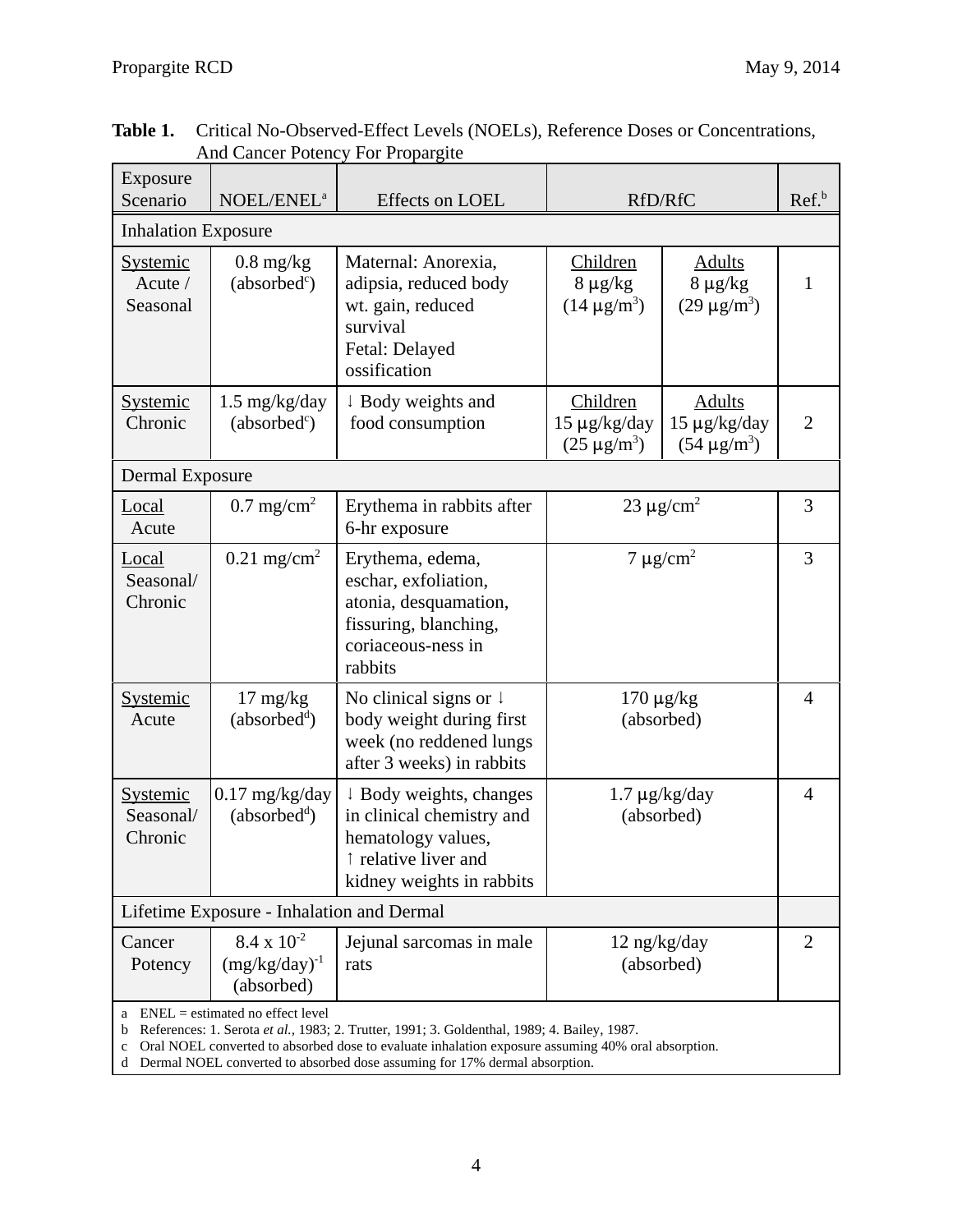#### **Exposure**

There were no acceptable chemical-specific occupational exposure studies for propargite, so handler exposure was estimated using the Pesticide Handler Exposure Database (PHED). Daily, seasonal, chronic and lifetime exposure dosages were estimated for 17 handler exposure scenarios covering aerial, airblast, groundboom, high and low-pressure handwand and backpack application with two different formulations: emulsifiable concentrate (EC) and water soluble bags (WSB). The estimated acute dermal concentrations of propargite for handlers ranged from 0.06 to 47.8  $\mu$ g/cm<sup>2</sup> on their body and 0.03 to 1,691  $\mu$ g/cm<sup>2</sup> on their hands. The Absorbed Daily Dosage (ADD) represented the upper confidence limit on the 95th percentile assuming 17% dermal absorption and 100% inhalation absorption. The dermal ADDs for handlers ranged from 15.6 to 5,194  $\mu$ g/kg/day. The inhalation ADDs were between 0.6 and 110  $\mu$ g/kg/day. The estimated seasonal dermal concentrations of propargite for handlers ranged from 0.02 to 12.4  $\mu$ g/cm<sup>2</sup> on their body and from 0.01 to 564  $\mu$ g/cm<sup>2</sup> on their hands. The Seasonal Average Daily Dosage (SADD) was the upper confidence limit on the mean daily exposure during the high-end use months. The dermal SADDs for handlers ranged from 3.9 to 1,731  $\mu$ g/kg/day. The inhalation SADDs were between 0.2 and 44  $\mu$ g/kg/day. The Annual Average Daily Dosage (AADD) was calculated by multiplying the SADD by the annual use months per year and dividing by 12 months. The seasonal exposures for handlers were estimated to occur over 4 months. The dermal AADDs for handlers ranged from 1.3 to 577  $\mu$ g/kg/day. The inhalation ADDs were between 0.07 and 14.7  $\mu$ g/kg/day. The Lifetime Average Daily Dosage (LADD) was estimated by multiplying the AADD by 40 years of work in a lifetime and dividing by 75 years in a lifetime. The LADDs for handlers ranged from 1.0 to 315  $\mu$ g/kg/day. Aerial applicators using WSB formulations had the highest dermal exposure while aerial applicators with the EC formulations had the highest inhalation exposures.

The exposure dosages were calculated for field workers using dislodgeable foliar residues (DFRs) and transfer factors (TFs). Twenty field worker exposure scenarios were also evaluated for propargite. The DFRs were those anticipated at the end of the restricted entry interval (REI) for acute exposure and at the end of the REI plus 3 days for subchronic exposure for most activities. The REIs ranged from 7 to 42 days with most equal or greater than 21 days. The estimated acute dermal concentrations for fieldworkers ranged from 0.02 to 1.3  $\mu$ g/cm<sup>2</sup> on their body and 0.6 to 68.7  $\mu$ g/cm<sup>2</sup> on their hands. Assuming a dermal absorption of 17%, the dermal ADDs for fieldworkers were between 5.6 and 340  $\mu$ g/kg/day. The estimated seasonal dermal concentrations for field workers ranged from 0.02 to 0.8  $\mu$ g/cm<sup>2</sup> on their body and from 0.4 to 44.2  $\mu$ g/cm<sup>2</sup> on their hands. The dermal SADDs for fieldworkers were between 4.5 and  $218 \mu g/kg/day$ . For fieldworkers, seasonal exposure was annualized over 3-7 months. The dermal AADDs for fieldworkers ranged from 1.9 to 99  $\mu$ g/kg/day. The LADDs were between 1.0 and 53  $\mu$ g/kg/day. The field worker scenarios with the highest exposure were rose harvesters/cutters followed by corn detasselers.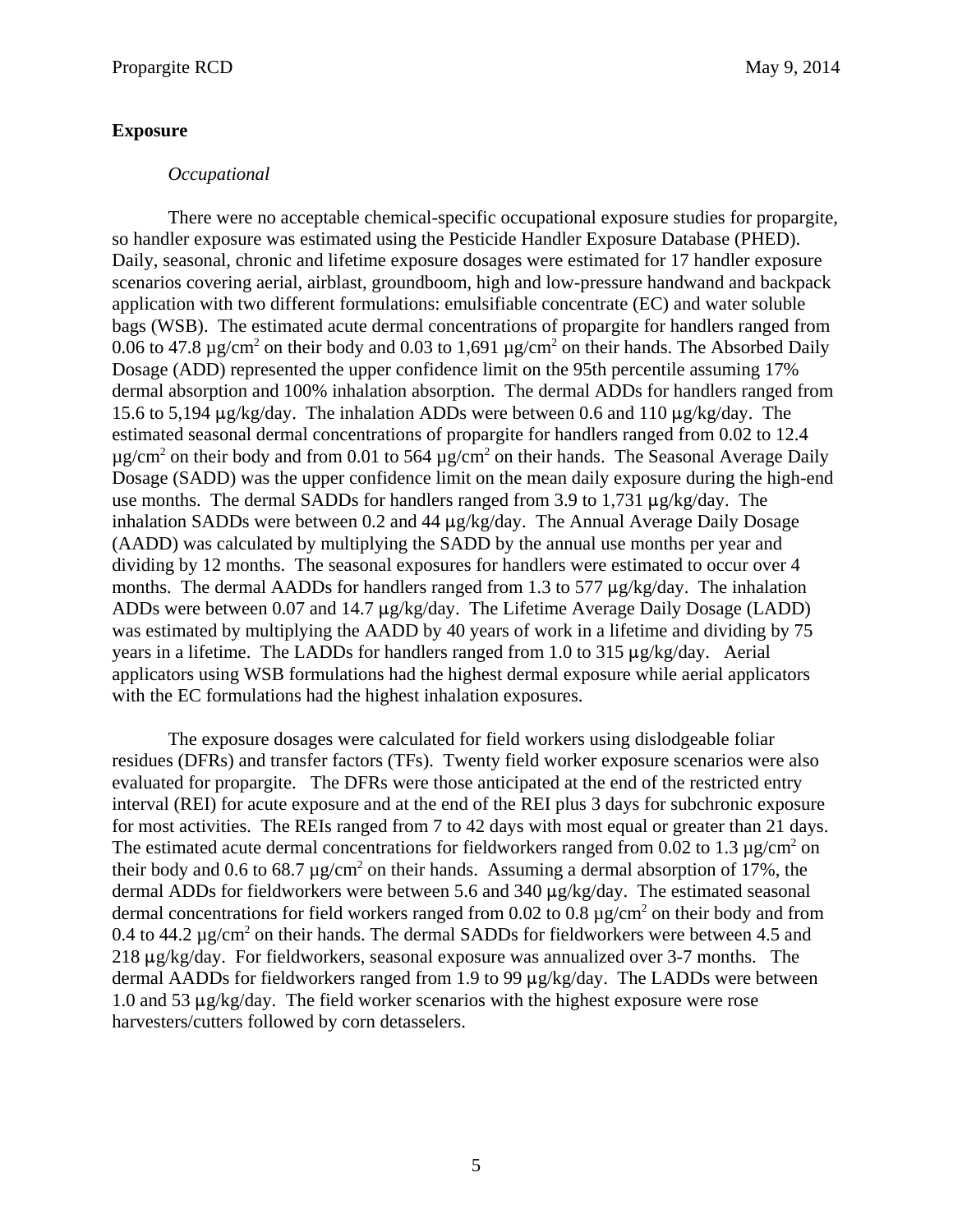### *Bystander Air*

Application site and ambient air was monitored in Fresno County between June and August of 1999 to coincide with its use on cotton and grapes. The application site monitoring study for propargite was conducted over 3 days following an application to grapes. Bystander exposure estimates were calculated using the application site air monitoring data which represented a worse case scenario for the general public from agricultural drift exposure to propargite. The exposure estimates were adjusted for the maximum application rate of propargite (3 lbs/acre). The 1-hr acute bystander ADDs were 0.22 and 0.11  $\mu$ g/kg for infants and adults, respectively, using the highest measured concentration and assuming a default inhalation absorption of 100%. The 24-hr bystander ADDs were 1.36  $\mu$ g/kg for infants and 0.65  $\mu$ g/kg for adults. The SADDs for the application site represented the average air concentration over the 3 days of monitoring. The bystander SADD for infants was 0.59  $\mu$ g/kg/day and 0.28  $\mu$ g/kg/day for adults. The AADDs were calculated assuming 4 months of exposure over a year. The bystander AADDs were 0.20  $\mu$ g/kg/day for infants and 0.09  $\mu$ g/kg/day for adults. Due to their higher respiratory rate relative to their body weight, infants consistently had the highest exposure.

### *Aggregate*

The occupational exposure for agricultural workers represented 80-99.9% of the aggregate exposure while the dietary and drinking water exposure was usually less than 10% and the residential air exposure was usually less than 5%. Therefore, the aggregate exposure for agricultural workers was not further analyzed since the aggregate MOEs would not be significantly lower than their occupational MOEs. The aggregate exposure for the general public to propargite through the diet, drinking water and residential (application site) air was evaluated. The acute aggregate exposure estimates were 1.05 and 0.69  $\mu$ g/kg for 1-hr and 3.85 and 2.39  $\mu$ g/kg for 24 hours in infants and adults, respectively. The seasonal aggregate exposure estimates were 0.71  $\mu$ g/kg/day for infants and 0.35  $\mu$ g/kg/day for adults. The chronic aggregate exposure estimates were 0.31 and 0.21  $\mu$ g/kg/day for infants and children, respectively. Unlike workers, dietary exposure represented a significant portion of the aggregate exposure to propargite for the general public, ranging from 16% (seasonal) to 79% (1-hr acute) of the total exposure for infants and from 20% (seasonal) to 89% (1-hr acute) of the total exposure for adults.

#### **Risk Characterization**

The risk for non-oncogenic adverse health effects is expressed as a margin of exposure (MOE) which is the ratio of the NOEL from the animal study to the human exposure dosage. Generally, an MOE of at least 100 is desirable for systemic effects assuming that humans are 10 times more sensitive than animals and that there is a 10-fold variation in the sensitivity between the lower range of the normal distribution of the overall population and the sensitive subgroup. For local irritation from dermal exposure, a MOE of 10 is considered adequate when the NOEL is based on dermal irritation in rabbits since rabbits appear to be the most sensitive species to dermal irritation. However, an additional uncertainty factor of 3 is recommended for local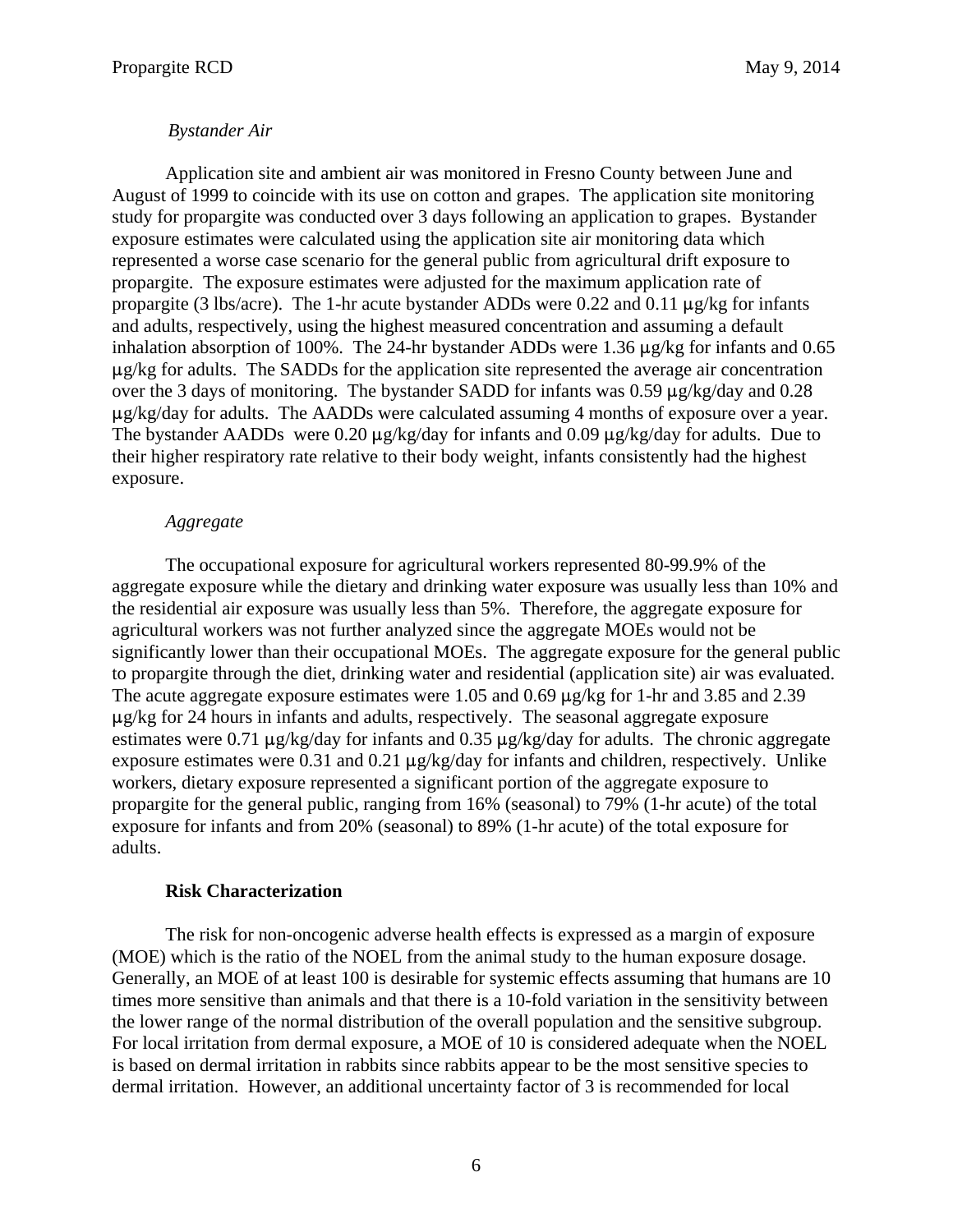dermal effects to also protect against dermal sensitization. The negligible carcinogenic risk level is generally considered one excess cancer case in a million people.

# *Occupational*

Occupational exposure for propargite handlers is of concern since many of the dermal MOEs for systemic effects with acute, seasonal and chronic exposure were less than the target of 100. The acute dermal MOEs for systemic effects were less than 100 for most applicators, for mixer/ loaders with aerial and airblast application of WSB formulations, for flaggers with WSB formulations and for mixer/loader/applicators (M/L/As) with high pressure equipment. Due to the significantly lower subchronic NOEL, the subchronic dermal MOEs were less than 10 for most handlers. The chronic dermal MOEs for handlers were higher due to the amortization of seasonal exposure over the year, but they were still less than 100 for most scenarios. The acute inhalation MOEs were less than the target of 100 for all applicators regardless of formulation, for mixer/loaders with all application methods of WSB formulations and with aerial application of EC formulations, for all flaggers and for M/L/As with low and high pressure sprayers. The subchronic inhalation MOEs were less than 100 for applicators with aerial or airblast application of both formulations, for mixer/loaders with aerial application of WSB formulations and for M/L/As with high pressure sprayers. The chronic inhalation MOEs were all greater than 100. The acute and subchronic MOEs for local dermal effects were greater than the target of 30 on the body of most handlers, but were less than 30 on the hands of many handlers (most applicators, mixer/loaders for aerial application with EC formulations and flaggers with WSB formulations). The cancer risk estimates for handlers all exceeded the negligible risk level, ranging from 5.9 excess cancer cases in 100,000 to 2.6 excess cancer cases in 100. Aerial applicators using WSB formulations had the highest estimated cancer risk for handlers.

There is less concern about the occupational exposure for fieldworkers since the acute dermal MOEs for systemic effects for fieldworkers were all greater than the target of 100 except for corn detasselers and rose harvesters/cutters. As with handlers, the seasonal dermal exposures for fieldworkers were a concern since all subchronic MOEs were less than 100. The chronic dermal MOEs were higher, but still less than 100 for all scenarios. The acute and subchronic MOEs for local dermal effects were all greater than the target of 30 for the body, but the acute and/or subchronic MOEs were less than 30 for the hands for some scenarios including corn harvesters and detasselers, nectarine and citrus pruners/ leaf thinners, rose harvesters/cutters and jojoba harvesters. The cancer risk estimates for fieldworkers were between 5.9 in 100,000 and 4.4 in 1,000. Corn detasselers had the highest cancer risk estimates.

#### *Bystander Air*

For propargite, the acute, seasonal and chronic MOEs for bystander inhalation exposure near the application site were all greater than the conventional target of 100. However, the MOE for children's 24-hr exposure was less than 1,000 and would meet the criteria for consideration as a possible toxic air contaminant. The cancer risk estimates for bystanders near the application site ranged from 5.5 to 7.8 excess cancer cases in a million are just above the level indicative of negligible risk suggesting mitigation should be considered. The cancer risk level is also high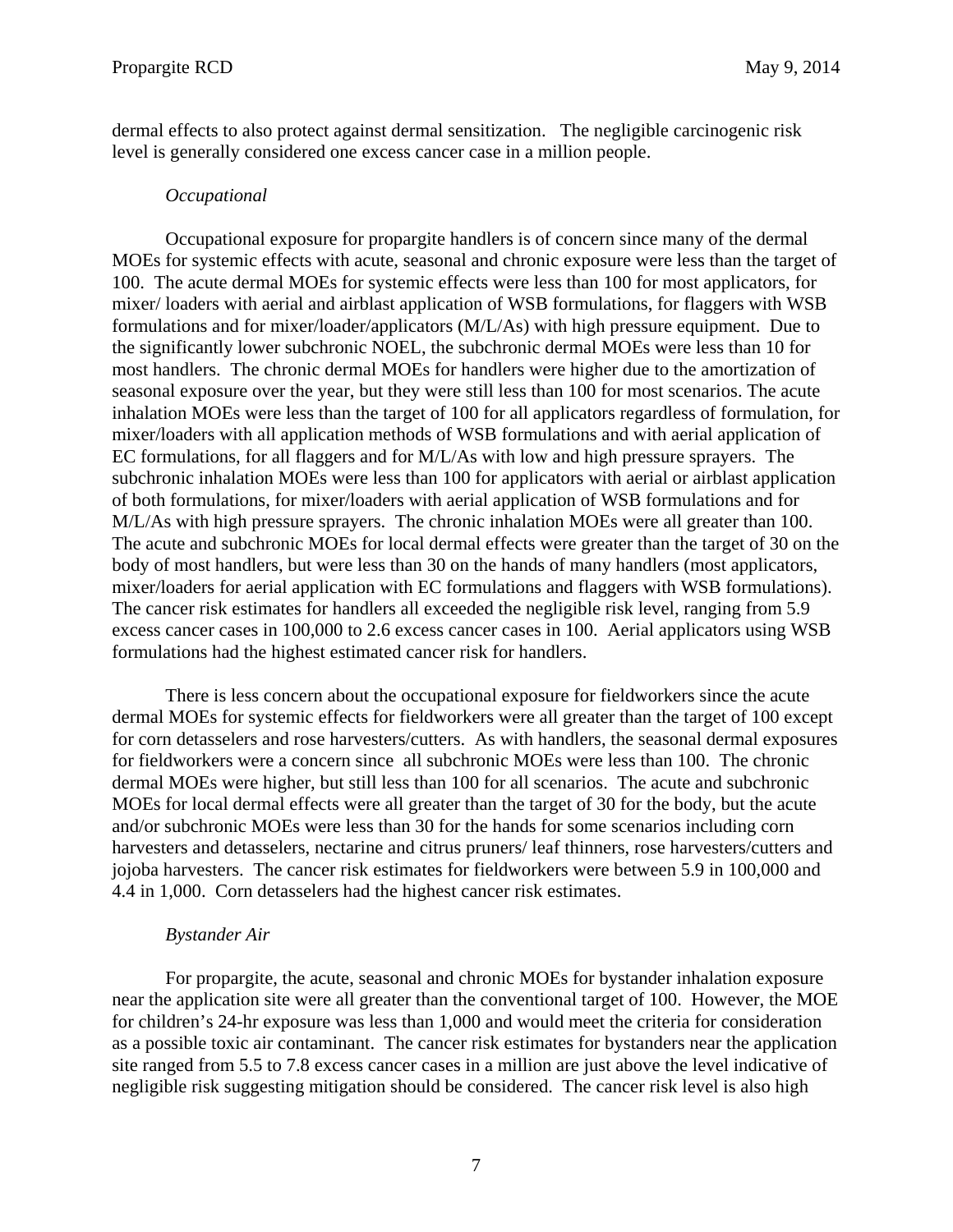enough to meet the criteria for consideration as a possible toxic air contaminant (greater than  $10^{-7}$ ) risk level).

# *Aggregate*

The aggregate MOEs for the general public from dietary, drinking water and ambient air exposure were all greater than 100. The dietary and drinking water exposure was a major contributor to the aggregate exposure for the general population. Consequently, the aggregate MOEs for the general public were significantly lower than the MOEs for bystander air exposure alone.

# **Conclusions**

The MOEs for occupational exposure to propargite were generally low, especially for systemic effects from seasonal and chronic dermal exposure, suggesting mitigation should be considered. Inhalation exposure was also a concern for some handler scenarios, especially applicators for aerial and airblast application. There is some concern about the risk for local dermal effects (irritation and sensitization) with occupational exposure, especially to the hands of applicators and mixer/loader/applicators. Cancer risk estimates for all occupational exposure scenarios were high enough to suggest mitigation should be considered.

The MOEs for bystanders from acute, seasonal and chronic exposure to propargite in application site air are high enough that mitigation does not appear to be an issue, but the 24-hr MOE for children was low enough to meet the criteria for listing propargite as a toxic air contaminant. Cancer risk estimates for bystanders near the application site were also high enough to meet the criteria for listing propargite as a toxic air contaminant.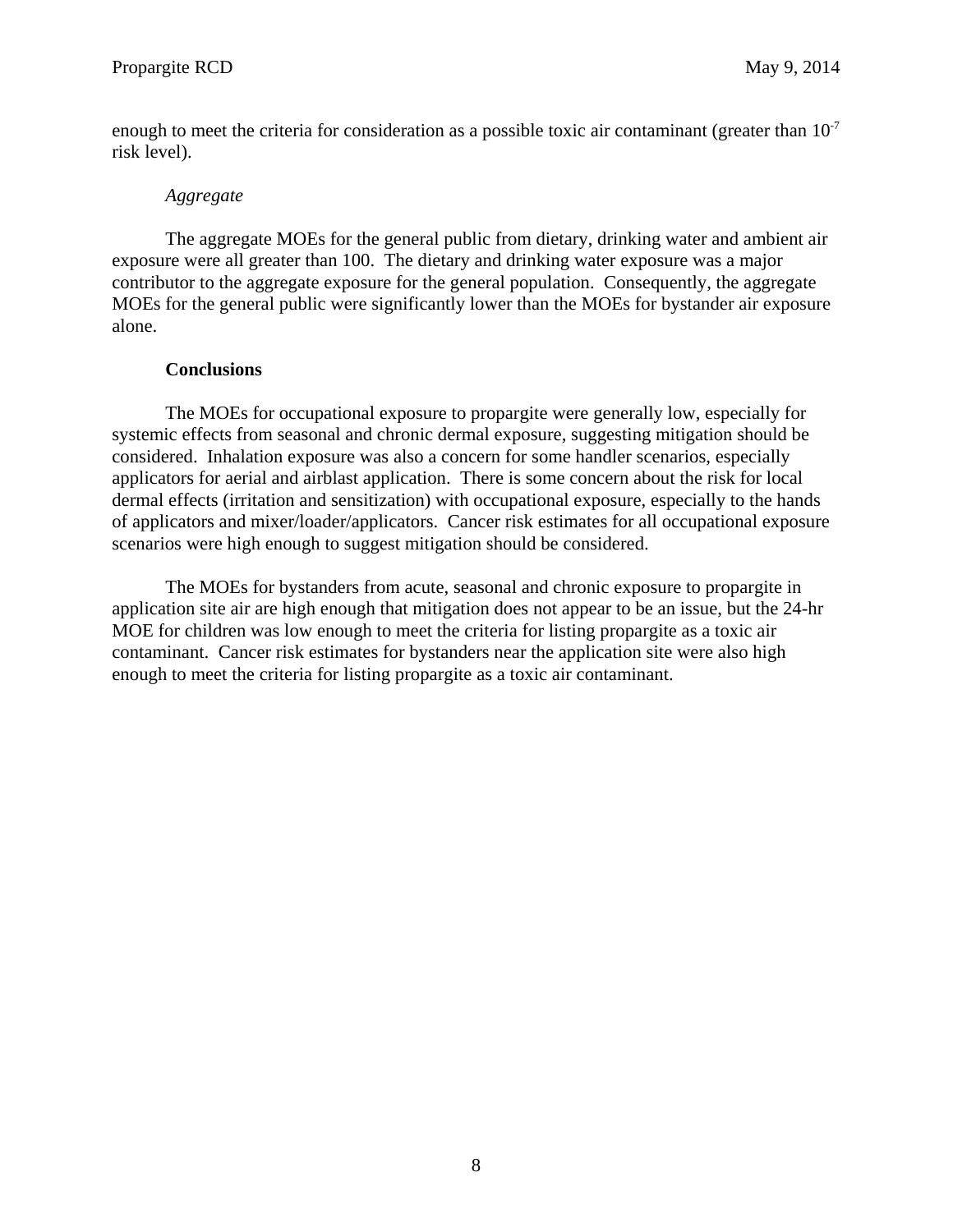# **I. INTRODUCTION**

# <span id="page-12-0"></span>**I.A. REGULATORY BACKGROUND**

2-[4-(1,1-Dimethylethyl)phenoxy]cyclohexyl 2-propynyl sulfite (propargite) was first registered in 1969 as a miticide (U.S. EPA, 2001a). U.S. EPA issued a Registration Standard for propargite in 1986. In 1995, U.S. EPA issued a data call-in. In 1996, U.S. EPA and the registrant signed an agreement to voluntarily cancel certain uses including its use on apricots, apples, peaches, pears, plums, figs, cranberries, strawberries, green beans, and lima beans. These uses were eliminated due to unacceptable carcinogenicity dietary risk. In July 2000, U.S. EPA had a conference call with USDA, the registrant and stakeholders to discuss risk concerns. U.S. EPA incorporated information from this call in their Reregistration Eligibility Document (RED) that they finalized in September of 2001. At the same time the RED was finalized, U.S. EPA held a close-out conference call with many of the same participants from the July 2000 conference call to discuss proposed mitigation which included changes in the packaging of some formulations, increased protective equipment (e.g., gloves, closed mixing systems, enclosed cabs and cockpits) and increased restricted entry intervals (REIs). DPR completed a Risk Characterization Document in 2004 which addressed potential health risks for the general public through dietary and drinking water exposure to propargite (Lewis, 2004). No mitigation was needed for dietary or drinking water exposure based on that risk assessment.

The purpose of this Risk Characterization Document is to address the potential adverse health effects for occupational and ambient air exposure to propargite. An aggregate risk assessment was included to address combined exposure to propargite through diet, drinking water, occupation and ambient air.

# **I.B. CHEMICAL IDENTIFICATION**

Propargite is an organosulfur miticide/acaricide for controlling mites on a variety of bearing and non-bearing agricultural crops, as well as non-food agricultural sites (U.S. EPA, 2001a). Its pesticidal mechanism of action involves the inhibition of magnesium-stimulated ATPase (IRAC, 2002). The primary mechanism of toxicity in mammals involves local irritation at the site of contact.

#### **I.C. TECHNICAL AND PRODUCT FORMULATION**

The only registrant for propargite is Chemtura Corp. which acquired Crompton Manufacturing Co. Inc. in 2005 who had acquired Uniroyal Chemical Company in 1996, the original registrant for propargite. It is registered under the trade names Omite or Comite. Currently, there are only three actively registered products in California. Two are emulsifiable concentrates with propargite concentrations of 73.6% (Comite) and 69.2% (Omite-6E). The other product is a wettable powder (WP) packaged in water soluble packages (WSBs) with a propargite concentration of 32% (Omite-30WS).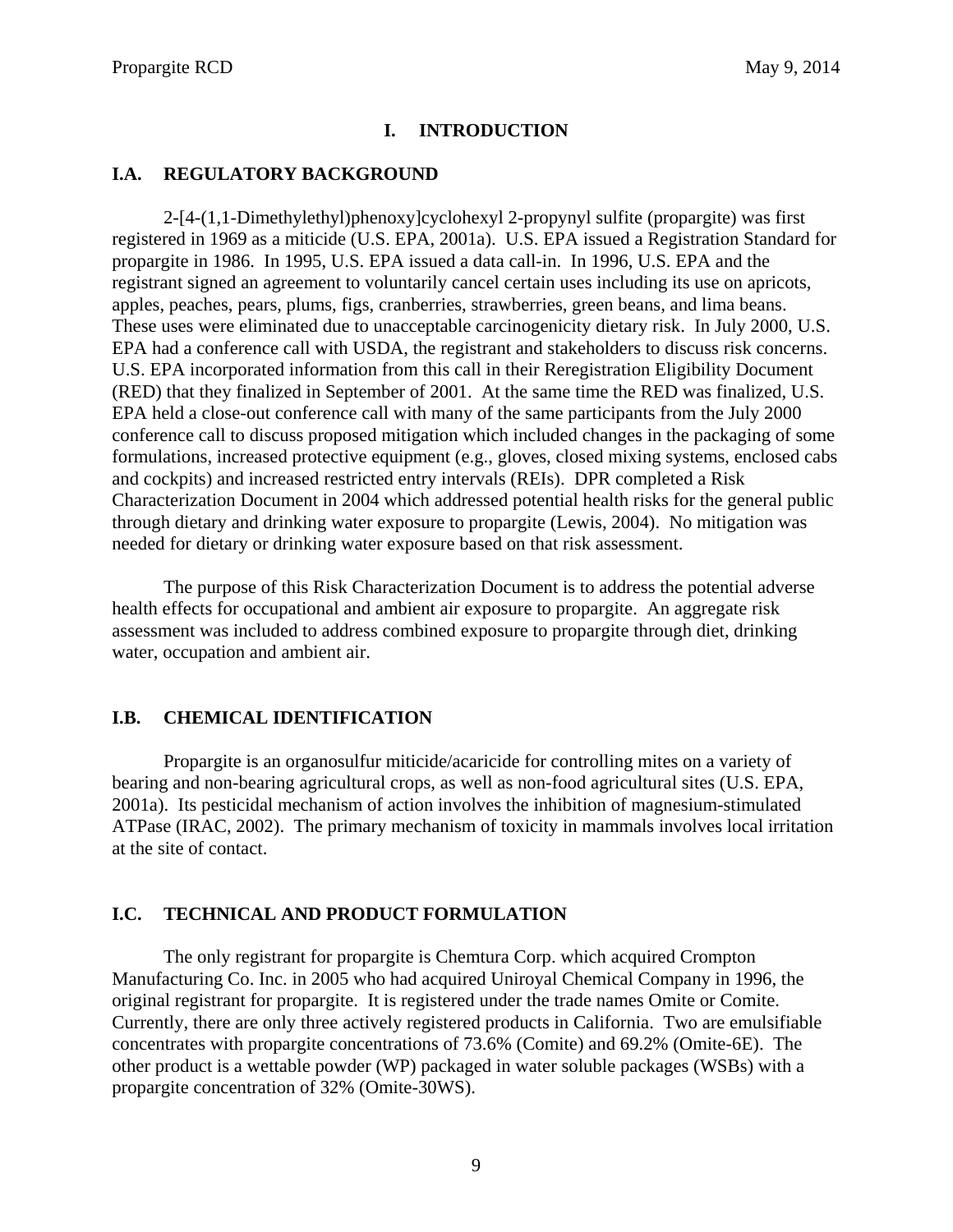# <span id="page-13-0"></span>**I.D. USAGE**

Propargite may be sprayed on crops by ground or air application. Chemigation is not allowed. From Pesticide Use Reprots from 2007 to 2013, 1,905,513 lbs. of propargite were applied. Most of the use was on corn (forage, 44.4%), almonds (19.5%), walnuts (15.0%), corn (human, 4.2%), grapes (wine, 2.5%), alfalfa (2.2%), bean (dried, 2.2%), cherry (2.0%), grapes (1.7%), cotton (1.6%), and corn (grain, 1.1%). Other crops had uses less than one percent of the total.

# **I.E. ILLNESS REPORTS**

From 1982 to 2010, there were 1,057 illness/injury cases in California reported to the Pesticide Illness Surveillance Program (PISP) database maintained by DPR that were associated with the use of propargite, either alone and in combination with other pesticides (Dong, 2013). Nearly all of these cases (98%) were due to occupational exposure. Among the occupational cases attributed to propargite exposure alone, skin irritation was the only symptom reported in 75% of the cases.

Since 1982, there were 16 priority investigations of incidents associated with propargite use. The largest of which occurred in 1986 involving 114 of 198 orange harvesters (six crews) in Tulare County exposed to a CR (controlled release) formulation which was formulated for use on citrus to prevent leaf burn (Saunders *et al.*, 1987, Saiz and Schneider, 1987). The initial symptoms of the dermatitis included redness, itching and burning followed by a variable course including small papules, small vesicles, weeping, crusting, peeling (exfoliation) and a change of skin color (usually hyperpigmentation). Eye irritation was reported in 88 workers. The propargite dislodgeable foliar residues (DFRs) ranged from 0.82 to 5.49  $\mu$ g/cm<sup>2</sup> with median values of 1.65, 1.52, 2.46, 1.51, 3.33 and 1.88  $\mu$ g/cm<sup>2</sup> for the six crews. It should be noted that the CR formulation was promptly suspended after this outbreak, but then extended in 1988. However, it has not been registered since 2009.

In 1988, another large outbreak of dermatitis occurred among 46 of 57 nectarine harvesters (three crews) in Tulare County in California (O'Malley et al., 1989 &1990). The predominant lesion noted by medical examination in this outbreak was fine erythematous papules (blisters) in the antecubital fossae (fold of elbow), with the right arm usually more affected than the left. The propargite DFRs associated with this incident ranged from 0.55 to 1.91  $\mu$ g/cm<sup>2</sup> with median values of 0.61, 0.64 and 0.68  $\mu$ g/cm<sup>2</sup> for the three affected crews. In contrast, propargite DFRs for one unaffected crew ranged from 0.14 to 0.82  $\mu$ g/cm<sup>2</sup> with a median value of 0.15  $\mu$ g/cm<sup>2</sup>. The authors suggested that 0.2  $\mu$ g/cm<sup>2</sup> is a DFR NOEL for dermatitis based on this outbreak.

A third large incident occurred in 1995 involving 65 of 202 workers (8 crews) turning canes in a vineyard in Fresno County that had been treated twice during a 10 day interval at 6.25 lb/acre more than a month prior to the incident (O'Malley, 1998). Sixty-four of the 65 cases had skin irritation ranging from mild to moderately severe erythema. No blistering or postinflammatory changes were observed. The propargite DFRs ranged from 0.37 to 0.66  $\mu$ g/cm<sup>2</sup>. In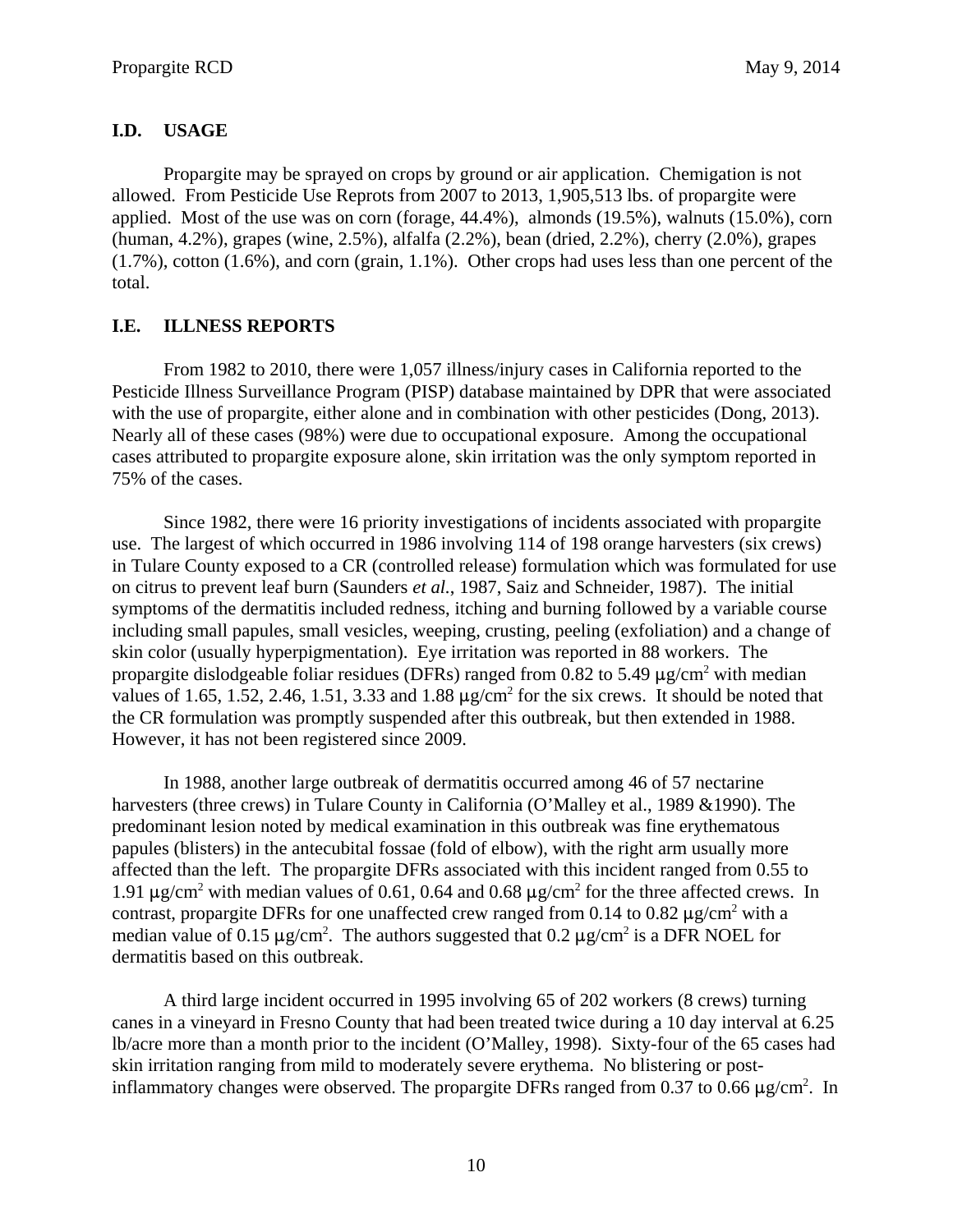<span id="page-14-0"></span>each of these three major outbreaks, the DFRs correlate well with the severity of dermal irritation observed.

# **I.F. PHYSICAL AND CHEMICAL PROPERTIES** (Agrochemical Handbook, 1992)

| 1.  | <b>Common Name:</b>        | Propargite                                                                                                                       |
|-----|----------------------------|----------------------------------------------------------------------------------------------------------------------------------|
| 2.  | <b>Chemical Name:</b>      | 2-(4-(1,1-Dimethylethyl)phenoxy)cyclohexyl 2-propynyl<br>sulfite                                                                 |
| 3.  | <b>Trade Names:</b>        | Omite®, Comite®                                                                                                                  |
| 4.  | <b>CAS Registry No.:</b>   | 2312-35-8                                                                                                                        |
| 5.  | <b>Structural Formula:</b> | C(CH <sub>3</sub> ) <sub>3</sub><br>ОСН,С:                                                                                       |
| 6.  | <b>Empirical Formula:</b>  | $C_{19}H_{26}O_4S$                                                                                                               |
| 7.  | Molecular Weight:          | 350 g                                                                                                                            |
| 8.  | Specific Gravity:          | $1.085 - 1.115$ g/ml                                                                                                             |
| 9.  | Physical Form:             | Dark reddish-brown viscous liquid                                                                                                |
| 10. | Solubility:                | Water at 25°C: 1.93 µg/ml (McManus and Spare, 1987)<br>Acetone at $25^{\circ}$ C: > 1 g/ml<br>Hexane at $25^{\circ}$ C: > 1 g/ml |
| 11. | Vapor pressure:            | 4.49 x 10 <sup>-8</sup> mmHg at 25°C (Schofield and Blasberg, 1989)                                                              |
| 12. |                            | Octanol/water partition coefficient: 5313 (log $K_{ow} = 3.66$ ) at 25°C (Smilo, 1986)                                           |
| 13. | Henry's law constant:      | $1.088 \times 10^{-8}$ atm-m <sup>3</sup> /mol at 25 <sup>o</sup> C<br>(Schofield and Blasberg, 1989)                            |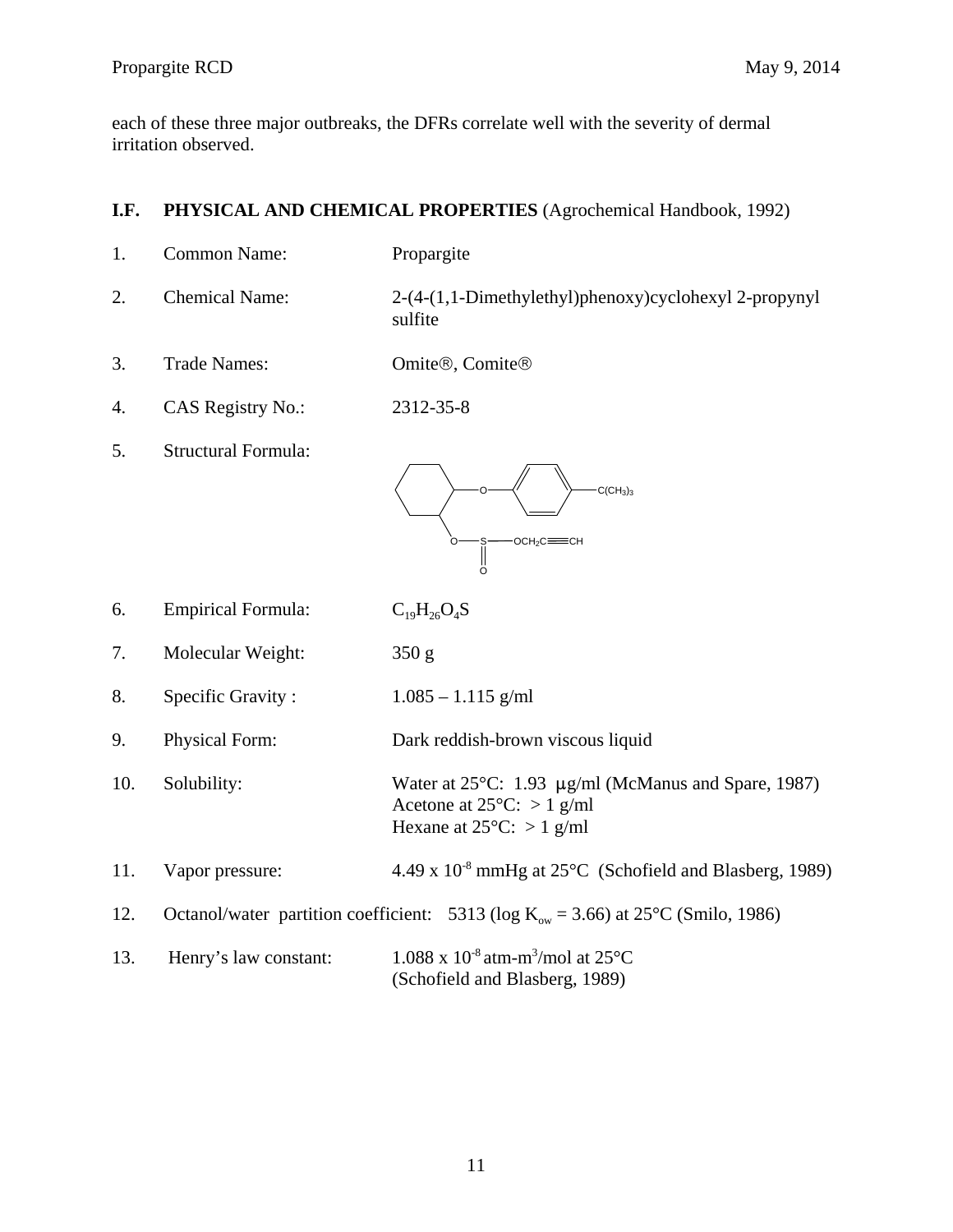### <span id="page-15-0"></span>**I.G. ENVIRONMENTAL FATE**

#### Summary

**Air:** Propargite has very negligible vapor pressure, therefore, it is not readily volatilized into the atmosphere. However, based on its very low vapor pressure, greater than 80% of propargite could become associated with particulate matter in the air (Bidleman, 1988). This particle associated propargite could exist in the air for days and travel over a great distance. The low Henry's law constant indicates that propargite is unlikely to volatilize into air from an aqueous solution. The low Henry's law constant also suggests that most of the propargite would be washed out of the air by rain during the winter months in California.

**Water:** Propargite is an extremely hydrophobic compound with very low water solubility. Its organic adsorption coefficient  $(K_{\infty})$  values indicate that propargite moderately binds to soils with low organic matter (OM) content and strongly binds to soils with rich OM content. It also has a high octanol/water partition coefficient suggesting that this compound readily binds to soils and other suspended matters in water. Therefore, propargite has a low potential to leach in soil and reach ground water. Propargite was not detected in well monitoring conducted in California between 1984 and 1991. However, propargite was found in approximately 10% of the surface water samples tested in California between 1993 and 1998.

**Soil**: The fate of propargite in soil can be affected by many factors including its physicalchemical properties, application rate, soil type, moisture content, climate and runoff. The  $K_{oc}$ values of propargite suggest that propargite moderately binds to soil particles and strongly to soils with rich organic contents. The photodegradation half-life of propargite on a sandy loam soil is approximately 75 days. The anaerobic metabolism half-lives for propargite ranged from 4.5 to 12 months. Under aerobic conditions, the half-life is 40 days. In field dissipation studies, no residues were detected below 6 inches and the estimated half-lives ranged from 64 to 122 days, indicating that propargite is moderately persistent in soil.

#### Hydrolysis

The hydrolysis half-lives of propargite are pH dependent. Experiments were conducted at concentrations of 0.6-0.7 ppm at 25°C (Nowakowski, 1987a). The half-lives at pH 5, 7 and 9 were 120, 78 and 3 days, respectively, when the concentration of tetra-n-butylammonium phosphate buffer was 0.5 M. When the buffer concentration was 0.005M, the half-lives at pH 5, 7 and 9 were 702, 48, and 2 days, respectively. The only identified hydrolysis product was 2-[4 (1,1-dimethylethyl)phenoxy]-cyclohexanol (propargite glycol ether).

### Photolysis

Aqueous photolysis studies on propargite were performed at 0.97 ppm and pH 5, which was the most stable pH of those tested for hydrolysis (Nowakowski, 1987b). Samples were exposed to natural sunlight for 12 hours every day. The observed photolysis half-life was approximately 134-140 days. This result was almost identical to the result obtained from an aqueous dark control, meaning that hydrolysis is the major degradation pathway for propargite in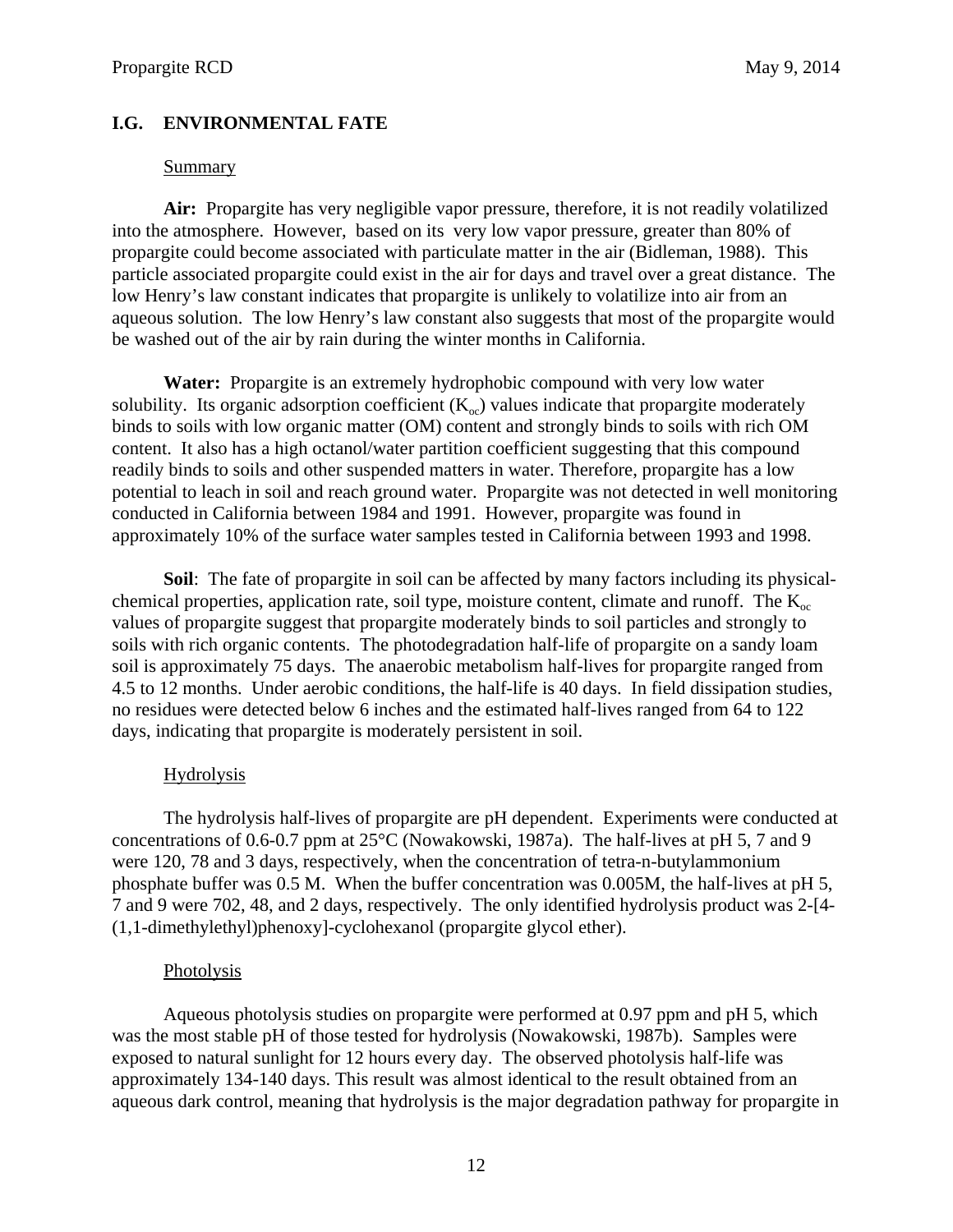water as opposed to photolytic degradation. The identified degradation products were propargite glycol ether and *p*-*t*-butylphenol.

Soil photolysis of Omite was investigated on a sterilized sandy loam soil using a Xenon arc burner over 15 days (Korpalski, 1990). The estimated soil photolysis half-life for Omite was 75 days and the only identified degradate was glycol ether.

# Soil Metabolism

The aerobic soil metabolism of 4.9 ppm  $\lceil {^{14}C} \rceil$ Omite was investigated on sandy clay loam in darkness at 25°C (Dzialo, 1988). After 90 days, 31% of applied radioactivity was extractable from the soil, of which 77% was unreacted propargite. Thirty percent of the original radioactivity was found to be bound residues and another 31% was converted to carbon dioxide. The estimated half-life of Omite under aerobic conditions was 40 days.

Anaerobic soil metabolism of  $\lceil \frac{14}{2} \rceil$ Omite was studied at concentrations of 1 and 10 ppm on sandy loam soil (Meck and Campbell, 1977). The half-lives of 1 and 10 ppm Omite were approximate 4.5 months and 12 months, respectively. The major degradation product was glycol ether. Large amounts of bound residues were also found in the study.

# Soil Adsorption

Caplan and Lu (1978) determined the Freundlich constants  $(K_f)$  for adsorption and desorption in two soil types, eastern North Carolina loamy sand (86.1 and 292, respectively) and Kansas silt loam (698.2 and 6,918, respectively). Based on the  $K_f$  values for adsorption, propargite was categorized as intermediate in mobility in these soil types. The  $K_f$  values for desorption categorized its mobility as intermediate in loamy sand and low silt loam.

A batch soil adsorption/desorption study on Omite was conducted on four soils: a Wisconsin potato soil (OM 0.71%, pH 6.7), a California sand (OM 0.30%, pH 7.7), a Hesperia sandy loam (OM 1.70%, pH 6.9) and a clay loam (OM 5.36%, pH 6.3) (Korpalski and Nowakowski, 1988). The 48 hours  $K_d$  values was experimentally obtained via <sup>14</sup>C measurements. The soil adsorption coefficient values  $(K_d)$  were 17, 11, 55 and 266 for potato soil, sand, sandy loam and clay loam, respectively. Their organic adsorption coefficient values  $(K_{\infty})$  were 4128, 6322, 5578 and 8553  $\text{cm}^3/\text{g}$ , respectively. These data showed that propargite moderately binds to soils of low OM content and strongly bind to soils of high OM content.

# Soil Dissipation

Field dissipation tests have been performed for propargite in many locations and conditions. Propargite and glycol ether residues did not penetrate to below 6 inches in tested sites (Korpalski and Nowakowski, 1988; Harned, 1989). Comite was applied at a rate of 4.1 lbs a.i. per acre in a cotton field situated in Kerman, California (Harned, 1989). The soil type was a sandy loam (OM 0.7%, pH 7.9) and the total rainfall during this period was 49 inches. After 1, 4, 7, and 14 days and 1, 2, 3, 4, 6, 9, 12 months of application, soil was sampled for analysis. The propargite residues in the top 6 inches ranged from 0.22 ppm to 0.54 ppm during the first 4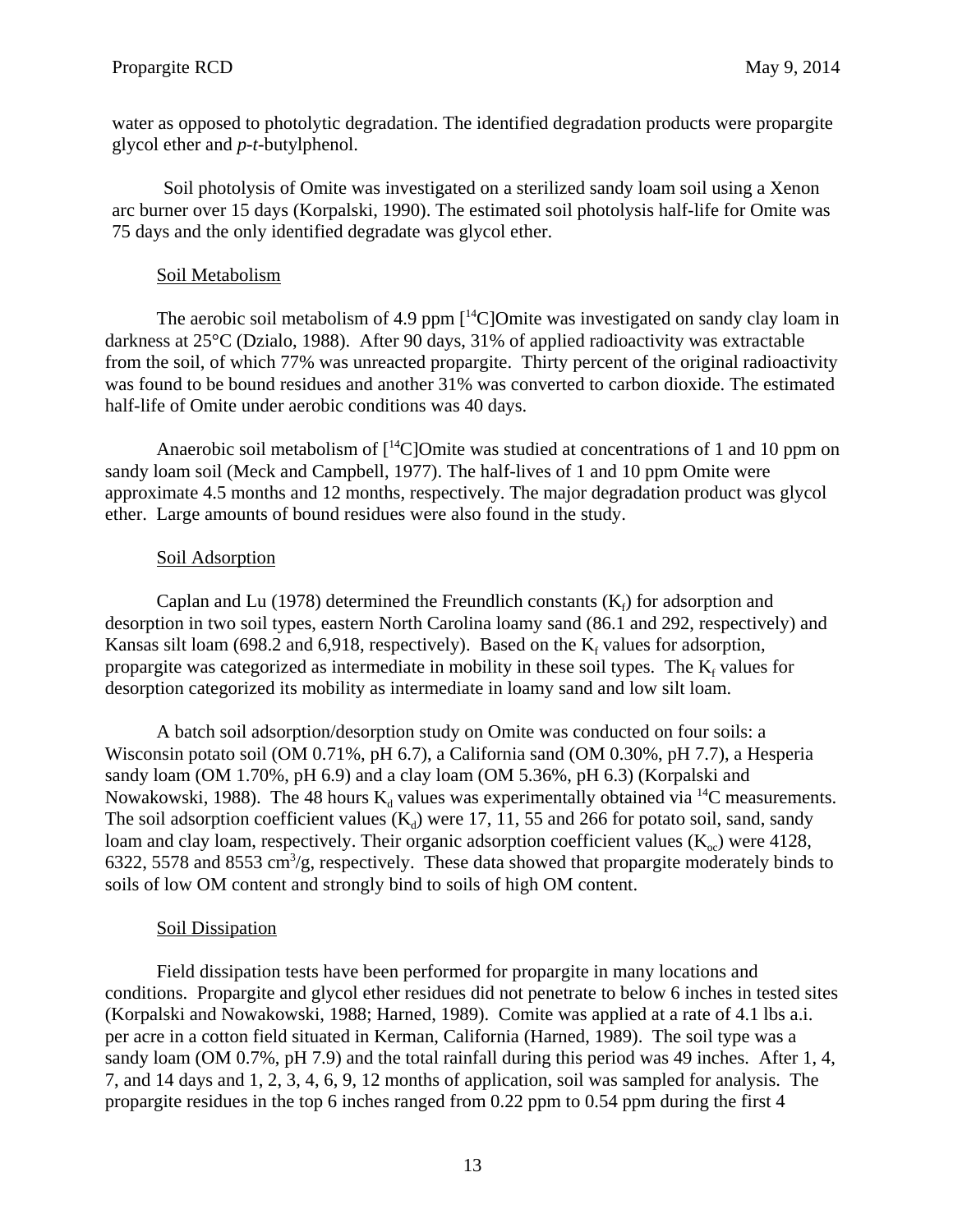months of the study. After 6 months, residues in all soil samples were below the minimum detection level of 0.10 ppm and no residues were found below 6 inches.

In another experiment, Omite 30W was applied onto two unplanted sites in California to investigate the dissipation of propargite and its metabolite glycol ether in soils (Lengen, 1989). The total rainfall was 8-9 inches during the study and the application rate was 4.5 lb active ingredient per acre. The monitoring period was 375 days. Propargite was only found in the top 6 inches of soil on both sites with residues ranging from 5.35 to 0.14 ppm on first site and 2.23 to 0.14 ppm on second site. The estimated half-lives in first and second site were 64-100 and 83 122 days, respectively. Propargite glycol ether was only detected in the top 6 inches with the concentrations from 0 to 0.35 ppm and from 0 to 0.30 ppm on first and second site, respectively.

# Surface Water Monitoring

Although propargite has low water solubility and medium to high soil adsorption, its relatively long soil dissipation half-lives make it a possible contaminant for surface water. From January 1993 through August 1998, 295 samples were examined for propargite in California and there were 15 detections ranging from 0.018 to 20 parts per billion (ppb) with a limit of quantitation of 0.013 ppb (Starner, 2003). The estimated 95th percentile for the residues was 2.42 ppb and the mean residue level was 0.089 ppb.

# Groundwater Monitoring

Propargite has low water solubility and medium to high soil adsorption. DPR does not consider propargite a potential groundwater contaminant since its physicochemical properties do not exceed the specific numerical values (SNVs) for solubility (SNV>3 ppm),  $K_{oc}$  (SNV <1,900  $\text{cm}^3/\text{g}$ ), hydrolysis (SNV > 14 days) or aerobic and anaerobic soil metabolism (SNVs > 610 and 9 days, respectively) (DPR, 2000a). Of 405 wells sampled for propargite in California during 1984 through 1991, no detection was reported at minimum detection levels ranging from 0 to 80 ppb (DPR, 2000b).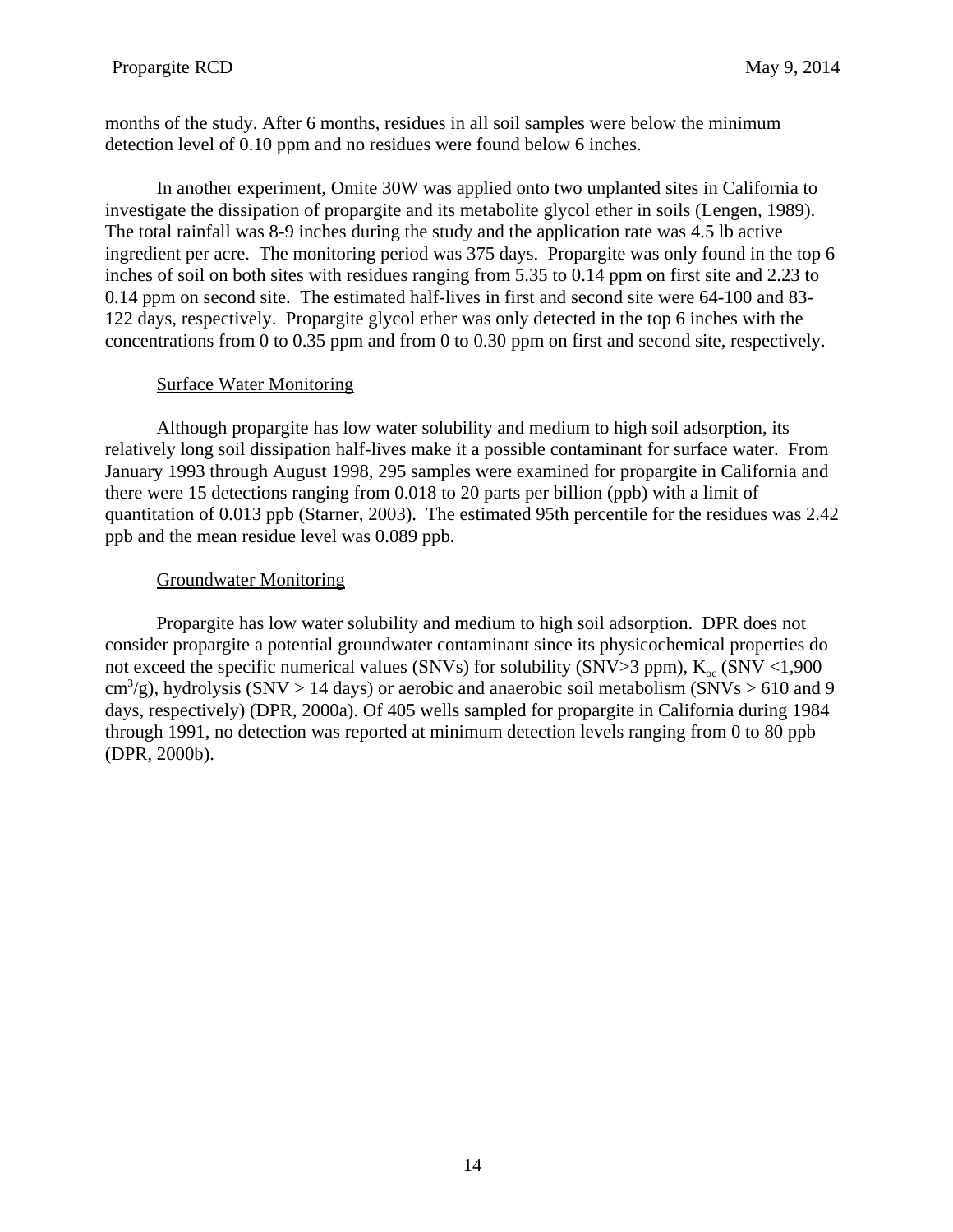### **II. TOXICOLOGY PROFILE**

# <span id="page-18-0"></span>**II.A. PHARMACOKINETICS**

#### Summary

The oral absorption of propargite was estimated to be approximately 40% in rats and mice based on a bioavailability study using plasma concentration curves with oral and intravenous administration. This estimate is similar to the amount of propargite excreted in the urine and bile in several elimination studies (20-40%). The elimination studies were not used to estimate oral absorption because either the recovery was low or the bile duct was not cannulated. Dermal absorption in rats varied with the formulation and concentration of propargite ranging from 3 to 20%. The elimination half-lives were between 8 and 11 hrs for rats and mice, respectively. The proposed metabolic pathway for propargite involves the hydrolysis of the propynyl sulfite side chain of propargite and the subsequent oxidation of the tert-butyl moiety and hydroxylation of the cyclohexyl moiety. After oral administration, the majority of propargite appears to be excreted unabsorbed, ranging from 33% to 64%, depending on the species and the amount administered. The amount excreted in the bile also varied with the dosage and species, ranging from 0.1% to 16% . The amount of propargite in the urine did not vary as much, ranging only between 4 and 11%.

#### Absorption

**Oral:** A pharmacokinetic study was conducted in both sexes of Sprague-Dawley rats and CD-1 mice following a single oral dose (150 mg/kg) or intravenous dose (20 mg/kg) of  $^{14}$ Cpropargite (Gay, 1994). Blood samples were collected at 30 minutes, and 1, 2, 4, 8, 12, 24, 36 and 48 hours after oral administration and 2, 5, 10, 15 and 30 minutes, and 1.5, 4, 12, 24 and 48 hours after intravenous administration. Although blood samples were taken only during the first 48 hours, the area under the plasma concentration curve was extrapolated out to infinity. Oral bioavailability (F) was calculated by comparing the area under the plasma concentration curve (AUC) with oral and intravenous administration after normalizing for dose and clearance:

$$
F = \left[ \frac{AUC_{oral}}{AUC_{iv}} \times \frac{Dose_{iv}}{Dose_{oral}} \times \frac{Clearance_{oral}}{Clearance_{iv}} \right] \times 100
$$

Table 2 shows the AUC and clearance values the investigators reported for each species and sex. Using this formula, the investigators estimated the oral bioavailability was approximately 80% in rats and 75% in mice. However, this estimate of oral absorption appears to be in conflict with the urinary, biliary, and fecal excretion data which suggest that a large portion of propargite (45 75%) is excreted by rats in the feces, especially at high doses, possibly as unabsorbed material (see Excretion section). In some elimination studies the recoveries were less than 100%, probably because the blood or excreta were only monitored for 24 to 48 hours after dosing. Also, in most of these elimination studies, the bile duct was not cannulated, so it is unclear how much of the radioactivity in the feces is absorbed material. However, a more likely explanation for the contradictory results between the bioavailability study and the elimination studies, is that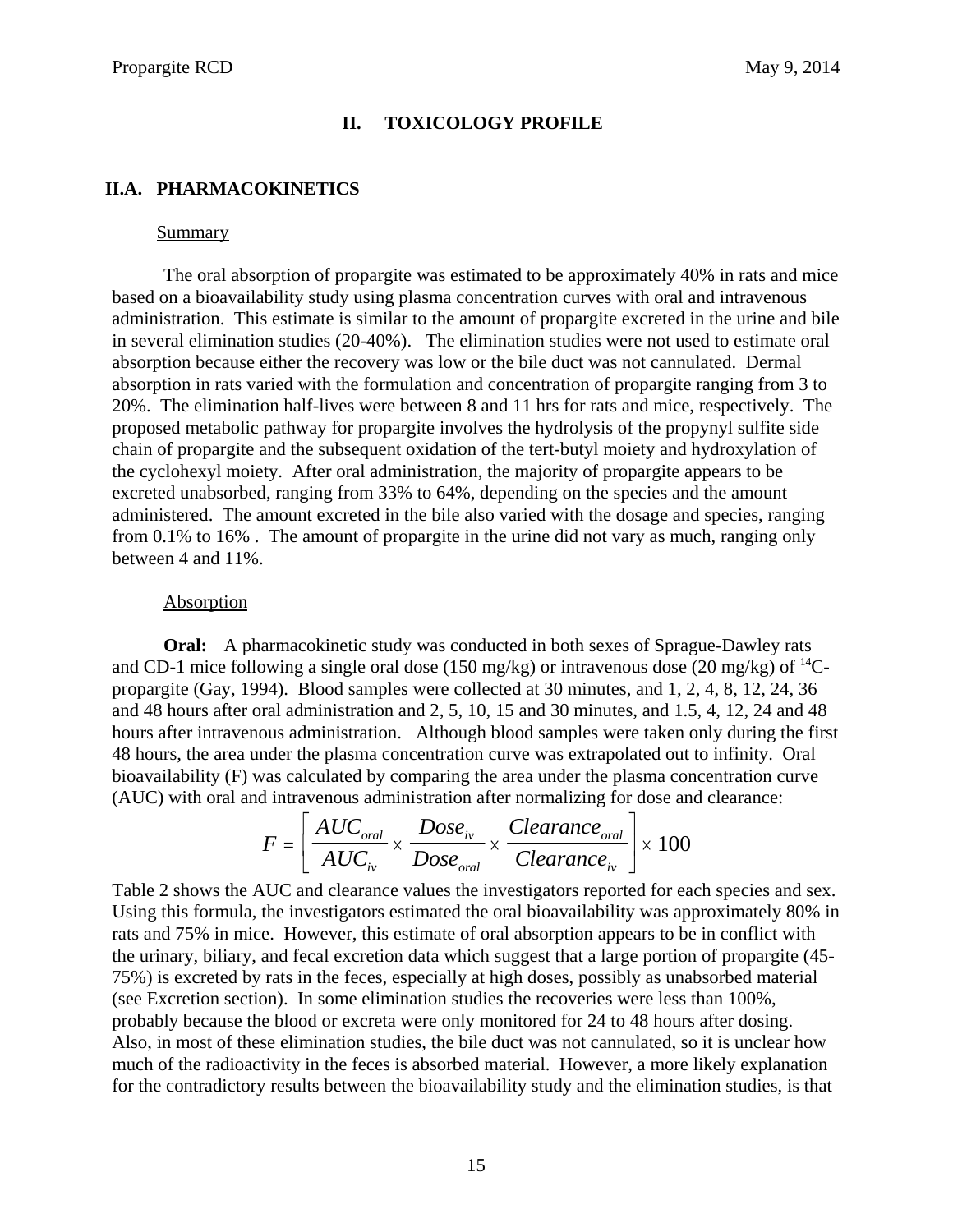| Species/Sex | $AUC_{\text{oral}}$ | $AUC_{iv}$ | $Cl_{\text{oral}}$ | $Cl_{iv}$ | F <sup>b</sup> | $F_{\text{-Cl}}$ |
|-------------|---------------------|------------|--------------------|-----------|----------------|------------------|
| Rats/male   | 16200               | 5840       | 8.44               | 4.37      | 78.7           | 37.0             |
| Rats/female | 16100               | 5960       | 9.46               | 4.20      | 79.7           | 36.0             |
| Mice/male   | 10000               | 3190       | 15.2               | 8.56      | 73.5           | 41.8             |
| Mice/female | 12500               | 3110       | 12.3               | 8.59      | 75.5           | 53.6             |
|             |                     |            |                    |           |                |                  |

**Table 2.** Estimated Area Under Plasma Concentation (AUC) Curve and Clearance (Cl) With Oral and Intravenous Administration of Propargite to Rats and Mice<sup>a</sup>

a Gay (1994)

b Reported F values from Gay (1994). When calculated independently using the values they reported for AUC and Cl, slightly lower F values were derived for male rats, female rats, male mice and female mice, respectively: 71.4, 81.1, 74.2 and 76.7. The reason for the discrepancies is not clear even when taking the actual administered dose into consideration.

bioavailability was calculated incorrectly due to a "flip-flop" phenomenon (Gilbaldi and Perrier, 1982). The slopes for the elimination rates with oral and intravenous administration should be parallel. However, in the "flip-flop" situation, the elimination rate is slower with oral administration than intravenous administration indicating that oral absorption is the rate limiting step during the elimination phase. Consequently, estimates of clearance are not considered accurate in this situation. In this case, it is more accurate to estimate bioavailability without taking clearance into consideration (expressed as  $F_{\text{c}}$  in Table 2). When calculated this way, the bioavailability ranged from 36.0% in female rats to 53.6% in female mice. These adjusted bioavailability estimates are more consistent with the eliminations studies. The oral absorption was assumed to be 40% based on an average estimated bioavailability of 42% in rats and mice.

**Dermal:** Two sets of dermal absorption studies of various propargite formulations (Omite technical, Omite 30W, Omite 6E and Comite) were conducted in male Sprague-Dawley rats at 0.05, 0.5 and 5.0 mg/kg (Chadwick, 1989a-c; Andre et al., 1989&1990a-c; Mizens et al., 1990). These dosages correspond to concentrations of 1, 11 and 112  $\mu$ g/cm<sup>2</sup>, respectively, based on an application site of 10 cm<sup>2</sup>. The test material was left on the application sites for 2, 4, 8 or 24 hours with 4 rats used for each exposure period. In the first set of studies, the dermal absorption for the various formulations (Comite, Omite 6E and Omite 30W) after the 24-hour exposure ranged from 3 to 17% after correction for recovery (Chadwick, 1989a-c; Andre et al., 1989). The lowest dermal absorption was with the Omite 30W formulation at 5.0 mg/kg. The highest dermal absorption was with Comite at 0.05 mg/kg. In the second set of experiments, the corrected dermal absorption of the various formulations (Omite technical, Omite 30W, Omite 6E and Comite) ranged from 6 to 20% (Andre et al., 1990a-c; Mizens et al., 1990). The lowest dermal absorption was with Omite 6E at 5.0 mg/kg and Comite at 0.5 mg/kg. The highest absorption, 20%, was observed with the technical material at 0.05 mg/kg. The dermal absorption for propargite was assumed to be 17% based on the highest dermal absorption with a nontechnical formulation at a dermal concentration that was comparable to the actual worker exposure (Dong, 2013).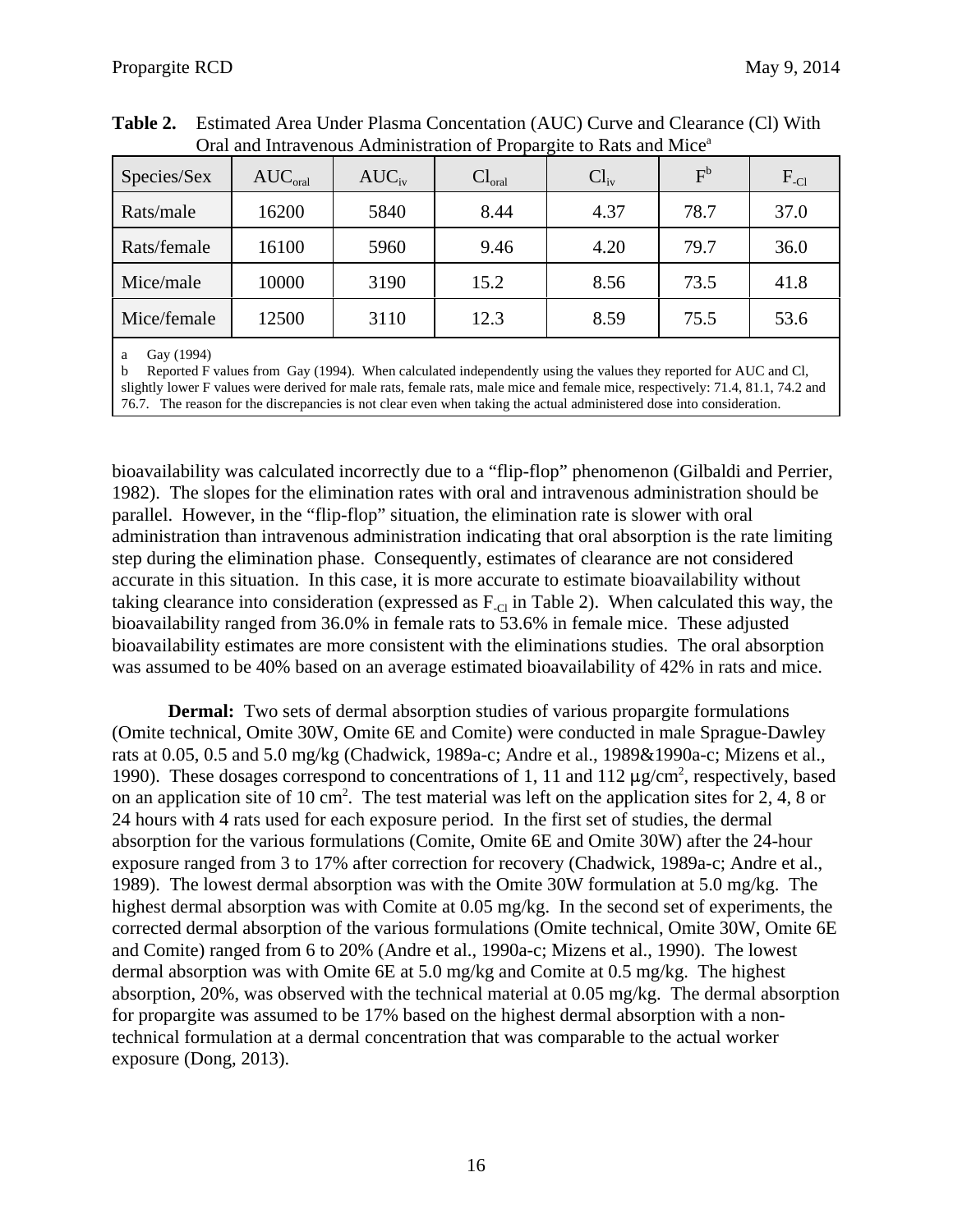### Distribution

In the pharmacokinetic study conducted by Gay (1994), the plasma concentration curve after oral administration best fit a one-compartment model for both species and sexes with firstorder oral absorption and elimination. The  $C_{\text{max}}$  values were 11.4, 9.34, 14.3 and 11.7  $\mu$ g/mL for male rats, females rats, male mice and female mice, respectively. The  $T_{\text{max}}$  values ranged from 4 to 8 hours for rats and 2 to 4 hours for mice. The elimination half-life ( $\beta t_{1/2}$ ) ranged from 10 to 11 hours for rats and 8 to 9 hours for mice. After intravenous administration, the plasma concentration curve best fit an open two-compartment model for both species and sexes with a first order elimination phase. The distribution half-life ( $\alpha t_{1/2}$ ) ranged from 11 to 24 minutes for both species and sexes. The elimination half-lives were 4, 2 and 5.5 hours for both sexes of rats, male mice and female mice, respectively. The area under the concentration curve was two-fold greater for rats than mice. Clearance values were approximately 4 and 9 mL/min/kg for rats and mice, respectively. The volume of distribution  $(V_d)$  values ranged from 0.5 to 0.7 L/kg, which was similar to the total body water volumes, indicating distribution of propargite throughout the body.

The pharmacokinetics of propargite were also evaluated in another study where rats and mice had their bile ducts and duodenum cannulated (Gay, 1994). A single oral dose of  $^{14}C$ propargite was administered to 5 rats and 5 mice per sex at 150 mg/kg. The bile was collected at 1, 2, 4, 8, 12, 24, 36 and 48 hours. While bile was collected, an infusion pump delivered replacement bile salt via the duodenal cannula. The area under the concentration curve (AUC),  $C_{\text{max}}$ ,  $T_{\text{max}}$ , and  $t_{1/2}$  were estimated for the bile concentration curve. No gender-related differences in the bile elimination parameters were seen in either species. The values for AUC and  $C_{\text{max}}$ were greater for mice (11639  $\mu$ g-equiv./g x h and 713  $\mu$ g-equiv./g, respectively) than rats (8836  $\mu$ g-equiv./g x h and 326  $\mu$ g-equiv./g, respectively) while the t<sub>1/2</sub> was less (9.2 hrs vs. 21.4 hrs).

#### Biotransformation

Banijamali and Tortora (1988a) conducted a study in which male rats were administered 1.5 g/kg of  ${}^{14}C$ -propargite (labeled on the phenyl ring). Urine and feces were collected for 72 hours. Five major metabolites in urine were identified: 1-[4-(2,x-dihydroxycyclohexoxy)phenyl]-2,2-dimethyl acetic acid (Metabolite #1), 1-[4-(2,x-dihydroxycyclohexoxy)phenyl]-2,2 dimethylethyl sodium sulfate (Metabolite #2), 1-[4-(1,1-dimethyl-2-hydroxyethyl)phenoxy]-2,4,5-cyclohexane-triol (Metabolites #3), 1-[4-(1,1-dimethyl-2-hydroxyethyl)phenoxy]-2,x,x' cyclohexane-triol (Metabolites #4) and 1-[4-(1,1-dimethyl-2-hydroxyethyl)phenoxy]-2,xcyclohexane-diol (Metabolite #5). Based on these urinary metabolites, these investigators proposed a metabolic pathway for propargite shown in Figure 1. In a subsequent study, Banijamali and Nag (1990) identified fecal metabolites in rats administered a single oral dose of <sup>14</sup>C-propargite at 1) 25 mg/kg, 2) 25mg/kg after 14 days of administration of unlabeled propargite at 25 mg/kg/day and 3) 200 mg/kg. The metabolites included 1-[4-(1,1 dimethylethyl)phenoxy]-2-cyclohexanol (propargite glycol ether), Metabolite #1, Metabolite #3 and Metabolite #5. Banijamali and Nag (1991) also examined the fecal metabolites of propargite in mice after a single oral dose of <sup>14</sup>C-propargite at 200 mg/kg. The metabolite profile was similar to rats qualitatively with 3 zones of radioactivity corresponding to the parent compound, the glycol ether 1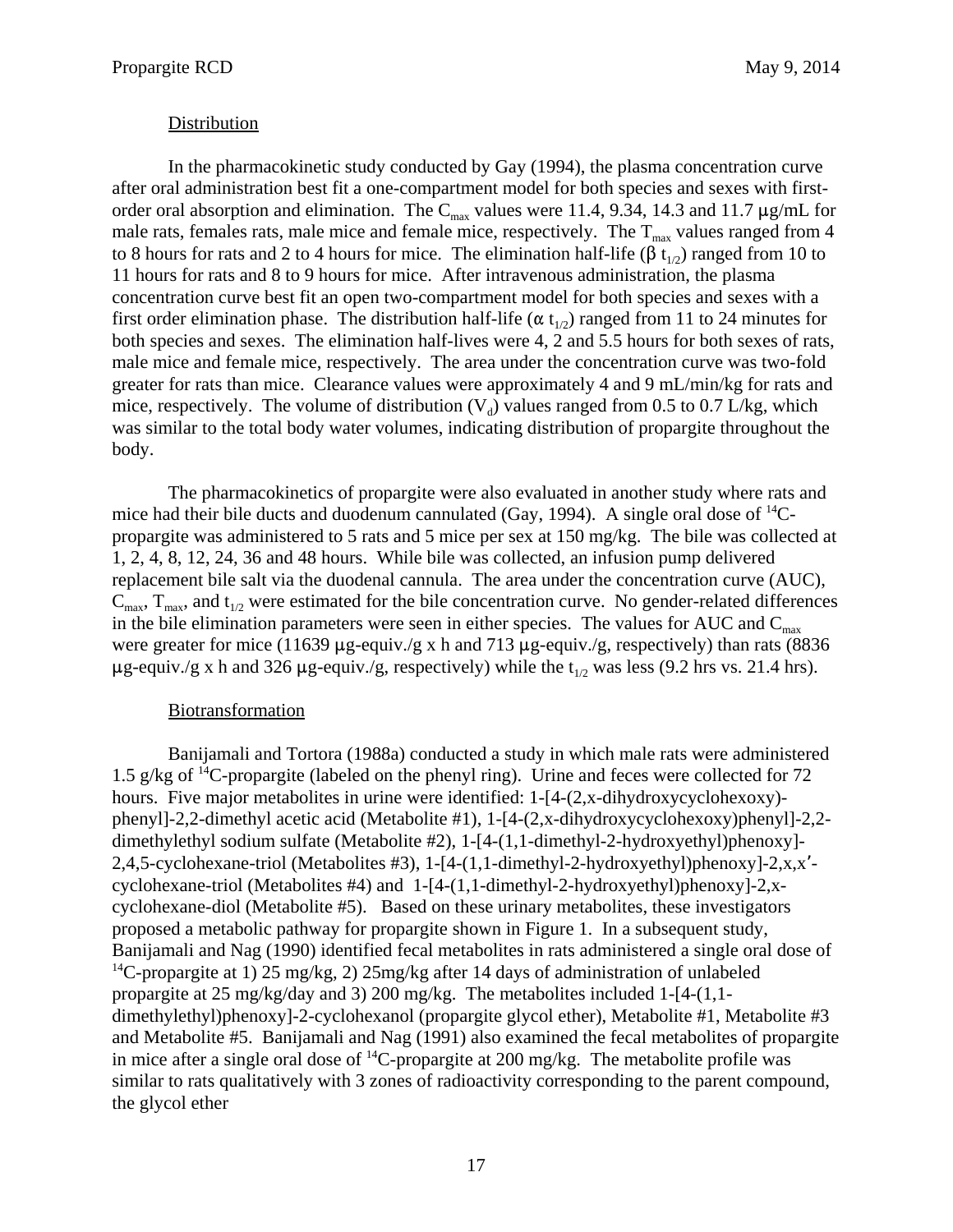

Figure 1. Proposed metabolic pathway for propargite (Banijami and Tortora, 1988).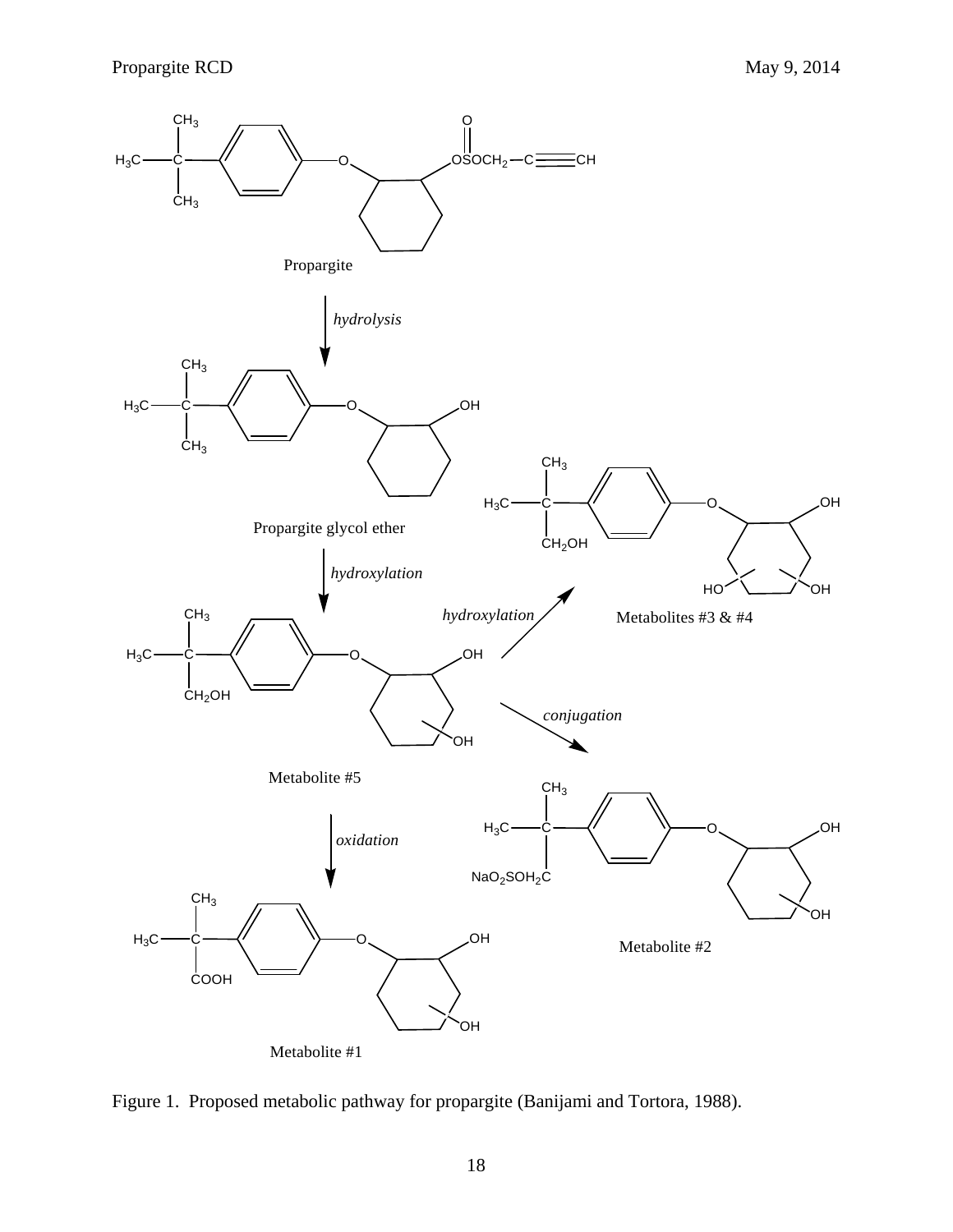metabolite and polar metabolites. Rats had a higher percentage of the parent compound in the feces while mice had a higher percentage of polar metabolites indicating more absorption and metabolism of propargite in mice.

The metabolism of propargite was evaluated *in vitro* and *in vivo* in female rats, rabbits, and monkeys due to apparent differences in toxicity (Doweyko and Tortora, 1989). The oral  $LD_{50}$  was reported to be significantly lower in rabbits than in rats and monkeys. The *in vitro* metabolism was evaluated by incubating liver homogenates and  $S$ -9 preparations with  $^{14}C$ propargite (labeled on the phenyl ring) at 8 and 80 nmol/mL. Three major components were observed in all analyses: the parent compound, propargite glycol ether and propargite bis-glycol ether sulfite. Two polar metabolites representing oxidation products were also present in all samples. No clear species differences in metabolism were seen. The *in vivo* metabolism was evaluated by analyzing urinary, biliary and liver metabolites after oral administration of  $^{14}C$ propargite at 18 mg/kg (4 rabbits, 2 monkeys) or 105 mg/kg (4 rats, 2 monkeys). Half of the animals for each species were placed in metabolism cages and excreta were collected. Selected tissues were also collected at the end of the 24-hour in-life period. The other half of the animals had a cannula inserted in the bile duct and had bile collected. Only liver samples were taken from these animals at the end of the 24-hour in-life period. It appears the rabbit tends to produce less polar metabolites than the rat or monkey. In addition, some unique metabolites were found, but their significance is unknown.

Plasma and bile samples from rats and mice were analyzed for metabolites by Gay (1994). Metabolism was rapid and extensive with similar metabolite profiles in both species. No parent compound was found in the bile of either species at any collection period. The parent compound was found in the plasma at less than 4% of the radioactive residue except in male mice which had approximately 10%. Generally, the proportion of more polar biliary metabolites increased with time. Six metabolites were detected in the biliary samples. Metabolites #1, #3 and #5 were identified. The biliary metabolites were reported to be similar to urinary metabolites identified in another study, except for two metabolites which were tentatively identified as different hydroxy-cyclohexyl isomers of TBPC. Four major metabolites were identified in plasma. The major plasma metabolite was 1-[4-(1,1-dimethyl-2hydroxyethyl)phenoxy]-2-cyclohexanol or hydromethyl-TBPC. Metabolite #5 was also prominent in all the plasma samples. It was proposed that the plasma and biliary metabolites of propargite are the result of hydrolysis of the propynyl sulfite side chain of propargite and the subsequent oxidation of the tert-butyl moiety and hydroxylation of the cyclohexyl moiety.

An additional metabolism study analyzed the metabolites of the 2-propynyl sulfite side chain of propargite (Banijamali and Fang, 2000).  $[1,2,3^{-13}C, 2,3^{-14}C$ -Propargyl]Propargite was administered to male rats and mice at 150 mg/kg. Six major urinary metabolites were isolated and identified in rats: 2-(acetylamino)-3-(2-propynylthio)-propanoic acid (peak 1), 2-(carboxymethylthio)-2-propenoic acid (peak 2), 3-(carboxymethylthio)-2-propenoic acid (peak 3), 3-[(2 carboxy-2-hydroxyethyl)thio]-2-propenoic acid (peak 4), 3-(N-formylglutamylcysteinyl)-2 propenoic acid (peak 5), and 2-(N-formylglutamylcysteinyl)-2-propenoic acid (peak 6). Two pathways of metabolism were proposed for propargite in rats based on this study. The first pathway involves direct conjugation of propargite to yield the peak 1 metabolite. The second pathway involves the hydrolysis of the propynyl sulfite side chain to the hypothetical intermediate, 2-propargyl alcohol, presumably followed by its oxidation to 2-propynoic acid.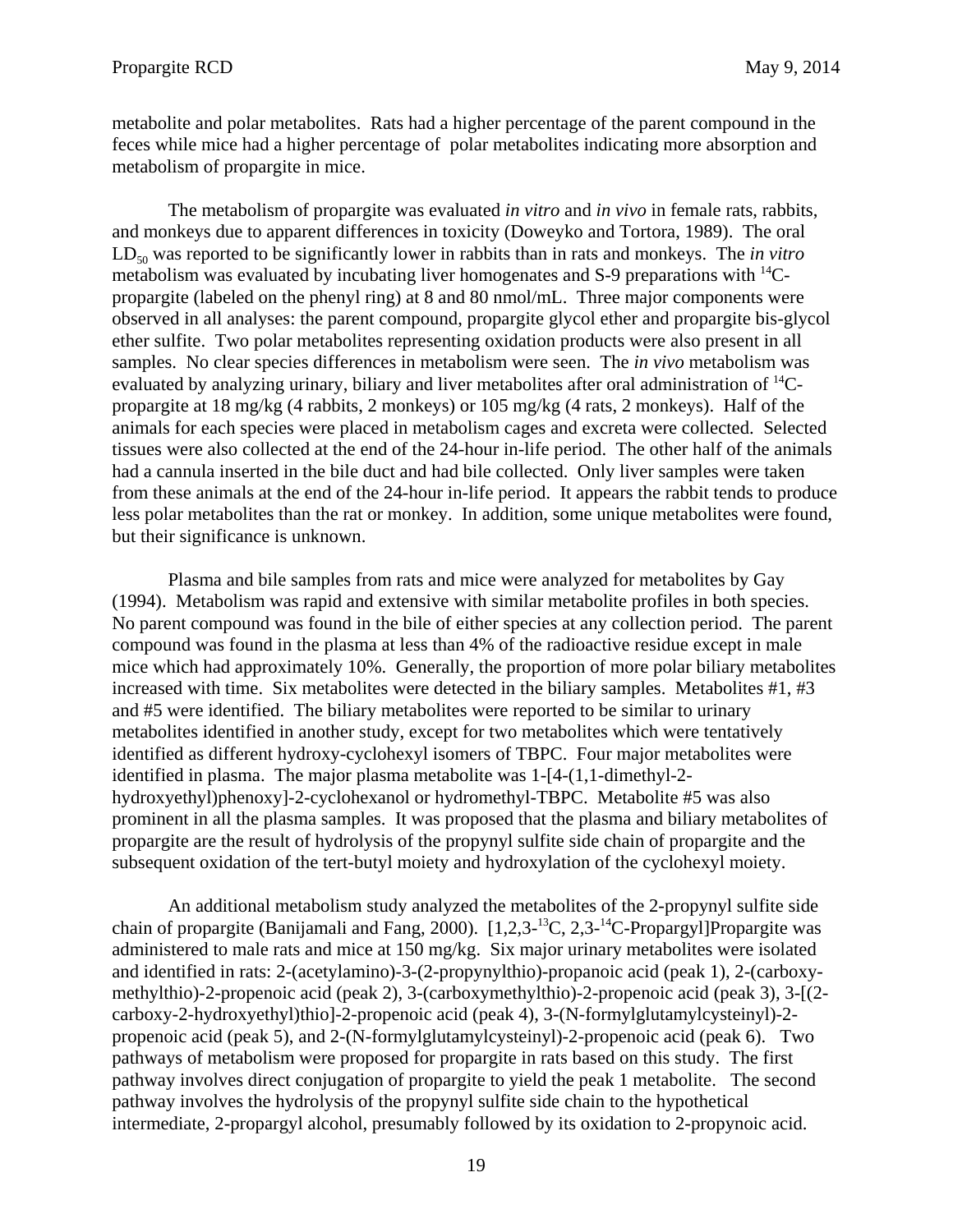The acid subsequently undergoes conjugation with glutathione with further metabolism to yield the remaining metabolites identified in rats. In feces, 80% of the total radioactive residue (TRR) was the parent compound. The other metabolites isolated were each less than 1% of the TRR. Some of these metabolites were intermediates in the biosynthesis of the urinary metabolites while others were diconjugates, probably formed by the addition of 2 glutathione molecules followed by further degradation, analogous to the pathways described for the urinary metabolites. Seven major urinary metabolites were identified in mice. The first 4 peaks were the same as in rats, but the remaining peaks were different: 3-[(2-acetylamino-2 carboxyethyl)thio]-3-[(2-amino-2-carboxyethyl)thio]-1-propanol (peak 5), 3-[(2-amino-2 carboxyethyl)thio]-2-propenoic acid (peak 6), and 3,3-bis[(2-amino-2-carboxyethyl)thio]-1 propanol (peak 7). Similar metabolic pathways were proposed for mice, except that some metabolites (peaks 5 and 7) were formed from the conjugation of the propargyl alcohol before it underwent further oxidation. In feces, propargite represented 68% of the TRR. The most abundant polar metabolite in mouse feces was 3-(carboxymethylthio)-2-propenoic acid, which represented 1.94% of the TRR. The other 7 fecal metabolites were each less than 1% of the TRR and were closely related to the mouse urinary metabolites.

### **Excretion**

Banijamali and Tortora (1988b) conducted a pharmacokinetic study in which a single oral dose of 14C-propargite was administered at 25, 60 or 200 mg/kg. Urine, feces and blood samples were collected for 96 hours after dosing. Findings from this study were compared with a satellite pharmacokinetic study that was conducted in conjunction with a subchronic toxicity study in which 12 rats/sex/dose were fed unlabeled propargite in the diet for 13 weeks at 100, 1000 or 2000 ppm. After 13 weeks, 2 rats/sex/dose were administered 12.5  $\mu$ Ci of <sup>14</sup>Cpropargite by oral gavage. With a single dose of propargite, the mean urinary excretion was 40, 37 and 22% of the applied dose at 25, 60 and 200 mg/kg, respectively. The mean fecal excretion was 56, 74 and 73% of the applied dose at 25, 60 and 200 mg/kg, respectively. By comparison, the mean urinary excretion was 28, 34 and 28% after 13 weeks of feeding at 100, 1000 and 2000 ppm, respectively. The mean fecal excretion was 35, 31 and 29% at 100, 1000 and 2000 ppm, respectively. The highest tissue residues in both studies were found in the gastrointestinal tract, liver, muscle, fat and blood, but represented less than 5% of the applied dose at all dose levels. The recovery in the single dose study ranged from 97-114%. The recovery was lower in the subchronic study with only 68-79% of the radioactivity recovered. The low recoveries were attributed to no fecal or urine samples collected from some rats at certain time points. It is unclear whether the investigators were suggesting the lack of urine or fecal samples at these time points was due to experimental errors or other biological phenomena.

The fecal excretion increased with repeated exposure in another study conducted by Banijamali and Nag (1990). In this study,  $^{14}$ C-propargite was given to rats at 25 mg/kg after pretreatment for 14 days with unlabeled propargite at 25 mg/kg/day. Another group was administered a single dose of  ${}^{14}C$ -propargite at 25 mg/kg with no pretreatment. The fecal excretion increased from 51.3% to 63.3% of the applied dose in males and 61.2% to 71.7% of the applied dose in females with repeated exposure. As with the previous study, these investigators also found that the fecal excretion increased with dose. After administering a single dose of <sup>14</sup>C-propargite at 200 mg/kg, 74.5% and 69.9% of the applied dose was excreted in the feces by males and females, respectively. In mice administered a single oral dose of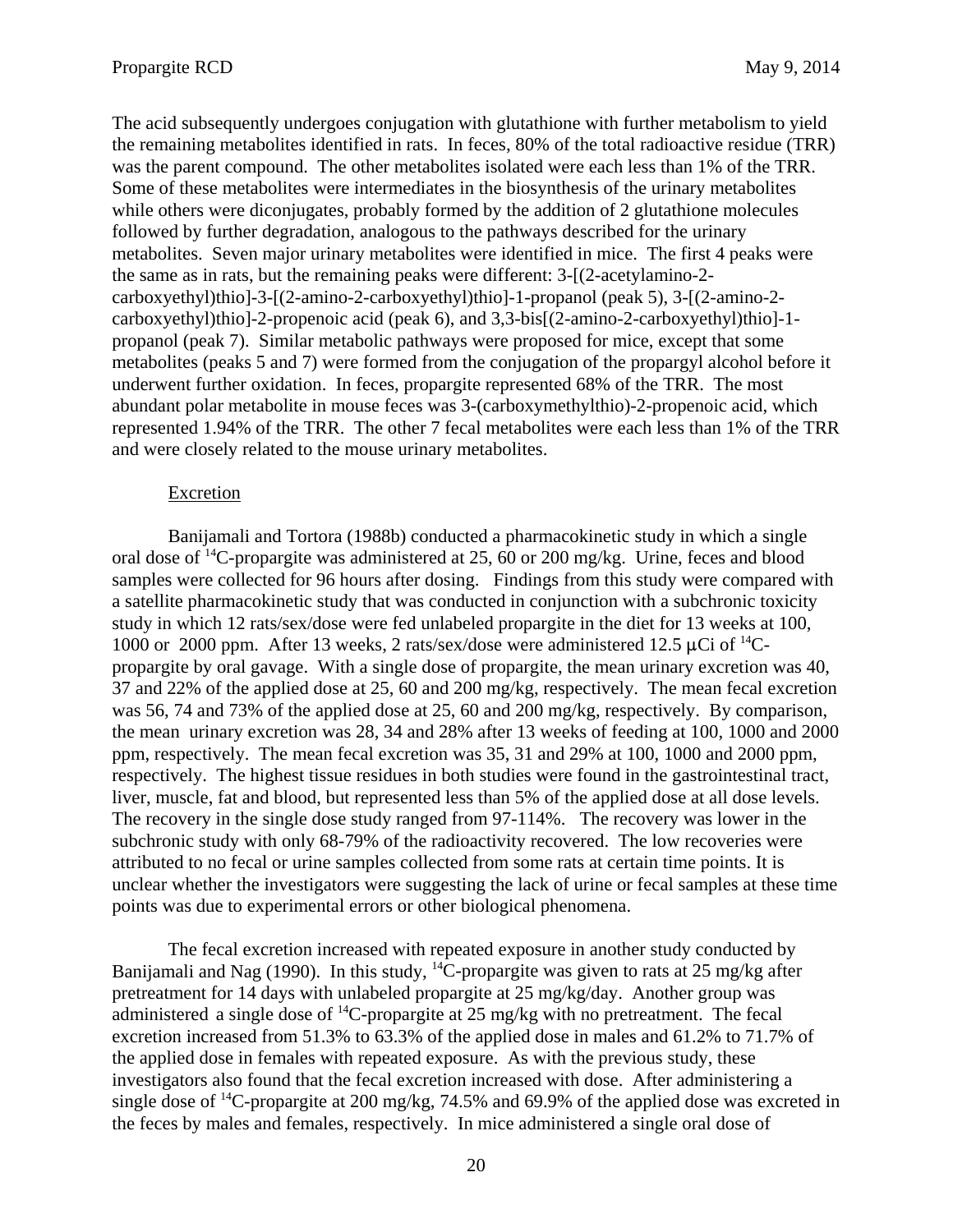<span id="page-24-0"></span>propargite at 200 mg/kg, 41.5% and 52.9% of the applied dose was excreted in the feces by males and females, respectively (Banijamali and Nag, 1991).

In the comparative metabolism study in rats, rabbits, and monkeys, half the animals were maintained in metabolism cages for 24 hours (Doweyko and Tortora, 1989). The amount of radioactivity in the feces, stomach and GI chyme were added together to estimate the amount of unabsorbed material. Rabbits had the highest amount of unabsorbed material (59.9%) relative to rats (43.7%) and monkeys (33.5%). The amount excreted in the urine was similar between these species, ranging from 7% (rabbits) to 11% (rats) of the applied dose. The amount excreted in the bile ranged from 0.1% (rabbits) to 8.2% (rats) of the applied dose. However, due to the short collection period and incomplete analysis of all tissues, the apparent recoveries in this study were relatively low, ranging from 50% in monkeys to 70% in rabbits.

In the pharmacokinetic study conducted by Gay (1994), the animals were maintained in metabolism cages for 48 hours while their bile and excreta were collected. Urine and feces were collected at 12, 24 and 48 hours. In both rats and mice, the majority of the radioactivity was found in the feces (approximately 64 and 45% of the applied dose, respectively), presumably as unabsorbed material. The percentage of the applied dose that was eliminated in the bile was similar for rats and mice (16 and 15%, respectively). Only 11 and 4% of the applied dose was excreted in the urine in rats and mice, respectively. Due to the short collection period and lack of tissue analysis, the recoveries in this study were usually less than 100%, especially for mice. For rats, the recoveries were relatively high, ranging from 88% in males to 99% in females. It is unclear if the lower recoveries in mice are due to a slower digestive tract (i.e., not all unabsorbed radioactive material in digestive tract excreted yet) or slower metabolism (i.e., not all absorbed radioactive material excreted yet).

# **II.B. ACUTE TOXICITY**

### Summary

Acceptable acute toxicity tests were available for not only the formulations, but also the technical grade propargite. The inhalation  $LC_{50}$  for technical grade propargite was 0.89 mg/L. Reddening of the lungs was observed macroscopically in some animals that died. Clinical signs included labored breathing, anogenital stains, nasal discharge, moist rales, decreased activity and reduced body weights. The oral  $LD_{50}$  for technical grade propargite was 2800 mg/kg. Gastrointestinal abnormalities in most animals that died were considered to be due to the irritative properties of propargite. Other macroscopic findings in a few rats included dark red adrenal glands, bright red lungs and jaundice. Clinical signs included red and swollen paws, mouth and urogenital area, decreased urination and abnormal defecation. The dermal  $LD_{50}$  was greater than 4000 mg/kg, the only dose level tested. Severe dermal irritation was observed at this dose including erythema, edema, eschar, fissuring, desquamation, exfoliation and whiteyellow exudate. Clinical signs included vocalization, abnormal defecation, inappetence, scabbing and swelling around the mouth, and staining around the nose and urogenital area. Technical grade propargite also caused severe eye irritation and dermal sensitization. The propargite emulsifiable concentrates were as toxic or more toxic than the technical grade material. Some formulations were corrosive to both the skin and eyes. The wettable powders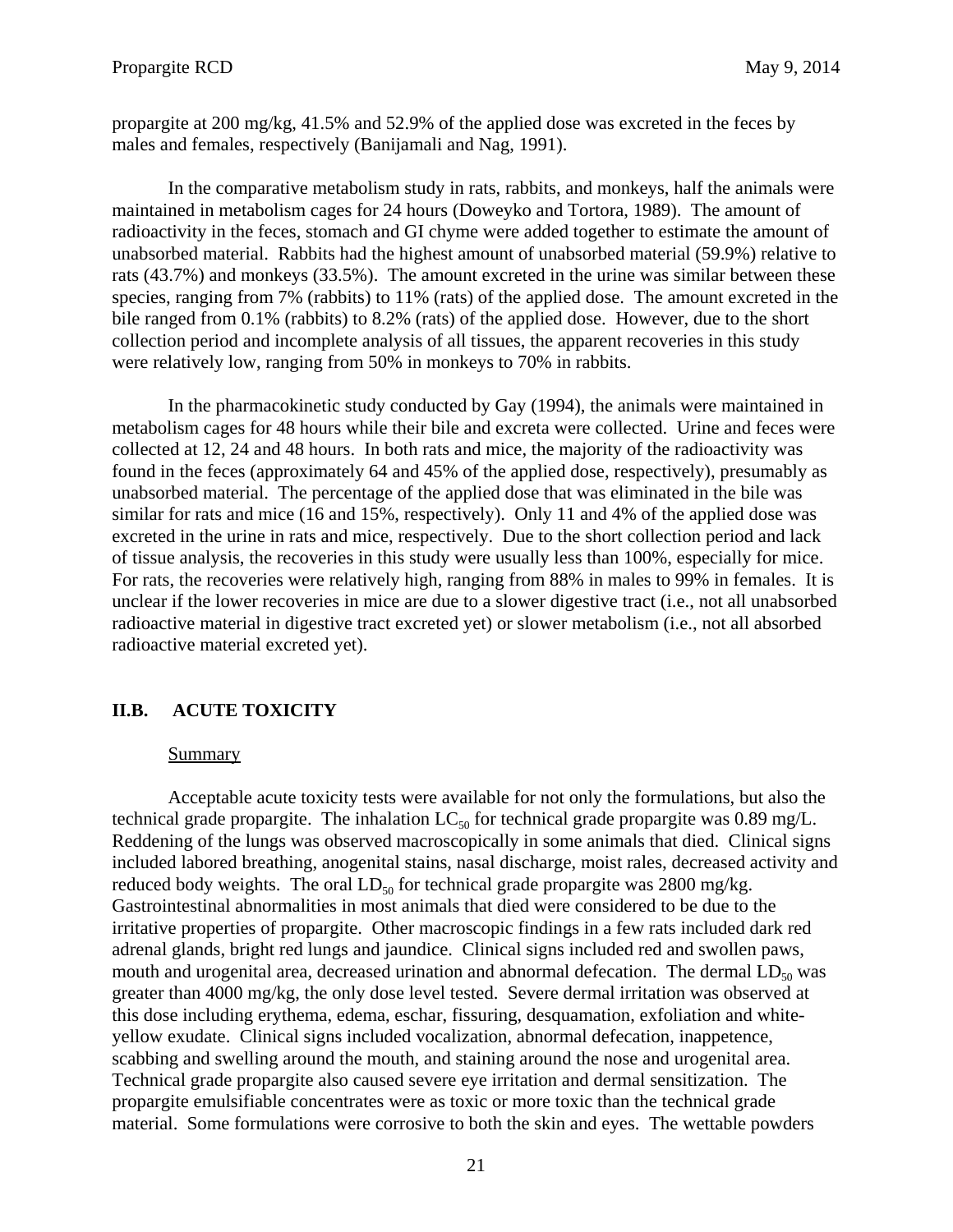were considerably less toxic than the technical grade material by the inhalation, oral and dermal route. Only slight dermal irritation was observed; however, the wettable powders were still corrosive to the eyes and caused dermal sensitization.

# Technical Grade Propargite

The acute toxicity tests for technical grade propargite (90.3% purity) are summarized in Table 3. In the acute inhalation study, 5 Sprague-Dawley rats/sex/dose were exposed (noseonly) to aerosolized propargite (90.3% purity) for 4 hours at 0.31, 0.80 and 1.3 mg/L (analytical) (Hoffman, 1992a). The mass median aerodynamic diameter was  $1.6 \mu m$ . Twenty-two percent of the particles were less than 1  $\mu$ m and 100% were less than 10  $\mu$ m. Therefore, the respiratory uptake was assumed to be 100%. One male died at 0.31 mg/L 4 days after exposure. One male and one female at 0.80 mg/L died two and three days after exposure, respectively. All the animals at 1.3 mg/L died between one and seventeen days after exposure. The most common clinical signs during exposure were labored breathing and anogenital staining. Decreased activity was also observed at 0.31 mg/L. Upon removal from the chambers, nasal discharge, matted coats and moist rales were seen in addition to the labored breathing and anogenital staining. Animals at 0.80 and 1.3 mg/L were held an additional 7 days to allow for recovery. Substantial reductions in body weights (5-30%) were observed at all dose levels in the first week after exposure. Reddening of the lungs was observed macroscopically in some of the animals that died and in some of the animals that were sacrificed. Other postmortem findings were sporadic and not considered treatment-related. The  $LC_{50}$  was 0.89 mg/L when both sexes were combined. The NOEL appears to be less than 0.31 mg/L based on the death, clinical signs, reduced body weights and discoloration of the lungs. This study was found acceptable to DPR toxicologists based on the Federal Insecticide, Fungicide and Rodenticide Act (FIFRA) guidelines.

| Species    | <b>Sex</b>                                   | <b>Results</b>                                                                                              | References <sup>a</sup> |
|------------|----------------------------------------------|-------------------------------------------------------------------------------------------------------------|-------------------------|
|            |                                              | Acute Inhalation $LC_{50}$                                                                                  |                         |
| Rat        | M/F                                          | $0.89$ mg/L (4-hour, nose-only)                                                                             | $1*$                    |
|            |                                              | Acute Oral $LD_{50}$                                                                                        |                         |
| Rat        | M                                            | $2639$ mg/kg                                                                                                | $2*$                    |
|            | F                                            | $2947 \text{ mg/kg}$                                                                                        |                         |
|            |                                              | <b>Acute Dermal <math>LD_{50}</math></b>                                                                    |                         |
| Rabbit     | M/F                                          | $>4000$ mg/kg                                                                                               | $3*$                    |
|            |                                              | <b>Primary Dermal Irritation</b>                                                                            |                         |
| Rabbit     | M/F                                          | <b>Severe Irritation</b>                                                                                    | $4*$                    |
|            |                                              | <b>Primary Eye Irritation</b>                                                                               |                         |
| Rabbit     | M/F                                          | <b>Severe Irritation</b>                                                                                    | $5*$                    |
|            |                                              | <b>Dermal Sensitization</b>                                                                                 |                         |
| Guinea Pig | M/F                                          | Non-sensitization (Buehler)                                                                                 | 6                       |
|            | M/F                                          | Sensitization (Maximization)                                                                                | $7*$                    |
| a          | 1993d: 6. Kiplinger, 1993e: 7. Morris, 2003. | References: 1. Hoffman, 1992a; 2. Kiplinger, 1993a; 3. Kiplinger, 1993b; 4. Kiplinger, 1993c; 5. Kiplinger, |                         |

**Table 3.** The Acute Toxicity of Technical Grade Propargite (90.3% purity)

1993d; 6. Kiplinger, 1993e; 7. Morris, 2003.

\* Study found acceptable to DPR toxicologists based on FIFRA guidelines.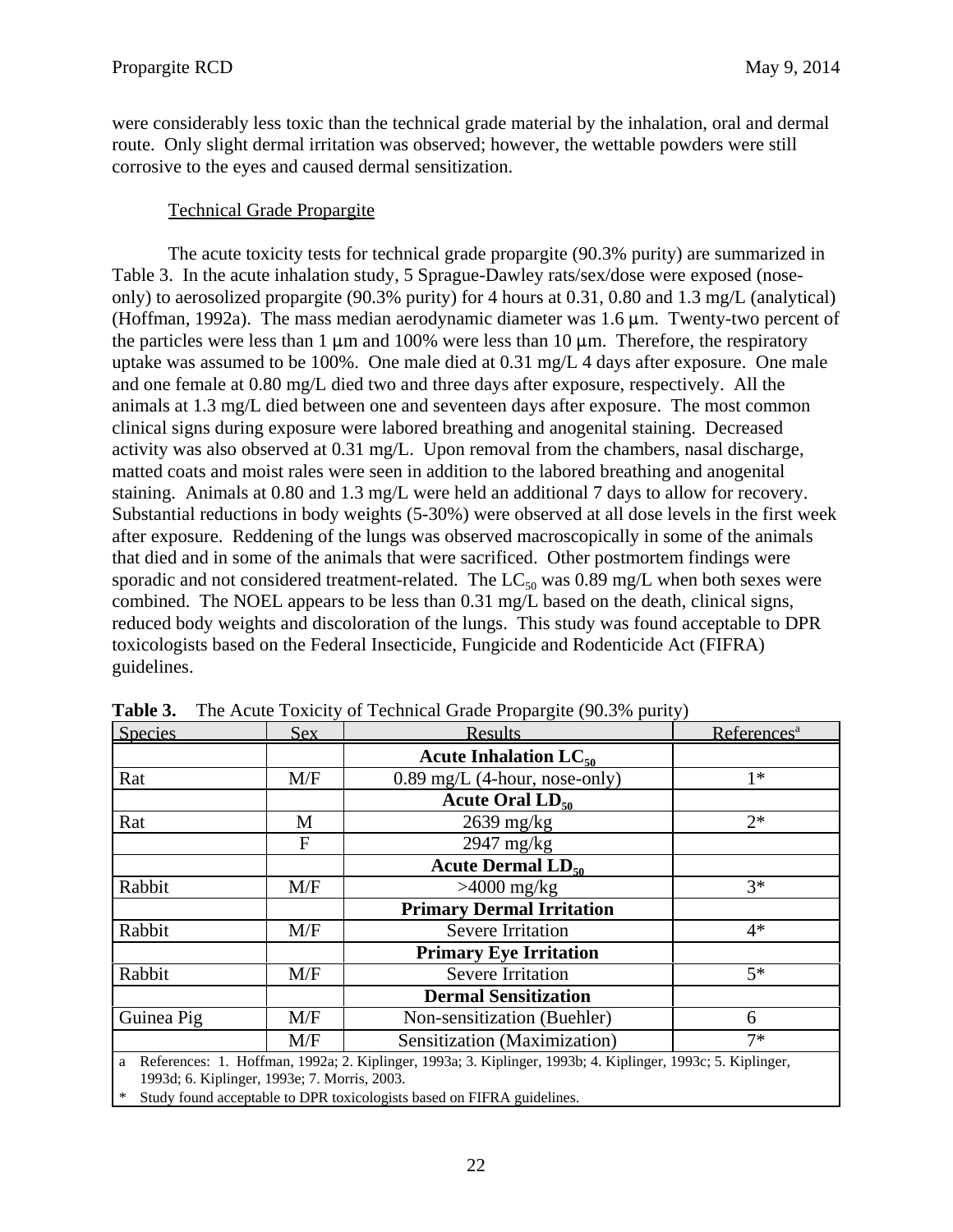In the acute oral toxicity study, technical grade propargite (90.3% purity) was administered to 5 Crl:CD®BR rats/sex/dose at 2000, 2800 and 3920 mg/kg by oral gavage (Kiplinger, 1993a). Five and 10 animals died at 2800 and 3920 mg/kg. Clinical signs were seen at all dose levels and included swollen paws, red and swollen mouth and ears, swollen urogenital area in females, swollen penis and prepuce and necrotic areas on scrotum in males, abnormal defecation, decreased urination, hypoactivity, hypothermia, hypersensitivity to touch, rales, ataxia, dehydration, prostration, scabbing on ears, hair loss on base of tail and paws, dried or wet material on paws, mouth and eyes, and staining/discoloration of abdomen and urogenital area. Gross pathological examination found gastrointestinal abnormalities (stomach: dark red areas or foci, dark red contents and thickened mucosa; intestine: red fluid contents and distended) in most of the rats that died which were considered to be due to the irritative properties of the test article. Dark red or reddened adrenal glands were observed in 6 rats that died, which is a typical agonal or stress-related change. Five rats had bright red lungs and 3 rats were icteric (affected by jaundice). Other findings observed in only one rat included a reddened pituitary gland, a dark red prostate gland and dark red streaks on the urinary bladder. A thickened mucosa in the stomach was observed in two rats that survived. One male at 2800 mg/kg had small, soft testes. The oral  $LD_{50}$  was 2800 mg/kg when both sexes were combined. The NOEL appears to be less than 2000 mg/kg based on the clinical signs and external findings (scabbing, hair loss, matting, swelling) at necropsy. DPR toxicologists found this study acceptable based on FIFRA guidelines.

In the acute dermal toxicity study, technical grade propargite (90.3% purity) was applied topically to the clipped backs of 5 New Zealand White rabbits/sex at 4000 mg/kg over an area that was approximately 23% ( $\sim$  380 cm<sup>2</sup>) of their total body surface area<sup>1</sup> (Kiplinger, 1993b). This resulted in a concentration of approximately  $23 \text{ mg/cm}^2$  based on an average weight of the rabbits at dosing of 2200 g. The application site was covered with gauze and secured with nonirritating tape. Collars were used during the exposure period (24 hours) to prevent ingestion of the test compound. No deaths or changes in body weights were observed. Systemic effects were noted including vocalization, abnormal defecation, inappetence, scabbing and swelling around the mouth, and staining around the nose and urogenital area. Severe dermal irritation was seen including severe erythema and edema, eschar, white-yellow area in the application site, fissuring, desquamation, exfoliation and white-yellow exudate. Thickened skin and desquamation were noted at necropsy in all rabbits. One rabbit had reddened lungs. The dermal  $LD_{50}$  was greater than 4000 mg/kg, the only dose level tested. The NOEL was less than 4000 mg/kg based on the systemic effects and dermal irritation. This study was acceptable based on FIFRA guidelines.

In a dermal irritation study with 3 New Zealand White rabbits/sex, technical grade propargite (90.3% purity) caused severe dermal irritation including moderate erythema and edema, eschar, fissuring and desquamation after a 4-hour exposure period under semi-occlusive wrapping (Kiplinger, 1993c). The concentration at the application site was estimated to be 85 mg/cm<sup>2</sup> based on 0.5 ml of propargite being applied to an area that was 1 inch square or 6.45 cm<sup>2</sup>. Slight erythema and edema and desquamation were still present at study termination. This

<sup>&</sup>lt;sup>1</sup> Assumed equal to 9.5 x (body weight in grams)<sup>2/3</sup> (Harkness and Wagner, 1995).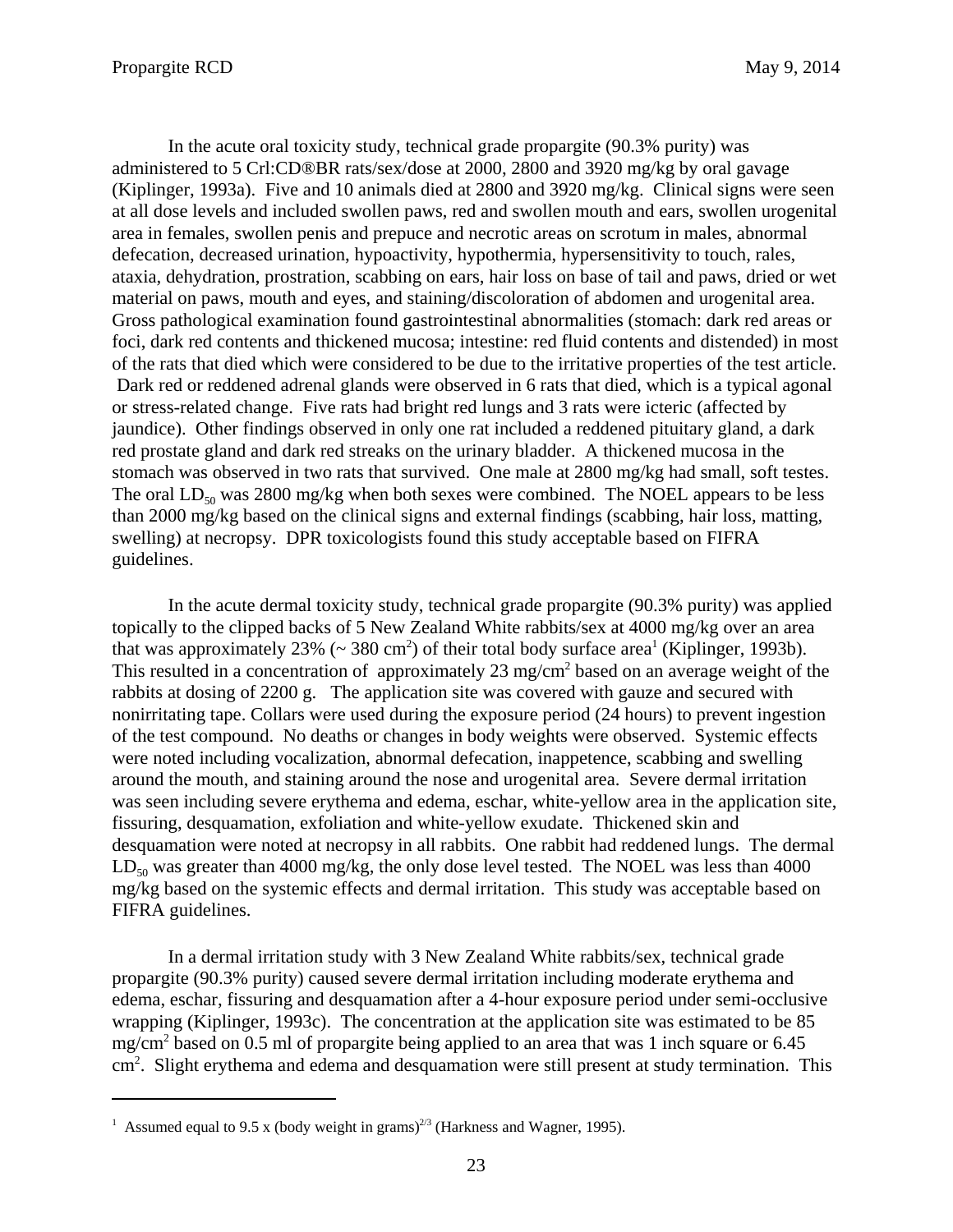study was acceptable to DPR toxicologists based on FIFRA guidelines. Technical grade propargite (90.3% purity) caused severe eye irritation in 6 New Zealand White rabbits including mild corneal opacity and iritis that cleared by 10 days, discharge that cleared by 14 days and moderate redness and swelling of the conjunctiva that persisted through day 21 (Kiplinger, 1993d). DPR toxicologists found this study acceptable based on FIFRA guidelines. The sensitization potential of technical grade propargite (90.3% purity) was tested in 6 Hartley guinea pigs/sex using a modified Buehler method (Kiplinger, 1993e). The animals were induced with a 0.1% solution and rechallenged with both a 0.1% and 0.2% solution. There was no reaction with either concentration that was attributed to sensitization, although the 0.2% solution caused slight irritation at the naive site. The sensitization potential of technical grade propargite (91.9%) was also tested in guinea pigs with the Guinea Pig Maximization Test (Morris, 2003). The animals were administered propargite at 5 and 15% for the intradermal and topical induction, respectively. A sensitization response was seen in 16 of 20 animals based on a grade reaction of 2 after the challenge dose at 5%. The same number of animals still responded with reactions of grade 1 or 2 with a rechallenge dose at 0.5%.

# Propargite Formulations

Acute toxicity studies for two propargite emulsifiable concentrates, Comite (73.6%) and Omite 6E (68.1%), are summarized in Table 4. Comite and Omite 6E were slightly more acutely toxic by the inhalation route compared to the technical grade material based on the  $LC_{50}$  values (Hoffman, 1992b&c). The clinical signs and macroscopic findings were similar to those seen with the technical grade material except that excessive salivation was also observed with both formulations. The acute oral toxicity of both emulsifiable concentrates were significantly more toxic than the technical grade material, presumably due to the inert ingredients in these formulations (Blaszcak, 1992a&b). Clinical signs observed after oral administration of these formulations included oral discharge or excessive salivation, watery or soft stool, urogenital staining, hypoactivity (Comite only), decreased food consumption and decreased fecal volume. Discoloration of the lungs and gastrointestinal tract was observed macroscopically after oral administration of both formulations. In addition, thickened stomach walls were seen with Comite. Omite 6E produced red nasal turbinates, fluid in the trachea and dark brown fluid in the urinary bladder in rats that died. The relative toxicity of the emulsifiable concentrates by the dermal route could not be compared with the technical grade material because only one dose level was tested with each of these formulations (Blaszcak, 1992c&d). Severe dermal irritation was observed with Omite 6E in the dermal toxicity study, but no systemic effects. Systemic effects were observed in the dermal toxicity study with Comite in part due to the higher dose level tested with Comite vs. Omite 6E (5000 mg/kg vs. 2000 mg/kg). The systemic effects included decreased food consumption and fecal volume, soft stools, fecal staining, hypothermia, nasal discharge, irregular breathing and emaciation. Comite also produced severe dermal irritation. In the dermal irritation studies, Comite and Omite 6E produced slight to moderate erythema and slight to moderate edema in the first 72 hours which progressed to necrosis and eschar formation with exfoliation (Blaszcak, 1992e&f). Comite produced severe eye irritation including severe conjunctival irritation, iridial damage, and corneal opacity, stippling and ulceration (Blaszcak, 1992g). Pannus and alopecia around the eye were observed at later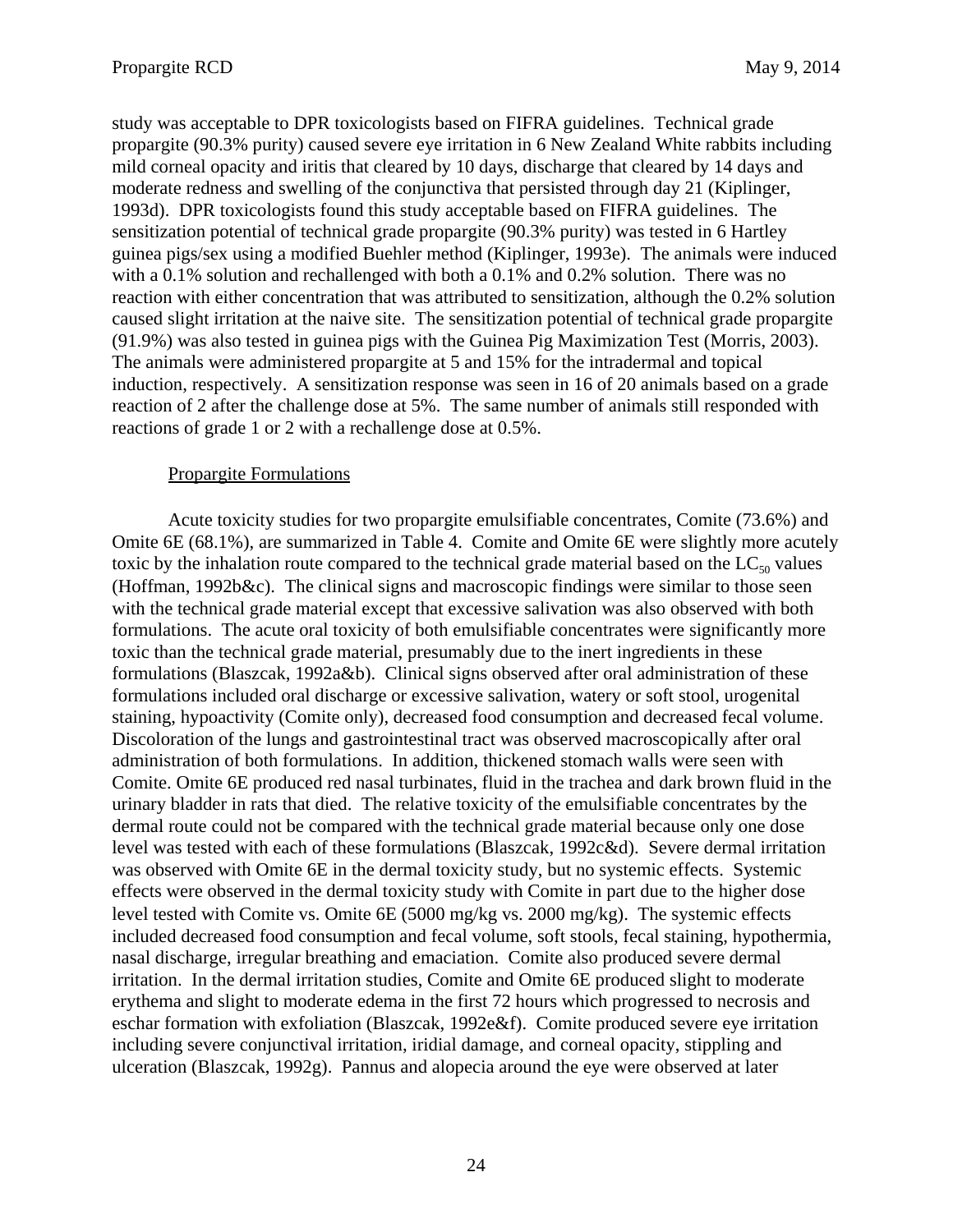| Species                                                                | Sex | <b>Results</b>                             | References <sup>c</sup> |
|------------------------------------------------------------------------|-----|--------------------------------------------|-------------------------|
|                                                                        |     | Acute Inhalation $LC_{50}$                 |                         |
| Rat                                                                    | M/F | $0.75$ mg/L (4-hr, nose-only) <sup>a</sup> | $1*$                    |
|                                                                        | M/F | $0.83$ mg/L (4-hr, nose-only) <sup>b</sup> | $2*$                    |
|                                                                        |     | Acute Oral LD $_{50}$                      |                         |
| Rat                                                                    | M/F | $600$ mg/ $kga$                            | $3*$                    |
|                                                                        | M/F | 593 mg/ $kgb$                              | $4*$                    |
|                                                                        |     | Acute Dermal $LD_{50}$                     |                         |
| Rabbit                                                                 | M/F | $>5000$ mg/kg <sup>a</sup>                 | $5*$                    |
|                                                                        |     | $>2000$ mg/kg <sup>b</sup>                 | $6*$                    |
|                                                                        |     | <b>Primary Dermal Irritation</b>           |                         |
| Rabbit                                                                 | M/F | Corrosive <sup>a</sup>                     | $7*$                    |
|                                                                        | M/F | Severe Irritation <sup>b</sup>             | $8*$                    |
|                                                                        |     | <b>Primary Eye Irritation</b>              |                         |
| Rabbit                                                                 | M/F | Corrosive <sup>a</sup>                     | $9*$                    |
|                                                                        | M/F | Moderate Irritation <sup>b</sup>           | $10*$                   |
|                                                                        |     | <b>Dermal Sensitization</b>                |                         |
| Guinea Pig                                                             | M/F | No sensitization <sup>a</sup> (Buehler)    | 11                      |
|                                                                        | M/F | No sensitization <sup>b</sup> (Buehler)    | 12                      |
| Comite (73.60% purity)<br>a<br>Omite 6E (69.92% purity)<br>$\mathbf b$ |     |                                            |                         |

**Table 4.** The Acute Toxicity of Propargite Emulsifiable Concentrates<sup>a,b</sup>

c References: 1. Hoffman, 1992b; 2. Hoffman, 1992c; 3. Blaszcak, 1992a; 4. Blaszcak, 1992b; 5. Blaszcak, 1992c; 6. Blaszcak, 1992d; 7. Blaszcak, 1992e; 8. Blaszcak, 1992f; 9. Blaszcak, 1992g; 10. Blaszcak, 1992h; 11. Blaszcak, 1992i; 12. Blaszcak, 1992j.

Acceptable study to DPR toxicologists based on the FIFRA guidelines

intervals in the study. Ocular effects were still present at day 21. Eye irritation was also seen with Omite 6E, but it was less severe and had cleared by day 21 (Blaszcak, 1992h). Neither Comite or Omite 6E caused dermal sensitization with the Buehler test (Blaszcak, 1992i&j). Both were tested at 5%, 0.05%, 0.05% and 0.025% for the induction, challenge and rechallenge (2 concentrations), respectively.

The acute toxicity tests for two propargite wettable powder formulations, Omite CR (30.02% purity) and Omite 30W (28.99% purity), are summarized in Table 5. The inhalation  $LC_{50}$  values of the wettable powders were significantly higher than the emulsifiable concentrates; however, the clinical signs observed were similar (Hoffman, 1993a & 1994a). The only macroscopic finding was thinning hair on the facial, ventral cervical/thoracic areas and forepaws which was observed with Omite CR, but not Omite  $30W$ . The oral  $LD_{50}$  values for the wettable powders were also significantly higher than the emulsifiable concentrates. Clinical signs anogenital staining, watery stool, ulcerations at the base of the tail, moist rales (Omite included CR) and excessive salivation (Omite 30W). Red discoloration of lungs, fluid in the lungs and trachea (Omite 6E), urinary bladder distended with yellow fluid (Omite 6E) and intestine distended with gas (Omite 6E) were seen at necropsy in rats that died. Dilated renal pelvis, thickening of the stomach walls, white nodules on the spleen and enlarged lymph nodes were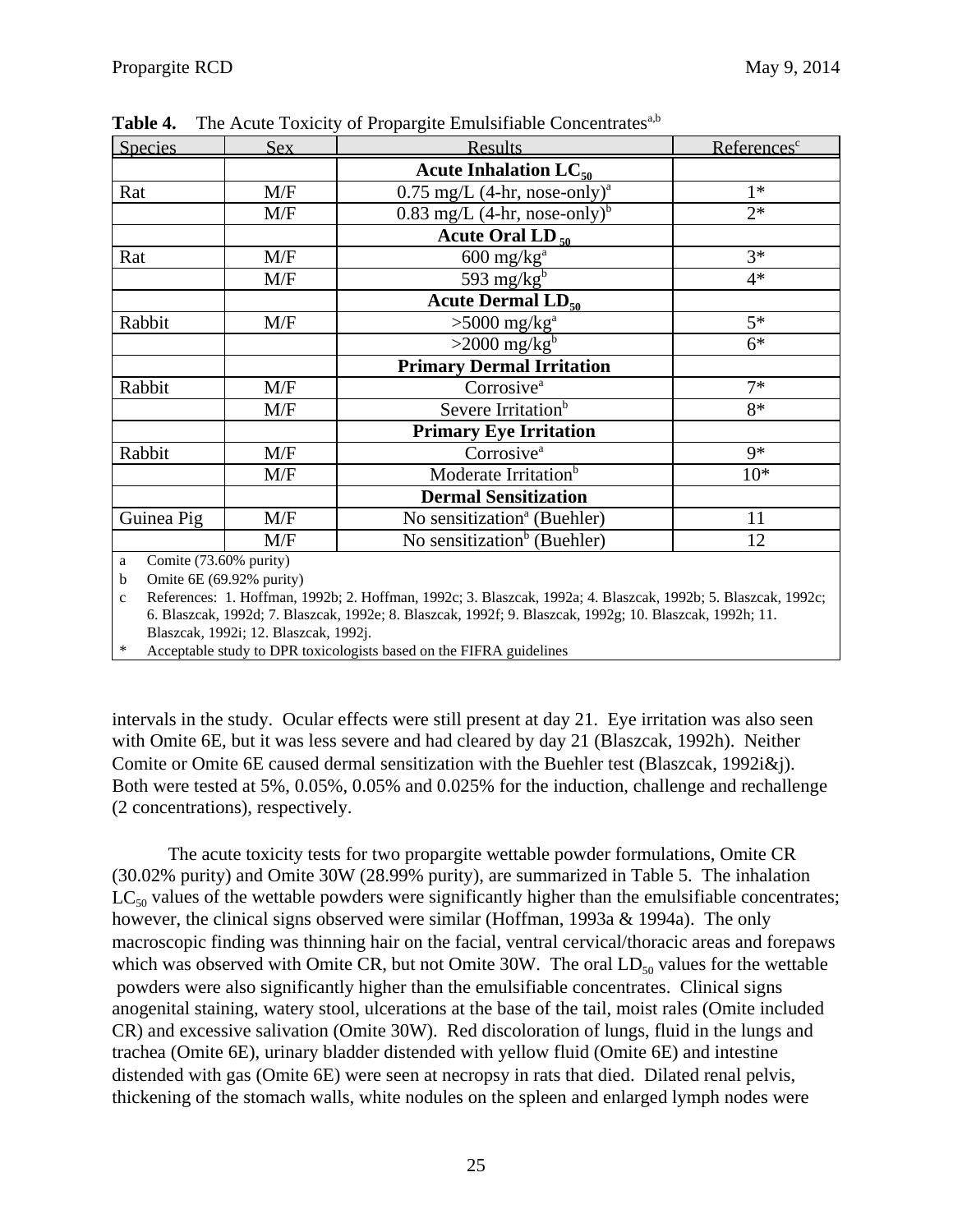| Species                           | Sex | <b>Results</b>                                | References <sup>c</sup> |
|-----------------------------------|-----|-----------------------------------------------|-------------------------|
|                                   |     | Acute Inhalation $LC_{50}$                    |                         |
| Rat                               | M/F | $> 6.4$ mg/L (4-hour, nose-only) <sup>a</sup> | $1*$                    |
|                                   | M/F | $> 5.0$ mg/L (4-hour, nose-only) <sup>b</sup> | $2*$                    |
|                                   |     | Acute Oral LD $_{50}$                         |                         |
| Rat                               | M/F | $> 5000$ mg/kg <sup>a</sup>                   | $\overline{3^*}$        |
|                                   | M/F | $>5200$ mg/kg <sup>b</sup>                    | $4*$                    |
|                                   |     | Acute Dermal $LD_{50}$                        |                         |
| Rabbit                            | M/F | $>$ 2000 mg/kg <sup>a</sup>                   | $5*$                    |
|                                   | M/F | $> 5000$ mg/kg <sup>a</sup>                   | $6*$                    |
|                                   | M/F | $>$ 5000 mg/kg <sup>b</sup>                   | $7*$                    |
|                                   |     | <b>Primary Dermal Irritation</b>              |                         |
| Rabbit                            | M/F | Moderate Irritation                           | $8*$                    |
|                                   | M/F | Slight Irritation <sup>a</sup>                | $9*$                    |
|                                   | M/F | Slight Irritation <sup>b</sup>                | $10*$                   |
|                                   |     | <b>Primary Eye Irritation</b>                 |                         |
| Rabbit                            | M/F | Corrosive <sup>a</sup>                        | $11*$                   |
|                                   | M/F | Corrosive <sup>b</sup>                        | 12                      |
|                                   |     | <b>Dermal Sensitization</b>                   |                         |
| Guinea Pig                        | M/F | Sensitization <sup>a</sup> (Buehler)          | $13*$                   |
|                                   | M/F | No Sensitization <sup>a</sup> (Buehler)       | 14                      |
|                                   | M/F | No Sensitization <sup>b</sup> (Buehler)       | 15                      |
|                                   | M/F | Sensitization <sup>b</sup> (Buehler)          | $16*$                   |
| $\Omega$ Omite CR (30.02% purity) |     |                                               |                         |

**Table 5.** The Acute Toxicity of Propargite Wettable Powders<sup>a,b</sup>

a Omite CR (30.02% purity)

b Omite 30W (28.99% purity)

c References: 1. Hoffman, 1993a; 2. Hoffman, 1994a; 3. Hoffman, 1993b; 4. Hoffman, 1994b; 5. Busch and Biesemeier, 1986; 6. Hoffman, 1993c; 7. Hoffman, 1994c; 8. Goodband, 1982; 9. Hoffman, 1993d; 10. Hoffman, 1994d; 11. Hoffman, 1993e; 12. Hoffman, 1994e; 13. Kreuzman, 1986; 14. Hoffman, 1993f; 15. Berman *et at*., 1989; 16. Hoffman, 1994f.

\* Acceptable study to DPR toxicologists based on the FIFRA guidelines.

seen with Comite in rats that survived. The relative dermal toxicity of the wettable powders could not be compared with the emulsifiable concentrates or technical grade material since both formulations were only tested at 5000 mg/kg (Hoffman, 1993c & 1994c). No deaths or systemic effects were seen in these studies, only severe dermal irritation. Only slight erythema was observed in the dermal irritation studies for both wettable powders (Hoffman, 1993d & 1994d). On the other hand, both wettable powders were still corrosive with ocular effects still present on day 21 (Hoffman, 1993e & 1994e). Omite CR produced slight to moderate sensitization in Buehler test where it was applied at 33.3%, 5.0% and 5.0% (vehicle: water) during the induction, challenge and rechallenge, respectively (Kreuzman, 1986). However, no dermal sensitization was seen with Omite CR in another Buehler test where it was tested at 100%, 10%, 10% and 2.5% (vehicle: water) during the induction, challenge and rechallenge (2 concentrations), respectively (Hoffman, 1993f). It is unclear why no sensitization was observed in the second study with the same formulation at higher concentrations. Dermal sensitization was also not seen with Omite 30W when guinea pigs were tested with Buehler test at 0.1% of the formulation (Berman *et al.*, 1989). However, a positive sensitization response was produced with Omite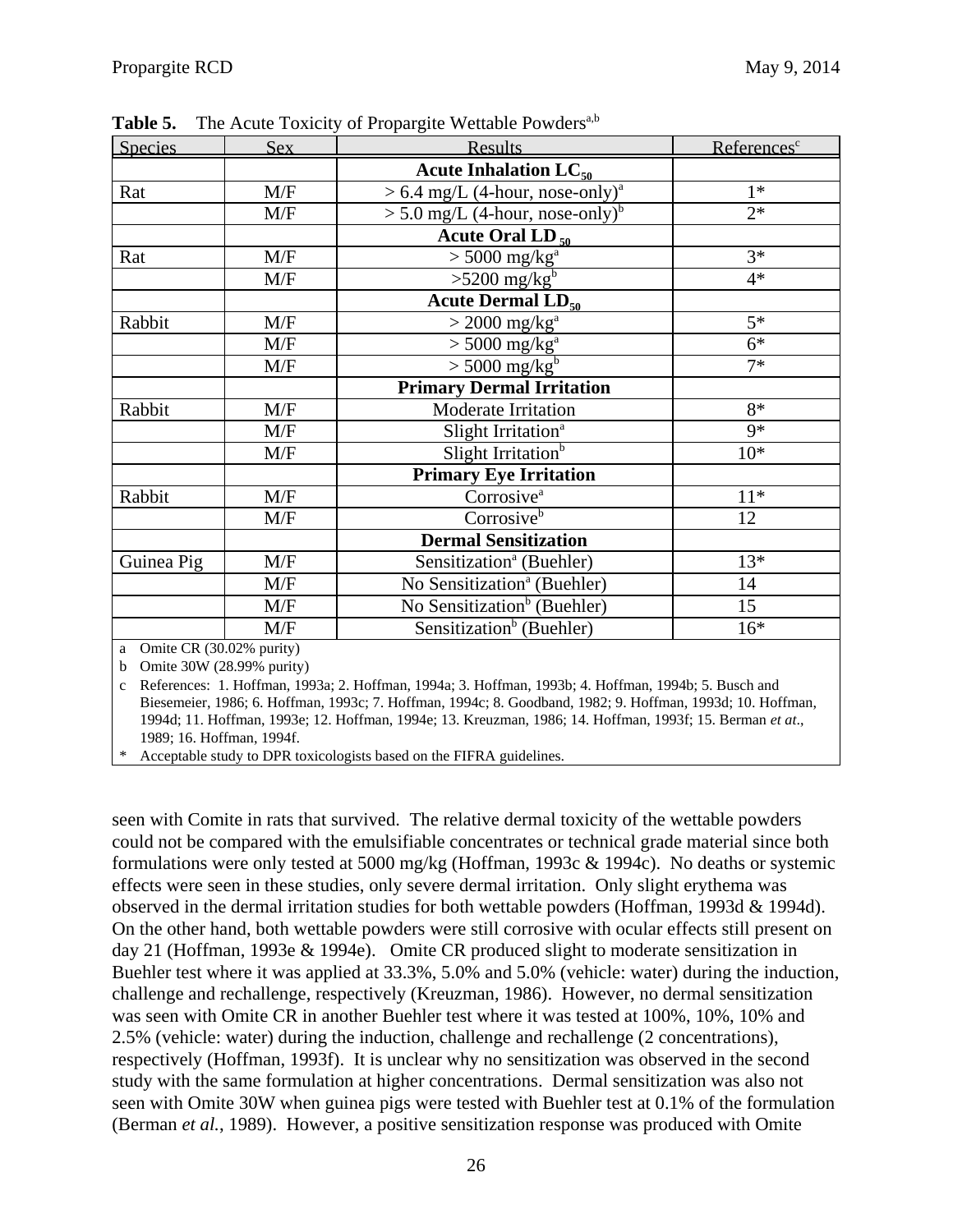<span id="page-30-0"></span>30W in the Buehler test using the neat formulation during the induction. Three of 20 animals had scores of 1 or greater when challenged at 0.75%. Five of 20 animals had positive reactions when rechallenged at 0.25%.

# **II.C. SUBCHRONIC TOXICITY**

### Summary

Two oral studies (rats and dogs) and two dermal studies (rabbits) were available for propargite. Only one of the dermal studies in rabbits was found acceptable based on FIFRA guidelines. The most common systemic effect with exposure to propargite, regardless of route, was reduced body weights. In addition, a slight increase in the incidence of several histopathological findings, including chronic nephritis, inflammation of the liver and hepatic necrosis, were seen in the 21-day dermal studies in rabbits. An increase in pigment in the reticuloendothelial cells of the liver and hemosiderosis of the spleen was observed in the dogs fed propargite for 13 weeks. Changes in hematological and clinical chemistry values were observed in another dermal study in rabbits. The lowest NOEL for systemic effects was 1 mg/kg/day based on the changes in hematological and clinical chemistry values. Dermal irritation was observed in both dermal studies. The NOEL for dermal irritation was less than 0.1 mg/kg/day.

# Diet-Rat

Rats (number, sex and strain not reported) were fed technical grade propargite (purity not reported) in the diet at 10, 20, 40, 100 and 200 mg/kg/day for 90 days (Carson, 1964). No clinical signs were reported, although it is unclear if observations were made. Body weights and food consumption were reduced (percentage not reported) at 100 and 200 mg/kg/day. No abnormal hematological or clinical chemistry values were seen. No gross pathological lesions were found. Relative (to body), but not absolute weights of the liver, kidneys, adrenals and gonads were elevated in most groups probably due to body weight reductions. At 200 mg/kg/day major organs (not specified) were reduced in size. No microscopic lesions were found in the liver, kidneys, adrenals and gonads. The NOEL for this study appears to be 40 mg/kg/day. This study was unacceptable since only summary information was provided.

# Diet-Dog

Three beagle dogs/sex/dose were fed technical grade propargite (purity not reported) in the diet at 2000 to 2500 ppm (dose intervals not specified) for 13 weeks (Hazleton, 1968). Three dogs/sex served as controls for this study and two other studies run simultaneously. The dogs had reduced food consumption and body weights. No effects were reported for clinical signs, hematology, clinical chemistry, organ weights or gross pathological lesions, except for a tendency for elevated serum glutamic-oxalacetic transaminase (SGOT or more currently referred to as aspartate aminotransferase or ASAT) activity and relative (to body) liver weight. An increase in pigment in the reticuloendothelial cells of the liver and hemosiderosis of the spleen were observed in the treated dogs. A NOEL could not be established due to insufficient information. This study was unacceptable since only summary information was provided.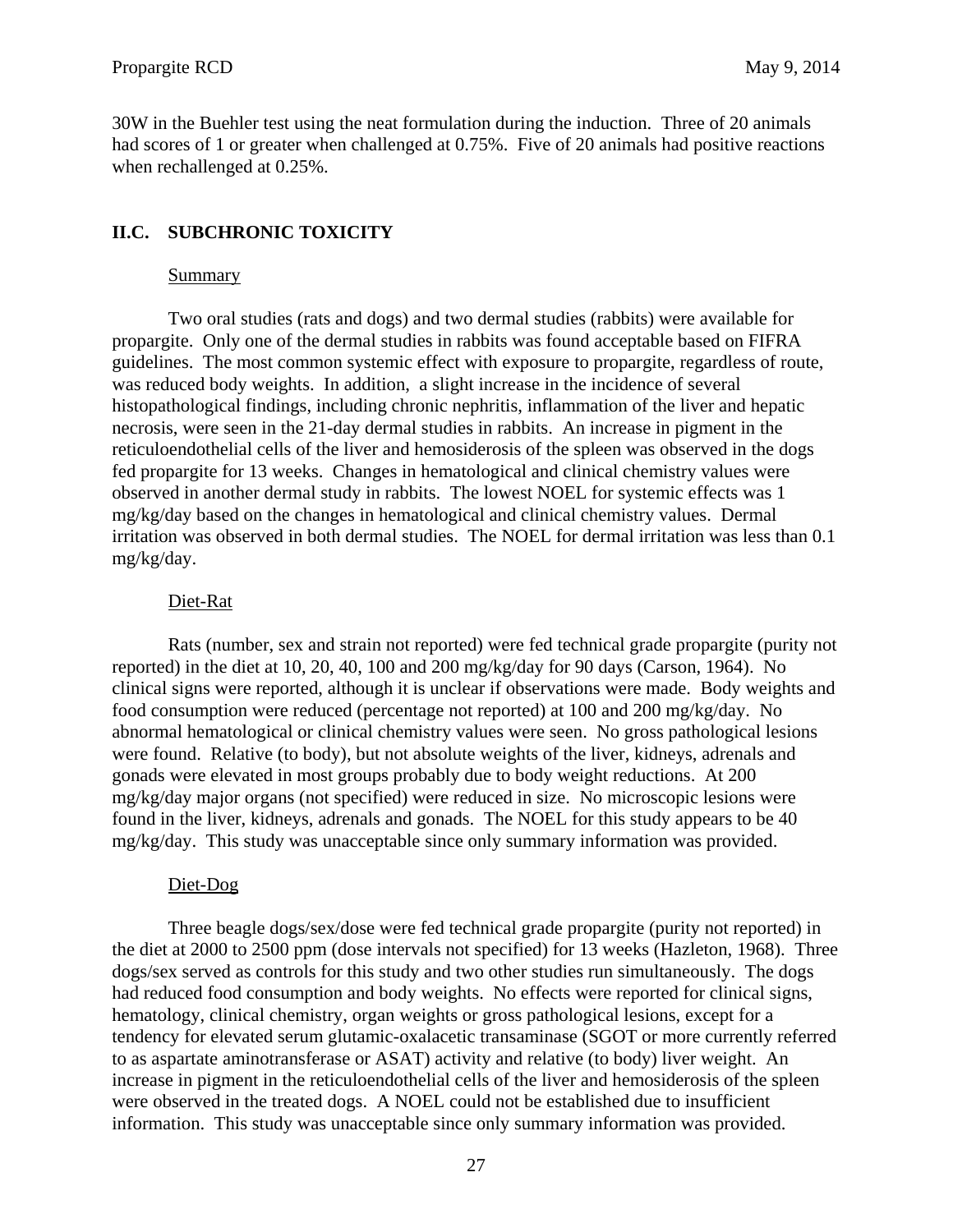### Dermal-Rabbit

Technical grade propargite (purity not reported) was applied to the shaved backs of 5 HRA:(NZW)SPF rabbits/sex/dose at 0 (vehicle: acetone), 0.1, 1, 10 or 100 mg/kg/day for 6 hours/day, five days/week for 3 weeks (Bailey, 1987). Propargite was applied under a 2 inch square  $(25 \text{ cm}^2)$  gauze patch and held in place with tape for 6-hours. The concentration on the skin was estimated to be 0, 0.01, 0.1, 1.0 and 10 mg/cm<sup>2</sup> based on an average weight during the study of 2.5 kg. Rabbits wore plastic collars 24 hrs/day to avoid ingestion of the test material. Some signs of dermal irritation, such as erythema, thickening, epidermal scaling and fissuring were observed in all the dose groups, including the controls, which the investigators attributed to the vehicle (acetone). Atonia was observed in the skin in all treatment groups. More severe dermal effects were also observed at 10 mg/kg/day and higher including necrosis, sloughing and eschar. Dermal microscopic findings in untreated and/or treated skin included acanthosis, hyperkeratosis, subepidermal inflammatory infiltrate, necrosis, erosion/ulceration, subepidermal edema and hemorrhage at 0.1 mg/kg/day or higher (Table 6). The severity of these dermal lesions increased with dosage with the dermal lesions being minimal to slight at 0.1 mg/kg/day, slight to moderate at 1 mg/kg/day, moderate at 10 mg/kg/day and moderate to moderately severe at 100 mg/kg/day. Erosion and ulceration were only observed at 100 mg/kg/day. The acanthosis resulted in papillary projections into the epidermis in some rabbits at 10 and 100 mg/kg/day, but the incidence was not dose-related. The NOEL for dermal irritation was less than 0.1 mg/kg/day based on dermal observations (very slight to well-defined erythema, thickening, epidermal scaling, fissuring and atonia) and microscopic lesions (acanthosis, hyperkeratosis, subepidermal inflammatory infiltrate and necrosis).

No treatment-related clinical signs were seen. One male rabbit at 100 mg/kg/day with an intussusception of the ileum into the cecum was sacrificed in a moribund condition. The mean body weights were significantly depressed at 10 mg/kg/day (F: 14-20%) and 100 mg/kg/day (M: 12-16%; F: 14-18%) during the second and third weeks of the study (Table 6). There was no significant effect on food consumption. Increases in several hematological values were seen in one or both sexes at 10 and/or 100 mg/kg/day including white blood cell count, segmented neutrophils, monocytes and platelets. Changes in several clinical chemistry values were also seen in both sexes at 10 and 100 mg/day including a decrease in serum albumin and calcium and an increase in serum globulin. The veterinary pathologist for the study suggested that the hematological and clinical chemistry changes may be related to the dermal irritation. The decrease in albumin may be due to loss through exudate. The calcium may be reduced because it binds to albumin. The increased globulin may be due to increased immunoglobulins. An increase in relative (to body) liver and kidney weights was seen at 10 mg/kg/day (F: 24% and 26%, respectively) and 100 mg/kg/day (liver - M: 24%, F: 14%; kidney - M: 24%, F: 16%). The investigator suggested these relative organ weight changes may be related to reduced body weight changes; however, the histopathological lesions in the liver and kidney at 100 mg/kg/day in this study and the other 21-day dermal study conducted by Goldenthal (1989) suggest they may be related to organ toxicity. Histopathological examination revealed focal hepatic necrosis in one male and one female at 100 mg/kg/day. The NOEL for systemic effects was 1 mg/kg/day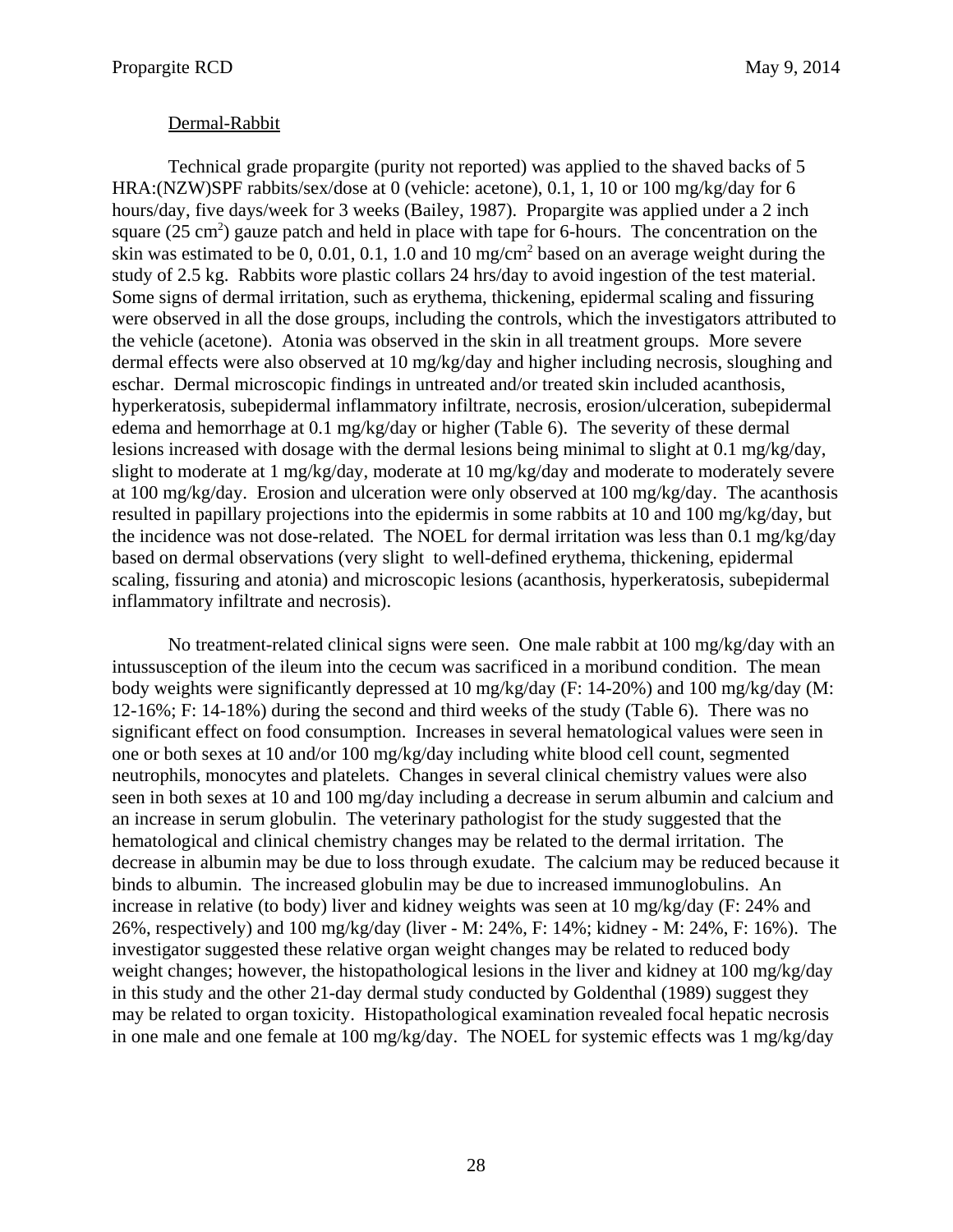| Possible                                                  |                |                   |                 | Dose Level (mg/kg/day) |                  |                  |
|-----------------------------------------------------------|----------------|-------------------|-----------------|------------------------|------------------|------------------|
| <b>Adverse Effect</b>                                     | <b>Sex</b>     | $\boldsymbol{0}$  | 0.1             | 1                      | 10               | 100              |
| Acanthosis                                                | M              | 0/5               | $5/5*$          | $5/5*$                 | $5/5*$           | $4/5*$           |
|                                                           | $\mathbf{F}$   | 0/5               | $4/5*$          | $5/5*$                 | $5/5*$           | $5/5*$           |
| Hyperkeratosis                                            | M              | 0/5               | $4/5*$          | $4/5*$                 | $4/5*$           | $4/5*$           |
|                                                           | $\mathbf{F}$   | 0/5               | 0/5             | $4/5*$                 | $5/5*$           | $5/5*$           |
| Subepidermal                                              | M              | 0/5               | $5/5*$          | $5/5*$                 | $5/5*$           | $5/5*$           |
| infiltrate                                                | $\mathbf{F}$   | 0/5               | $5/5*$          | 3/5                    | $4/5*$           | $5/5*$           |
| Skin, edema                                               | M              | 0/5               | 0/5             | 1/5                    | 3/5              | $4/5*$           |
|                                                           | $\mathbf{F}$   | 0/5               | 0/5             | 2/5                    | 2/5              | $5/5*$           |
| Skin, necrosis                                            | M              | 0/5               | 2/5             | 1/5                    | 1/5              | 2/5              |
|                                                           | $\mathbf{F}$   | 0/5               | 0/5             | 2/5                    | 0/5              | 1/5              |
| Body weights                                              | M              | $2.61 \pm 0.15^b$ | $2.43 \pm 0.20$ | $2.64 \pm 0.12$        | $2.40 \pm 0.15$  | $2.18 \pm 0.15*$ |
| wk $3$ (kg)                                               | $\overline{F}$ | $2.67 \pm 0.23$   | $2.58 \pm 0.15$ | $2.52 \pm 0.15$        | $2.14 \pm 0.22*$ | $2.20 \pm 0.20*$ |
| Platelets                                                 | M              | $352 + 53$        | $435 \pm 73$    | 559±158                | 687±203*         | 747±98*          |
| $(1,000/\mu l)$                                           | ${\bf F}$      | $319 \pm 46$      | $346 + 41$      | $492 \pm 129$          | 797±133*         | 949±186*         |
| Neutrophils                                               | M              | $1.8 + 1.0$       | $1.9 + 0.6$     | $3.2 \pm 1.0$          | $4.3 \pm 1.9*$   | $7.0 \pm 4.4*$   |
| $(1,000/\mu l)$                                           | ${\bf F}$      | $2.3 \pm 2.0$     | $1.5 \pm 0.8$   | $2.7 \pm 1.1$          | $9.8 \pm 7.0*$   | $7.7 \pm 3.8*$   |
| Monocytes                                                 | M              | $0.0 + 0.0$       | $0.1 \pm 0.2$   | $0.0 + 0.1$            | $0.1 \pm 0.1$    | $0.3 \pm 0.3$    |
| $(1,000/\mu l)$                                           | ${\bf F}$      | $0.0 + 0.0$       | $0.0 + 0.1$     | $0.0 + 0.0$            | $0.3 \pm 0.3*$   | $0.2 \pm 0.2*$   |
| Albumin                                                   | M              | $3.7 \pm 0.1$     | $3.5 \pm 0.2$   | $3.7 \pm 0.1$          | $3.3 \pm 0.1*$   | $3.2 \pm 0.2*$   |
| (g/dl)                                                    | ${\bf F}$      | $3.7 \pm 0.1$     | $3.6 \pm 0.1$   | $3.6 \pm 0.1$          | $3.3 \pm 0.2*$   | $3.1 \pm 0.2*$   |
| Globulin                                                  | M              | $1.6 + 0.2$       | $2.2 + 1.0$     | $1.8 + 0.1$            | $2.1 \pm 0.2*$   | $1.9 + 0.2$      |
| (g/dl)                                                    | ${\bf F}$      | $1.5 \pm 0.3$     | $1.5 \pm 0.2$   | $1.7 \pm 0.1$          | $2.2 \pm 0.3*$   | $2.0 \pm 0.3*$   |
| Calcium                                                   | M              | $12.5 \pm 0.4$    | $12.7 \pm 0.4$  | $12.4 \pm 0.2$         | $11.8 \pm 0.4*$  | $11.6 \pm 0.7*$  |
| (mg/dl)                                                   | F              | $12.1 \pm 0.2$    | $12.3 \pm 0.5$  | $12.4 \pm 0.2$         | $11.8 \pm 0.4$   | $11.9 \pm 0.5$   |
| Liver weights                                             | M              | $2.03 \pm 0.11$   | $2.05 \pm 0.17$ | $2.08 \pm 0.11$        | $2.18 \pm 0.26$  | $2.52 \pm 0.17*$ |
| $(% \mathcal{L}^{\prime }\mathcal{L}^{\prime })$ (% body) | ${\bf F}$      | $2.04 \pm 0.23$   | $1.96 \pm 0.17$ | $2.07 \pm 0.22$        | $2.53 \pm 0.28*$ | $2.33 \pm 0.40$  |
| Kidney weights                                            | M              | $0.58 + 0.05$     | $0.83 \pm 0.55$ | $0.60 \pm 0.03$        | $0.67 \pm 0.06$  | $0.72 \pm 0.08*$ |
| $(% \mathcal{L} \times \mathcal{L})$ (% body)             | ${\bf F}$      | $0.58 + 0.07$     | $0.57 \pm 0.03$ | $0.63 \pm 0.04$        | $0.73 \pm 0.10*$ | $0.67 \pm 0.03$  |
| Hepatic                                                   | M              | 0/5               | 0/5             | 0/5                    | 0/5              | 1/5              |
| necrosis                                                  | ${\bf F}$      | 0/5               | 0/5             | 0/5                    | 0/5              | 1/5              |
| Bailey, 1987.<br>Mean $\pm$ standard deviation.<br>b      |                |                   |                 |                        |                  |                  |

 **Table 6.** Possible Adverse Effects in Rabbits Treated Topically with Propargite in Acetone for  $21$  Days<sup>a</sup>

\* Significantly different from controls,  $p \le 0.05$ .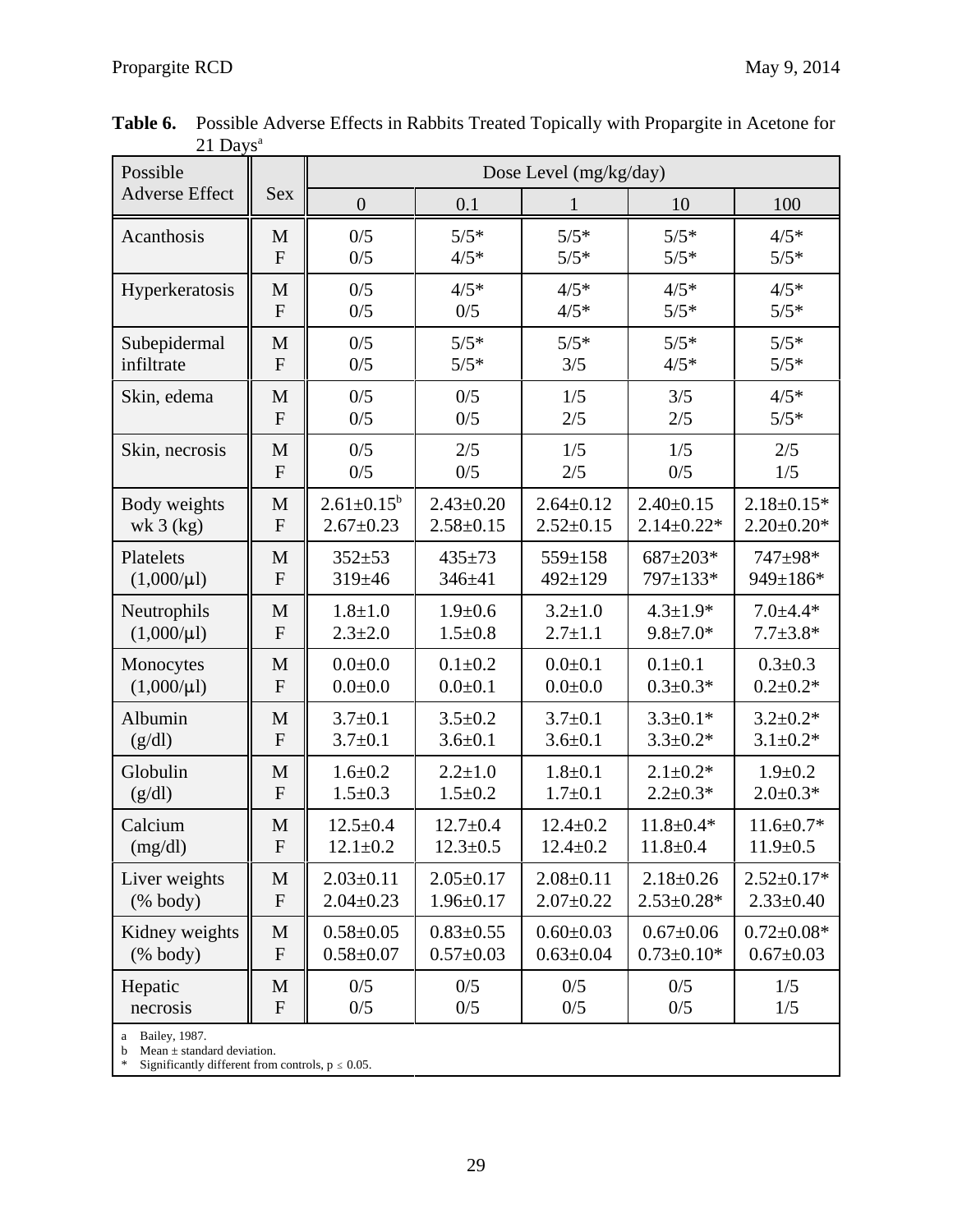based on reduced body weights, changes in clinical chemistry and hematology values and increases in relative liver and kidney weights. DPR toxicologists found this study acceptable based on FIFRA guidelines.

# Dermal-Rabbit

Groups of 5 New Zealand White rabbits/sex/dose had technical grade propargite (86.6% purity) applied neat (undiluted) to their shaved backs at  $0, 0.1, 1.0, 10$  and  $100$  mg/kg  $(0, 2.1, 1.0)$ 4.5, 12.5 or 28 mg/cm<sup>2</sup>) for 6 hrs/day, 5 days/week for 3 weeks (Goldenthal, 1989). The test sites were covered with gauze and secured with tape. The rabbits wore collars during the 6-hr exposure periods. Erythema and edema were observed as early as day 2 before the 2nd application (Table 7). The severity of erythema and edema increased with dose and repeated exposure with only slight to moderate erythema at 0.1 mg/kg/day on day 2, but marked erythema and edema in most animals at 10 and 100 mg/kg/day by day 21. Other signs of severe dermal irritation were seen including eschar, exfoliation, atonia, desquamation, fissuring, blanching and/or coriaceousness (leatheriness) with dose-related increases in onset, severity and incidence. Microscopic lesions were observed in the treated skin at all dose levels, including acanthosis, hyperkeratosis, inflammation, necrosis and abscess. The dermal inflammation did not show a dose-related trend in the incidence and severity, unlike acanthosis and hyperkeratosis. The NOEL for dermal irritation was less than 0.1 mg/kg/day based on dermal observations (erythema, edema, eschar, exfoliation, atonia, desquamation, fissuring, blanching, coriaceousness) and microscopic lesions (acanthosis, hyperkeratosis, inflammation and necrosis).

There was no treatment-related effect on mortality or clinical signs. Treated males tended to have slightly lower mean body weights than controls; however, the differences were not statistically significant. Both sexes tended to have slightly lower mean food consumption in all the treatment groups, but the differences were only statistically significant for females at 0.1, 1.0 and 10 mg/kg/day in week 2 of the study and at 100 mg/kg/day in week 1 of the study. At necropsy, a statistically significant increase in segmented neutrophils was observed in males at 100 mg/kg/day. The investigator did not consider this finding biologically significant since it was an isolated finding; however, increased neutrophils were also observed in the 21-day dermal study conducted by Bailey (1987) who suggested it may be related to the dermal irritation. There were no other significant hematological or biochemical changes in the blood. An increase in chronic interstitial nephritis (0: 2/10 vs. 100: 5/10) and inflammation of the liver (0: 2/10 vs. 100: 4/10) was observed in both sexes at 100 mg/kg. Mild hepatic necrosis was also observed in 2 females at 100 mg/kg. The NOEL for these lesions was uncertain since the kidney and liver were not examined microscopically at 0.1, 1 or 10 mg/kg/day. This study was unacceptable for evaluating systemic toxicity due to the incomplete histopathology in the low and intermediate treatment groups. It was considered acceptable for evaluating dermal effects since the skin was examined microscopically at all treatment levels.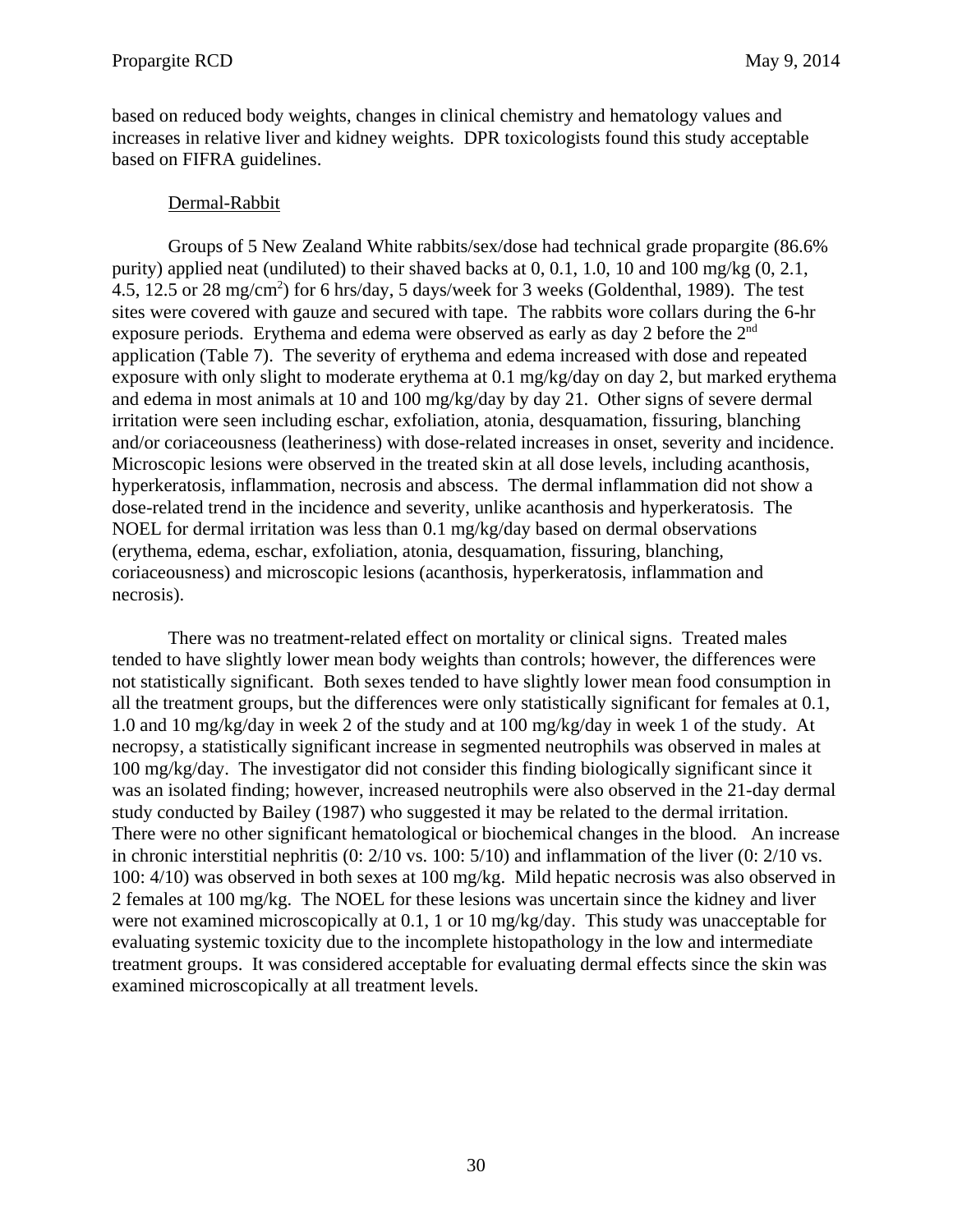| .<br>Possible         |                              |                      | Dose Level (mg/kg/day) |                      |                        |                       |  |
|-----------------------|------------------------------|----------------------|------------------------|----------------------|------------------------|-----------------------|--|
| <b>Adverse Effect</b> | Severity/<br><b>Sex</b>      | $\boldsymbol{0}$     | 0.1                    | $\mathbf{1}$         | 10                     | 100                   |  |
| Erythema              | Slight                       | $0/10^{b}$           | 6/10                   | 1/10                 | 0/10                   | 0/10                  |  |
| day 2                 | Moderate                     | 0/10                 | 4/10                   | 9/10                 | 10/10                  | 10/10                 |  |
| Erythema              | Moderate                     | 0/10                 | $5/10$                 | 3/10                 | 0/10                   | 0/10                  |  |
| day 21                | Marked                       | 0/10                 | 5/10                   | 7/10                 | 10/10                  | 10/10                 |  |
| Edema<br>day 2        | Slight<br>Moderate<br>Marked | 0/10<br>0/10<br>0/10 | 0/10<br>0/10<br>0/10   | 8/10<br>2/10<br>0/10 | 0/10<br>9/10<br>0/10   | 0/10<br>0/10<br>10/10 |  |
| Edema<br>day 21       | Slight<br>Moderate<br>Marked | 0/10<br>0/10<br>0/10 | 2/10<br>8/10<br>0/10   | 4/10<br>6/10<br>0/10 | 0/10<br>5/10<br>$5/10$ | 0/10<br>1/10<br>9/10  |  |
| Acanthosis            | mild                         | 0/10                 | 6/10                   | 3/10                 | 3/10                   | 3/10                  |  |
|                       | moderate                     | 0/10                 | 4/10                   | 7/10                 | 7/10                   | 7/10                  |  |
| Hyperkeratosis        | mild                         | 0/10                 | 10/10                  | 8/10                 | 6/10                   | 1/10                  |  |
|                       | moderate                     | 0/10                 | 0/10                   | 2/10                 | 4/10                   | 7/10                  |  |
|                       | severe                       | 0/10                 | 0/10                   | 0/10                 | 0/10                   | 2/10                  |  |
| Skin,                 | mild                         | 7/10                 | 1/10                   | 0/10                 | 0/10                   | 0/10                  |  |
| inflammation          | moderate                     | 0/10                 | 9/10                   | 10/10                | 10/10                  | 10/10                 |  |
| Skin, necrosis        | mild                         | 0/10                 | 0/10                   | $5/10$               | 3/10                   | 3/10                  |  |
|                       | moderate                     | 0/10                 | 0/10                   | 0/10                 | 0/10                   | 4/10                  |  |
| Body weights          | M                            | $2.93 \pm 0.20^b$    | $2.82 \pm 0.13$        | $2.84 \pm 0.25$      | $2.79 \pm 0.30$        | $2.82 \pm 0.28$       |  |
| wk $3$ (kg)           | ${\bf F}$                    | $3.08 \pm 0.09$      | $3.14 \pm 0.09$        | $3.13 \pm 0.11$      | $3.15 \pm 0.05$        | $2.96 \pm 0.21$       |  |
| Neutrophils           | M                            | $1.4 \pm 0.3$        | $1.1 \pm 0.4$          | $1.0 + 0.2$          | $1.6 + 0.7$            | $4.1 \pm 1.4*$        |  |
| $(1,000/\mu l)$       | ${\bf F}$                    | $1.2 + 1.4$          | $1.1 \pm 0.3$          | $1.7 + 0.7$          | $3.0 \pm 2.0$          | $3.1 \pm 1.6$         |  |
| Liver                 | $\mathbf M$                  | 1/5                  | -----                  | ------               | -----                  | 2/5                   |  |
| inflammation          | $\mathbf{F}$                 | 1/5                  | -----                  |                      | -----                  | 2/5                   |  |
| Liver necrosis        | M<br>$\mathbf{F}$            | 0/5<br>0/5           | -----                  | -----                | -----                  | 0/5<br>2/5            |  |
| Chronic<br>nephritis  | M<br>$\mathbf F$             | 1/5<br>1/5           |                        | -----                | -----                  | 2/5<br>3/5            |  |

 **Table 7.** Possible Adverse Effects in Rabbits Administered Propargite Neat Dermally for 21 Days<sup>a</sup>

a Goldenthal, 1989.

b Mean  $\pm$  standard deviation.

\* Significantly different from controls,  $p \le 0.05$ .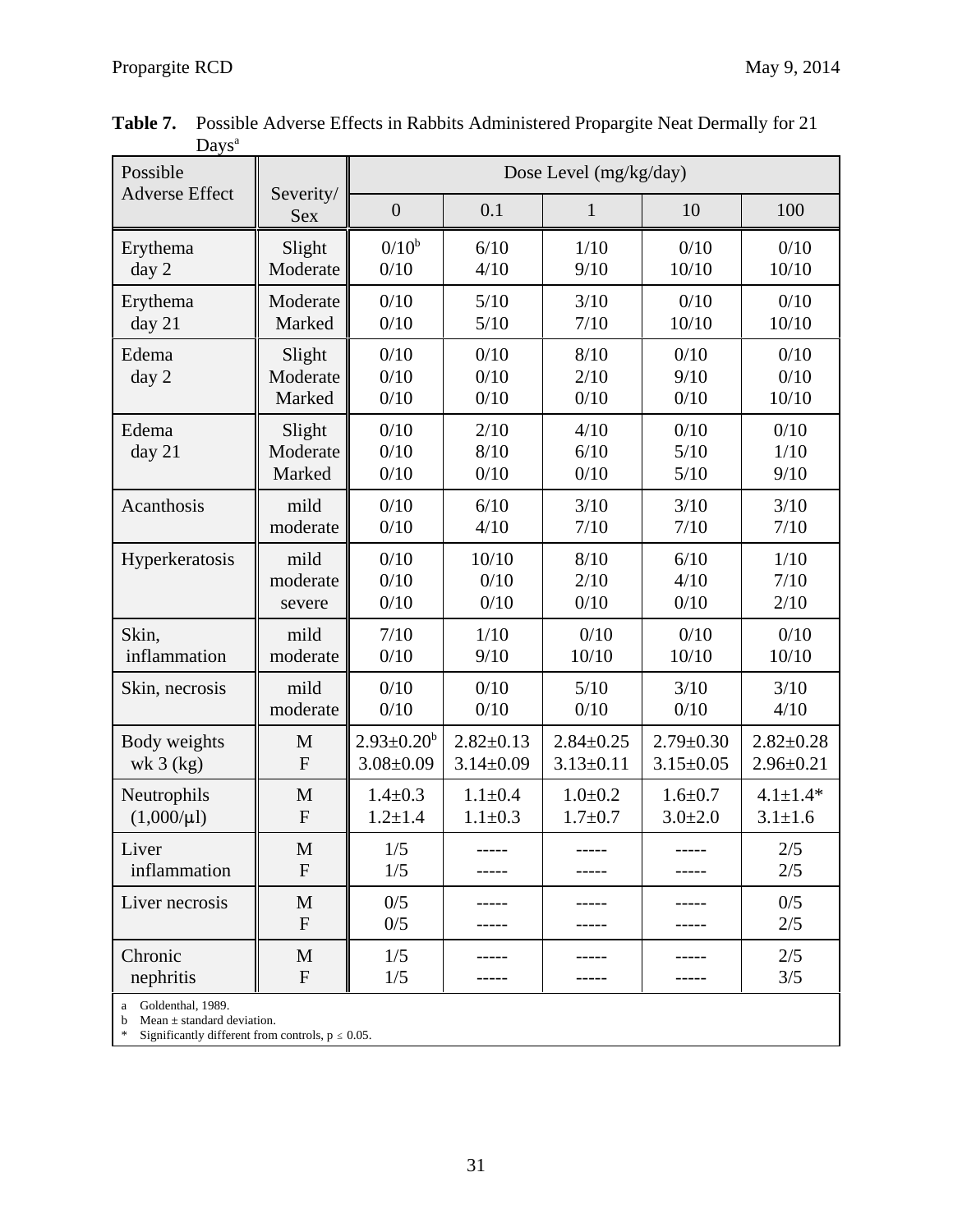### <span id="page-35-0"></span>**II.D. CHRONIC TOXICITY/ONCOGENICITY**

#### Summary

One mouse, two rat and two dog studies were available for propargite. All five studies were oral studies. Only the mouse, one rat and one dog study were found acceptable based on FIFRA guidelines. Reduced body weights and food consumption were the most prevalent effects observed. Reduced survival was observed in both rat studies. Changes in hematological values were seen in both rats and dogs. Changes in clinical chemistry values were also seen in rats. Most of these changes were of uncertain toxicological significance. Changes in organ weights (usually increases in relative and decreases in absolute), seen in several studies, were probably related to body weight reductions. An increase in sarcomas of the jejunum was observed in Sprague-Dawley rats, but not Wistar rats or mice. Several supplemental studies were conducted to ascertain the mechanism for tumor formation. The stabilizer, propylene oxide, does not appear to be responsible. One study suggests that increased cell proliferation may be the mechanism for the tumor formation. Microscopic lesions in the lungs (congestion or inflammation), thymus (involution) and bone marrow (atrophy) were seen in one dog study at 1250 ppm and higher. The lowest NOEL in the chronic studies appears to be 80 ppm (M: 3.8 mg/kg/day: F: 4.7 mg/kg/day) based on slight reductions in body weights and food consumption in rats.

#### Diet-Mouse

Groups of 60 CD-1 mice/sex/dose were administered propargite (purity 84.3 - 88.5%) in the diet at 0, 50, 160, 500 or 1000 ppm  $(0, 24, 75)$  or 150 mg/kg/day<sup>2</sup>) for 18 months (Block I) (Cox and Re, 1979). An additional 15 mice/sex/dose were fed propargite at 0, 500 or 1000 ppm for 12 months (Block II). There was no effect on survival except for a greater survival of Block I males at 160, 500 and 1000 ppm during the first 12 months. There was no effect on clinical signs, body weights, food consumption and hematology. Changes in some absolute (A) or relative (R) organ weights were observed in the kidney (160 ppm - M: R  $\downarrow$  11%; 1000 ppm - F: A  $\downarrow$  11%) and uterus (160 ppm - F: R  $\uparrow$  53%; 1000 ppm - F: A  $\uparrow$  75%, R  $\uparrow$  84%) in Block I animals. Increased organ weights were also seen in the kidney (1000 ppm - M: R 10%), adrenal (500 ppm - F: A 50%, R 46%; 1000 ppm - F: A 46%, R 46%) and thyroid (500 ppm - F: A 60%, R 64%) in Block II animals. Microscopic examination revealed no treatment-related pathologic lesions in these organs; therefore, the toxicological significance of these findings is uncertain. There was no treatment-related increase in neoplasms. The NOEL for this study is equal to or greater than 1000 ppm, the highest dose tested (HDT). DPR toxicologists initially found this study unacceptable due to the lack of effects at the HDT; however, after submission of additional data (test article characterization, homogeneity and stability and U.S. EPA's review of this study), this study was upgraded to acceptable.

<sup>&</sup>lt;sup>2</sup> Estimated assuming for a mouse that 1 ppm in the diet is equivalent to 0.150 mg/kg/day (FDA, 1959).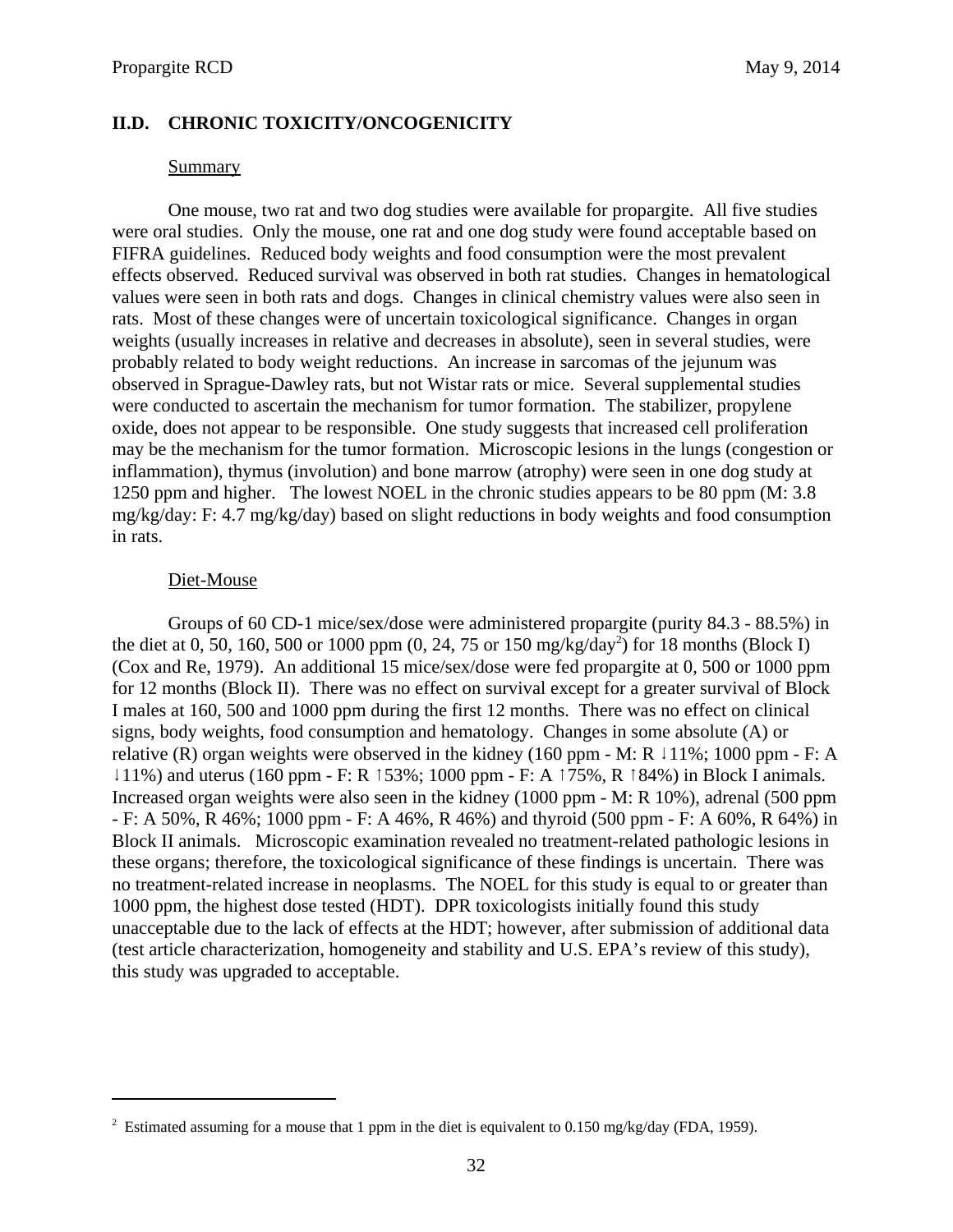## Diet-Rat

In a combined chronic toxicity/reproductive toxicity study, 37 (controls) or 25 (treated) FDRL (Wistar-derived) rats/sex/dose were fed propargite (purity not reported) in the diet at 0, 100, 300, or 900 ppm (nominal compound intake: 0, 5, 15 or 45 mg/kg/day) for 2 years (FDRL, 1966). After 6 months, two more groups were added which were fed propargite at 0 (15 rats/sex) or 2000 ppm (25 rats/sex; nominal compound intake: 100 mg/kg/day) for 1.5 years. To avoid excessive dosages in the weanlings, the dietary concentrations were increased biweekly during the first 10 weeks of exposure starting at 42, 125, 380 and 833 ppm to reach the adult levels of 100, 300, 900 and 2000 ppm. When rats were 100 days old, 20 pairs of male and female rats from the control and 100 ppm groups were mated. At weaning, 10 pups/sex from the second litters were designated as the  $F_1$  generation and maintained on the same diet as their parents for 12 weeks. The  $F_2$  pups were then mated as above. At weaning, the dose level for  $F_2$  pups was increased to 300 ppm. The  $F_3$  generation reached maturity about the same time the 2-year test period of the  $F_0$  generation was terminated. There was no effect on reproductive performance or survival and growth of offspring. In the chronic toxicity study, the survival of males at 2000 ppm was lower than controls at 18 months (68% vs. 93%). There was no significant effect on body weights and food consumption at 100, 300 and 900 ppm. Significantly lower body weight gains and cumulative food consumption were seen in males (30% and 10%, respectively) and females (34% and 25%, respectively) at 2000 ppm at termination. There was no effect on hematology, clinical chemistry or urinalysis including the descendent generations. Initial review of the gross and histopathological findings suggested there were no treatment-related effects. After reviewing the chronic toxicity/oncogenicity study conducted by Trutter (1991), the pathological findings in this study were reevaluated. The pathology findings were difficult to interpret since the cell type or organ of origin or other details were often missing. Although not definitive, there was an apparent dose-related increase in sarcomas of the intestine with characteristics resembling the undifferentiated sarcomas observed in the jejunum of rats in the Trutter (1991) study. These sarcomas included spindle cell sarcomas, myosarcomas and osseous sarcomas. These sarcomas were seen in 1 male at 300 ppm, 3 males and 1 female at 900 ppm and 3 males and 1 female at 2000 ppm. The incidence in males was significant by the Cochran-Armitage trend test ( $p < 0.001$ ) and by Fisher's exact at 2000 ppm ( $p=0.02$ ). A NOEL was not clearly established in this study due to insufficient information, but appears to be 900 ppm (45 mg/kg/day) based on the reduced survival, body weight gains and cumulative food consumption at 2000 ppm (100 mg/kg/day). This study was unacceptable to DPR toxicologists due to major deficiencies including an inadequate number of animals per group, incomplete histopathological examination and no analysis of the diets.

#### Diet-Rat

Technical grade propargite (87.2% purity) was fed to 60 Crl:CD®BR rats/sex/dose in the diet at 0, 50, 80, 400 or 800 ppm (M: 0, 2.4, 3.8, 19.2 or 38.9 mg/kg/day; F: 0, 2.9, 4.7, 23.6 or 49.4 mg/kg/day) for 103 weeks (males) or 104 weeks (females) (Trutter, 1991). Ten rats/sex/dose were sacrificed at week 53. There was a reduction in survival of males at 400 and 800 ppm with a positive linear trend in mortality for the male test groups. However, mortality rates were not significantly different between the control and test groups for either sex, except for a significantly lower mortality rate for males at 50 ppm. Reduced body weights were observed in both sexes at 400 ppm (M: 4-6%; F: 2-4%) and 800 ppm (M: 12-17%; F: 10-20%),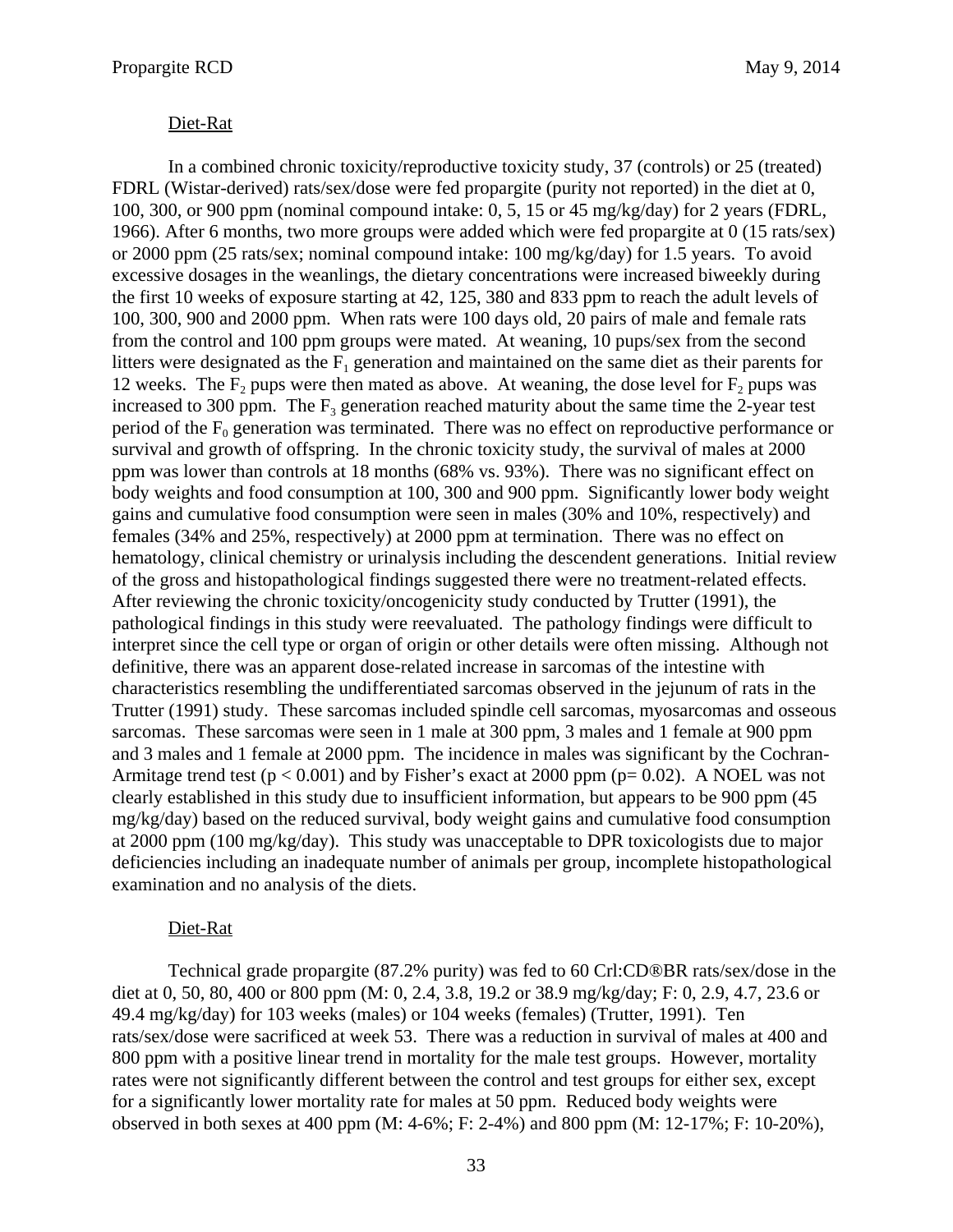although females at 400 ppm recovered over time (Table 8). A reduction in food consumption was also observed at 400 ppm (M: 2-5%; F: 2-4%) and 800 ppm (M: 12-17%; F: 12-13%). There were no treatment-related differences in clinical signs, ophthalmologic findings or urinalysis. There was a significant increase in reticulocyte counts in males at 800 ppm that was associated with non-significant decreases in erythrocyte counts, hemoglobin and hematocrit values and an increase in nucleated erythrocyte count. A significant increase in platelet counts was also seen in females at 800 ppm at weeks 26 and 52, but it is of uncertain toxicological significance. A significant decrease in glucose level was observed in females at 800 ppm at week 78. Total protein and calcium values were significantly lower in males at 400 and 800 ppm and in females at 800 ppm at week 26. The reduction in calcium levels may be related to the reduction in protein levels since a large portion of the calcium is protein-bound. Significant decreases in globulin and increased albumin to globulin ratios were also seen at week 26 in males at 800 ppm. Non-significant decreases in total protein and globulin persisted until the study termination in males at 800 ppm. Significant reductions in aspartate aminotransferase (ASAT) and alanine aminotransferase (ALAT) activities were seen in females at 400 and 800 ppm. The reductions in glucose, total protein, globulin, ASAT and ALAT levels may be related to the decreased food consumption. Significant increases in relative (to body) organ weights were seen at week 53 for the liver at 400 and 800 ppm (F: 17% and 38%, respectively) and for the kidney (M: 12%, F: 35%) and brain (M: 12%, F: 33%) at 800 ppm. These increases may be related to the body weight reductions. Many of the unscheduled deaths after week 65 at 800 ppm were in animals with abdominal masses which were associated with the small intestine. Histopathological examination revealed that these masses were undifferentiated sarcomas in the jejunum (Table 9). The increases in this rare tumor were statistically significant by pairwise comparison with controls in males at 400 ppm and in both sexes at 800 ppm. There was also a significant positive trend for these tumors in both sexes. Ulceration and ectatic mucosal glands at the tumor site were often associated with these tumors. No other treatment-related increases in histopathological lesions were seen. The NOEL for this study was 80 ppm (M: 3.8 mg/kg/day; F: 4.7 mg/kg/day) based on the slight reductions in body weights and food consumption. DPR toxicologists found this study acceptable based on the FIFRA guidelines.

The registrant had a consultant pathologist, Dr. R.A. Squire, analyze the data from the Trutter study (1991) in an attempt to determine the cause of the unanticipated increase in undifferentiated sarcomas (Cardona et al., 1991). He agreed with the original diagnosis as undifferentiated sarcomas. He proposed that the propylene oxide stabilizer in the technical grade material may be responsible since it is genotoxic. He also suggested that propargite is ulcerogenic at the doses that are carcinogenic, allowing lumenal exposure of the submucosal mesenchymal cells. Examination of the tumors revealed that most were ulcerated, suggesting that epithelial erosion and ulceration may have preceded and been required for tumor formation. To further evaluate the possible role of ulceration in the development of these tumors, Dr. Squire examined 10 additional jejunal step sections in 26 males that did not have tumors at 0 and 800 ppm. Among the males at 800 ppm, 5 had focal epithelial necrosis and 2 of these were large ulcers with submucosal stromal and inflammatory responses. The smallest lesions were crypt abscesses filled with necrotic cell debris and surrounded by attenuated epithelium, portions of which were necrotic. No crypt abscesses, ulcers, epithelial necrosis or other similar lesions were found in the control animals.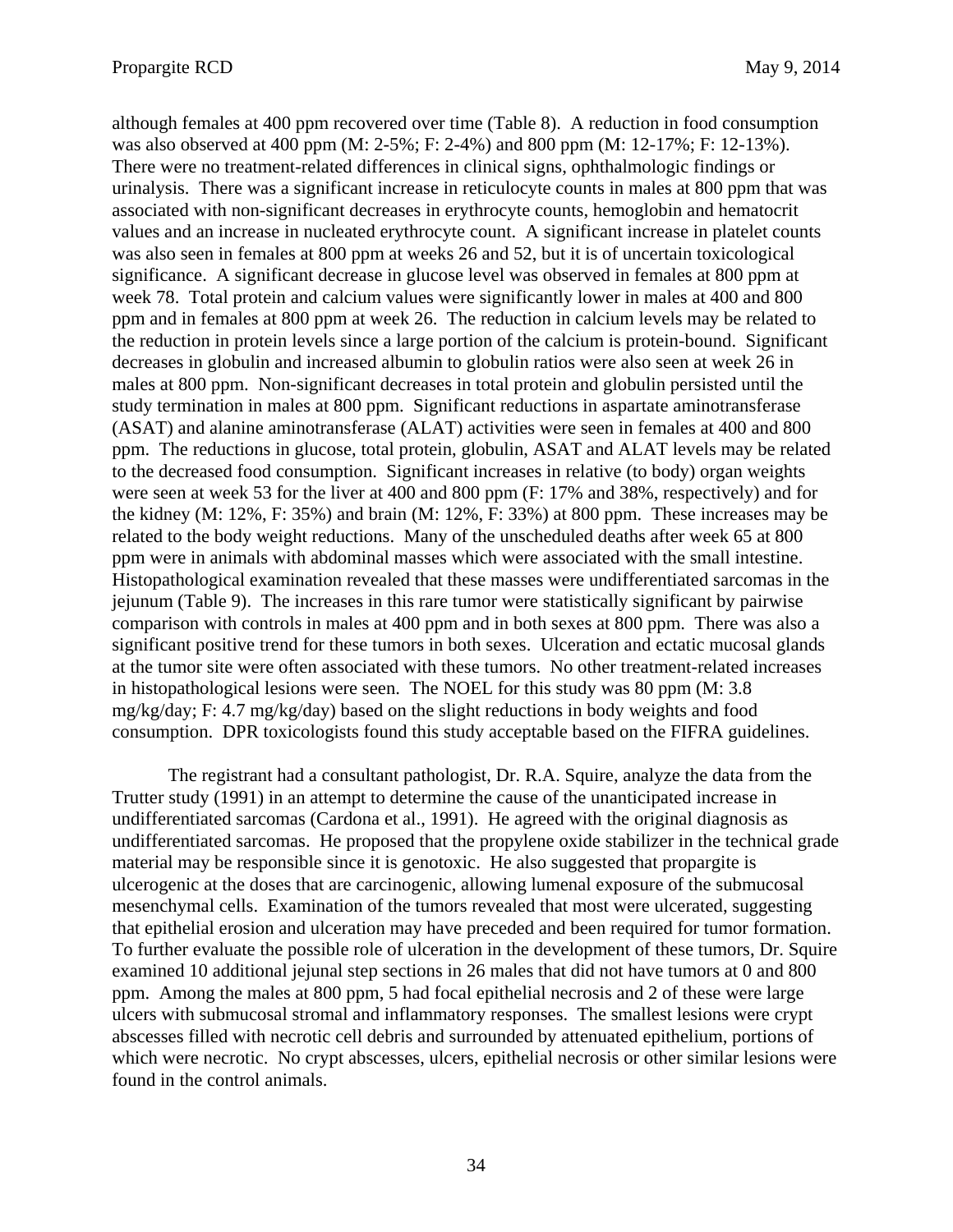| Possible<br><b>Adverse Effect</b>      |                   | Dose Level (ppm)                   |                  |                  |                  |                                     |  |  |  |  |
|----------------------------------------|-------------------|------------------------------------|------------------|------------------|------------------|-------------------------------------|--|--|--|--|
|                                        |                   | $\overline{0}$                     | 50               | 80               | 400              | 800                                 |  |  |  |  |
| Body wt. change                        | M                 | $422 \pm 78$ <sup>bT</sup>         | $424 + 75$       | $402 \pm 90$     | 372±102*         | 346±53*                             |  |  |  |  |
| wks $0-24$ (g)                         | $\mathbf{F}$      | $279 \pm 101$ <sup>T</sup>         | $291 \pm 90$     | $303 \pm 108$    | $280 \pm 76$     | $237 + 52$                          |  |  |  |  |
| Total food cons.                       | M                 | $3331 \pm 298$ <sup>T</sup>        | 3336±272         | 3301±262         | 3156±249*        | 2773±171*                           |  |  |  |  |
| wks $0-24$ (g)                         | ${\bf F}$         | $2467 \pm 205$ <sup>T</sup>        | 2495±218         | 2459±228         | 2375±167*        | 2136±156*                           |  |  |  |  |
| Reticulocytes<br>wk 104 $(10^6/\mu l)$ | M<br>$\mathbf{F}$ | $0.25 \pm 0.16$<br>$0.13 \pm 0.12$ |                  |                  | $0.25 \pm 0.18$  | $0.54 \pm 0.25*$<br>$0.16 \pm 0.12$ |  |  |  |  |
| Platelets                              | M                 | $1305 \pm 114^M$                   | $1256 \pm 154$   | 1392±176         | $1367 \pm 151$   | 1320±190                            |  |  |  |  |
| wk 52 $(10^3/\mu l)$                   | $\mathbf{F}$      | $1129 \pm 136^M$                   | $1176 \pm 120$   | $1152 \pm 110$   | 1196±182         | 1350±136*                           |  |  |  |  |
| Glucose                                | M                 | $112 \pm 13$                       | $111 \pm 13$     | $112 \pm 14$     | $113 \pm 13$     | $106 \pm 19$                        |  |  |  |  |
| wk 78 $(mg/dl)$                        | $\mathbf{F}$      | $110 \pm 20$ <sup>T</sup>          | $106 \pm 15$     | $100 \pm 16$     | $99 \pm 16$      | $83 \pm 16*$                        |  |  |  |  |
| Total protein                          | M                 | $7.3 \pm 0.3$ <sup>T</sup>         | $7.1 \pm 0.4$    | $7.5 \pm 0.3$    | $7.0 \pm 0.4*$   | $6.7 \pm 0.3*$                      |  |  |  |  |
| wk 26 $(g/dl)$                         | F                 | $8.1 \pm 0.4$                      | $7.6 \pm 0.5$    | $7.8 + 0.6$      | $8.2 \pm 0.6$    | $7.4 \pm 0.4$                       |  |  |  |  |
| Globulin                               | M                 | $2.6 \pm 0.2$ <sup>T</sup>         | $2.5 \pm 0.4$    | $2.8 + 0.4$      | $2.5 \pm 0.3$    | $2.1 \pm 0.3*$                      |  |  |  |  |
| wk 26 $(g/dl)$                         | $\mathbf{F}$      | $2.1 \pm 0.2^M$                    | $2.1 \pm 0.3$    | $2.1 \pm 0.2$    | $2.1 \pm 0.4$    | $2.0 \pm 0.3$                       |  |  |  |  |
| Calcium                                | M                 | $10.3 \pm 0.3$ <sup>T</sup>        | $10.1 \pm 0.2$   | $10.4 \pm 0.4$   | $10.0 \pm 0.3*$  | $10.0 \pm 0.3*$                     |  |  |  |  |
| wk 26 $(mg/dl)$                        | $\mathbf{F}$      | $10.9 + 0.3$                       | $10.8 + 0.6$     | $10.6 \pm 0.5$   | $10.9 \pm 0.4$   | $10.3 \pm 0.3*$                     |  |  |  |  |
| <b>ASAT</b>                            | M                 | $132 \pm 34$ <sup>T</sup>          | $136 + 48$       | $116 \pm 29$     | $118 + 30$       | $99 \pm 18$                         |  |  |  |  |
| wk 26 $(U/l)$                          | $\mathbf{F}$      | $214 \pm 154$ <sup>T</sup>         | $117 + 25*$      | $171 \pm 109$    | $112 \pm 38*$    | $106 \pm 32*$                       |  |  |  |  |
| <b>ALAT</b>                            | M                 | $42 + 7^T$                         | $48 + 16$        | $42 + 15$        | $38 + 16$        | $34 + 5$                            |  |  |  |  |
| wk 26 (U/l)                            | $\mathbf{F}$      | $105 \pm 105^M$                    | $40 \pm 10*$     | $89 \pm 110$     | $38 + 9*$        | $38 + 17*$                          |  |  |  |  |
| Liver wt.                              | M                 | $2.64 \pm 0.38^M$                  | $2.69 \pm 0.83$  | $2.54 \pm 0.27$  | $2.65 \pm 0.32$  | $2.94 \pm 0.38$                     |  |  |  |  |
| wk 53 (% body)                         | ${\bf F}$         | $2.43 \pm 0.17$ <sup>T</sup>       | $2.62 \pm 0.14*$ | $2.79 \pm 0.66$  | $2.83 \pm 0.32*$ | $3.35 \pm 0.32*$                    |  |  |  |  |
| Kidney wt.                             | M                 | $0.63 \pm 0.07$                    | $0.62 \pm 0.08$  | $0.62 \pm 0.05$  | $0.65 \pm 0.07$  | $0.71 \pm 0.06*$                    |  |  |  |  |
| wk 53 (% body)                         | $\mathbf{F}$      | $0.59 \pm 0.06$ <sup>T</sup>       | $0.65 \pm 0.08$  | $0.71 \pm 0.18*$ | $0.66 \pm 0.11$  | $0.79 \pm 0.08*$                    |  |  |  |  |
| Brain wt                               | M                 | $0.36 \pm 0.04$                    | $0.34 \pm 0.03$  | $0.36 \pm 0.03$  | $0.36 \pm 0.03$  | $0.41 \pm 0.04*$                    |  |  |  |  |
| wk 53 (% body) F                       |                   | $0.50 \pm 0.05$ <sup>T</sup>       | $0.53 \pm 0.09$  | $0.53 \pm 0.10$  | $0.55 \pm 0.08$  | $0.66 \pm 0.07*$                    |  |  |  |  |

Table 8. Possible Adverse Effects in Rats Fed Propargite in the Diet for 104 Weeks<sup>a</sup>

a Trutter, 1991.

b Mean  $\pm$  standard deviation.

T Significant trend,  $p \le 0.05$ .

\* Significantly different from controls,  $p \le 0.05$ .

M Significant monotonic trend,  $p \le 0.05$ .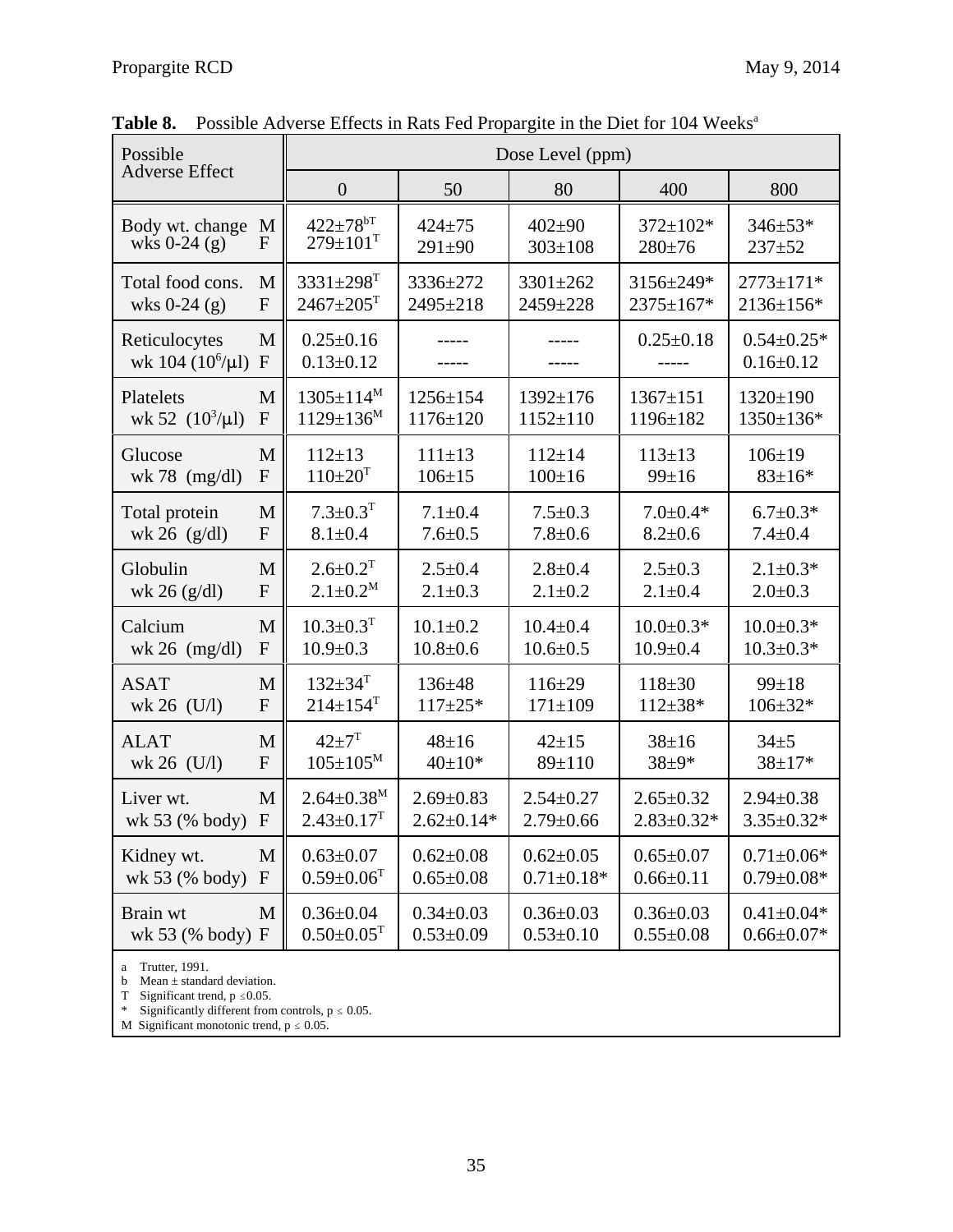|                                                                                                                                          | Dose Level (ppm) |                |         |            |            |  |  |  |  |  |
|------------------------------------------------------------------------------------------------------------------------------------------|------------------|----------------|---------|------------|------------|--|--|--|--|--|
| Lesion                                                                                                                                   |                  | 50             | 80      | 400        | 800        |  |  |  |  |  |
| <b>MALES</b>                                                                                                                             |                  |                |         |            |            |  |  |  |  |  |
| Sarcoma                                                                                                                                  | $0/44^{b+++}$    | 0/47           | 0/44    | $11/46***$ | 24/46***   |  |  |  |  |  |
|                                                                                                                                          | $(0\%)$          | $(0\%)$        | $(0\%)$ | (24%)      | (52%)      |  |  |  |  |  |
| Ulceration, tumor site                                                                                                                   | $0/49^{c+++}$    | 0/47           | 0/46    | 3/49       | $10/50***$ |  |  |  |  |  |
|                                                                                                                                          | $(0\%)$          | $(0\%)$        | $(0\%)$ | (6%)       | (20%)      |  |  |  |  |  |
| Ectatic mucosal glands,                                                                                                                  | $0/49^{c+++}$    | 0/47           | 0/46    | 3/49       | $6/50*$    |  |  |  |  |  |
| tumor site                                                                                                                               | $(0\%)$          | $(0\%)$        | $(0\%)$ | (6%)       | (12%)      |  |  |  |  |  |
|                                                                                                                                          |                  | <b>FEMALES</b> |         |            |            |  |  |  |  |  |
| Sarcoma                                                                                                                                  | $0/45^{b+++}$    | 1/49           | 1/49    | 1/47       | $12/45***$ |  |  |  |  |  |
|                                                                                                                                          | $(0\%)$          | $(2\%)$        | $(2\%)$ | $(2\%)$    | (27%)      |  |  |  |  |  |
| Ulceration, tumor site                                                                                                                   | $0/47^{c++}$     | 1/49           | 0/49    | 0/47       | 3/47       |  |  |  |  |  |
|                                                                                                                                          | $(0\%)$          | $(2\%)$        | $(0\%)$ | $(0\%)$    | (6%)       |  |  |  |  |  |
| Ectatic mucosal glands,                                                                                                                  | $0/47^{\rm c+}$  | 1/49           | 0/49    | 0/47       | 2/47       |  |  |  |  |  |
| tumor site                                                                                                                               | $(0\%)$          | (2%)           | $(0\%)$ | $(0\%)$    | (4%)       |  |  |  |  |  |
| Trutter, 1991.<br>a<br>The denominator is the number of animals at risk (excluding those that died before week 52); the first tumor<br>b |                  |                |         |            |            |  |  |  |  |  |

Table 9. **Table 9.** Histopathological Lesions in Jejunum of Rats Fed Propargite in the Diet for 104 Weeks<sup>a</sup>

b The denominator is the number of animals at risk (excluding those that died before week 52); the first tumor observed week 65; the number in the parentheses represents the incidence in percentage.

c The denominator is the number examined.

,  $^{++}$ , $^{+}$ Significant trend based on the Cochran-Armitage trend test at  $p < 0.05, 0.01$  and 0.001, respectively.

\*,\*\*\* Significantly different from controls based on the Fisher's exact test at p < 0.05 and 0.001, respectively.

To address the possible role of the stabilizer, propylene oxide, in the oncogenic response in the Trutter (1991) study, a new oncogenicity study was conducted with a reformulated technical grade propargite that contained epoxidized soybean oil as the stabilizer. Sixty male CD® rats /dose were fed the reformulated technical grade propargite (89.1% purity) in the diet at 0 or 800 ppm (0 or 36.3 mg/kg/day) for 2 years (Goldenthal, 1993). Ten rats/dose were sacrificed at 1 year. There was an increase in mortality in the treated males in the second year. No treatment-related clinical signs were observed. There was a significant reduction in food consumption (up to 23%) and body weights (up to 18%) in treated males. Increases in relative (to body) organ weights were seen in the brain, kidney, liver and testis that were probably related to the decreased body weights. Macroscopic and microscopic examination of the animals revealed an increase in undifferentiated sarcomas in the duodenum (2/47), jejunum (23/47) and soft tissue of the abdomen (1/1) of treated animals relative to controls (duodenum: 0/50; jejunum: 0/49; soft tissue, abdomen: 0/0). Most of the treated rats that died or were killed in a moribund condition on the study had undifferentiated sarcomas (19/28) compared to the survivors (4/17). This study indicates that the propargite itself, not the stabilizer, is responsible for the oncogenic response. This supplemental study was not intended to be a FIFRA guideline study and did not have enough dose levels to establish a NOEL.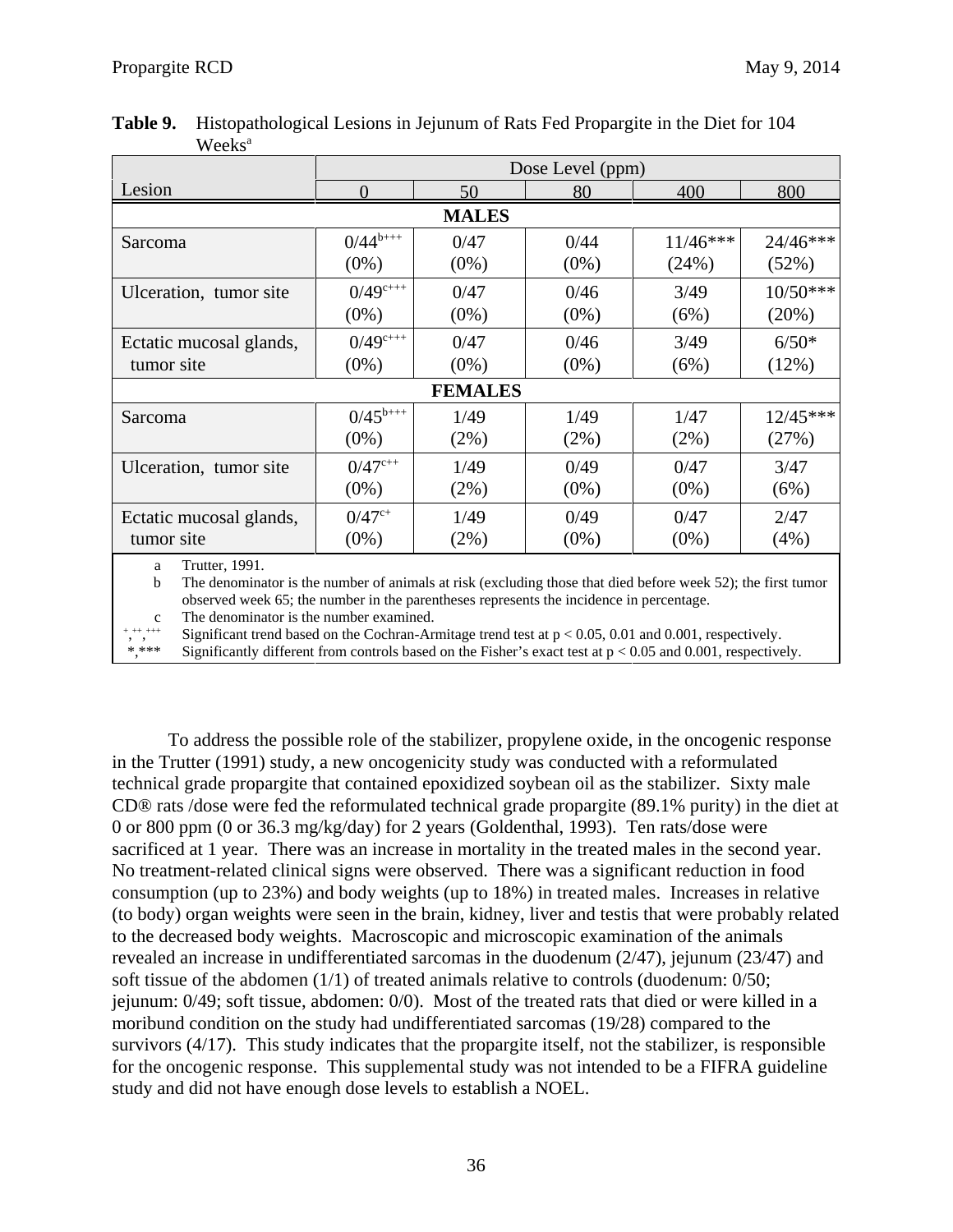To evaluate the possible role that necrosis and ulceration had in the oncogenic response in the Trutter (1991) study, a cell proliferation study was conducted (Eldridge, 1994). Technical grade propargite (88.64% purity) was administered in the diet to male CD rats at 0, 80 or 800 ppm, female CD rats at 0, 40 or 800 ppm and male CD-1 mice at 0 or1000 ppm up to 4 weeks. Twelve and 22 animals/sex were assigned to each of the control and treatment groups, respectively. At 1 and 4 weeks, half the animals were sacrificed and sections of the jejunum were collected for cell proliferation analysis. Three different smooth muscle layers were evaluated: the muscularis mucosa, and both the inner circular layer and the outer longitudinal layer of smooth muscle from the tunica muscularis. One week prior to sacrifice, osmotic pumps containing 5-bromo-2'-deoxyuridine (BrdU) were placed under the skin of the rats. Cells that incorporated BrdU were identified by staining of their nuclei. Cell proliferation was expressed as a unit length labeling index (ULLI; number of labeled cells per mm). The total ULLI for all three smooth muscle layers was significantly elevated (3-4 fold over controls) in both sexes at 800 ppm at week 1. The increase in the total ULLI was also statistically significant in males at 800 ppm at week 4; however, the investigators did not consider this increase biologically significant since the increase was less than two-fold over controls. There was no significant increase in the total ULLI in the male rats at 80 ppm, female rats at 40 ppm or male mice at 1000 ppm at either week 1 or week 4. The investigator noted that although the increase in cell proliferation was transient, that a transient increase in cell proliferation has been observed with mitogenic nongenotoxic carcinogens (Eldridge *et al.* 1992; Tilbury *et al.*, 1993). Furthermore, a NOEL was established for cell proliferation in this study at 80 ppm (4 mg/kg/day) in male rats and 40 ppm (2 mg/kg/day) in female rats. This was not a guideline study, but was conducted according to Good Laboratory Practice (GLP) regulations and provided useful information regarding the possible mechanism of action for the oncogenicity.

In order to understand the apparent lack of an oncogenic response in the Wistar rat, a second cell proliferation study was conducted in which Wistar (WKY) rats were fed technical grade propargite (88.64% purity) for 1 week at 0 ppm (6 rats/sex) or 900 ppm (11 rats/sex) (Eldridge, 1995). As before, osmotic pumps containing BrdU were implanted under the skin in the rats one week before the animals were sacrificed. The same three layers of smooth muscle from the jejunum were examined for cell proliferation. There was a statistically significant increase (200%) in the outer longitudinal layer of the tunica muscularis in females at 900 ppm, but the investigator did not think this was biologically meaningful since cell proliferation in the total smooth muscle was not significantly increased. The investigators suggested that this study may explain the apparent negative response in the FDRL (1966) study in Wistar rats.

#### Diet-Dog

Eight beagle dogs/sex/dose were fed propargite (purity not reported) in the diet at 0, 100, 300 or 900 ppm  $(0, 2.5, 7.5 \text{ or } 22.5 \text{ mg/kg/day})^3$  for 2 years (FDRL, 1966). At one year one dog/sex/dose was sacrificed and was examined for gross pathological lesions. Two dogs (1 male at 100 ppm and 1 female at 300 ppm) died from causes unrelated to treatment. There was no effect on body weights, food consumption, hematology, clinical chemistry, urinalysis, or gross or histopathological findings. The NOEL appears to be 900 ppm. This study was unacceptable to

<sup>&</sup>lt;sup>3</sup> Estimated assuming for a dog that 1 ppm in the diet is equivalent to 0.025 mg/kg/day (FDA, 1959).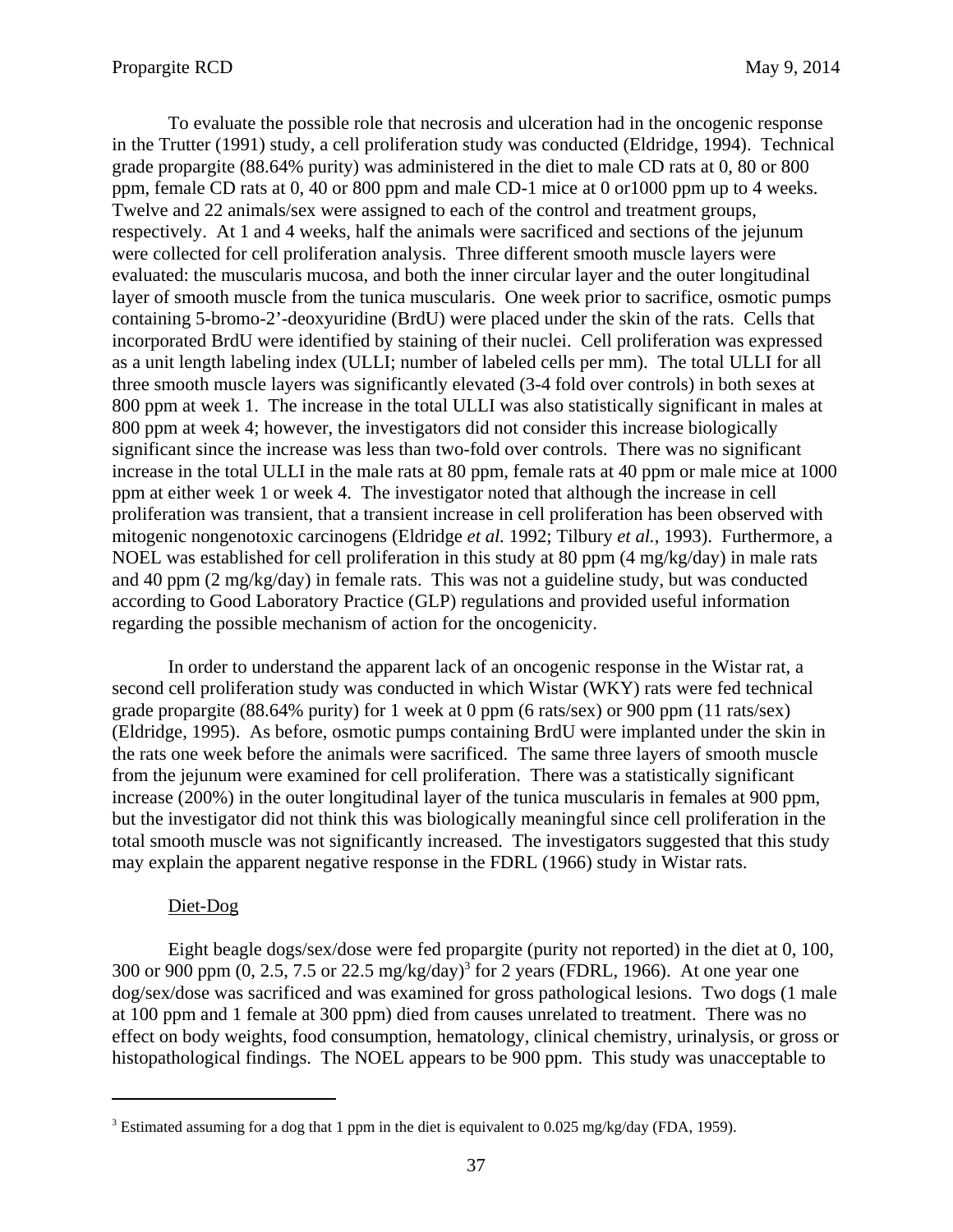DPR toxicologists due to major deficiencies including no analysis of the diet, inadequate pathological examination and no evidence of toxicity at the highest dose level.

# Diet-Dog

Omite technical (88.6% purity) was fed to 6 beagle dogs/sex/group in the diet at 0, 160, 1250 and 2500 ppm  $(4, 31 \text{ and } 62 \text{ mg/kg/day})^4$  for 1 year (Atkinson, 1991). At day 57 (week 8), the high-dose level was decreased to 1875 ppm (47 mg/kg/day) due to excessive body weight losses. At 1875 ppm, one male and one female were sacrificed in moribund condition. Both animals had marked body weight losses which were considered treatment-related. Moderate to marked decreases in body weights were observed at 1250 ppm (M: 18%, F: 20%) and 1875 ppm (M: 58%, F: 50%). Food consumption was reduced during weeks 1-8 when the high dose was 2500 ppm (M: 42-60%, F: 43-67% ). After the high dose was reduced to 1875 ppm, the food consumption was still reduced (M: 9-25%, F: 1-20%), but the difference was no longer statistically significant except for females at week 9. The investigator suggested that palatability of the high-dose diet may have been a factor in the reduced food consumption. The investigator attributed the decreased body weights to the decreased food consumption; however, this does not explain the body weight reduction at 1250 ppm since there was no reduced food consumption at this dose level. Significant reductions in several hematological parameters were observed at 1250 and 1875 ppm, including RBC counts, hematocrit and hemoglobin values. A significant increase in platelet counts was also observed at 1250 and 1875 ppm. Increases in various relative organ weights (to body weight) were observed primarily at 1875 ppm (adrenal glands M: 55%, F: 53%; liver - M: 53%, F: 35%; kidney - F: 31%; testes - M: 68%; thyroid/ parathyroid - M: 53%, F: 44%), but occasionally at 1250 ppm (liver - M: 38%, F: 28%). The absolute organ weights were decreased at 1875 ppm for several organs (heart - M: 39%, F: 40%; kidney - M: 34%, F: 33%; ovaries - F: 52%). Both the increased relative organ weights and the decreased absolute organ weights were attributed to reduced body weights by the investigator. Microscopic lesions in the stomach (vacuoles in parietal cells), thymus (involution) and bone marrow (erythroid/myeloid depletion/atrophy) were observed at 1250 ppm (stomach - M: 6/6, F: 4/6; thymus - F: 5/6) and 1875 ppm (stomach - M: 6/6, F: 5/6; thymus - M: 6/6, F: 4/5; bone marrow - M: 6/6, F: 5/6). Microscopic lesions in the lungs (foci of congestion or serosal subacute/chronic inflammation) were also observed in females at 160 and 1275 ppm, but not at 1875 ppm and, therefore, were not considered treatment related. The NOEL was 160 ppm (4 mg/kg/day) based on reduced body weights, hematological changes, increased relative liver weights and involution of the thymus. DPR toxicologists found this study acceptable based on FIFRA guidelines.

<sup>4</sup> Ibid.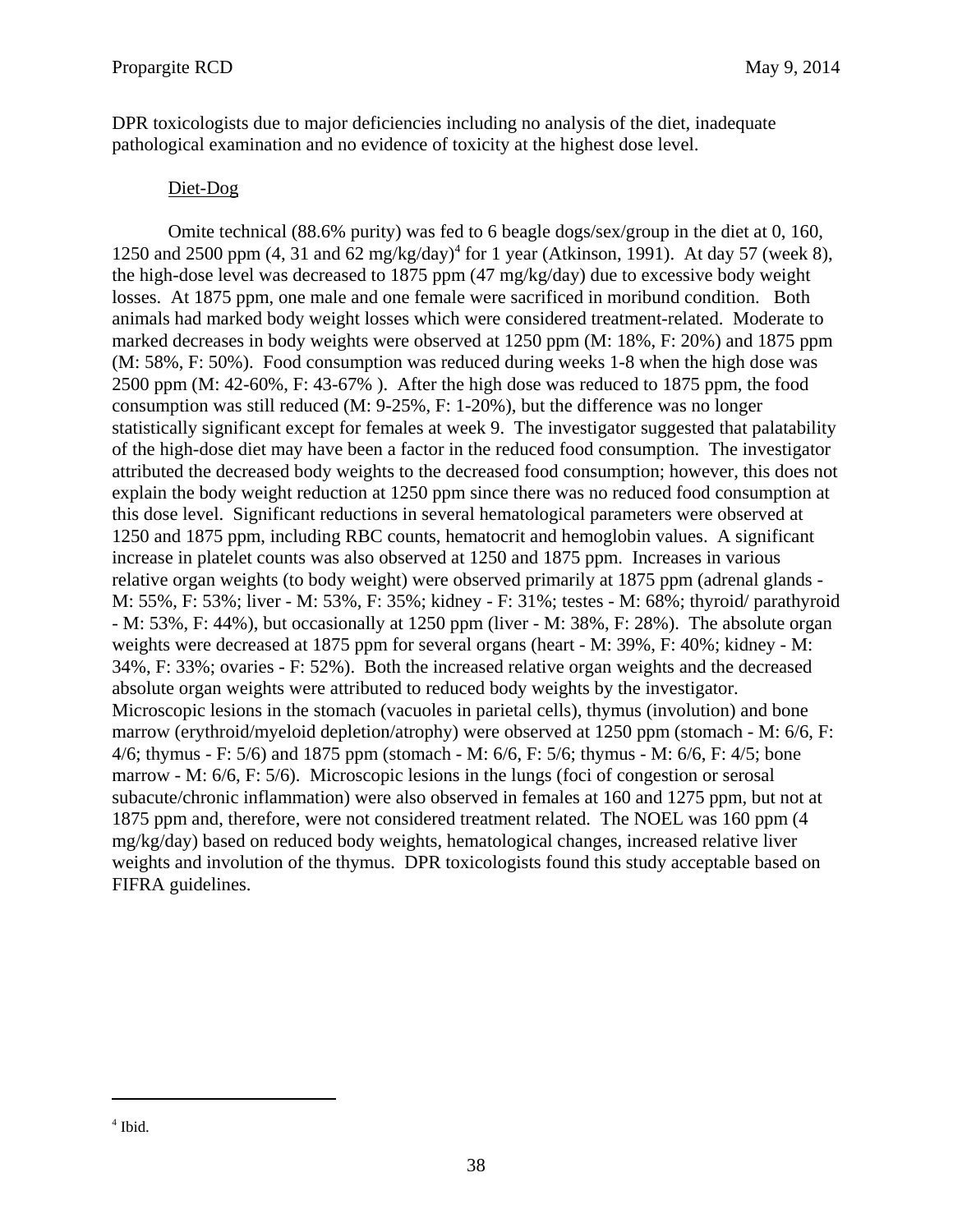# **II.E. GENOTOXICITY**

#### Summary

There was no evidence of an increase in gene mutation in reverse mutation assays with *Salmonella typhimurium* (strains TA1535, TA1537, TA1538, TA98 and TA100), *Saccharomyces cerevisiae* (D4 strain) and *Escherichia coli* (WP2 *hcr* strain). None of these assays were found acceptable by DPR toxicologists. A significant increase in mutation frequency was observed in a marginally acceptable forward mutation assay with Chinese hamster ovary (CHO) cells that measured mutations in the hypoxanthine-guanine phosphoribosyl transferase (HPRT) locus. However, analysis of the dosing solutions revealed that the propargite had either broken down or reacted with the vehicle, DMSO. More recent, well-conducted studies with acetone or DMSO as the vehicle at similar concentrations were negative. No evidence of chromosomal aberrations was found in an *in vitro* cytogenetics assay with CHO cells and an *in vivo* micronucleus cytogenetics assay in mice. Both of these tests were acceptable. A rec assay with *Bacillus subtilis* H17 (rec<sup>+</sup>) and M45 (rec<sup>-</sup>) strains and an unscheduled DNA synthesis (UDS) assay with rat primary hepatocytes were also negative. The rec assay was not acceptable to DPR toxicologists, but the UDS assay was acceptable. Based on these studies, it appears that the genotoxic potential of propargite in humans is low.

### Gene Mutation

In a reverse mutation assay, *Salmonella typhimurium* (strains TA1535, TA1537, TA1538, TA98 and TA100) was exposed to propargite (purity 91%) at 0, 0.001, 0.01, 0.1, 1.0 or 5.0  $\mu$ l/plate with and without metabolic (S-9) activation (Brusick, 1977). Brusick also exposed *Saccharomyces cerevisiae* D4 strain to the same concentrations of propargite. There was no increase in mutation frequency with any strain at any concentration. DPR toxicologists found this study unacceptable due to multiple deficiencies. In another reverse mutation assay, propargite (purity 90.9%) was tested with *S. typhimurium* strains TA1535, TA1537, TA1538, TA100 and TA98 and *Escherichia coli* strain WP2 *hcr* at 0, 10, 50, 100, 500, 1000 or 5000 :g/plate with and without S-9 (Shirasu *et al.*, 1979). No increase in mutation frequency was observed with any strain at any concentration. This study was also unacceptable to DPR toxicologists due to insufficient replicates and questionable culture characteristics.

Three forward mutation assays with Chinese hamster ovary (CHO) cells that measured mutations at the hypoxanthine-guanine phosphoribosyl transferase (HPRT) locus were submitted to DPR by the registrant. In the first assay submitted, technical grade propargite (purity not stated) was tested at 0.01 to 15  $\mu$ g/ml with and without S-9 using DMSO as the vehicle (Godek, 1987). Concentrations of 1.0  $\mu$ g/ml or greater without S-9 resulted in reduced cell survival. At  $0.05$  to  $0.75 \mu$ g/ml statistically significant increases in the mutation frequency were observed. Analysis of the dosing solutions revealed that propargite had either broken down or reacted with the DMSO. Therefore, propargite was tested again at  $0.005$  to 1.0  $\mu$ g/ml without S-9 and 0.75 to  $15 \mu g/ml$  with S-9 using acetone as the vehicle. There was no increase in mutation frequency with or without S-9. DPR toxicologists considered this study marginally acceptable with a possible genotoxic effect without activation. The registrant submitted two more assays, one with acetone as the vehicle and the other with DMSO as the vehicle. In the assay with acetone as the vehicle, propargite technical (90% purity) was tested at 0.5 to 5  $\mu$ g/ml without S-9 and at 5 to 50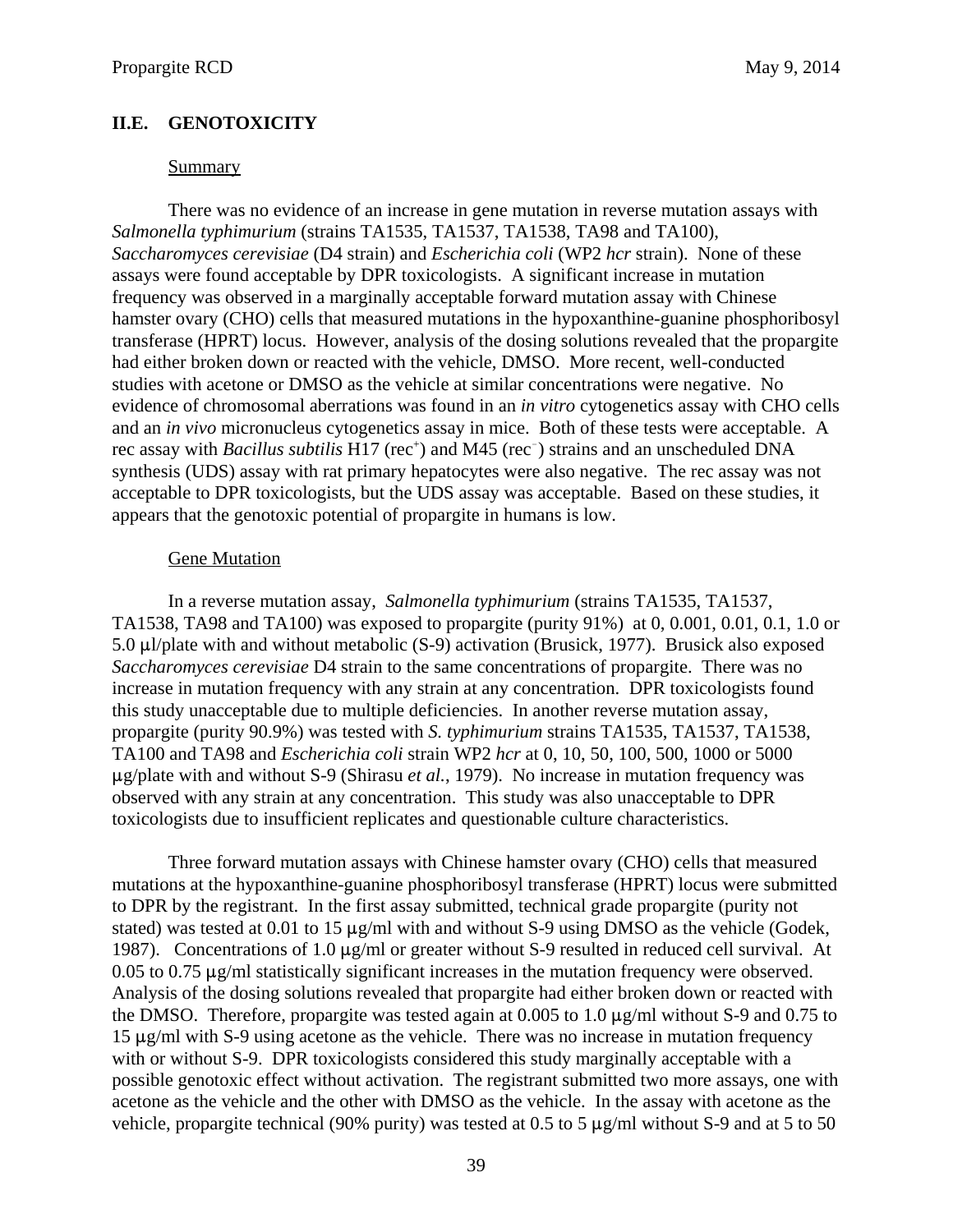$\mu$ g/ml with S-9 (Bigger and Clarke, 1993a). No increase in mutation frequency was observed with or without S-9. DPR toxicologists found this study acceptable based on the guidelines. In the assay with DMSO as the vehicle, propargite technical (90% purity) was tested at 0.2 to 5  $\mu$ g/ml without S-9 and at 10 to 75  $\mu$ g/ml with S-9 (Bigger and Clarke, 1993b). No concentration related increase in mutation frequency was seen with or without S-9 in this study. This study was also found acceptable by DPR toxicologists based on the guidelines.

## Chromosomal Aberrations

An *in vitro* cytogenetics assay was conducted using cultured Chinese hamster ovary (CHO) cells with propargite (purity not stated) at 25 to 100  $\mu$ g/ml without S-9 and 25 to 200  $\mu$ g/ml with S-9 (Kirkland, 1985). No increase in chromosomal aberrations was observed when tested up to the limits of cytotoxicity. DPR toxicologists found this study acceptable. In a micronucleus cytogenetic assay, ICR mice were given a single intraperitoneal injection of propargite (89.56% purity) at 0 (corn oil), 37.5, 75, or 150 mg/kg (Putman and Young, 1994). Five mice/sex/dose were sacrificed at 24, 48 and 72 hours. The proportion of polychromatic erythrocytes to total erythrocytes was reduced in male and female mice at 75 and 150 mg/kg at 48 and 74 hours after treatment; however, there was no increase in micronucleated erythrocytes. This study was found acceptable by DPR toxicologists based on the FIFRA guidelines.

# Other Genotoxic Effects

Shirasu et al. (1979) also conducted a rec-assay in which *Bacillus subtilis* H17 (rec<sup>+</sup>) and M45 (rec<sup>-</sup>) strains were exposed to propargite (90.9% purity) at 1 to 100% (v/v in DMSO). Propargite did not induce any inhibitory zone around either strain at all doses tested. DPR toxicologists found this study unacceptable since there were no replicates or repeats. In an unscheduled DNA synthesis (UDS) assay, rat primary hepatocytes were exposed to technical grade propargite (purity not stated) at  $0.0167$  to 5000  $\mu$ g/ml for 18-20 hrs in triplicates (Barfknecht, 1987). UDS was quantified by autoradiography using <sup>3</sup>H-thymidine in 50 nuclei per slide. No evidence of treatment-related UDS was observed. This study was found acceptable by DPR toxicologists.

# **II.F. REPRODUCTIVE TOXICITY**

# Summary

 (reduced parental weights). The cross-fostering study was conducted to determine if the pup Two reproductive toxicity studies in rats were available for propargite, the main study and an ancillary cross-fostering study. The main study was found acceptable based on FIFRA guidelines. The primary effect observed in the main study was a reduction in the body weights of both the adults and pups. Propargite had no effect on mating, fertility or gestation. There was also no treatment-related effect on macroscopic and microscopic lesions. The NOEL was 80 ppm (4 mg/kg/day) for both reproductive effects (reduced pup weights) and parental effects weight reduction was due to maternal toxicity or direct consumption of propargite in breast milk or the diet. The investigators suggested that the weight reductions are due to direct consumption of propargite in the diet by the pups since they were not observed until the latter half of the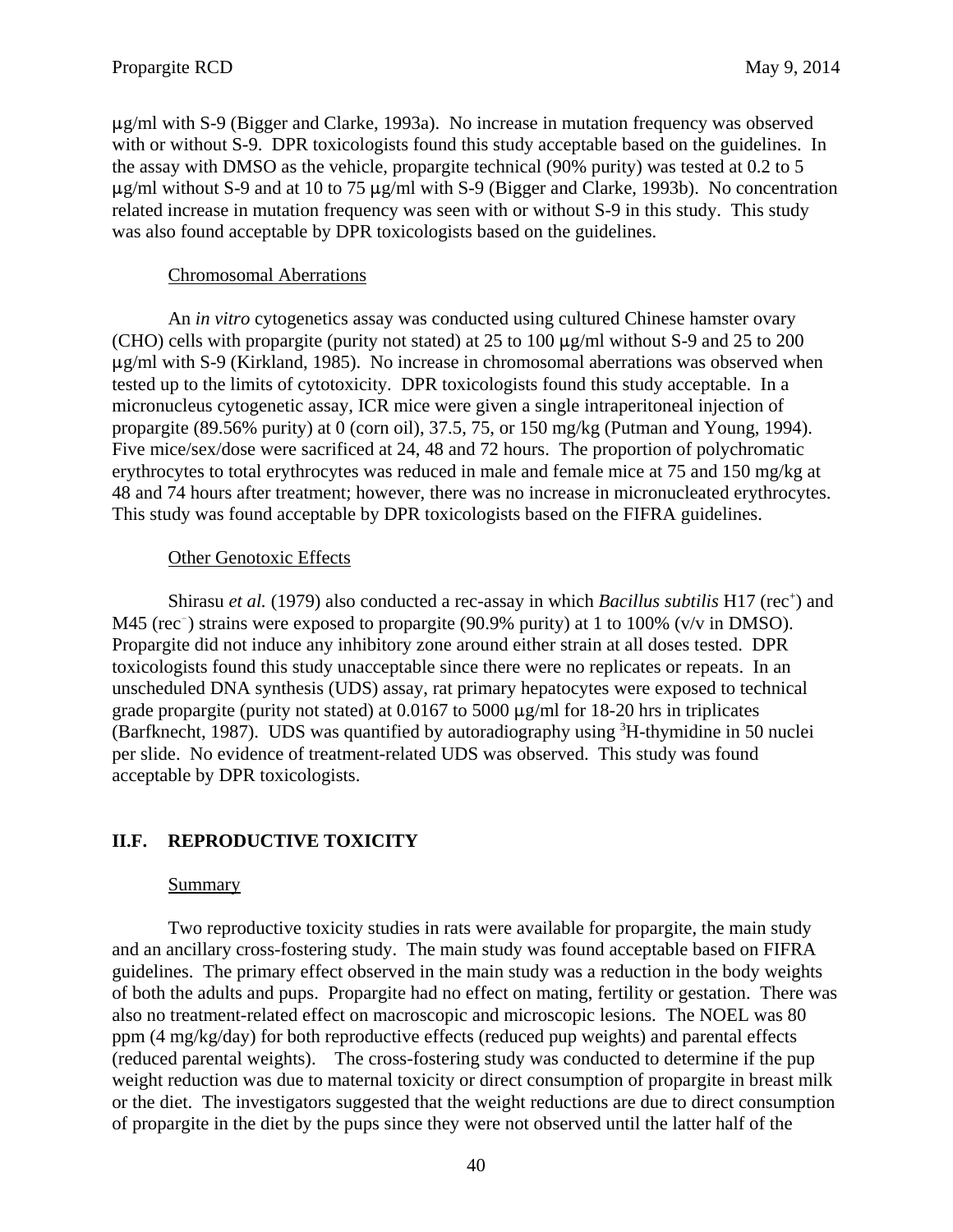lactation period, but DPR toxicologists concluded that dam-mediated effects could not be ruled out.

## Diet-Rat

Propargite (87.2% purity) was administered to 25 Crl:CD BR (Sprague-Dawley) rats/sex/dose at 0 (corn oil and chow), 80, 400 or 800 ppm  $(0, 4, 20$  or 40 mg/kg/day)<sup>5</sup> for two generations with 2 litters per generation (Kehoe, 1990). Body weights were significantly lower in both sexes of the  $F_0$  generation during the premating phase and the gestation and lactation phases (postmating phase in males) for both matings at 400 ppm (M & F: 5-7%) and 800 ppm (M: 9-19%; F: 5-18%). Similar significant reductions were also observed in the  $F_{1b}$  generation, although the reductions were greater (M  $\&$  F: 5-10% at 400 ppm and M: 26-29%, F: 15-22% at 800 ppm). Food consumption was also significantly reduced in both sexes during these periods at 400 ppm (M: 5-8%; F: 7-19%) and 800 ppm (M: 8-25%; F: 11-31%) in both generations, with the reductions being greater in the  $F_{1b}$  generation. Propargite had no effect on male fertility, mating, female fertility and gestation indices. Pup weights were significantly reduced at 400 ppm starting on lactation day 7 and at 800 ppm starting on lactation day 0. By lactation day 21, the pup weights were 8-14% lower (M  $\&$  F) at 400 ppm and 36-43% lower (M  $\&$  F) at 800 ppm. There were no treatment-related differences in macroscopic or microscopic lesions. The reproductive NOEL was 80 ppm (4 mg/kg/day) based on the postnatal growth reductions in pups. The parental NOEL was also 80 ppm (4 mg/kg/day) based on reduced parental body weights. This study was considered acceptable to DPR toxicologists based on the FIFRA guidelines.

#### Diet-Rat

In an ancillary cross-fostering reproduction study, 100, 60 and 120 Crl:CD VAF/Plus® rats/sex were exposed to propargite (89.87% purity) at 0, 400 or 800 ppm (0, 20 or 40 mg/kg/day)<sup>6</sup>, respectively, for 70 days prior to delivery (York, 1992). On lactation day 0, litters were cross-fostered to dams in different groups or to other dams within the group. The dams were reassigned to smaller groups of 20, where possible, on the basis of the groups into which their offspring were born. There were 7 groups during the lactation period: 1) untreated dams with their own untreated litters, 2) untreated dams cross-fostered to untreated litters, 3) untreated dams cross-fostered to 400 ppm litters, 4) untreated dams cross-fostered to 800 ppm litters, 5) 400 ppm dams cross-fostered to untreated litters, 6) 800 ppm dams cross-fostered to untreated litters and 7) 800 ppm dams with their own 800 ppm litters. Treatment of dams continued for 3 weeks following cross-fostering. Pup weights were significantly reduced in untreated litters cross-fostered to dams treated at 400 ppm (M: 11-14%; F: 10-12%) on lactation days 14-21 and at 800 ppm (M: 17-30%; F: 17-29%) on lactation days 7-21. Reduced pup weights were not observed in treated litters cross-fostered to control dams. Pups weights were significantly reduced (M  $&$  F: 2%) on day 0 in litters of dams receiving 800 ppm who also had significantly reduced maternal weights (8%). This suggests that the reduced weights in pups at 800 ppm that were not cross-fostered during lactation was due to a combination of maternal toxicity and the

<sup>&</sup>lt;sup>5</sup> Estimated assuming for a rat that 1 ppm in the diet is equivalent to 0.05 mg/kg/day (FDA, 1959).

<sup>6</sup> Ibid.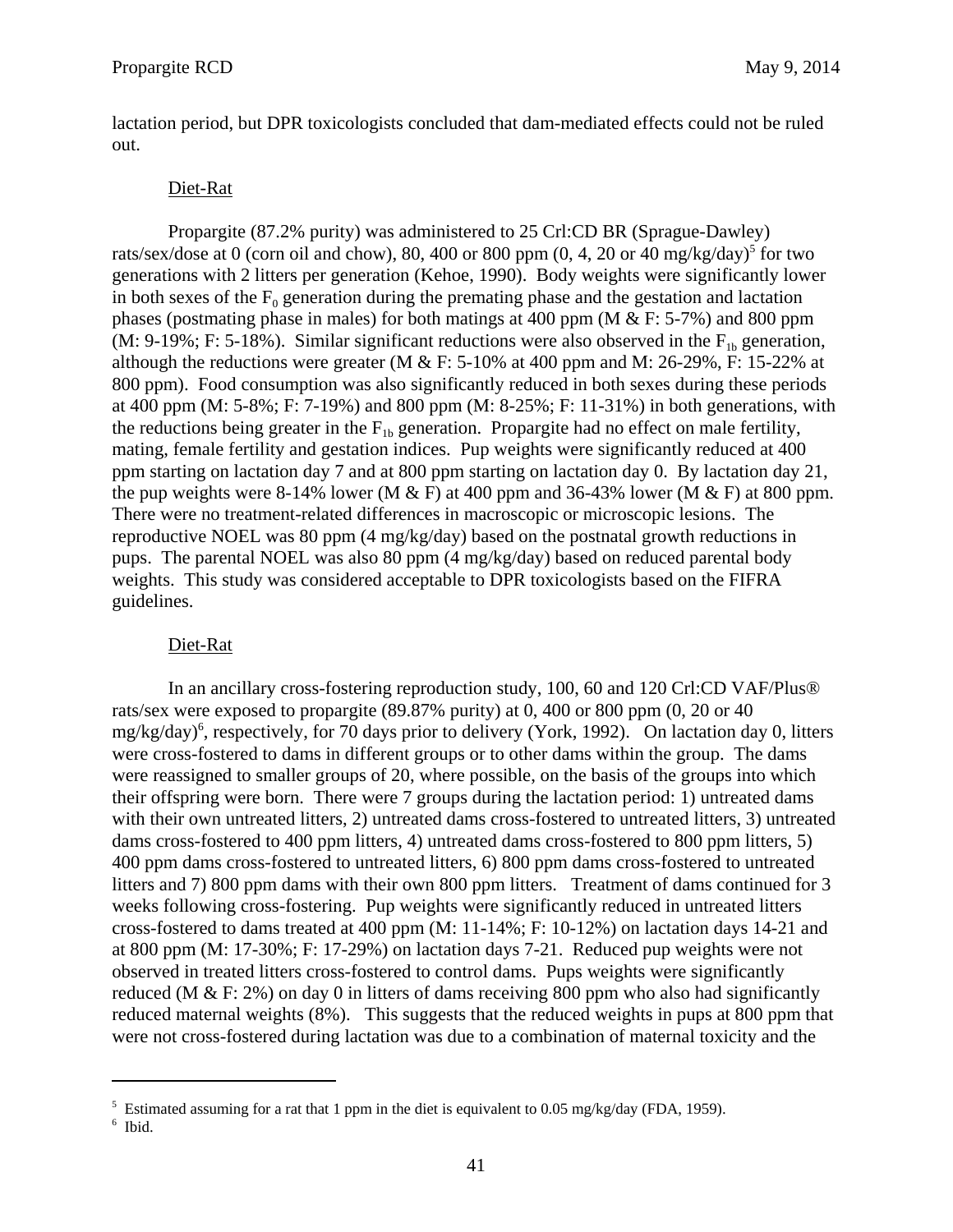direct consumption of the diet by the pups during the latter half of the lactation period. On the other hand, pup weights were not reduced on day 0 in litters of dams treated at 400 ppm; therefore, reductions in pup weights at this dose level were primarily due to direct consumption of the treated diet by the pups. Since the reduction in pup weights did not occur in the untreated litters cross-fostered to treated dams in the early lactation period when the pups were too young to ingest the diet, the investigators suggested that the reduced pup weights was due to the direct consumption of the treated diet by pups rather than indirect exposure through nursing. However, DPR toxicologists concluded that dam-mediated effects could not be ruled out. Therefore, the NOEL for reproductive toxicity from the previous study was not changed; however, the extent of the concern for reproductive toxicity was reduced since there was no indication of reproductive toxicity during prenatal development.

# **II.G. DEVELOPMENTAL TOXICITY**

## Summary

Two rat and two rabbit teratology studies were available for propargite. All four studies were found acceptable by FIFRA guidelines. Maternal effects included mortalities, clinical signs (bloody nasal discharge, urinary incontinence, diarrhea, soft stools, abnormal respiration, vaginal discharge, adipsia, anorexia, alopecia, depression) and reduced body weights. The lowest maternal NOEL was 2 mg/kg/day based on reduced survival, body weight losses, anorexia and adipsia in rabbits. Developmental effects included abortions, resorptions, reduced fetal viability, minor skeletal variations related to delayed ossification, malaligned or fused sternebrae, hydrocephaly and reduced pup weight. The lowest developmental NOEL was also 2 mg/kg/day based on delayed ossification in rabbits.

## Gavage-Rat

Propargite (84-88% purity) was administered by oral gavage to at least 20 pregnant female BLU:(SD) rats/dose at 0 (corn oil), 6, 25 or 105 mg/kg/day on gestation days (GDs) 6-15 (Knickerbocker, 1979). There was evidence of maternal toxicity at 105 mg/kg/day including 2 deaths and numerous clinical signs (bloody nasal discharge - onset GD 6, diarrhea - onset GD 7, soft stools - onset GD 8, urinary incontinence - onset GD 8, vaginal discharge - onset GD day 8, abnormal respiration - onset GD 8 and alopecia - onset GD 9). The deaths occurred on GDs 15 and 16. In addition, one dam at 105 mg/kg/day was sacrificed due to aggressive behavior. Terminal body weights were slightly reduced (3%) at 105 mg/kg/day, but the difference was not statistically significant. No treatment-related increase in external, skeletal or visceral malformations was seen. There was a slight increase in minor skeletal variations at 25 mg/kg/day (missing sternebrae, incomplete ossification of vertebrae and extremities, incomplete closure of skull and reduced or missing hyoid bones). DPR toxicologists considered the minor skeletal variations to be a result of delayed ossification which were possible developmental effects because they occurred in the absence of apparent maternal toxicity. The maternal NOEL was 25 mg/kg/day based on the deaths and clinical signs. The developmental NOEL was 6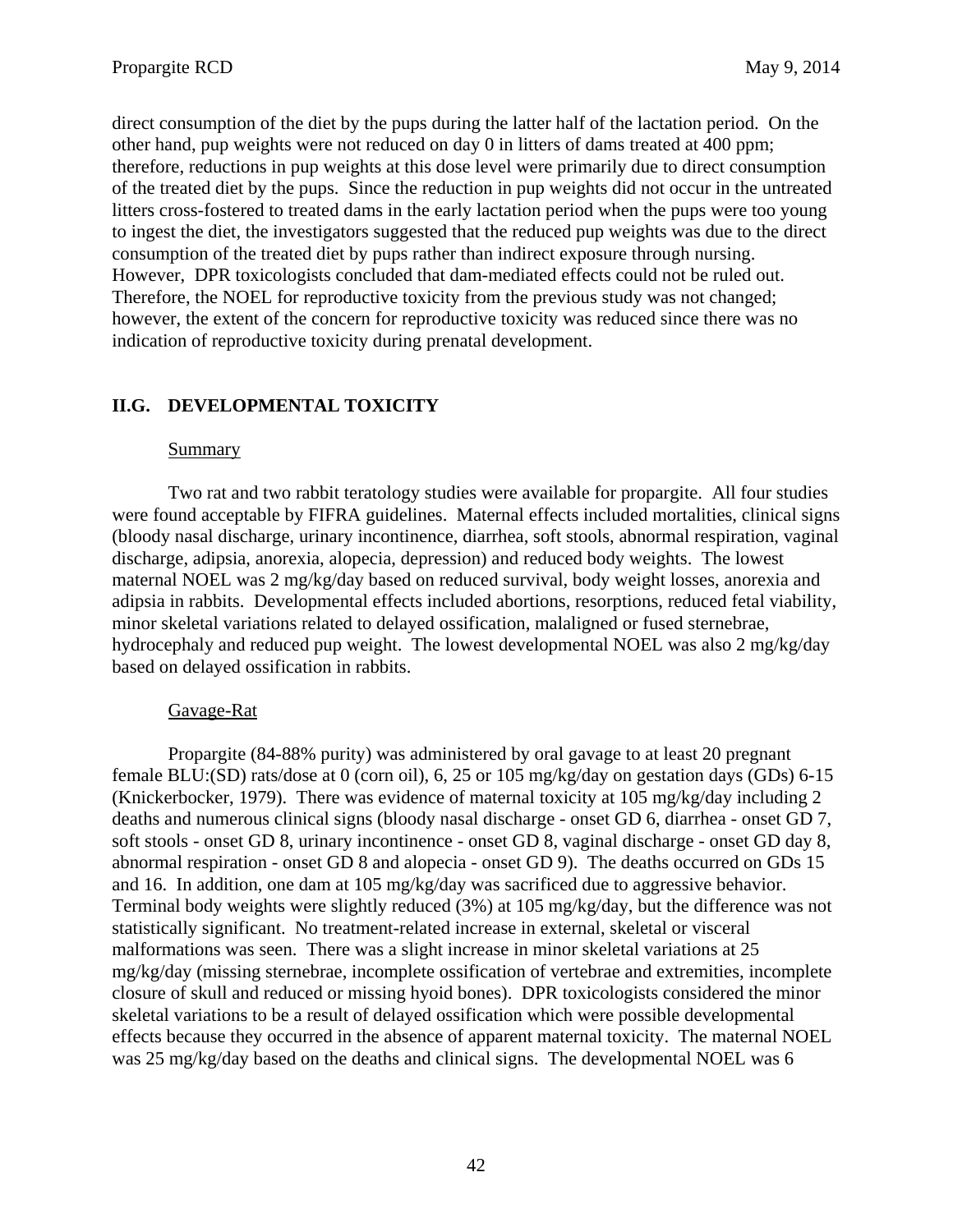mg/kg/day based on the skeletal variations. The study was considered acceptable to DPR toxicologists based on the FIFRA guidelines.

#### Gavage-Rat

In a subsequent study, 45 mated female Sprague-Dawley CRL:CD VAF/Plus rats were administered propargite (85% purity) by oral gavage at 0 (corn oil), 6, 12, 18, 25 and 105 mg/kg/day on GDs 6-15 (Schardein, 1990). Twenty litters per group were collected by C-section on day 20 and the remainder were delivered and raised to weaning. Anogenital and body staining and significantly reduced body weights (5-7%) were observed in the dams at 105 mg/kg/day on GDs 9-20. A reduction in the percentage of live pups delivered and an increase in the number of litters with dead pups during lactation occurred at 105 mg/kg/day. The maternal NOEL was 25 mg/kg/day based on reduced body weights and anogenital staining. The developmental NOEL was also 25 mg/kg/day based on the decreased number of live pups at delivery and reduced survival of pups during lactation. DPR toxicologists found this study acceptable based on FIFRA guidelines.

### Gavage-Rabbit

Groups of 17 pregnant female New Zealand White rabbits/dose were administered propargite (85% purity) by oral gavage at 0 (corn oil), 2, 6, 10 or 18 mg/kg/day from GDs 6 through day 18 (Serota *et al.*, 1983). There was an increase in deaths at 6, 10 and 18 mg/kg/day, but was only statistically significant at 18 mg/kg/day (Table 10). There were also two deaths at 0 and 2 mg/kg/day which appear to be related to misdosing based on pathological findings in the trachea (dark red lining or material, thick foamy material) and/or thoracic cavity (red fluid). One rabbit that died at 18 mg/kg/day may have also been misdosed based on dark red material in the trachea. Clinical signs were observed within the first 3 days of dosing at these same dose levels, including adipsia (absence of thirst or abnormal avoidance of drinking of water - onset GD 8) and anorexia (onset GD 7). Since food or water consumption were not measured in this study, these observations were presumably based on full feeders and water bottles. A dose-response relationship was apparent by GD 9 for anorexia and by GD 14 for adipsia. Depression (onset GD 11) and soft feces (onset GD 10) was also observed at 10 and 18 mg/kg/day. Dose-related maternal body weight losses were seen between days 6 and 18 at 6, 10 and 18 mg/kg/day (3%, 8% and 18%, respectively), but they were only statistically significant at 18 mg/kg/day. These body weight losses were seen as early as GD  $11^7$ , but were not as severe (3%, 4% and 9% at 6, 10 and 18 mg/kg/day, respectively). The percentage of resorptions was twice as high at 10 and 18 mg/kg/day compared to controls. The percent fetal viability (number of live fetuses divided by the number of implantations multiplied by 100) was reduced at 10 and 18 mg/kg/day (73.5% and 78%, respectively) relative to controls (88.5%). The differences were not statistically significant, but the investigators considered them treatment-related. The mean pup body weights were also reduced (M: 9%; F: 14%) relative to controls at 18 mg/kg/day. A significant increase in delayed ossification of the skull (Grade 3) occurred at 6 and 10 mg/kg/day. Three fetuses had enlarged, domed heads or hydrocephaly, one at 10 mg/kg/day and the other two at 18 mg/kg/day.

<sup>7</sup> GD11 was the next time maternal body weights were taken after the first day of dosing, GD6.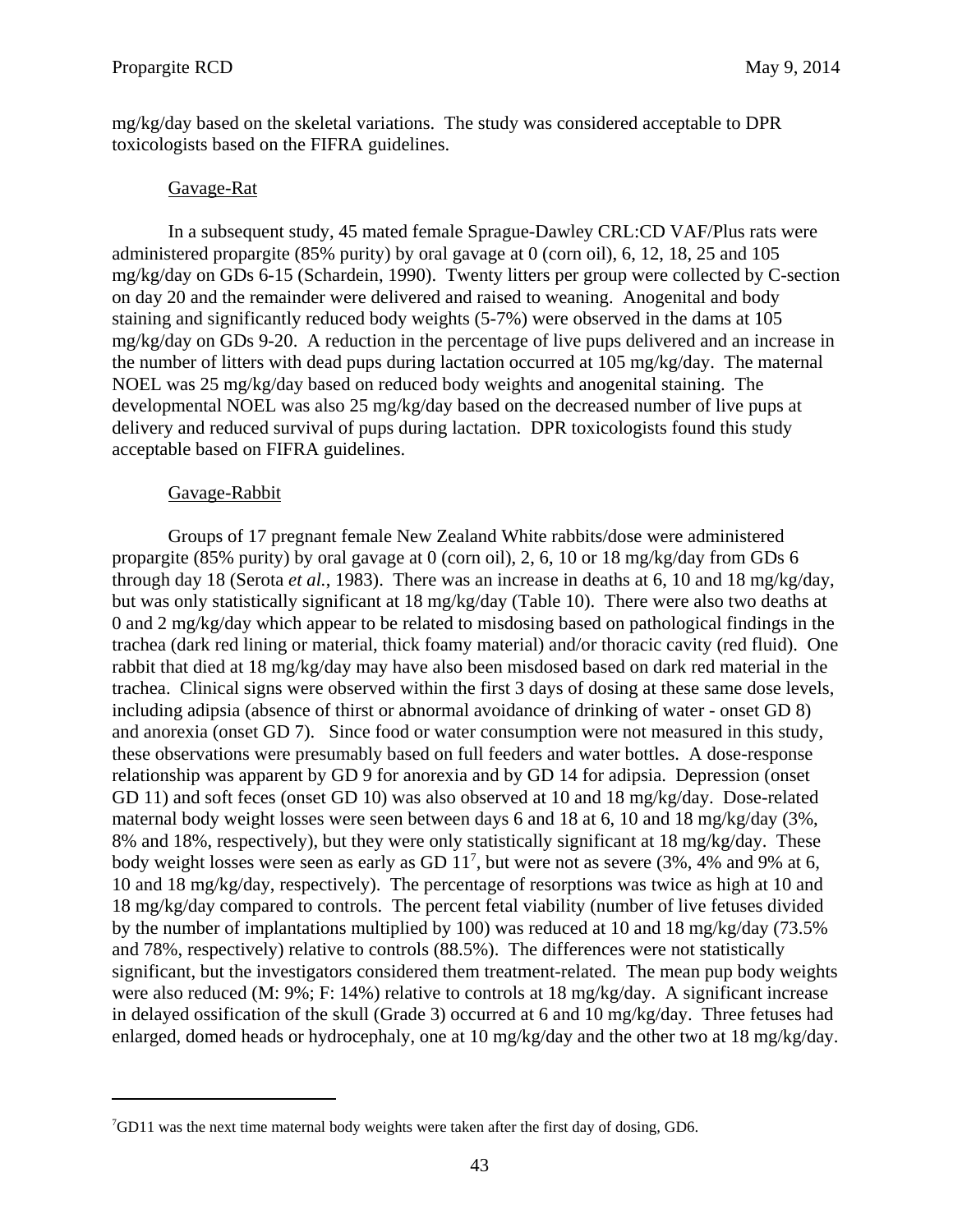|                                                                           |                |                | Dose Level (mg/kg/day) |                 |                   |
|---------------------------------------------------------------------------|----------------|----------------|------------------------|-----------------|-------------------|
| Possible Adverse Effect                                                   | $\overline{0}$ | $\overline{2}$ | 6                      | 10              | 18                |
| Doe<br>Death $(\%)$                                                       | 2/17<br>(12%)  | 2/17<br>(12%)  | 3/17<br>(18%)          | 4/17<br>(24%)   | $13/17*$<br>(76%) |
| Adipsia                                                                   | 6/17<br>(35%)  | 3/17<br>(18%)  | 7/17<br>$(41\%)$       | 11/17<br>(65%)  | $15/17*$<br>(88%) |
| Anorexia                                                                  | 6/17<br>(35%)  | 5/17<br>(29%)  | 8/17<br>(47%)          | 11/17<br>(65%)  | $15/17*$<br>(88%) |
| Body weight gain<br>days 6-18 (g)                                         | $8 + 257$      | $61 + 94$      | $-110\pm308$           | $-313+387$      | $-683 \pm 178$ *  |
| Pups<br>Resorptions (mean #/litter)                                       | $1.0 \pm 1.6$  | $1.0 + 1.0$    | $0.7 + 1.0$            | $1.8 + 1.5$     | $1.5 \pm 1.7$     |
| Live pups<br>(mean #/litter)                                              | $7.7 \pm 2.8$  | $6.6 \pm 2.4$  | $6.7 \pm 2.1$          | $5.6 \pm 2.8$   | $5.3 \pm 1.7$     |
| Body weights (g)<br>M                                                     | $41.3 \pm 6.1$ | $44.3 \pm 5.1$ | $39.7 \pm 7.8$         | $41.9 \pm 8.4$  | $37.7 \pm 1.8$    |
| F                                                                         | $39.6 \pm 7.2$ | $42.3 \pm 7.6$ | $40.2 \pm 8.4$         | $42.3 + 9.2$    | $34.2 \pm 3.3$    |
| Hydrocephaly<br>(pups affected)<br>(litters affected)                     | 0/115<br>0/15  | 0/92<br>0/14   | 0/74<br>0/12           | 1/62<br>1/11    | $2/21*$<br>1/4    |
| Delayed ossification<br>(pups affected)<br>of skull<br>(litters affected) | 5/115<br>3/15  | 4/92<br>3/14   | $9/74*$<br>6/12        | $8/62*$<br>4/11 | 2/21<br>1/4       |
| Malaligned or fused<br>sternabrae (pups affected)<br>(litters affected)   | 0/115<br>0/15  | 2/92<br>2/14   | 2/74<br>2/12           | $5/62*$<br>3/11 | 0/21<br>0/4       |

 **Table 10.** Possible Adverse Effects in a Pregnant Rabbits Administered Propagite By Gavage During Gestation Days 6-18.<sup>a</sup>

a Serota *et al.*, 1983.

b Incidence on dosing day 4 (GD 9) was 3/16, 0/16, 3/17, 1/17 and 3/16 at 0, 2, 6, 10 and 18 mg/kg/day, respectively.

c Incidence on dosing day 4 (GD 9) was  $2/16$ ,  $2/16$ ,  $4/17$ ,  $6/17$  and  $11/16$  at 0, 2, 6, 10 and 18 mg/kg/day, respectively.

The two fetuses at 18 mg/kg/day occurred in the same litter, so the increase at 18 mg/kg/day was only statistically significant when expressed on a pup basis. One of the fetuses at 18 mg/kg/day also had dilated lateral and third ventricles. The other two fetuses (1 at 10 mg/kg/day and 1 at 18 mg/kg/day) had severe delayed ossification of the skull (Grade 2) which was considered an anomaly, rather than a variant. This would suggest that the hydrocephaly may be secondary to the delayed skull ossification, at least in some instances. A significant increase in malaligned or fused sternebrae was found at 10 mg/kg/day. The low incidence rate and lack of statistical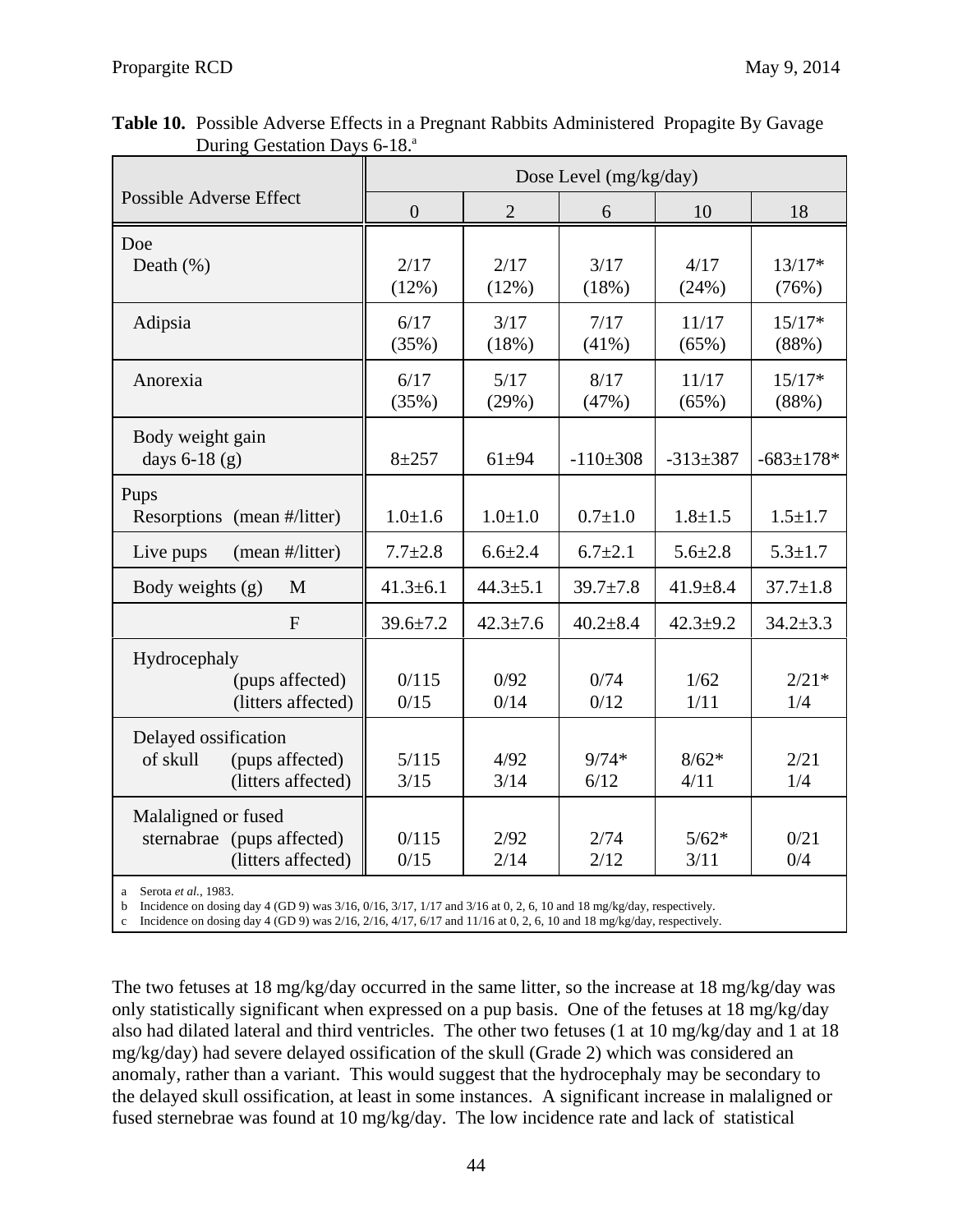significance, of the delayed ossification of the skull and malaligned or fused sternebrae at 18 mg/kg/day was considered to be due to the small number of fetuses available for examination at this dose level. The investigators considered all these developmental effects, except possibly the hydrocephaly, to be related to maternal toxicity. The delayed ossification in the skull and fused or malaligned sternebrae were usually associated with reduced maternal weight gain or weight loss during treatment. The maternal NOEL was 2 mg/kg/day based on body weight losses and clinical signs. The developmental NOEL was also 2 mg/kg/day based on delayed ossification of the skull. DPR toxicologists found this study to be acceptable based on FIFRA guidelines.

#### Gavage-Rabbit

In a second rabbit teratology study, 25 inseminated female New Zealand White (SPF) rabbits/dose were administered propargite (85% purity) by gavage at 0 (corn oil), 2, 4, 6, 8 or 10 mg/kg/day on GDs 7 through 19 (Schardein, 1989). One female each died at 6 mg/kg/day (day 28) and 8 mg/kg/day (day 22) after they aborted. Eight other does were killed after they aborted on days 18-25 (Table 11). No abortions occurred below 4 mg/kg/day. The study investigators considered only the abortions at 10 mg/kg/day to be treatment related because they occurred at the highest dose level and they were accompanied by other signs of toxicity. DPR toxicologists initially considered the abortions at 4, 6 and 8 mg/kg to also be treatment-related, however, the study investigator provided additional information that one doe at 6 mg/kg/day that had red material in pan did not abort since all implantation sites were accounted for by resorptions and that one abortion at 8 mg/kg/day occurred when the doe died and was probably secondary to the death. Therefore, these abortions are not included in Table 11. The study investigator also argued that the 3 abortions at 4 mg/kg/day were spontaneous providing historical control data from studies conducted between 1988 and 1990 showing several studies with at least 2 abortions in control animals, although none with 3 abortions. The lack of a dose response at the lower doses and the absence of abortions in Serota *et al.* study in which rabbits were dosed up to 18 mg/kg/day also supports that the 3 abortions at 4 mg/kg/day were spontaneous. It is unclear if the one abortion at 8 mg/kg/day that was not associated with maternal death was treatmentrelated. Based on this supplemental information, DPR toxicologists then revised the maternal NOEL to 6 mg/kg/day based on the body weight reductions. However, on further review for this risk assessment it was noted that there was a noticeable dose-related reduction in the mean body weight gain even at 6 mg/kg/day, although the differences in the body weight gain were not statistically significant at any dose level (due to the large variation). When examining the individual animal data, it was noted that the number of does with weight loss were significantly increased by trend analysis, but the differences were not significant by Fisher's exact test. It was also noted that there was an increase in the incidence of decreased defecation at 6 mg/kg/day and higher which may be related to the reduced body weight gains (Table 11). The incidence was significantly different from controls at 6, 8 and 10 mg/kg/day. The earliest onset (GD 9) was at the lowest dose. Due to the later onset in the other groups (GDs 13-14), the decreased defecation was considered a cumulative effect. One rabbit at 10 mg/kg/day was noted as emaciated which may also be related to the reduced body weight gains. Food consumption was not monitored in this study so it is not possible to confirm that the reduced body weight gain and decreased defecation was due to reduced food consumption. However, since a dose-related increase in anorexia was seen in the Serota *et al.* study, it seems very likely that there was reduced food consumption and/or anorexia in this study, too. The only other treatment related effect was an increase in fused sternebrae at 10 mg/kg/day. Therefore, the maternal NOEL for this study was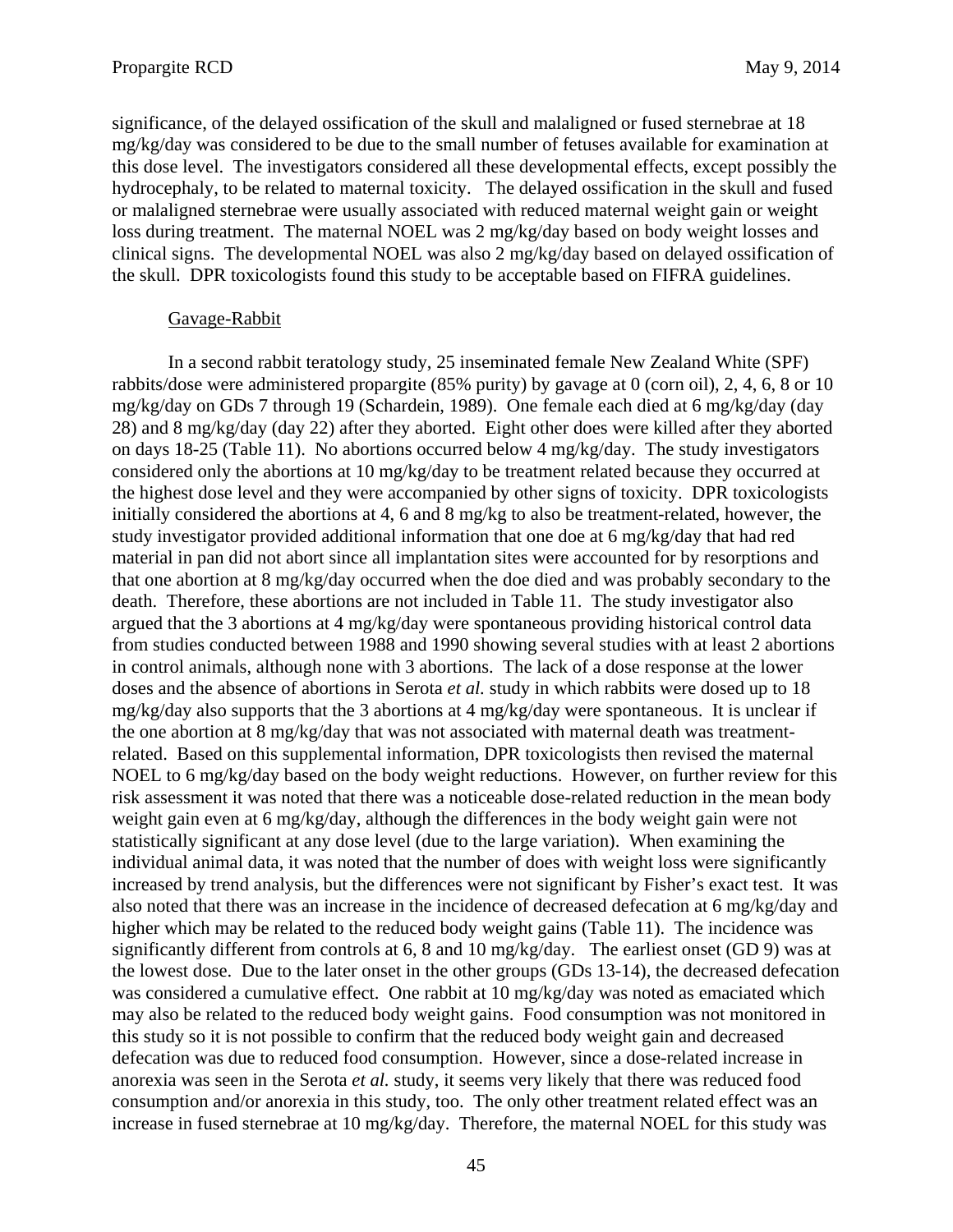identified as 4 mg/kg/day based on decreased defecation and reduced body weight gains at 6 mg/kg/day and higher. The developmental NOEL was 8 mg/kg/day based on the increased fused sternebrae. The study was found acceptable by DPR toxicologists based on the FIFRA guidelines.

| Table 11. Possible Adverse Effects in a Pregnant Rabbits Administered Propargite By Gavage |  |  |  |
|--------------------------------------------------------------------------------------------|--|--|--|
| During Gestation Days 7-19. <sup>a</sup>                                                   |  |  |  |

| Possible Adverse                                                 |                              |                | Dose Level $(mg/kg/day)$ |               |               |                       |
|------------------------------------------------------------------|------------------------------|----------------|--------------------------|---------------|---------------|-----------------------|
| Effect                                                           | $\overline{0}$               | $\overline{2}$ | $\overline{4}$           | 6             | 8             | 10                    |
| Doe                                                              | $0/25^{+}$                   | 0/25           | 3/25                     | 0/25          | 1/25          | $4/25^{\rm b}$        |
| Aborted                                                          | $(0\%)$                      | $(0\%)$        | (12%)                    | $(0\%)$       | $(8\%)$       | (16%)                 |
| Decreased defecation                                             | $5/25$ <sup>+++</sup>        | 6/25           | 9/25                     | $12/25*$      | $14/25*$      | $13/25*$              |
|                                                                  | $(20\%)$                     | (24%)          | (36%)                    | (48%)         | (56%)         | (52%)                 |
| Emaciated                                                        | 0/25                         | 0/25           | 0/25                     | 0/25          | 0/25          | 1/25                  |
|                                                                  | $(0\%)$                      | $(0\%)$        | $(0\%)$                  | $(0\%)$       | $(0\%)$       | (4%)                  |
| Mean body weight<br>gain - GDs 7-20 $(g)$                        | $114 \pm 188$                | $165 \pm 133$  | $119 \pm 253$            | $38 + 291$    | $9 + 267$     | $-20\pm 308$          |
| No. with body weight                                             | $4/19^{++}$                  | 1/16           | 3/18                     | 6/19          | 9/20          | 7/17                  |
| $loss - GDs 7-20$                                                | $(21\%)$                     | (6%)           | (17%)                    | $(31\%)$      | (45%)         | $(41\%)$              |
| Pups - Fused sternebrae<br>(pups affected)<br>(litters affected) | $0/106^{+++}$<br>$0/17^{++}$ | 2/101<br>1/15  | 1/121<br>1/17            | 0/139<br>1/18 | 2/125<br>2/18 | $9/116**$<br>$6/16**$ |

a Schardein, 1989.

b Based on Fisher's exact test  $p = 0.055$ .<br>\*, \*\* Significantly different from controls by

\*, \*\* Significantly different from controls by Fisher's exact test at p < 0.05 and 0.01, respectively.

+,++,+++ Significant trend based on the Cochran-Armitage trend test at p < 0.05, 0.01 and 0.001, respectively.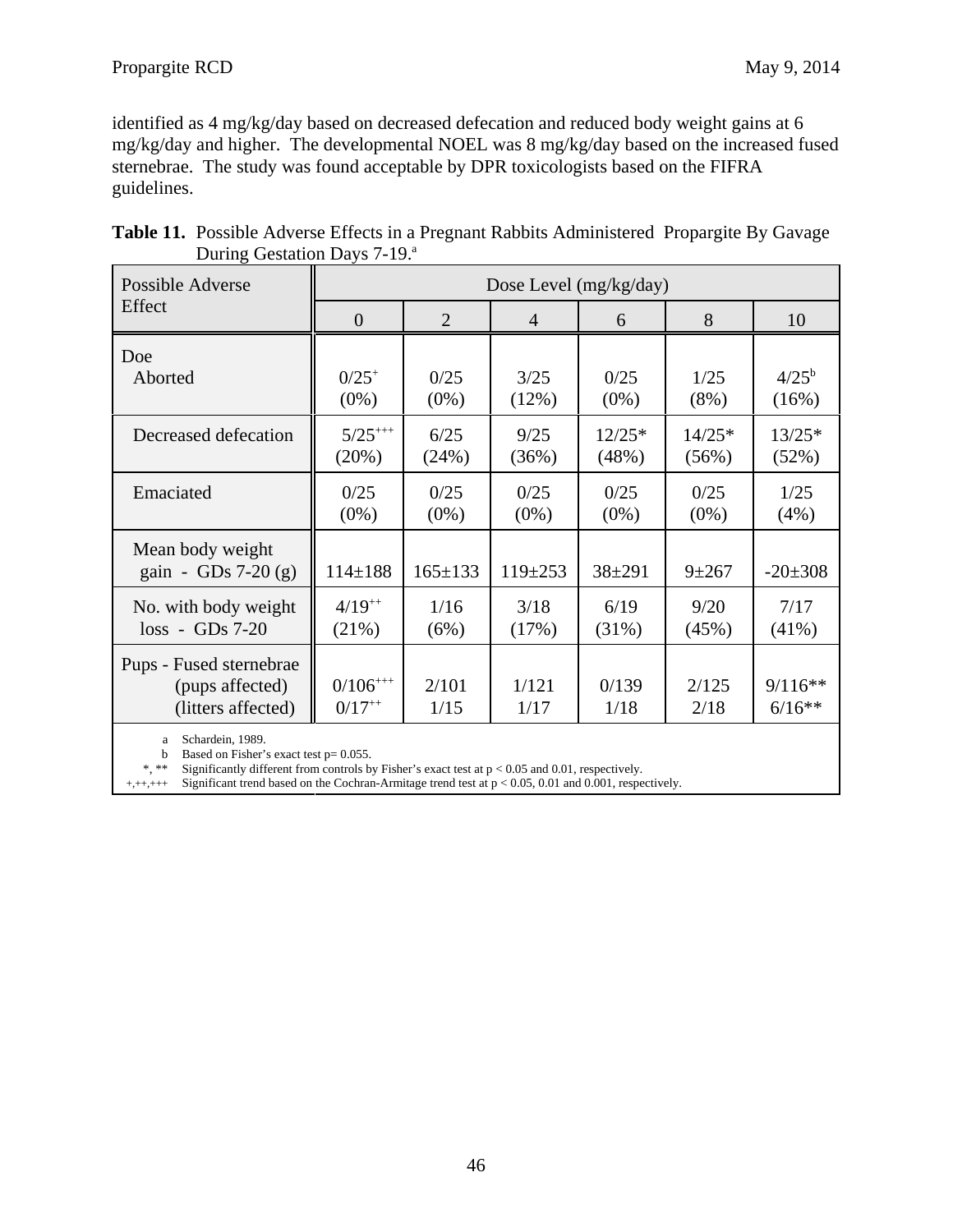## **III. RISK ASSESSMENT**

## **III.A. HAZARD IDENTIFICATION**

#### **III.A.1 Acute Toxicity**

The studies considered in the selection of the acute NOELs for propargite are summarized in Table 12. The studies included  $LD_{50}/LC_{50}$  studies and the developmental toxicity studies. The effects observed in the  $LD_{50}/LC_{50}$  studies included death, clinical signs, reduced body weights, dermal irritation with dermal exposure, gastrointestinal abnormalities, dark red adrenal glands and jaundice with oral exposure and discoloration or red lungs with all routes of exposure. The clinical signs included vocalization, abnormal defecation, decreased urination, inappetence, dehydration, hypothermia, ataxia, hypersensitivity to touch, moist rales, hair loss, scabbing and swelling around mouth, ears, and urogenital areas and staining around nose and urogenital area. Dermal irritation included severe erythema and edema, eschar, fissuring, desquamation, exfoliation and white-yellow exudate. The dose levels were too high in the  $LD_{50}/LC_{50}$  studies to establish NOELs for these effects.

Some of the effects observed in the developmental toxicity studies were considered acute, including maternal signs observed within the first 4 days of exposure and fetal effects that could be the result of one or two days of exposure, such as pre- and post-implantation losses, and skeletal and visceral malformations. Various clinical signs were seen in dams/does in several developmental toxicity studies during the first 4 days of treatment. These signs included bloody nasal discharge, diarrhea, soft stools, urinary incontinence, vaginal discharge, abnormal respiration and alopecia in rats, and anorexia and adipsia in rabbits (Knickerbocker, 1979; Serota *et al.*, 1983). Reduced maternal body weight gains were observed in one rat developmental toxicity study and in both rabbit developmental toxicity studies; however, it was unclear if these were acute effects since the maternal body weights were often not measured frequently enough to determine the onset. However, in the one rat study, reduced maternal body weights (5-7%) were observed by treatment day 4 at 105 mg/kg/day (Schardein, 1990). Several fetal effects were noted in the developmental toxicity studies including delayed or incomplete ossification of the vertebrae, extremities, skull and hyoid bones, fused or malaligned sternabrae, hydrocephaly, abortions and reduced fetal viability. It is possible that the skeletal variations, such as delayed ossification, were the result of repeated dosing and/or related to maternal toxicity, but the assumption was made that these variations, especially the delayed ossification, were due to one or two doses since the maternal anorexia occurred very early on in the treatment period. Some fetal effects, late abortions (earliest occurrence on treatment day 13 at 10 mg/kg/day) and dead fetuses at term, were not considered acute. It appears from the developmental toxicity studies that rabbits are more sensitive to propargite than rats. The lowest NOEL in the developmental toxicity studies was 2 mg/kg based on anorexia in pregnant rabbits that was observed as early as treatment day 2 at 6 mg/kg/day (Serota *et al.*, 1983). A dose-related trend in the incidence of anorexia was observed by day 4 of dosing. Although adipsia was observed as early as day 3 of treatment, a dose-related trend in the incidence was not apparent until day 9 of dosing; therefore. it was considered a subchronic rather than an acute effect. The treatment-related trend in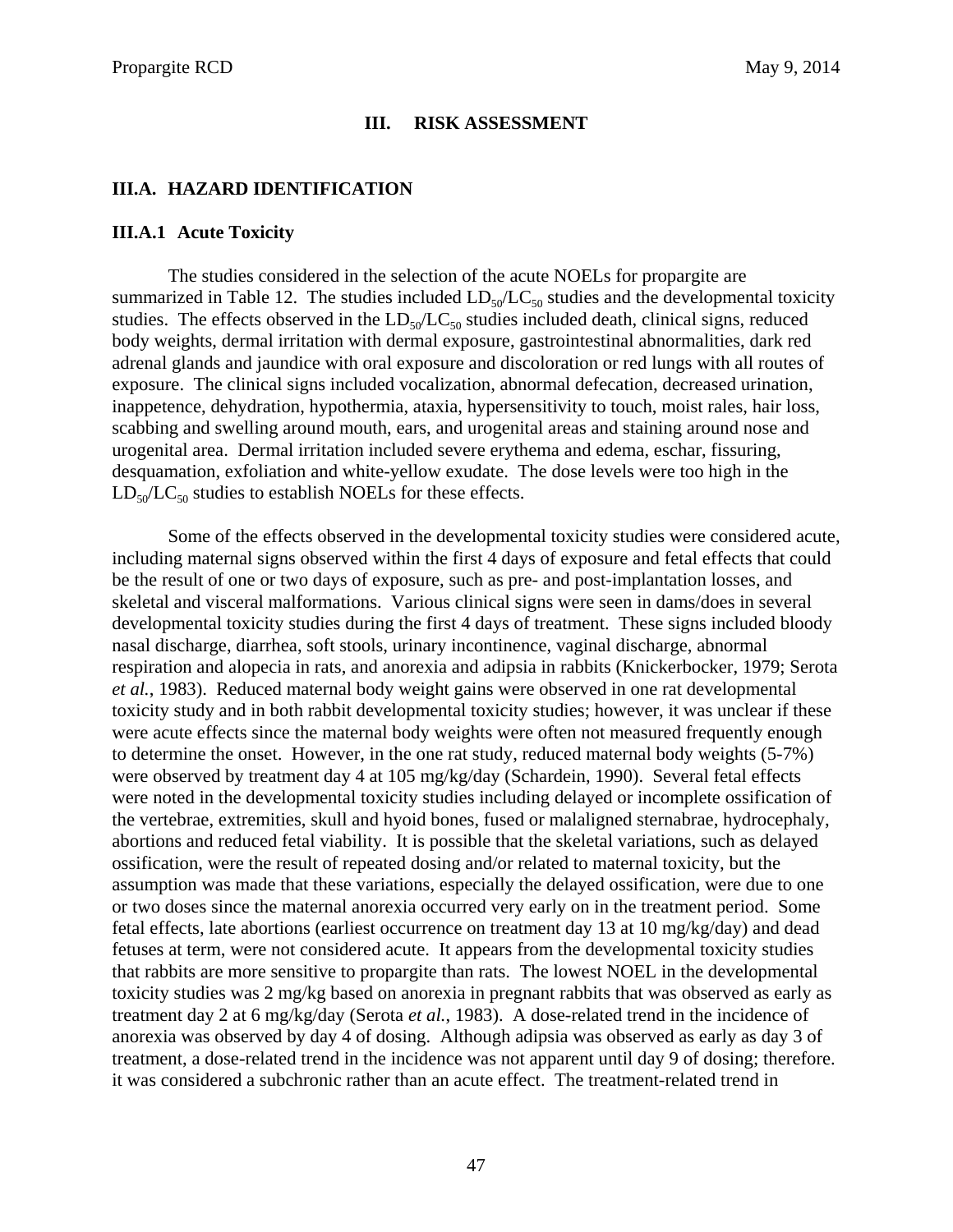|                            |                 |                                                | <b>NOEL</b>    | <b>LOEL</b>      |                   |
|----------------------------|-----------------|------------------------------------------------|----------------|------------------|-------------------|
| <b>Species</b>             | <b>Exposure</b> | Effect                                         | (mg/kg)        | (mg/kg)          | Ref. <sup>a</sup> |
|                            |                 |                                                |                |                  |                   |
| $Rat^b$                    | Single, 4-hour  | Death, clinical signs, $\downarrow$ body wts., |                | 50               | $1*$              |
|                            | nose only       | discolored lungs                               |                |                  |                   |
|                            |                 | Oral                                           |                |                  |                   |
| $Rat^b$                    | Single, gavage  | Numerous clinical signs <sup>c</sup>           |                | 2000             | $2*$              |
| Rat <sup>d</sup>           | 10 days, gavage | Maternal: Clinical signs <sup>e</sup>          | 25             | 105              | $3*$              |
|                            |                 | Fetal: Skeletal variations related             | 6              | 25               |                   |
|                            |                 | to delayed ossification                        |                |                  |                   |
| $Rat^d$                    | 10 days, gavage | Maternal: $\downarrow$ Body weight (day 4)     | 25             | 105              | $4*$              |
| <b>Rabbit</b> <sup>d</sup> |                 | 13 days, gavage   Maternal: Anorexia (day 2),  | $\overline{2}$ | 6                | $5*$              |
|                            |                 | <b>Fetal: Delayed ossification</b>             |                |                  |                   |
| Rabbit <sup>d</sup>        | 13 days, gavage | Fetal: Fused sternebrae                        | 8              | 10               | $6*$              |
|                            |                 | <b>Dermal</b>                                  |                |                  |                   |
| Rabbit <sup>f</sup>        | Single, 4-hr    | Severe dermal irritation                       |                | 85 <sup>g</sup>  | $7*$              |
| Rabbit <sup>b</sup>        | Single, 24-hr   | Clinical signs <sup>h</sup> , reddened lungs   |                | 4000             | $8*$              |
|                            |                 | Severe dermal irritation                       |                | 23 <sup>g</sup>  |                   |
| <b>Rabbit</b> <sup>i</sup> | $6$ -hrs/day, 5 | No clinical signs or $\downarrow$ body         | 100            | <b>HDT</b>       | $9*$              |
|                            | days/wk, 3 wks  | weight during first week                       |                |                  |                   |
| Rabbit <sup>i</sup>        | $6$ -hrs/day, 5 | Slight to moderate erythema                    | $(0.7)^{g,j}$  | 2.1 <sup>g</sup> | 10                |
|                            | days/wk, 3 wks  | $(\text{day } 1)$                              |                |                  |                   |

**Table 12.** Acute and Short-term Effects of Propargite and Their Respective NOELs and LOELs

a References: 1.Hoffman, 1992a; 2.Kiplinger, 1993a; 3. Knickerbocker, 1979; 4. Schardein, 1990; 5. Serota *et al*., 1983; 6. Schardein, 1989; 7. Kiplinger, 1993c; 8. Kiplinger, 1993b; 9. Bailey, 1987; 10. Goldenthal, 1989.

b  $LC_{50}/LD_{50}$  study

c Clinical signs include vocalization, abnormal defecation, decreased urination, inappetance, dehydration, hypothermia, ataxia, hypersensitivity to touch, moist rales, hair loss, scabbing and swelling around mouth, ears, and urogenital areas, staining around nose and urogenital area.

d Developmental toxicity study: All fetal effects were considered acute effects; however, only maternal effects observed within the first few days of exposure were considered acute exposure.

e Bloody nasal discharge (day 1), diarrhea (day 2), soft stools (day 3), urinary incontinence (day 3), vaginal discharge (day 3), abnormal respiration (day 3) and alopecia (day 4).

f Dermal irritation study

g NOEL and LOEL for dermal irritation was expressed in  $mg/cm^2$  since it was local effect.

h Vocalization, abnormal defecation, decreased urination, inappetance, dehydration, hypothermia, ataxia, hypersensitivity to touch, moist rales, hair loss, scabbing and swelling around mouth, ears, and urogenital areas, staining around nose and urogenital area

i 21-Day dermal toxicity study

j NOEL estimated by dividing by an uncertainty factor of 3 due to the mild effects at the LOEL.

Acceptable study based on FIFRA guidelines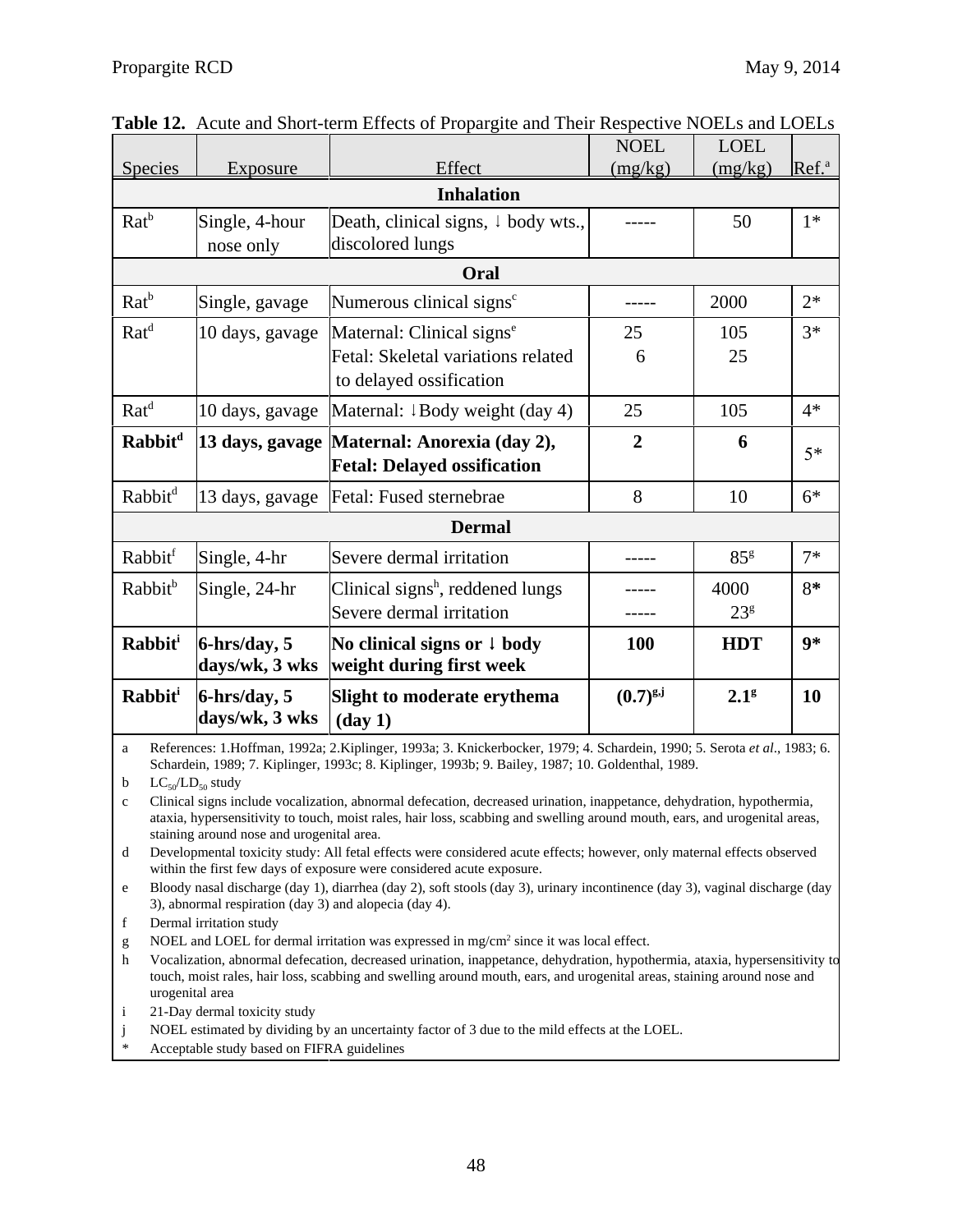anorexia was supported by maternal body weight losses in this study between treatment days 1 and 6. Delayed ossification was also observed at this dose level in the fetuses. The delayed ossification may be related to the maternal weight losses. A higher NOEL was observed in a similar rabbit developmental toxicity study that was conducted later by Schardein (1989), but there were no major deficiencies in the Serota *et al.* study that would justify dismissing the findings in this study.

Ideally, a NOEL from an inhalation study would be preferable to use for evaluating inhalation exposure. However, the only inhalation study was an  $LC_{50}$  study where a NOEL was not established. Furthermore, one death was observed at the lowest dose level so that there is more uncertainty in extrapolating from the LOEL to a NOEL. The other option is to evaluate inhalation exposure using a NOEL from an oral study and perform route-to-route extrapolation. There is also uncertainty associated with this extrapolation, but the uncertainty associated with the route-to-route extrapolation seemed smaller when compared to extrapolating to a NOEL when death was observed at the LOEL. The lowest NOEL in an oral study was 2 mg/kg in a rabbit developmental toxicity study where anorexia was observed at 6 mg/kg on day 2 of exposure (Serota *et al.*, 1983). In addition, delayed ossification was observed in the fetuses. After adjusting for oral absorption (40%), the critical NOEL selected to evaluate all acute inhalation exposures to propargite was 0.8 mg/kg. The acute RfC for propargite was estimated to be 14 and 29  $\mu$ g/m<sup>3</sup> for children and adults, respectively, assuming 0.59 and 0.28 m<sup>3</sup>/kg/day for their respective breathing rates.

The dermal  $LD_{50}$  study was the only acute dermal study that evaluated systemic effects. A BMD analysis could not be performed on this study because the rabbits were only tested at one dose level. A number of clinical signs (vocalization, abnormal defecation, decreased urination, inappetence, dehydration, hypothermia, ataxia, hypersensitivity to touch, moist rales, hair loss, scabbing and swelling around mouth, ears, and urogenital areas, staining around nose and urogenital area) and reddened lungs were observed at 4000 mg/kg, the only dose level tested. A NOEL of 400 mg/kg was estimated for systemic effects by dividing the LOEL by a default uncertainty factor of 10. However, with only one dose level tested it unclear if this default uncertainty factor is adequately protective. Therefore, the 21-day dermal toxicity studies for propargite were examined for signs acute toxicity. In both studies systemic effects were observed by the study termination, but there were no effects at any dose level that could be considered acute, including clinical signs or reduced body weights during the first week of exposure. Furthermore, no reddened lungs were seen at study termination which had been seen in the acute toxicity study. Therefore, the highest dose level tested in these two 21-day dermal toxicity studies, 100 mg/kg/day, was selected as the critical NOEL for evaluating acute dermal exposure to propargite. Since dermal exposure estimates for agricultural workers are expressed as absorbed doses, the acute dermal NOEL was adjusted by the dermal absorption (17%). The adjusted acute dermal NOEL is 17 mg/kg. The acute RfD for dermal exposure is 0.17 mg/kg/day.

Propargite caused severe dermal irritation in various animals studies. There have also been a number of outbreaks of moderate to severe dermatitis among workers exposed to propargite (see section I.E. for details). Due to concern about these incidents, a NOEL was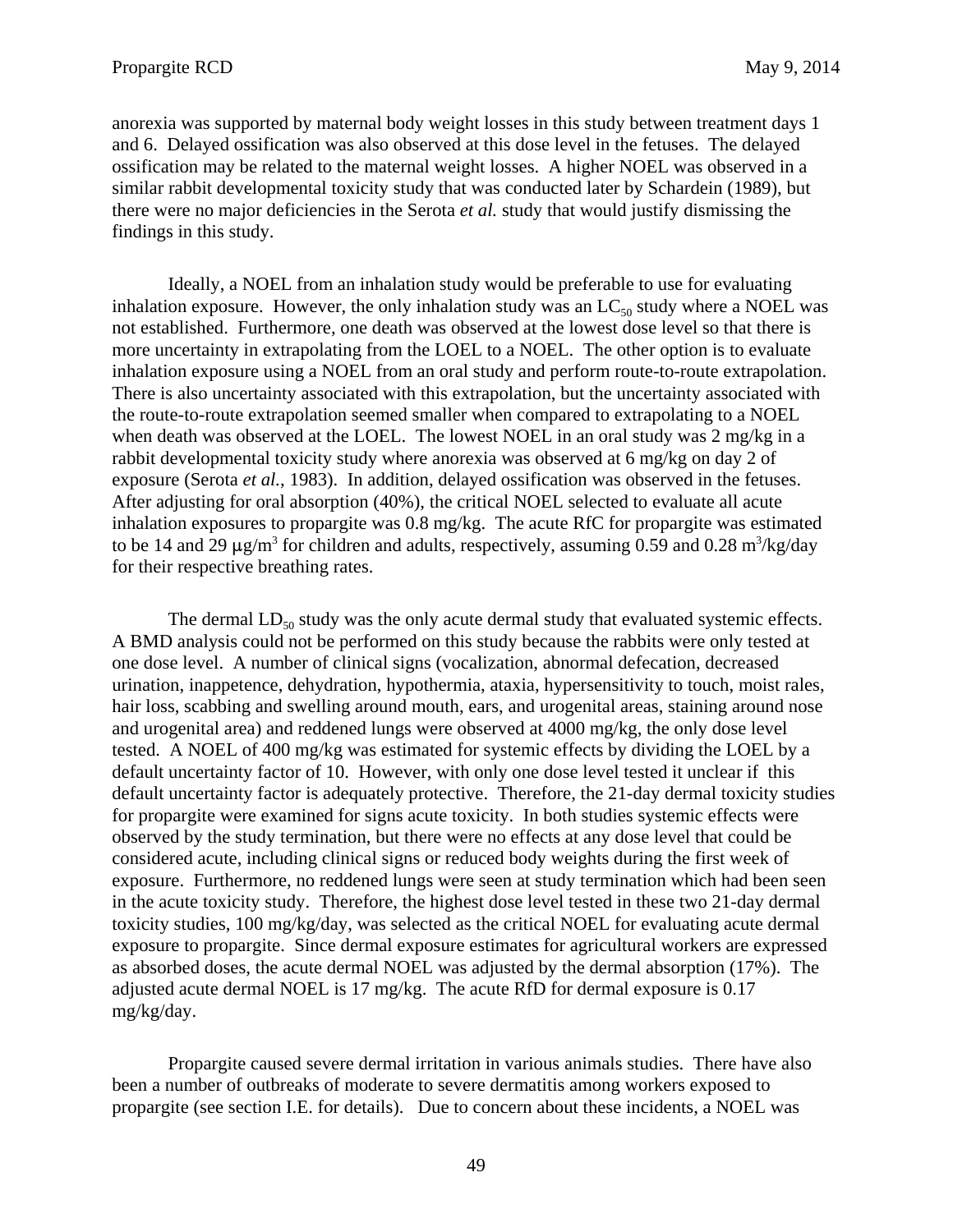estimated for this endpoint. Dermal irritation was observed in two acute studies, the dermal  $LD_{50}$ study and the dermal irritation study. Since dermal irritation is a local effect, concentration on the skin was considered the more appropriate expression of dosage rather than on a body weight basis. To estimate the concentration at the application site the dosage was multiplied by the weight of the animal and then divided by the area of the application site. NOELs were not observed for this endpoint in either study and only one concentration was tested in both studies. The LOEL in the dermal irritation study was  $85 \text{ mg/cm}^2$  with severe dermal irritation after 4 hours of exposure. The LOEL in the dermal  $LD_{50}$  study was 23 mg/cm<sup>2</sup> with severe dermal irritation after 24 hours of exposure. Occupational exposure is assumed to be 8 hours, so a study with a more similar exposure duration would be preferable. Consequently, the 21-day dermal toxicity studies were examined to see if dermal irritation was observed after the first day of exposure since the daily exposure duration was 6 hours. The 21-day dermal study by Bailey (1987) was not used because the dermal observations were not made daily and the vehicle (acetone) caused dermal irritation in itself. In the 21-day dermal study conducted by Goldenthal (1989), observations were made daily before the application. Slight to moderate erythema was observed at the lowest dose level tested  $(0.1 \text{ mg/kg/day or } 2.1 \text{ mg/cm}^2)$  on day 2, presumably before the application. Since the dermal irritation after one exposure was so mild compared to after 21 days of exposure, the acute (6-hr) NOEL was estimated to be  $0.7 \text{ mg/cm}^2$  by dividing the LOEL by an uncertainty factor of 3 instead of 10. Various studies have shown that rabbits are more sensitive than guinea pigs or humans with regards to dermal irritation and, therefore, the 10-fold uncertainty factor for interspecies variation was dropped when calculating the RfC for this endpoint (see Risk Appraisal section for further discussion of this issue).

Propargite also caused dermal sensitization in the guinea pig maximization test with the technical material (Morris, 2003) and in the Buehler patch test with the wettable powder formulations (Kreuzman, 1986; Hoffman, 1994). Recent reviews of contact sensitization conclude that there are thresholds for this endpoint (Kimber *et al.*, 1999; Boukhman and Maibach, 2001). Felter *et al.* (2003) proposed a method for quantitatively evaluating the risk for dermal sensitization using results from the mouse local lymph node assay which provides dose response data that can be used to estimate relative potency. Since this assay was not available for propargite, it was not possible to evaluate quantitatively the risk for this endpoint. It would appear from the animal data that propargite is probably a stronger irritant than a sensitizer since not all the dermal sensitization studies with the Buehler test were positive while severe dermal irritation was observed in the all of the dermal irritation studies. Furthermore, the investigators of the outbreak of dermatitis among nectarine harvesters in 1988 concluded the dermatitis was an irritation response not an allergic response. However, due to concerns about the dermal sensitization potential of propargite an additional uncertainty factor of 3 is recommended to be used in evaluating dermal exposure resulting in an acute RfC of  $23 \mu g/cm^3$  for local dermal effects.

#### **III.A.2. Subchronic Toxicity**

The studies considered in the selection of a subchronic NOEL for propargite are summarized in Table 13. In the subchronic toxicity studies, the most common systemic effect was reduced body weights or body weight gain, regardless of route. Reductions in food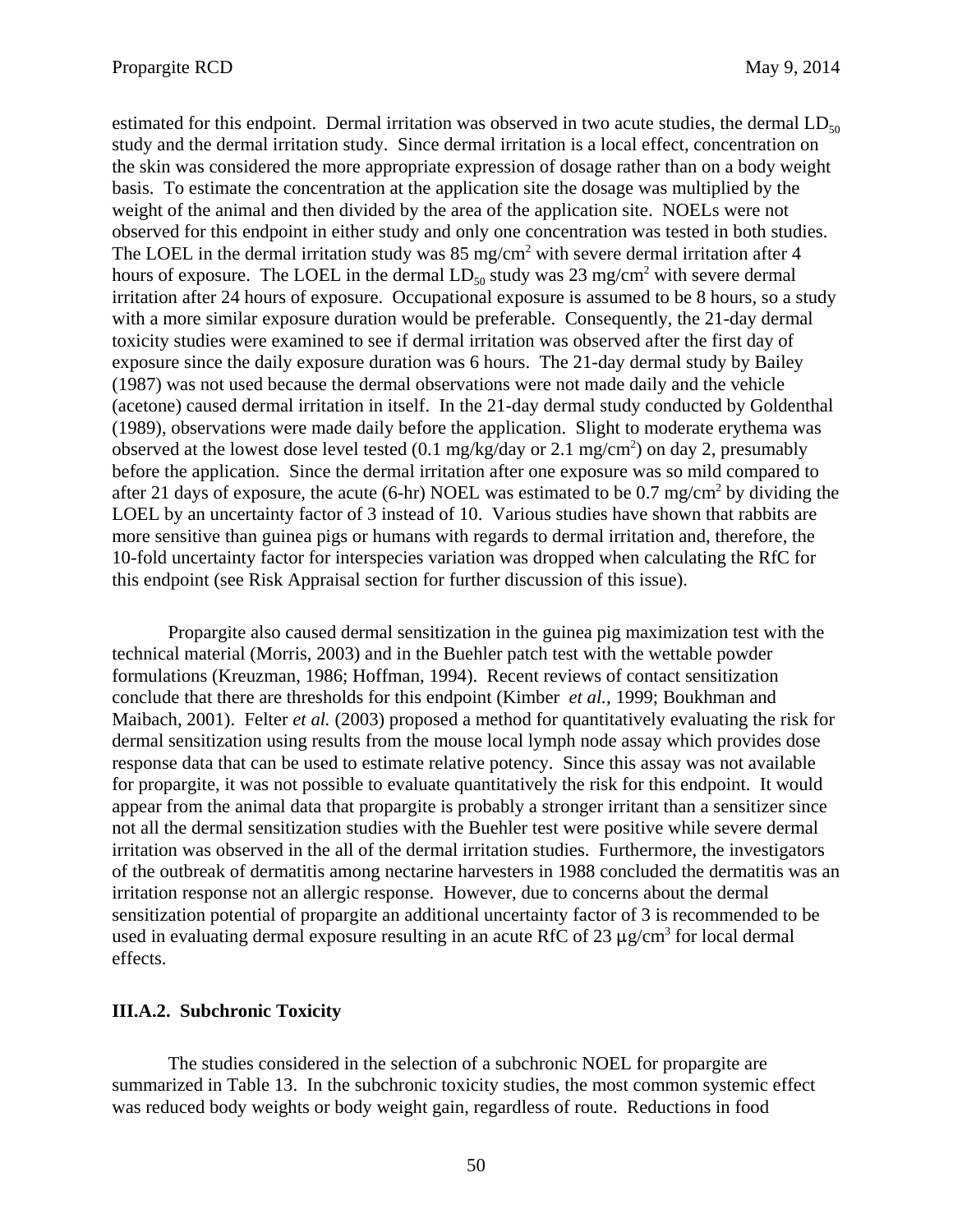consumption were also seen. Changes in hematological and clinical chemistry values were observed in a dermal study in rabbits, including increased ASAT, globulin, white blood cell count, segmented neutrophils, monocytes and platelets, and reduced albumin and calcium. The veterinary pathologist for one dermal study suggested that the hematological and clinical chemistry changes may be related to the dermal irritation (Bailey, 1987). The reduced body weights might also be secondary to the dermal irritation if the animals are stressed. Increased relative liver, kidney, adrenal gland and/or gonad weights were observed in several studies. It is unclear if these organ weight changes are related to reduced body weights or organ toxicity. Pathological findings in these subchronic studies included increased pigment in reticuloendothelial cells of the liver and hemosiderosis of the spleen in dogs and chronic nephritis, liver inflammation and necrosis in rabbits.

In addition to the standard subchronic toxicity studies, Table 13 includes several developmental toxicity studies where maternal effects were observed after short-term exposure for 1 to 2 weeks. The systemic maternal toxicity observed after short-term exposure to propargite included death, bloody nasal discharge, diarrhea, soft stools, urinary incontinence, anogenital staining, vaginal discharge, abnormal respiration, anorexia, adipsia and alopecia (Knickerbocker, 1979; Serota *et al.*, 1983; Schardein, 1990). Reduced maternal weight gain or weight loss were also seen (Schardein, 1989 & 1990; Serota *et al.*, 1983). Increased late-term abortions and dead fetuses were also seen and were considered the result of cumulative toxicity (Schardein, 1989 & 1990; Serota *et al*., 1983). The lowest NOEL in an acceptable developmental toxicity study was 2 mg/kg/day based on anorexia, adipsia, reduced body weight and reduced survival in pregnant rabbits (Serota *et al.*, 1983).

The effects observed in the reproductive toxicity study were considered subchronic and, therefore, included in Table 13. The effects observed in the parental generations of the reproductive toxicity study for propargite included reduced body weights and food consumption. The effects observed in pups were reduced postnatal growth. In the one acceptable study, the parental NOEL of 4 mg/kg/day (80 ppm) was based on reduced body weights (5-10%) (Kehoe, 1990). The pup NOEL in this study was also 4 mg/kg/day based on reduced postnatal growth.

No subchronic inhalation studies were available for propargite. Therefore, an oral study was selected to evaluate subchronic inhalation exposure to propargite. The lowest subchronic oral NOEL was 2 mg/kg observed in the rabbit developmental toxicity study conducted by Serota *et al*. (1983). Adipsia, reduced survival and body weight gain were seen in addition to the anorexia and delayed ossification at the LOEL(6 mg/kg/day), These effects were considered subchronic since they were not observed early in the exposure period. Therefore, the critical NOEL for evaluating subchronic inhalation exposure was 0.8 mg/kg, after adjusting for oral absorption (40%), based on reduced anorexia, adipsia, reduced body weight gain and reduced survival. The subchronic inhalation RfC for propargite was estimated to be 14 and 29  $\mu$ g/m<sup>3</sup> for children and adults, respectively, assuming  $0.59$  and  $0.28$  m<sup>3</sup>/kg/day for their respective breathing rates.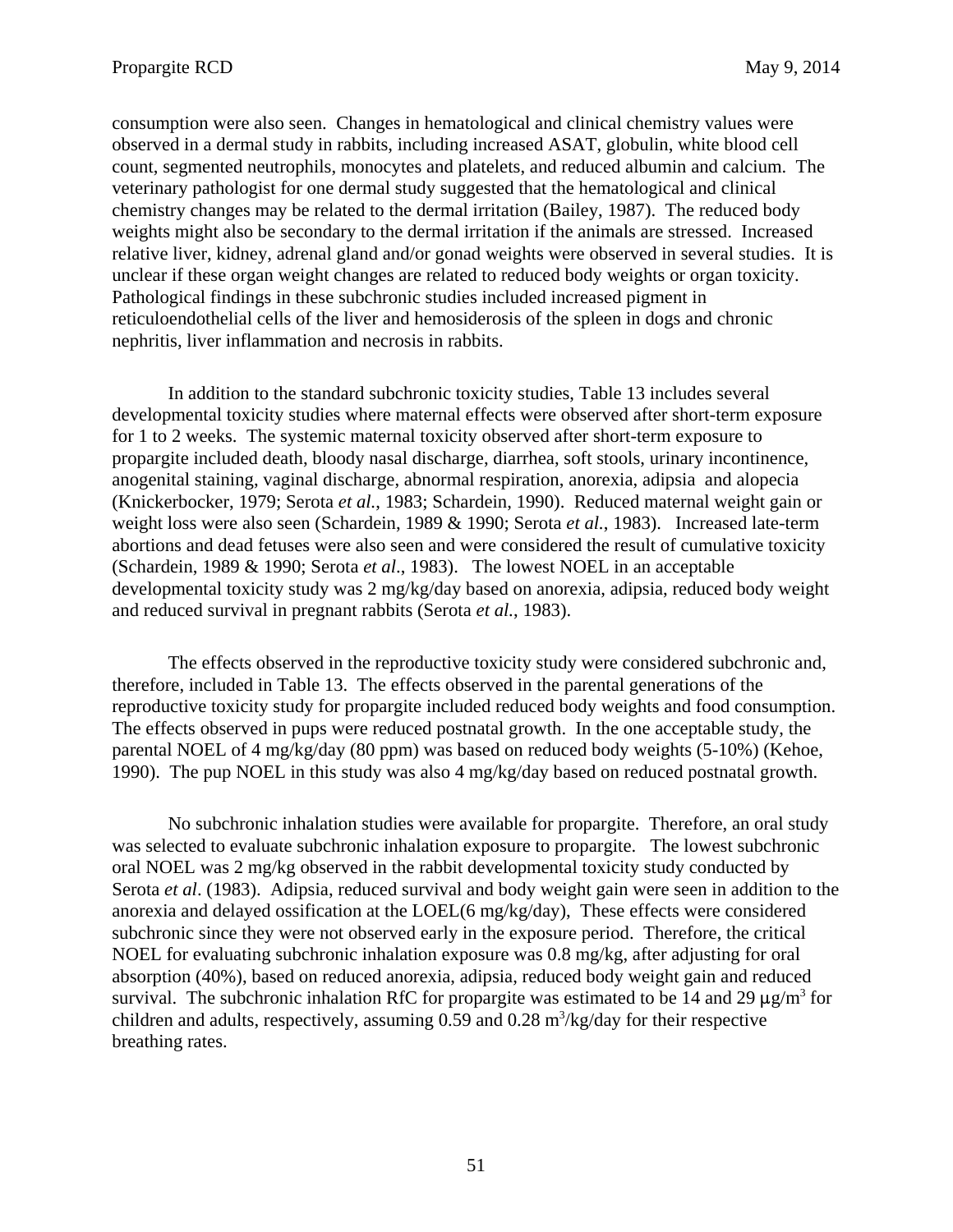|                                                     |                                      |                                                                                                                                                                                                                                                                                                                                                                                                                                                                                                                                                                          | <b>NOEL</b>                    | <b>LOEL</b>       |                |  |  |  |  |
|-----------------------------------------------------|--------------------------------------|--------------------------------------------------------------------------------------------------------------------------------------------------------------------------------------------------------------------------------------------------------------------------------------------------------------------------------------------------------------------------------------------------------------------------------------------------------------------------------------------------------------------------------------------------------------------------|--------------------------------|-------------------|----------------|--|--|--|--|
| Species                                             | Exposure                             | Effect                                                                                                                                                                                                                                                                                                                                                                                                                                                                                                                                                                   | (mg/kg/day)                    | Ref. <sup>a</sup> |                |  |  |  |  |
| Oral                                                |                                      |                                                                                                                                                                                                                                                                                                                                                                                                                                                                                                                                                                          |                                |                   |                |  |  |  |  |
| $Rat^b$                                             | 10 days, gavage                      | Maternal: Deaths, clinical signs                                                                                                                                                                                                                                                                                                                                                                                                                                                                                                                                         | 25                             | 105               | $1*$           |  |  |  |  |
| $Rat^b$                                             | 10 days, gavage                      | Maternal: Anogenital staining,<br>body weights<br>Fetal: <i>Survival</i>                                                                                                                                                                                                                                                                                                                                                                                                                                                                                                 | 25                             | 105               | $2*$           |  |  |  |  |
| Rabbit <sup>b</sup>                                 | 14 days, gavage                      | Maternal: Anorexia, adipsia,<br>↓ body wt. gain, ↓ survival                                                                                                                                                                                                                                                                                                                                                                                                                                                                                                              | $\overline{2}$                 | 6                 | $3*$           |  |  |  |  |
| Rabbit <sup>b</sup>                                 | 14 days, gavage                      | Maternal: ↓Defecation, ↓ body<br>weight gain                                                                                                                                                                                                                                                                                                                                                                                                                                                                                                                             | $\overline{4}$                 | 6                 | $4*$           |  |  |  |  |
| Ratc                                                | $2$ -gen., 10 wks<br>premating, diet | Parental: ↓Body weights<br>Pups: ↓ Postnatal growth                                                                                                                                                                                                                                                                                                                                                                                                                                                                                                                      | $\overline{4}$                 | 20                | $5*$           |  |  |  |  |
| Rat                                                 | 90-days, diet                        | $\downarrow$ Body wt., $\downarrow$ food consumption                                                                                                                                                                                                                                                                                                                                                                                                                                                                                                                     | 40                             | 110               | 6              |  |  |  |  |
| Dog                                                 | 13 weeks, diet                       | ↓ Body wts. and food cons.,<br>↑ ASAT, ↑ liver wt., ↑ pigment in<br>reticuloendothelial cells of liver                                                                                                                                                                                                                                                                                                                                                                                                                                                                   | -----                          | 50                | $\overline{7}$ |  |  |  |  |
|                                                     |                                      | <b>Dermal</b>                                                                                                                                                                                                                                                                                                                                                                                                                                                                                                                                                            |                                |                   |                |  |  |  |  |
| <b>Rabbit</b>                                       | $6$ hrs/day, $5$<br>days/wk, 3 wks   | Systemic: 1Body wts., changes<br>in clinical chemistry and<br>hematology values, 1 relative<br>liver and kidney wts.<br>Local: Dermal irritation                                                                                                                                                                                                                                                                                                                                                                                                                         | $\mathbf{1}$<br>$(0.01)^{d,e}$ | 10<br>0.1         | $8*$           |  |  |  |  |
| <b>Rabbit</b><br>$6$ hrs/day, $5$<br>days/wk, 3 wks |                                      | Systemic: Chronic nephritis,<br>inflammation of liver<br>Local: Erythema, edema,<br>eschar, exfoliation, atonia,                                                                                                                                                                                                                                                                                                                                                                                                                                                         | _____f<br>$(0.21)^{d,e}$       | 100<br>2.1        | 9              |  |  |  |  |
|                                                     |                                      | desquamation, fissuring,<br>blanching, coriaceousness                                                                                                                                                                                                                                                                                                                                                                                                                                                                                                                    |                                |                   |                |  |  |  |  |
| a<br>b<br>$\mathbf c$<br>d<br>e<br>f                | Reproductive toxicity study          | References: 1. Knickerbocker, 1979; 2. Schardein, 1990; 3. Serota et al., 1983; 4. Schardein, 1989; 5. Kehoe, 1990; 6.<br>Carson, 1964; 7. Hazelton, 1968; 8. Bailey, 1987; 9. Goldenthal, 1989.<br>Developmental toxicity study: Only maternal effects observed after the first few days were included.<br>NOEL estimated by dividing the LOEL by an uncertainty factor of 10.<br>NOEL and LOEL for dermal irritation expressed in mg/cm <sup>2</sup> since it was a local effect.<br>The liver and kidney were not examined microscopically at 0.1, 1 or 10 mg/kg/day. |                                |                   |                |  |  |  |  |

 **Table 13.** Short-term or Subchronic Effects of Propargite and Their Respective NOELs and LOELs

\* Acceptable study based on FIFRA guidelines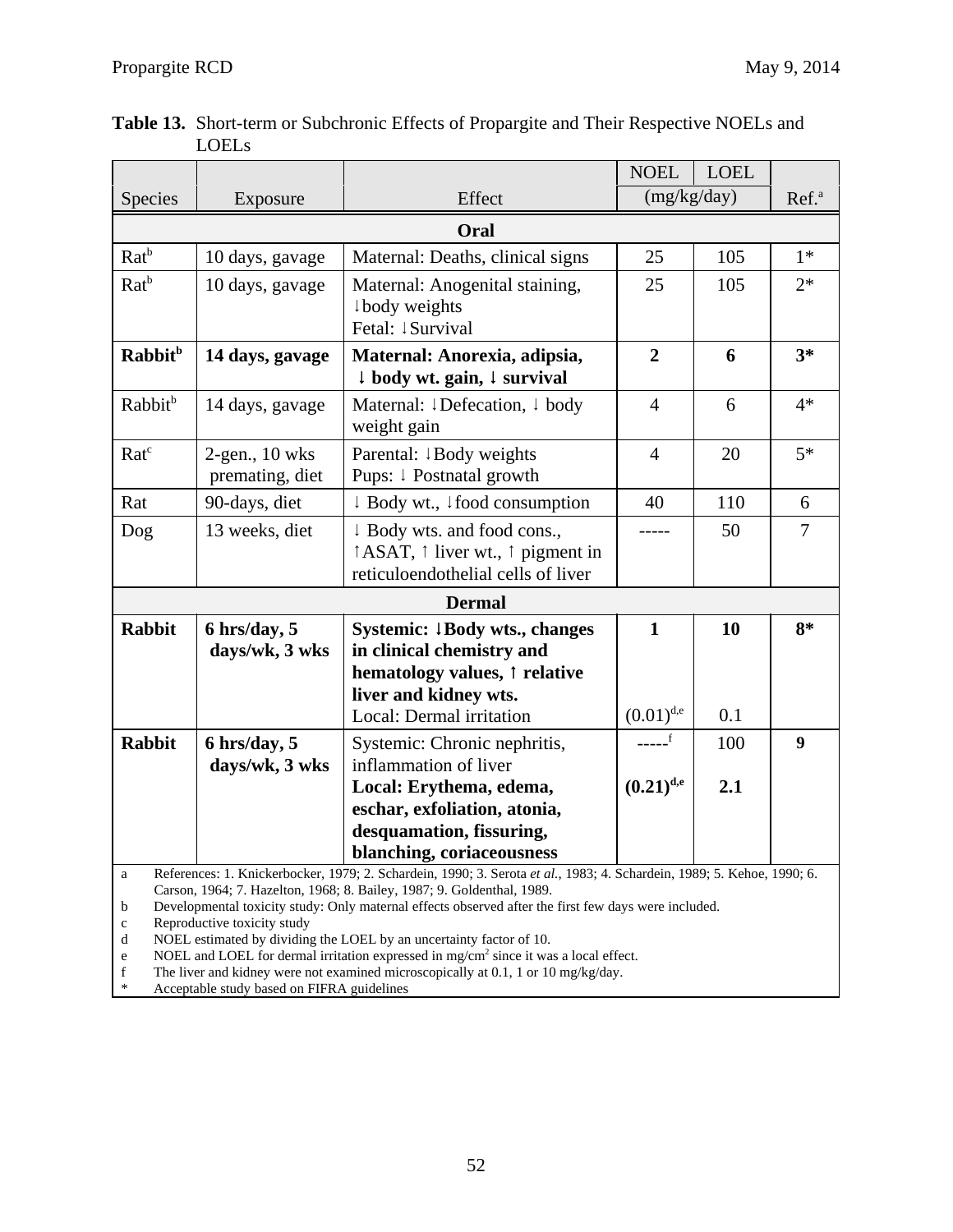To evaluate subchronic dermal exposure, two 21-day dermal toxicity studies in rabbits were considered. A LOEL of 100 mg/kg/day was reported in a 21-day dermal study conducted by Goldenthal (1989), however, this study was not considered acceptable for evaluating systemic effects because the low and mid-dose level animals did not have their kidneys and livers examined microscopically even though chronic nephritis and inflammation of the liver were seen in the high-dose animals. Therefore, the 21-day dermal toxicity study conducted by Bailey (1987) was selected for evaluating subchronic dermal exposure to propargite. The systemic NOEL for this study was 1 mg/kg/day based on reduced body weights (F: 14- 20%), changes in clinical chemistry and hematology values, and increased relative liver and kidney weights in rabbits. After adjusting for dermal absorption (17%), the internal dermal NOEL is 0.17 mg/kg/day. The subchronic RfD for dermal exposure is 1.7  $\mu$ g/kg/day applying a default 100fold uncertainty factor to the NOEL.

Dermal irritation was also observed in the 21-day dermal toxicity studies. In the study conducted by Bailey (1987), dermal irritation was observed at all dose levels, however, acetone was used as a vehicle which may have exacerbated the dermal irritation. Dermal irritation was also observed at all dose levels in another study conducted by Goldenthal (1989) where propargite was applied neat. Although this study was not considered acceptable for identifying a systemic NOEL due to incomplete histopathological examination of the kidneys and liver, the skin was examined histopathologically at all dose levels. Therefore, this study was considered acceptable for evaluating dermal irritation. Slight to moderate erythema and edema, eschar, exfoliation, atonia, desquamation, fissuring, blanching and coriaceousness were seen at the lowest dose level, 0.1 mg/kg or 2.1 mg/cm<sup>2</sup> (concentration reported by the investigator). The estimated NOEL for dermal irritation with subchronic exposure was  $0.21 \text{ mg/cm}^2$  by dividing by a default uncertainty factor of 10. The subchronic RfC for local dermal effects is 7  $\mu$ g/cm<sup>2</sup> applying a 30-fold uncertainty factor, 10 for intraspecies variation and 3 to protect against dermal sensitization.

## **III.A.3. Chronic Toxicity**

The studies considered for selecting the chronic NOEL for propargite are summarized in Table 14. Reduced body weights  $(M: 4-58\% \text{ F}: 2-50\%)$  and food consumption  $(M: 2-60\% \text{ F}: 2-50\%)$ 67%) were the most prevalent effects observed with chronic exposure. Reduced survival was observed in two rat studies. Changes in hematological values were seen in both rats and dogs. These included significant increases in platelets and reticulocytes and significant decreases in RBC counts, hematocrit and hemoglobin values. Changes in clinical chemistry values were also seen in rats. This included significant reductions in glucose, total protein, globulin, calcium, ASAT, ALAT and a significant increase in albumin levels. Most of these changes were of uncertain toxicological significance, although the reductions in many of the clinical chemistry values may be related to reduced food consumption. Increases in organ weights were observed in mice, rats and dogs, including absolute adrenal gland (F:46-50%), thyroid (F:60%), and uterus (F: 75%) weights and relative liver (M: 38-53%; F: 17-38%), kidney (M: 10-12%, F: 31-35%), brain (M: 12%, F: 33%), adrenal gland (M: 46-55%, F: 46-53%), testes (M: 68%) and thyroid/parathyroid (M: 53%, F: 44-64%) weights. Decreases in the absolute weight of a few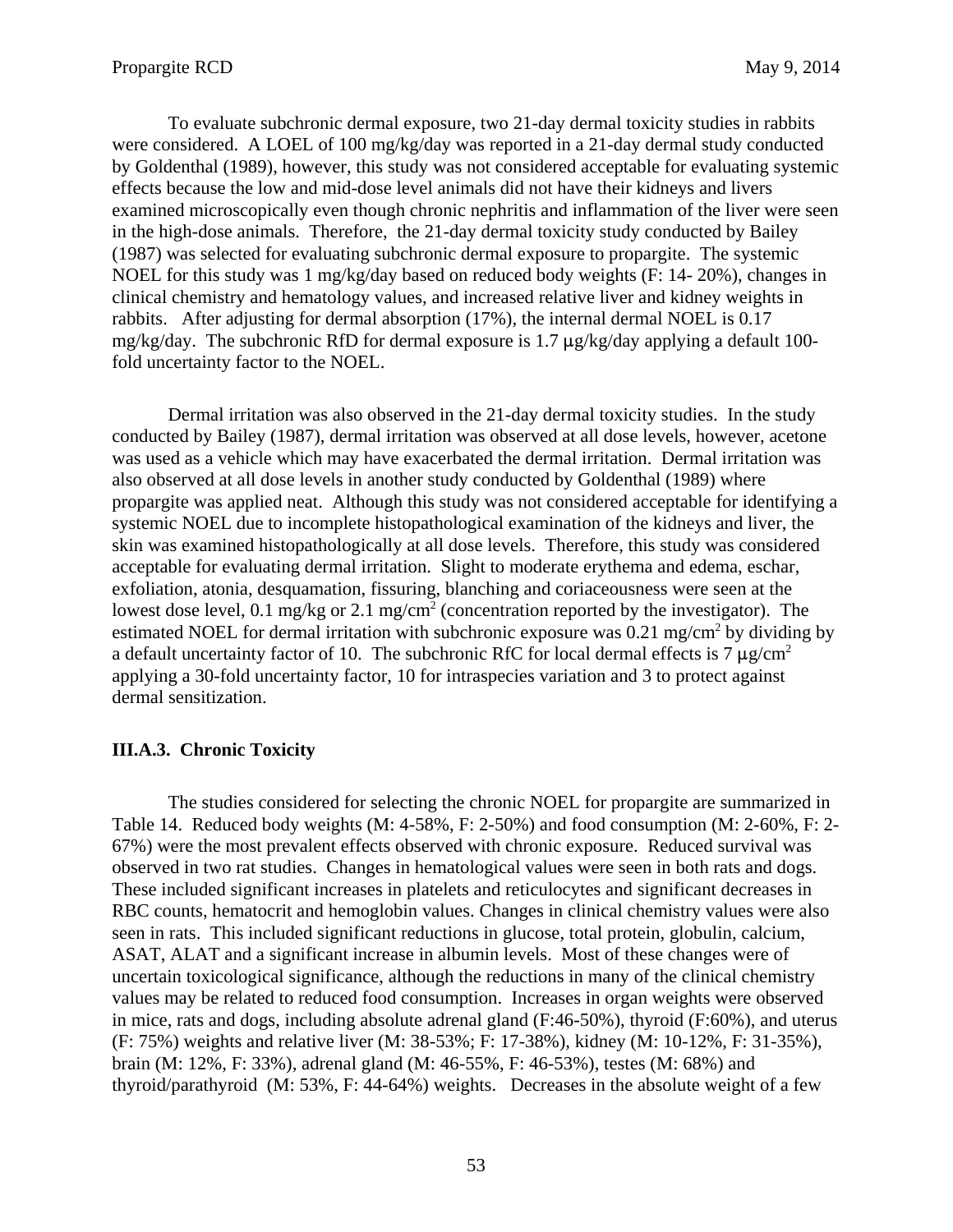| Species         | Exposure                                   | Effect                                                                                                                                      | <b>NOEL</b>    | <b>LOEL</b> | Ref. <sup>a</sup> |
|-----------------|--------------------------------------------|---------------------------------------------------------------------------------------------------------------------------------------------|----------------|-------------|-------------------|
|                 |                                            |                                                                                                                                             |                | (mg/kg/day) |                   |
| Mouse           | 18 months,                                 | None                                                                                                                                        | 150            |             | $1*$              |
|                 | diet                                       |                                                                                                                                             |                |             |                   |
| Rat             | 2 years, diet                              | $\downarrow$ Survival, $\downarrow$ body wts., $\downarrow$ food<br>consumption                                                             | 45             | 100         | $\overline{2}$    |
|                 |                                            | (Miscellaneous sarcomas)                                                                                                                    | (15)           | (45)        |                   |
| Rat             | 2 years, diet                              | $\downarrow$ Body wts., $\downarrow$ food consumption,                                                                                      | 3.8            | 19.2        | $3*$              |
|                 |                                            | (Sarcomas of jejunum)                                                                                                                       | (3.8)          | (19.2)      |                   |
| Rat             | 2 years, diet                              | ↓ Survival, ↓body wts., ↓food<br>consumption, $\uparrow$ relative organ wts.                                                                |                | 36.3        | $\overline{4}$    |
|                 |                                            | (Sarcomas of sm. intestine and<br>abdomen)                                                                                                  | (-----)        | (36.3)      |                   |
| Dog             | 2 years, diet                              | None                                                                                                                                        | 22.5           |             | 5                 |
| Dog             | 1 year, diet                               | $\downarrow$ Body wts., $\downarrow$ RBC, Hct and<br>Hgb, $\uparrow$ platelets, $\uparrow$ relative liver<br>wts., involution of the thymus | $\overline{4}$ | 31          | $6*$              |
| a<br>1991.<br>∗ | Acceptable study based on FIFRA guidelines | References: 1. Cox and Re, 1979; 2. FDRL, 1966; 3. Trutter, 1991; 4. Goldenthal, 1993; 5. FDRL, 1966; 6. Atkinson,                          |                |             |                   |

**Table 14.** Chronic Effects of Propargite and Their Respective NOELs and LOELs

organs were seen, including the heart (M: 39%, F: 40%), kidney (M: 34%, F: 33%) and ovaries (F: 52%). Most of these organ weight changes were probably related to body weight reductions. Microscopic lesions in the lungs (congestion or inflammation), thymus (involution) and bone marrow (atrophy) were seen in one dog study at 1250 ppm and higher. Mice appear to be less sensitive to long-term exposure to propargite than rats and dogs based on the available studies.

As with subchronic toxicity, no chronic inhalation studies available for propargite, therefore, a NOEL from an oral study was selected to evaluate inhalation exposure and route-toroute extrapolation was performed. The lowest NOEL in an oral chronic toxicity study was 3.8 mg/kg based on reduced body weights and food consumption in rats in the 2-year feeding study conducted by Trutter (1991). Therefore, this study was selected as the definitive study for evaluating chronic inhalation exposure with a critical NOEL of 1.5 mg/kg/day after adjusting for oral absorption (40%). The chronic inhalation RfC for propargite was estimated to be 26 and 54  $\mu$ g/m<sup>3</sup> for children and adults, assuming breathing rates of 0.59 and 0.28 m<sup>3</sup>/kg/day for their respective breathing rates.

The Trutter study was not used to evaluate chronic dermal exposure because a lower NOEL was observed in the acceptable 21-day dermal toxicity study in rabbits conducted by Bailey (1987). Therefore, the 21-day dermal toxicity study conducted by Bailey (1987) was selected as the definitive study for evaluating chronic dermal exposure to propargite after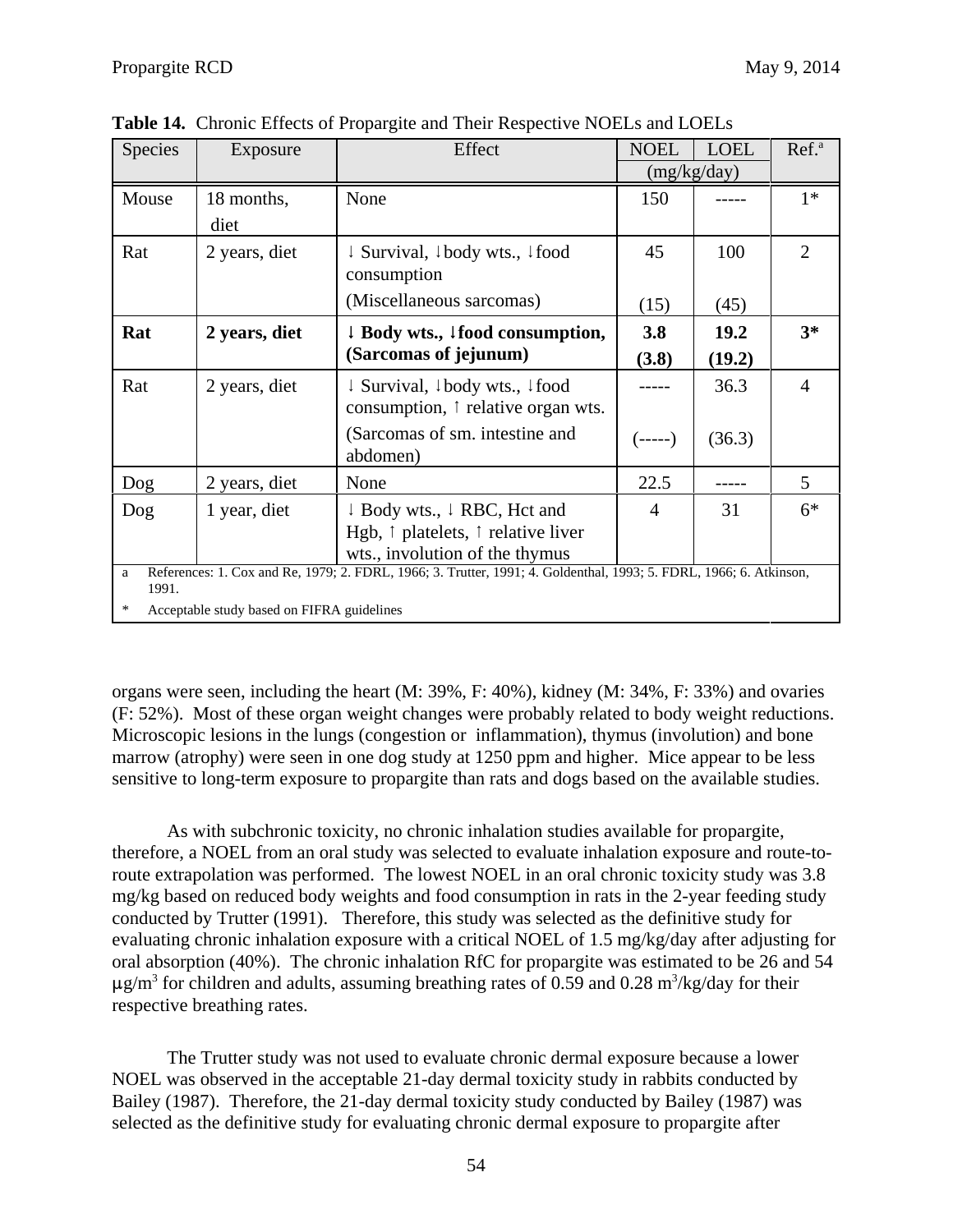adjusting for dermal absorption, 17%. No additional uncertainty factor for extrapolating from subchronic to chronic was applied since the lowest oral NOELs for the subchronic and chronic toxicity studies in rats were comparable. Therefore, the critical NOEL for evaluating chronic dermal exposure was the same as that used for evaluating seasonal exposure, 1.0 mg/kg/day, based on reduced body weights, changes in clinical chemistry and hematological values and increased liver and kidney weights in rabbits. The adjusted NOEL was 0.17 mg/kg/day. The chronic RfD for dermal exposure to propargite was estimated to be  $1.7 \mu g/kg/day$ .

A chronic NOEL for dermal irritation was not established not only because there are no chronic dermal toxicity studies, but also because there is some question whether it was logical to amortize dermal exposure over the year to evaluate the risk for this endpoint. Dermal irritation is a local effect that was assumed to be concentration dependent. Therefore, the risk for dermal irritation should be the greatest during the peak season where there could be daily exposure for several months. Consequently, the risk for dermal irritation from chronic exposure was not evaluated assuming it would be less than the risk from seasonal exposure.

## **III.A.4. Oncogenicity - Weight of Evidence**

There is evidence that propargite is oncogenic based on an increase in undifferentiated sarcomas of the jejunum in Sprague-Dawley rats (Table 9) (Trutter, 1991). The increases in this rare tumor were statistically significant by pairwise comparison with controls in males at 400 ppm and in both sexes at 800 ppm. There was also a significant positive trend for these tumors in both sexes. Ulceration and ectatic mucosal glands at the tumor site were often associated with these tumors. In another study with Wistar rats (FDRL, 1966), there was an apparent doserelated increase in sarcomas of the intestine with characteristics resembling the undifferentiated sarcomas observed in the jejunum of Sprague Dawley rats in the Trutter (1991) study. These sarcomas included spindle cell sarcomas, myosarcomas and osseous sarcomas. These sarcomas occurred in 1 male at 300 ppm, 3 males and 1 female at 900 ppm and 3 males and 1 female at 2000 ppm. The incidence of the undifferentiated sarcomas in the jejunum of Wistar rats was significant in males by trend analysis and by pairwise comparison at 2000 ppm.

There was a shortening of the time to tumor when males at 400 and 800 ppm from the Trutter (1991) study were compared. The average time to tumor at 400 and 800 ppm was 99.5 and 90.2 weeks, respectively. The shortest time to tumor (65 weeks) was in a male at 800 ppm. The jejunal sarcomas were considered the cause of death in 8 of 11 rats at 400 ppm and 20 of 24 rats at 800 ppm.

 A consultant pathologist noted that propargite was ulcerogenic at the doses that caused tumors in the Trutter (1991) study, allowing the lumenal exposure of the submucosal mesenchymal cells. He examined 10 additional jejunal step sections in 26 males at 0 and 800 ppm from this study. At 800 ppm, 5 males had focal epithelial necrosis and 2 of these were large ulcers with submucosal stromal and inflammatory responses. The smallest lesions were crypt abscesses filled with necrotic cell debris and surrounded by attenuated epithelium, portions of which were necrotic. No crypt abscesses, ulcers, epithelial necrosis or other similar lesions were found in the control animals.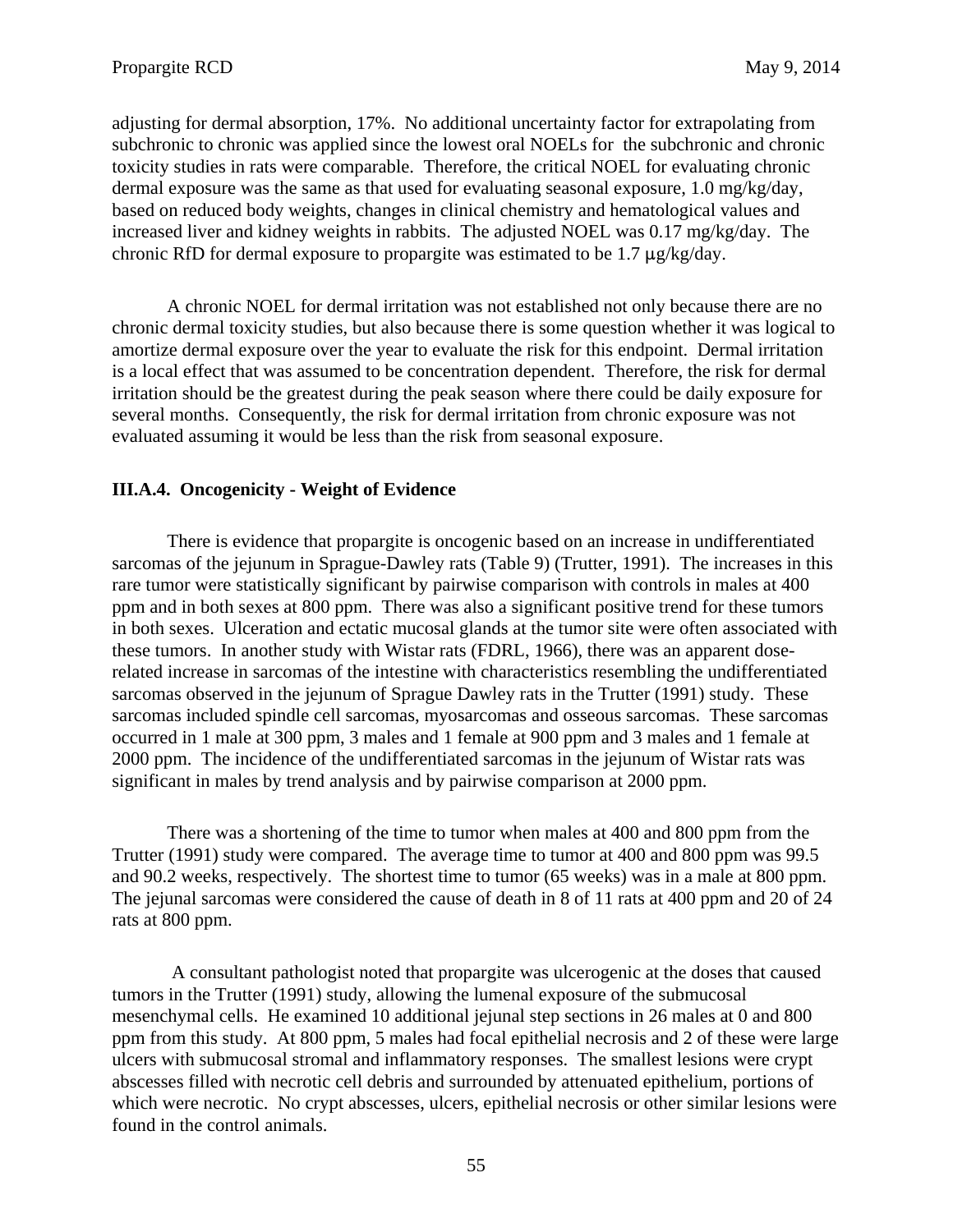It should be noted that although no jejunal sarcomas were seen in the mouse oncogenicity study, this study was only 18 months long and may have reduced their sensitivity to detect increases in these tumors. In addition, no overt signs of toxicity were seen at the highest dose level.

To evaluate the possible role necrosis and ulceration had in the oncogenic process, a cell proliferation study was conducted (Eldridge, 1994). Male and female Sprague-Dawley rats and male CD-1 mice were fed propargite in the diet for up to 4 weeks. There was no significant increase in cell proliferation in the jejunum in male rats at 80 ppm, female rats at 40 ppm, or male mice at 1000 ppm at either week 1 or 4. However, there was a significant increase in cell proliferation in the jejunum in both sexes of rats at 800 ppm at week 1. The cell proliferation was also significantly increased in males at 800 ppm at week 4, but was not considered biologically significant by the investigator since the increase was less than 2-fold over the controls. The investigator noted that, although the increase in cell proliferation was transient, transient increases in cell proliferation have been observed with mitogenic nongenotoxic carcinogens. However, other researchers at the National Institutes of Health (NIH) maintain that transient increases in cell proliferation are not sufficient to induce liver cancer with nongenotoxic carcinogens like phenobarbital (Melnick and Huff, 1993). A second cell proliferation study was conducted to evaluate the apparent lack of response in the Wistar rat (Eldridge, 1995). There was a statistically significant increase (200%) in the outer longitudinal layer of the tunica muscularis in females at 900 ppm, although the investigator did not think this was biologically meaningful since cell proliferation in the total smooth muscle was not significantly increased.

The consulting pathologist also suggested that the propylene oxide stabilizer in technical grade propargite formulations may have been responsible for the tumors since it is genotoxic. To investigate this further, another 2-year chronic toxicity study was conducted in which 60 male Sprague-Dawley rats were fed reformulated technical grade propargite in the diet at 0 and 800 ppm. An increase in undifferentiated sarcomas in the duodenum, jejunum and soft tissue of the abdomen were observed. Most of the treated rats that died or were killed in a moribund condition had undifferentiated sarcomas (19/28) compared to controls (4/17).

The genotoxicity studies for propargite were all negative except one marginally acceptable HPRT gene mutation assay in CHO cells. In this study, the propargite in the dosing solution had either broken down or reacted with the vehicle, DMSO. More recent, wellconducted HPRT gene mutation assays were negative using either acetone or DMSO as the vehicle at similar concentrations. The other negative genotoxicity studies included reverse mutation assays with *Salmonella typhimurium* (strains TA1535, TA1537, TA1538, TA98 and TA100), *Saccharomyces cerevisiae* (D4 strain) and *Escherichia coli* (WP2 *hcr* strain), an *in vitro* cytogenetics assay with CHO cells, an *in vivo* micronucleus cytogenetics assay in mice, a rec assay with *Bacillus subtilis* H17 (rec<sup>+</sup>) and M45 (rec<sup>-</sup>) strains and an unscheduled DNA synthesis (UDS) assay with rat primary hepatocytes. The two chromosomal aberration studies and the UDS assay were found acceptable by DPR toxicologists, however, the UDS assay is relatively insensitive and there was no Comet assay or other oxidative DNA damage assay for propargite.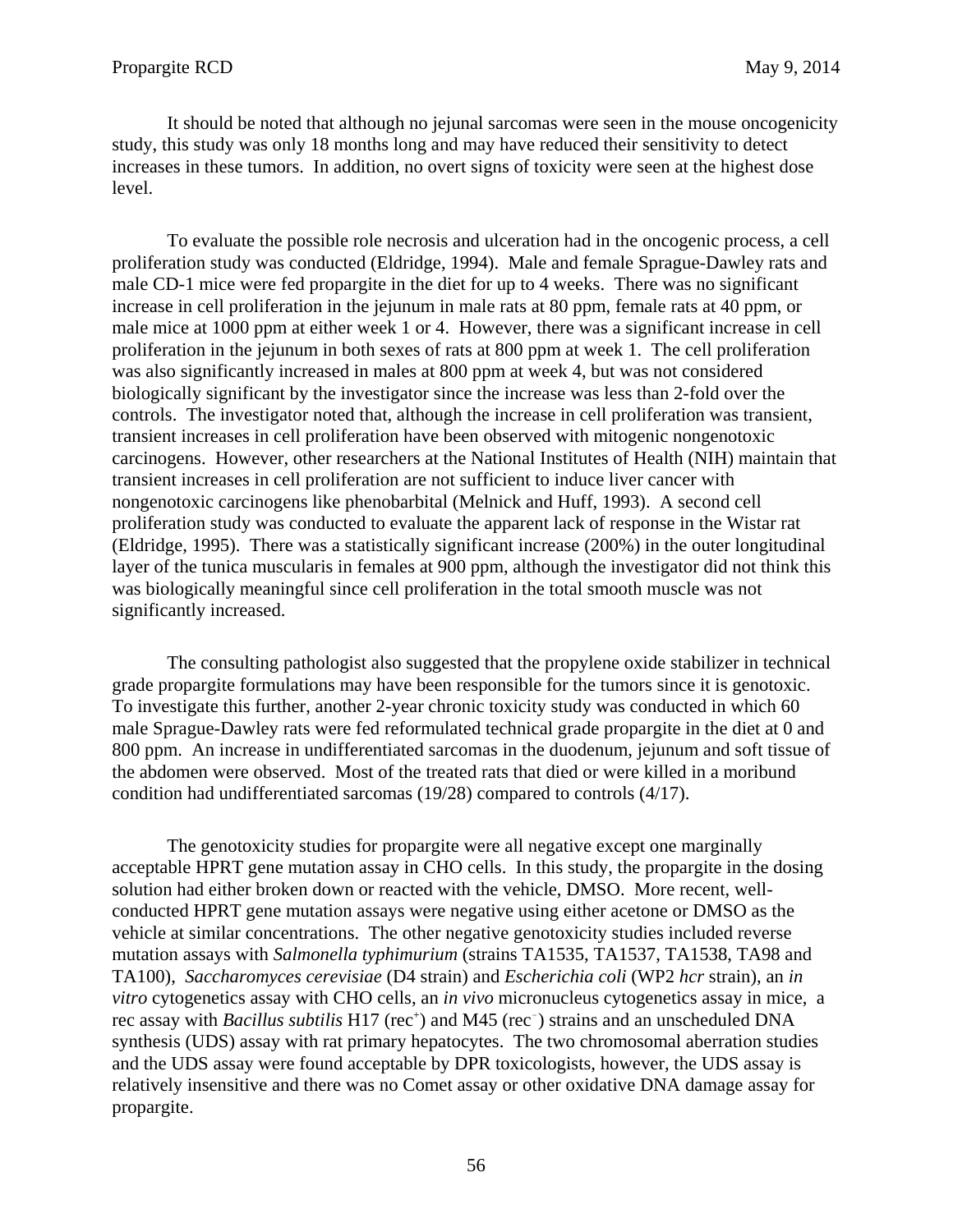U.S. EPA did a structure activity analysis for propargite in their carcinogenicity peer review (U. S. EPA, 1992). The structure of propargite is similar to aramite (2-chloroethyl 1 methyl-2-(*p*-tert-butylphenoxy)ethyl sulfite). Exposure to aramite has been associated with various tumors in dogs (gallbladder and bile duct adenocarcinomas), rats (hepatocellular carcinomas), and mice (hepatomas). There was no indication that aramite caused an increased incidence of jejunal sarcomas. A computer analysis of the structure activity of propargite with two databases (CIS and TOXNET) did not indicate any additional toxicity information.

## **III.A.5. Quantitative Assessment of Oncogenic Effects**

The weight of evidence for propargite was considered sufficient to do a quantitative assessment of the oncogenical potential because 1) the increase in jejunal sarcomas was statistically significant by pairwise comparison with controls in both sexes; 2) the incidence of the jejunal sarcomas exhibited a significant dose-related trend in both sexes; 3) jejunal sarcomas are a rare tumor type; 4) sarcomas of the intestine and other tissues were observed in two other supplemental studies (FDRL, 1966; Goldenthal, 1993); and 5) there was a shortening of the time to tumor. There was some evidence to suggest that propargite may be acting by a threshold mechanism: 1) an increase in cell proliferation and 2) essentially all negative genotoxicity studies. However, the increase in cell proliferation is only transient and it has been suggested that transient increases are not sufficient to cause cancer (Melnick and Huff, 1993). Furthermore, the incidence of ulceration at the tumor site was less than the incidence of jejunal sarcomas which is not what would be expected if increased cell proliferation was a precursor to tumor development. Therefore, the available evidence was not considered sufficient to assume a threshold mechanism was involved and a linear low-dose extrapolation approach was used as a default. The oncogenic potency of propargite was calculated using the incidence of jejunal sarcomas in male Sprague Dawley rats in the study conducted by Trutter (1991).

U.S. EPA classified propargite as a  $B<sub>2</sub>$  carcinogen based on the jejunal tumors in rats (U.S. EPA, 2001a). There was a dose-related increase in deaths at the high dose which suggests that the Weibull time-to-tumor model would be the most appropriate model. Although the registrant argued with U.S. EPA that the Weibull time-to-tumor model was not the most appropriate model when the deaths were due to tumors, their argument was not persuasive since no clear explanation was given as to why it was inappropriate (U.S. EPA, 2001b). The registrants had the K.S. Crump Group of ICF, the developers of the Weibull time-to-tumor model, evaluate the tumor data. These consultants compared the fit of the Weibull time-to-tumor model with a multistage quantal model from Tox\_Risk software using the Akaike Information Criterion (AIC) values. The fit of the multistage quantal model was very good whereas the fit for the Weibull time-to-tumor model was poor. Because the fit was so poor for the Weibull time-to-tumor model, the confidence interval and corresponding upper confidence limit on risk were quite large. The consultants determined they were unable to get a good fit with the Weibull time-to-tumor model because the software was unable to optimize the model parameters. They were able to "reparameterize" the model and get a better fit; however, they found the AIC still indicated the multistage quantal model had a better fit. Based on this information, U.S. EPA decided to calculate the oncogenic potency of propargite using the multistage quantal model.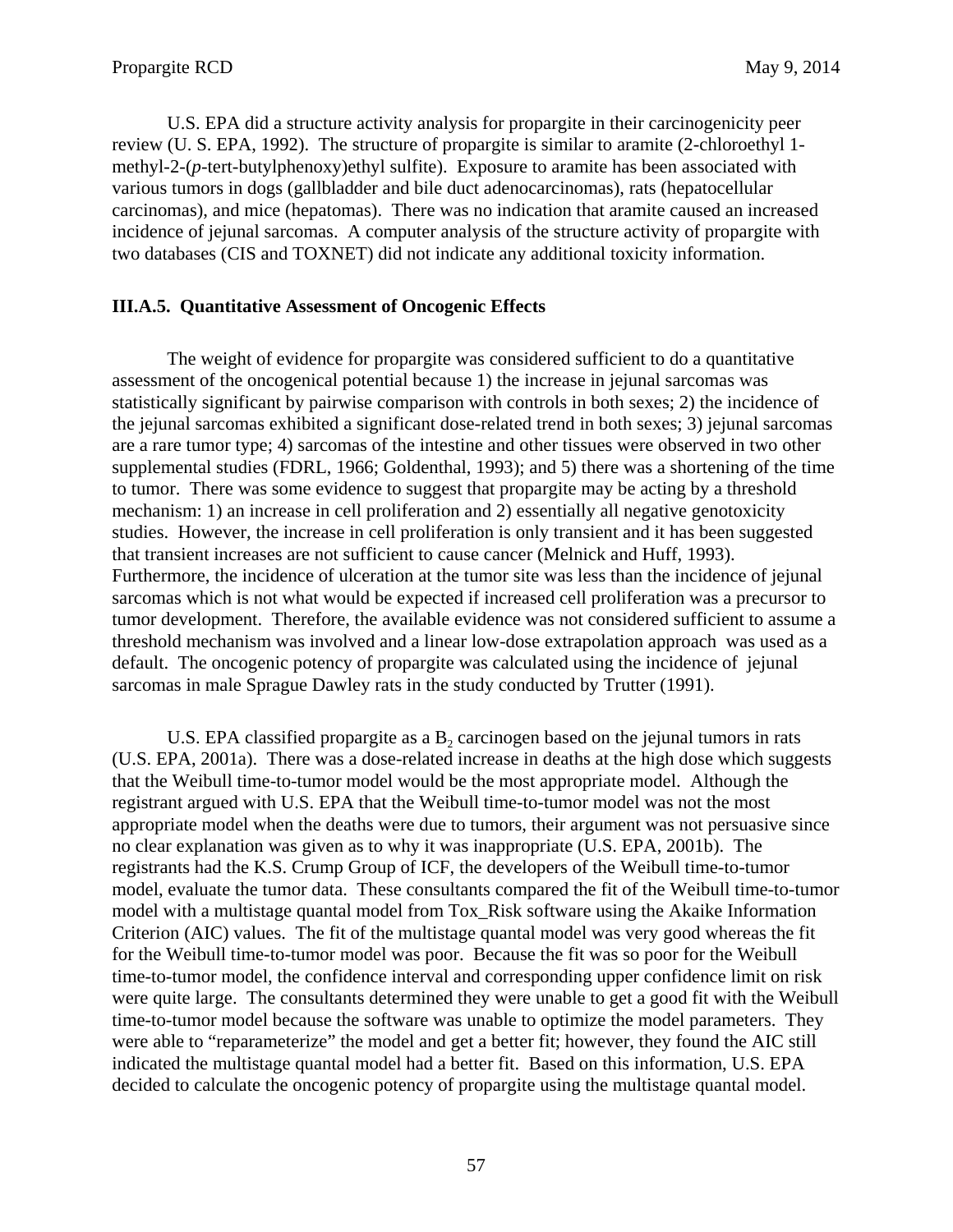They calculated the  $Q_1^*$  (i.e., 95th upper bound estimate for potency) for propargite to be 3.3 x  $10^{-2}$  (mg/kg/day)<sup>-1</sup>.

Since the developer of the software indicated that there is a poor fit with Weibull time-totumor model due to its inability to optimize the model parameters and it is not possible to "reparameterize" the model, the BMDS software developed by U.S. EPA (version 2.2) was used to estimate the potency. The U.S. EPA Guidelines for Carcinogen Risk Assessment recommends using a linear approach when the mode of action is not known (U.S. EPA, 2005). They also recommend using a benchmark dose as a point of departure from the observed data to do a linear extrapolation to the origin. The incidence of tumors was expressed in terms of rats at risk (i.e., rats that survived 52 weeks on the study). The dosages for male rats (0, 2.4, 3.8, 19.2 or 38.9 mg/kg/day) were first converted to human equivalent dosages (0, 0.7, 1.2, 5.8 or 11.8 mg/kg/day) by multiplying by an interspecies scaling factor of body weight to the 3/4 power  $[(BWt_A/BWt_H)^{0.25} = (0.6 \text{ kg}/70 \text{ kg})^{0.25} = 0.304]$ . All of the quantal models available on the BMDS software were run and the multistage model had the best fit for this data based on the AIC values. The  $ED_{10}$  (benchmark dose with an estimated excess lifetime tumor incidence of 10%) and LED<sub>10</sub> (lower limit on ED<sub>10</sub>) were estimated to be 4.23 and 2.97 mg/kg/day, respectively. The slope or potency factors were then estimated by dividing the risk at these dose levels (10% or 0.1) by  $ED_{10}$  and  $LED_{10}$ . The cancer potency estimates were 2.4 x 10<sup>-2</sup>  $(mg/kg/day)^{-1}$  for the maximum likelihood estimate (MLE) and 3.4 x 10<sup>-2</sup> (mg/kg/day)<sup>-1</sup> for the 95th percent upper bound (95% UB). The 95% UB estimate is essentially the same that U.S. EPA estimated except U.S. EPA did not calculate a MLE. To evaluate dermal and inhalation exposure, the potencies were converted to an internal dose by dividing by the oral absorption (40%). The internal or absorbed potencies were 5.9 x  $10^{-2}$  (mg/kg/day)<sup>-1</sup> for the MLE and 8.4 x  $10^{-2}$  (mg/kg/day)<sup>-1</sup> for the 95% UB. Generally, RfDs/RfCs are not calculated for carcinogenicity since it is assumed there is no threshold for this endpoint. However, it is possible to calculate a dose or air concentration at which the carcinogenic risk is negligible. To do this, the negligible risk level  $(1 \times 10^{-6})$  is divided by the 95% UB estimate of carcinogenic potency. For propargite, the RfD corresponding to a negligible carcinogenic risk is 12 ng/kg/day (absorbed). This absorbed RfD was converted to an external dermal RfD of 70 ng/kg/day by dividing by the dermal absorption (17%). Assuming 100% inhalation absorption, the absorbed RfD for carcinogenicity was converted to an air concentration by dividing by the estimated breathing rate for an adult male (0.28 m<sup>3</sup>/kg/day), to obtain an RfC for carcinogenicity of 43 ng/m<sup>3</sup> (3.0 ppt). This RfC is the air concentration below which there would be no regulatory concern for carcinogenic effects.

#### **III.A.6. Critical Endpoints, NOELs and Reference Doses**

The critical endpoints, NOELs, and reference concentrations/doses (RfDs/RfCs) used for evaluating occupational and ambient air exposure to propargite are presented in Table 15. When converting NOELs to RfDs, they are initially converted to absorbed doses by multiplying times an absorption factor (17% for dermal, 40% for oral) and amortizing exposure duration to daily exposure. To calculate the reference dose or concentration, the NOEL was divided by an uncertainty factor. For systemic effects, a total uncertainty factor of 100 was used for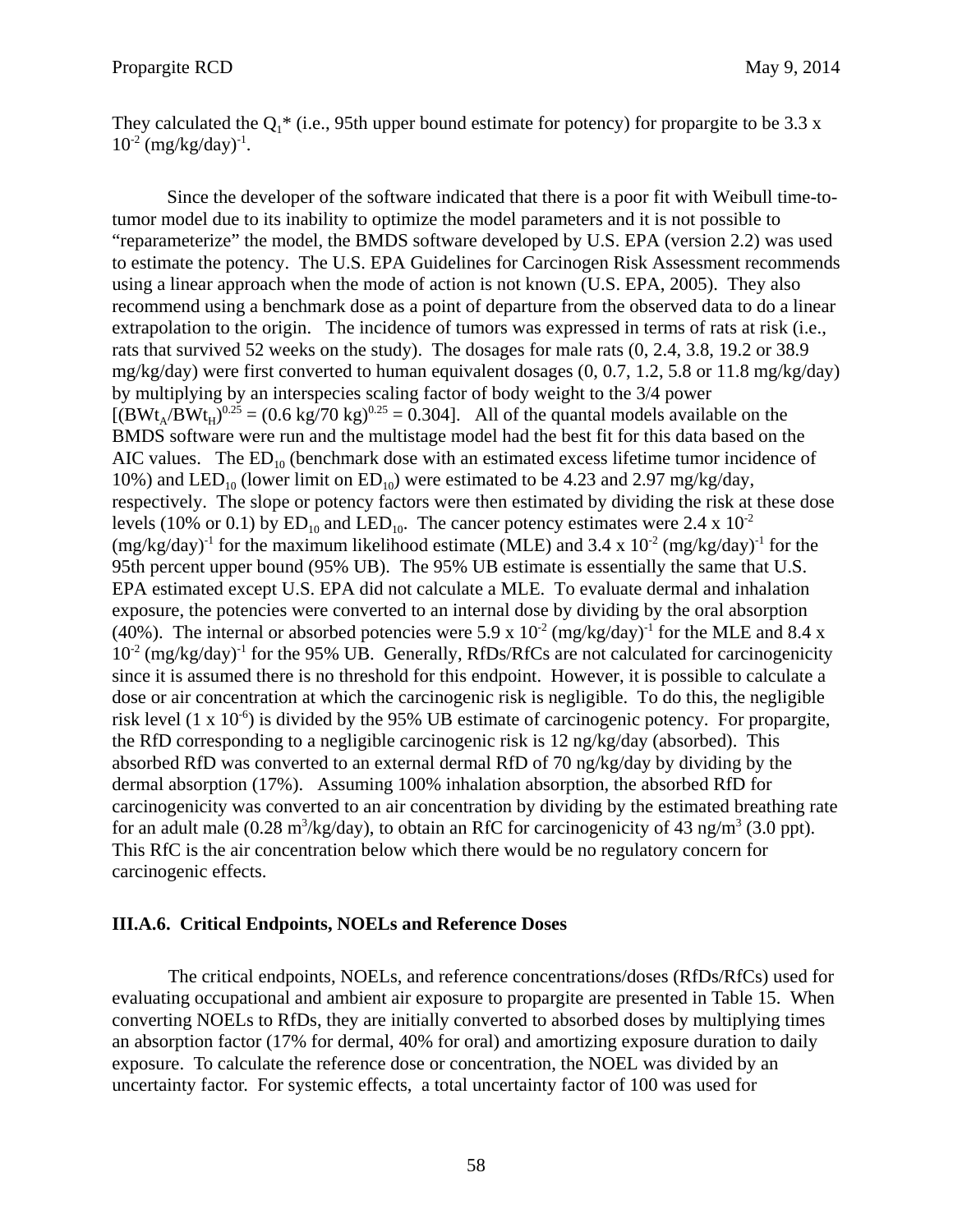| Exposure<br>Scenario                    | NOEL/ENEL <sup>a</sup>                                                                                                                                                                                                                  | Effects on LOEL                                                                                                                 | RfD/RfC                                                                                               | Ref. <sup>b</sup>          |                |  |  |  |
|-----------------------------------------|-----------------------------------------------------------------------------------------------------------------------------------------------------------------------------------------------------------------------------------------|---------------------------------------------------------------------------------------------------------------------------------|-------------------------------------------------------------------------------------------------------|----------------------------|----------------|--|--|--|
| <b>Inhalation Exposure</b>              |                                                                                                                                                                                                                                         |                                                                                                                                 |                                                                                                       |                            |                |  |  |  |
| <b>Systemic</b><br>Acute /<br>Seasonal  | $0.8$ mg/kg<br>(absorbed <sup>c</sup> )                                                                                                                                                                                                 | Maternal: Anorexia,<br>adipsia, reduced body<br>wt. gain, reduced<br>survival<br>Fetal: Delayed<br>ossification                 | Children<br><b>Adults</b><br>$8 \mu g/kg$<br>$8 \mu g/kg$<br>$(14 \,\mu g/m^3)$<br>$(29 \,\mu g/m^3)$ |                            | $\mathbf{1}$   |  |  |  |
| <b>Systemic</b><br>Chronic              | $1.5 \text{ mg/kg/day}$<br>(absorbed <sup>c</sup> )                                                                                                                                                                                     | ↓ Body weights and<br>food consumption                                                                                          | Children<br>$15 \mu g/kg/day$<br>$(25 \,\mu g/m^3)$                                                   | $\overline{2}$             |                |  |  |  |
| <b>Dermal Exposure</b>                  |                                                                                                                                                                                                                                         |                                                                                                                                 |                                                                                                       |                            |                |  |  |  |
| Local<br>Acute                          | $0.7 \text{ mg/cm}^2$                                                                                                                                                                                                                   | Erythema in rabbits after<br>6-hr exposure                                                                                      |                                                                                                       | 23 $\mu$ g/cm <sup>2</sup> |                |  |  |  |
| Local<br>Seasonal/<br>Chronic           | $0.21$ mg/cm <sup>2</sup>                                                                                                                                                                                                               | Erythema, edema,<br>eschar, exfoliation,<br>atonia, desquamation,<br>fissuring, blanching,<br>coriaceous-ness in<br>rabbits     | $7 \mu g/cm^2$                                                                                        | 3                          |                |  |  |  |
| <b>Systemic</b><br>Acute                | $17 \text{ mg/kg}$<br>(absorbed <sup>d</sup> )                                                                                                                                                                                          | No clinical signs or $\downarrow$<br>body weight during first<br>week (no reddened lungs<br>after 3 weeks) in rabbits           | $170 \mu g/kg$<br>(absorbed)                                                                          |                            | $\overline{4}$ |  |  |  |
| <b>Systemic</b><br>Seasonal/<br>Chronic | $0.17$ mg/kg/day<br>(absorbed <sup>d</sup> )                                                                                                                                                                                            | ↓ Body weights, changes<br>in clinical chemistry and<br>hematology values,<br>↑ relative liver and<br>kidney weights in rabbits | $1.7 \mu g/kg/day$<br>(absorbed)                                                                      |                            | $\overline{4}$ |  |  |  |
|                                         | Lifetime Exposure - Inhalation and Dermal                                                                                                                                                                                               |                                                                                                                                 |                                                                                                       |                            |                |  |  |  |
| Cancer<br>Potency                       | $8.4 \times 10^{-2}$<br>$(mg/kg/day)^{-1}$<br>(absorbed)                                                                                                                                                                                | Jejunal sarcomas in male<br>rats                                                                                                | $12$ ng/kg/day<br>(absorbed)                                                                          |                            | $\overline{2}$ |  |  |  |
| a<br>b<br>$\mathbf c$                   | $ENEL = estimated no effect level$<br>References: 1. Serota et al., 1983; 2. Trutter, 1991; 3. Goldenthal, 1989; 4. Bailey, 1987.<br>Oral NOEL converted to absorbed dose to evaluate inhalation exposure assuming 40% oral absorption. |                                                                                                                                 |                                                                                                       |                            |                |  |  |  |

| <b>Table 15.</b> Endpoints, NOELs and Reference Concentrations Used for Evaluating Occupational |
|-------------------------------------------------------------------------------------------------|
| and Residential Air Exposure to Propargite                                                      |

d Dermal NOEL converted to absorbed dose assuming for 17% dermal absorption.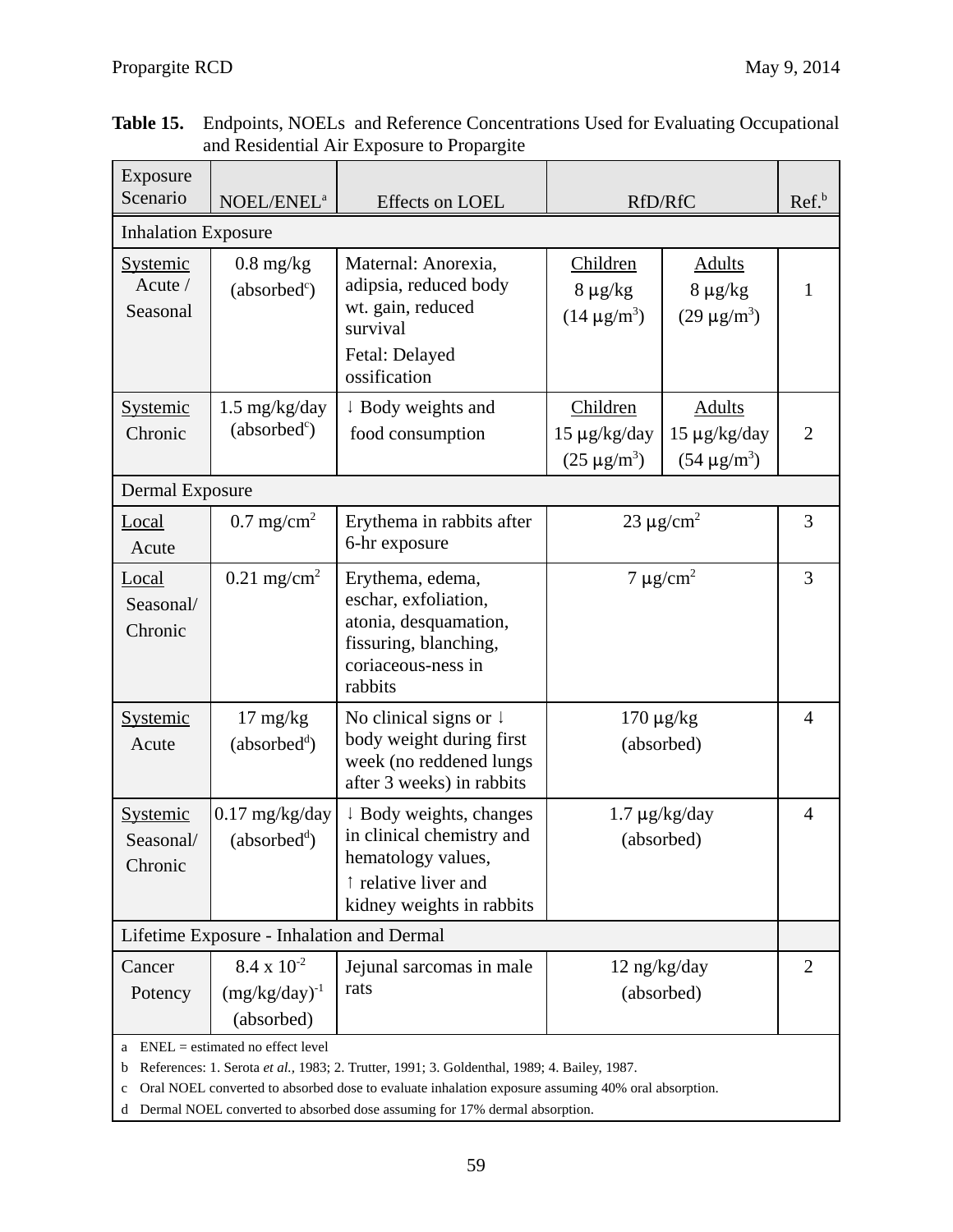intraspecies variation (10-fold) and interspecies variation (10-fold). For local effects, it was assumed the effects were concentration dependent only so there was no adjustment for exposure duration and humans were no more sensitive than animals. Therefore, only an intraspecies factor of 10 was applied. For local dermal effects, a 30-fold uncertainty factor was applied, 10 for intraspecies variation and 3 for skin sensitization concerns.

## **III.B. EXPOSURE ASSESSMENT**

### **III.B.1 Occupational Exposure**

All the products currently registered in California are for agricultural use, therefore, there should be no exposure to the general public in residential, recreational or other public settings, except from dietary and drinking water residues or drift from agricultural applications. There were only three chemical-specific exposure studies for propargite. All of these studies were found unacceptable for estimating handler exposure because only one worker was used as a test subject (Dong, 2012). Therefore, exposure estimates for handlers were derived using the Pesticide Handler Exposure Database (PHED) developed by U.S. EPA, Health Canada and the American Crop Protection Association. PHED provides mean exposure estimates, but does not provide sufficient information to allow calculation of an upper bound estimate. A method for approximating the upper bound from PHED data was developed by the Worker Health and Safety Branch which multiplied the mean by constants that increased as the number of observations decreased (Powell, 2002). The 95th percentile is used for acute exposure to estimate the highest exposure an individual may realistically experience while performing labelapproved activities. When the acute exposure estimate is based on surrogate data (i.e., PHED), the 90% upper confidence limit on the 95th percentile is used to account for some added uncertainty with using surrogate data.

Nine exposure scenarios were identified for agricultural workers: application by aerial, airblast, and groundboom equipment, mixing/loading for aerial, airblast, and for groundboom application, flagging for aerial application and mixing/loading and application by handheld equipment and reentry by fieldworkers. The handler exposure scenarios were further divided by formulation type: emulsifiable concentrate (EC) and water soluble bags (WSB). The mean daily exposure estimate from PHED is referred to as the Absorbed Daily Dosage (ADD). Since separate dermal and inhalation NOELs were selected for evaluating acute, seasonal and chronic exposure to propargite, the ADDs were broken down into dermal and inhalation exposure. The dermal absorption rate was assumed to be 17%. The dermal absorption value is based on the upper end of the range calculated in reviews of several studies with non-technical formulations (Thongsinthusak, 1989&1990). Default assumptions of 100% inhalation absorption and 70 kg body weight were used in the calculation of the ADD. The default inhalation absorption was used in the absence of any chemical specific data. A multiplier was applied to the ADD to approximate the 90% upper confidence limit on the  $95<sup>th</sup>$  percentile for acute exposure. For seasonal exposure estimates, the ADD is multiplied by a different constant that approximates the 90% upper confidence limit of the arithmetic mean. The seasonal exposure estimate is referred to as the Seasonal Absorbed Daily Dosage (SADD). The chronic exposure estimates were based on the SADD with an adjustment for number months of use per year. It was estimated that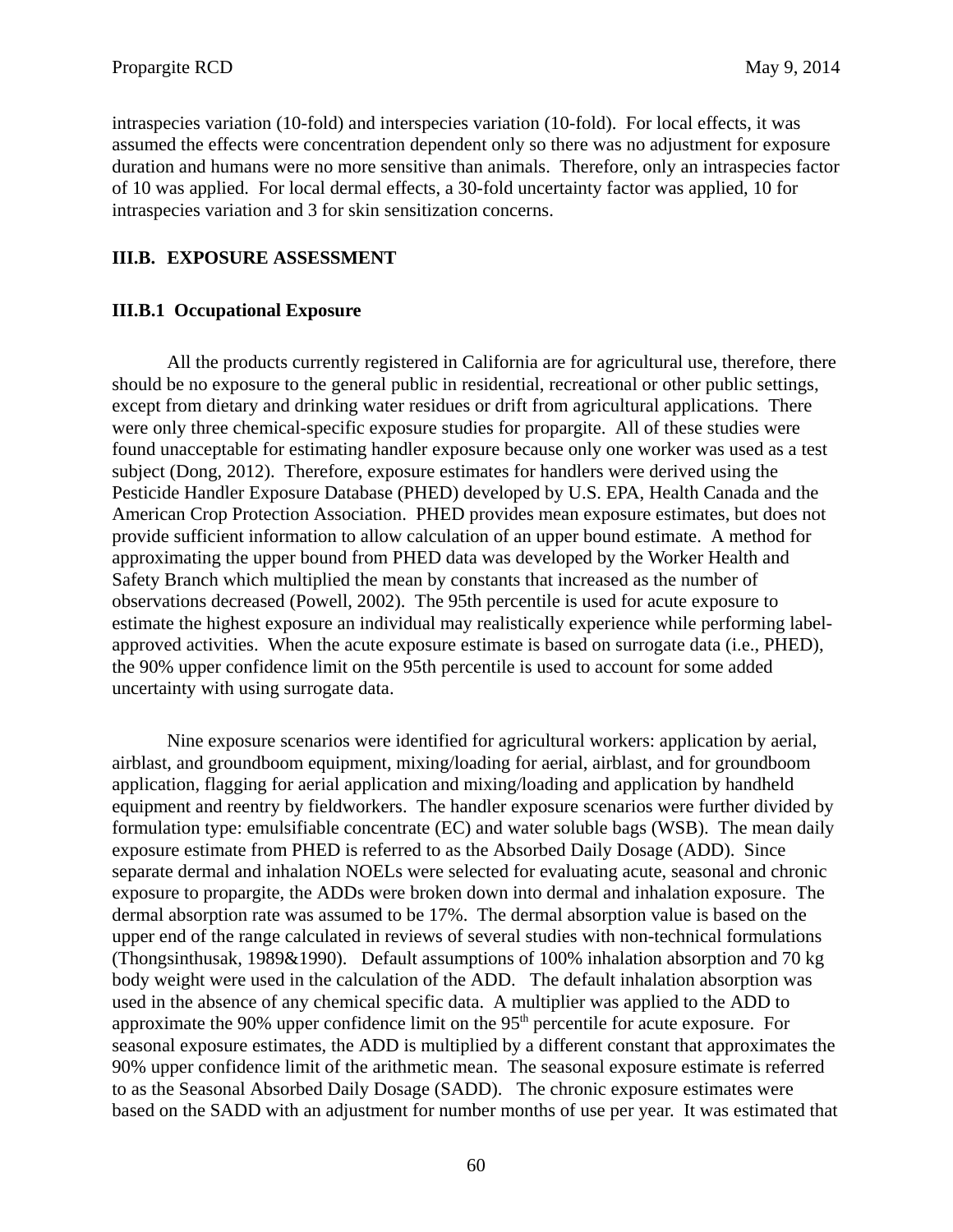propargite is used approximately 4 months out of the year. The chronic exposure estimates were referred to as the Annual Absorbed Daily Dosage (AADD). For evaluating cancer risk, chronic exposure estimates were adjusted for potential years of occupational exposure during a lifetime which was assumed to be 40 years out of lifetime of 75 years. The exposure estimates used for evaluating cancer risk were referred to as the Lifetime Absorbed Daily Dosage (LADD). The LADD was not divided into dermal and inhalation LADDs since all the animal cancer studies for propargite were oral studies. Therefore, the exposure from both routes was combined.

The exposure estimates for applicators are summarized in Table 16. The lowest dermal exposure for applicators was with groundboom application of EC formulations (acute ADD: 15.6  $\mu$ g/kg/day; SADD: 3.9  $\mu$ g/kg/day; AADDs: 1.3  $\mu$ g/kg/day). The highest dermal exposures were with aerial application of WSB formulations (acute ADD:  $5,193.6 \mu g/kg/day$ ; SADDs: 1,731.2  $\mu$ g/kg/day; AADDs: 577.1  $\mu$ g/kg/day). Aerial application with the EC formulations resulted in the highest inhalation exposure (acute ADD: 110.0  $\mu$ g/kg/day; SADDs: 44.0  $\mu$ g/kg/day; AADDs: 14.7  $\mu$ g/kg/day). Groundboom application had the lowest inhalation exposure, especially with the EC formulations (acute ADD: 16.8  $\mu$ g/kg/day; SADDs: 4.2  $\mu$ g/kg/day;

| . .                                 |                                                 |         |                |                   |                |        |                 |  |  |
|-------------------------------------|-------------------------------------------------|---------|----------------|-------------------|----------------|--------|-----------------|--|--|
|                                     | <b>Acute ADD</b> <sup>b</sup><br>$\mu$ g/kg/day |         |                | SADD <sup>c</sup> |                | $ADDd$ |                 |  |  |
| <b>Exposure</b><br><b>Scenarios</b> |                                                 |         | $\mu$ g/kg/day |                   | $\mu$ g/kg/day |        | $\mu$ g/kg/day  |  |  |
|                                     | Derm. <sup>f</sup>                              | Inhal.f | Derm.          | Inhal.            | Derm.          | Inhal. | <b>Combined</b> |  |  |
| $EC^{\rm g}$                        |                                                 |         |                |                   |                |        |                 |  |  |
| Aerial                              | 584.4                                           | 110.0   | 194.8          | 44.0              | 64.9           | 14.7   | 42.5            |  |  |
| Airblast                            | 361.6                                           | 69.6    | 90.4           | 17.4              | 30.1           | 5.8    | 19.2            |  |  |
| Groundboom                          | 15.6                                            | 16.8    | 3.9            | 4.2               | 1.3            | 1.4    | 1.4             |  |  |
| $WSB^g$                             |                                                 |         |                |                   |                |        |                 |  |  |
| Aerial                              | 5,193.6                                         | 97.5    | 1731.2         | 39.0              | 577.1          | 13.0   | 314.7           |  |  |
| Airblast                            | 3,858.4                                         | 74.4    | 964.6          | 18.6              | 321.5          | 6.2    | 174.8           |  |  |
| Groundboom                          | 187.2                                           | 20.0    | 46.8           | 5.0               | 15.6           | 1.7    | 9.2             |  |  |

**Table 16.** Estimated Exposure Dosages of Propargite for Applicators<sup>a</sup>

a The dermal and inhalation exposure estimates were calculated from Table 7 in the EAD for propargite by Dong (2012).

b ADD = Absorbed Daily Dosage. For handlers, average dermal ADD =  $[(\text{dermal exposure - }\mu\text{g/lb AI handled}) x (17%)$ dermal absorption) x (acres/day) x (application rate lb AI/acre)] / (70 kg body weight). The average inhalation  $ADD =$ [(inhalation exposure -  $\mu$ g/lb AI handled) x (100% default inhalation absorption) x (acres/day) x (application rate - lb AI/acre)] / (70 kg body weight). Acres treated per day assumptions differed for each application method. The acres applied per day were 600, 50 and 100 for aerial, airblast and groundboom scenarios, respectively. The application rates were 3, 3 and 1.5 lbs/acre for aerial, airblast and groundboom scenarios, respectively, except for groundboom application of EC at 2.5 lbs/acre. The acute ADD = average ADD x acute multiplier. The multiplier represents the 90% upper confidence limit on the 95<sup>th</sup> percentile that was derived from Pesticide Handlers Exposure Database (PHED, 1995).

 $c$  SADD = Seasonal Absorbed Daily Dosage = average ADD x seasonal multiplier. The seasonal multiplier represents the 90% upper confidence limit on the mean estimate that was derived from PHED.

d AADD = Annual Average Daily Dosage which is the SADD x (4 annual use months per year) / 12 months.

e LADD = Lifetime Average Daily Dosage which is the AADD x (40 years of work in a lifetime) / (75 years in a lifetime).<br>f Derm. = Total dermal exposure including hand exposure; Inhal. = Inhalation exposure

g  $EC =$  Emulsifiable Concentrate;  $WSB =$  Water Soluble Bag.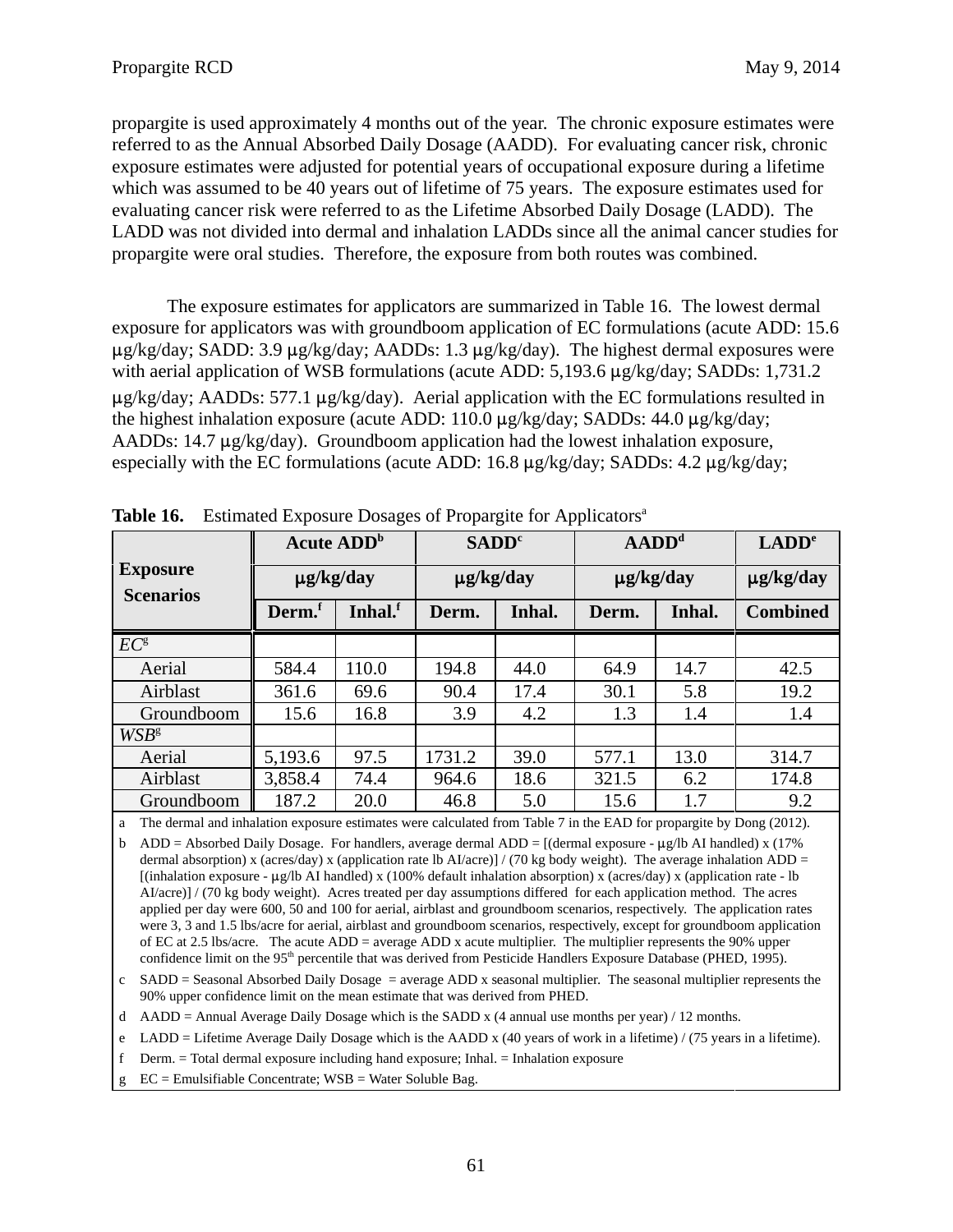AADDs: 1.4  $\mu$ g/kg/day). As with the dermal exposure, the combined LADDs were lowest for groundboom applicators of EC formulations (1.4  $\mu$ g/kg/day) and highest for aerial applicators of WSB formulations (314.7  $\mu$ g/kg/day). The inhalation exposure represented the highest percentage of total exposure with groundboom application of EC formulations (52%), probably because the dermal exposure was relatively low compared to other applicator scenarios. By comparison, the inhalation exposure was relatively low (2%) with aerial and airblast applicators of WSB formulations.

Table 17 summarizes the propargite exposure estimates for mixer/loaders (M/Ls). In general, the lowest exposure was seen in M/Ls with EC formulations. The dermal exposure for M/Ls was lowest for groundboom application of EC formulations (acute ADD: 17.6  $\mu$ g/kg/day; SADDs: 4.4  $\mu$ g/kg/day; AADDs: 1.5  $\mu$ g/kg/day). The highest dermal exposure was seen in M/Ls for aerial application of WSB formulations (acute ADD:  $536.2 \mu g/kg/day$ ; SADDs: 214.0  $\mu$ g/kg/day; AADDs: 71.3  $\mu$ g/kg/day). M/Ls for groundboom application of EC formulations also consistently had the lowest inhalation exposures among M/Ls (acute ADD:  $3.2 \mu$ g/kg/day; SADDs: 0.8  $\mu$ g/kg/day; AADDs: 0.3  $\mu$ g/kg/day). The highest inhalation exposure among M/Ls

|                                     | <b>Acute ADD</b> <sup>b</sup><br>$\mu$ g/kg/day |         |                | SADD <sup>c</sup> |                | $ADDd$ |                 |  |
|-------------------------------------|-------------------------------------------------|---------|----------------|-------------------|----------------|--------|-----------------|--|
| <b>Exposure</b><br><b>Scenarios</b> |                                                 |         | $\mu$ g/kg/day |                   | $\mu$ g/kg/day |        | $\mu$ g/kg/day  |  |
|                                     | Derm.                                           | Inhal.f | Derm.          | Inhal.            | Derm.          | Inhal. | <b>Combined</b> |  |
| $EC^{\rm g}$                        |                                                 |         |                |                   |                |        |                 |  |
| Aerial                              | 95.6                                            | 18.4    | 23.9           | 4.6               | 8.0            | 1.5    | 5.0             |  |
| Airblast                            | 32.0                                            | 6.4     | 8.0            | 1.6               | 2.7            | 0.5    | 1.6             |  |
| Groundboom                          | 17.6                                            | 3.2     | 4.4            | 0.8               | 1.5            | 0.3    | 1.0             |  |
| $WSB^g$                             |                                                 |         |                |                   |                |        |                 |  |
| Aerial                              | 536.2                                           | 48.0    | 214.0          | 19.2              | 71.3           | 6.4    | 41.5            |  |
| Airblast                            | 213.9                                           | 19.0    | 85.4           | 7.6               | 28.5           | 2.5    | 16.6            |  |
| Groundboom                          | 129.7                                           | 12.0    | 51.8           | 4.8               | 17.3           | 1.6    | 10.0            |  |

**Table 17.** Estimated Exposure Dosages of Propargite for Mixer/Loaders<sup>a</sup>

a The dermal and inhalation exposure estimates were calculated from Table 8 in the EAD for propargite by Dong (2012).

b ADD = Absorbed Daily Dosage. For handlers, average dermal ADD =  $[(\text{dermal exposure - }\mu\text{g/lb AI handled}) x (17%)$ dermal absorption) x (acres/day) x (application rate lb AI/acre)] / (70 kg body weight). The average inhalation ADD =  $\int \sinh A \sin A$  (inhalation exposure -  $\mu g / b$  AI handled) x (100% default inhalation absorption) x (acres/day) x (application rate - lb AI/acre)] / (70 kg body weight). Acres treated per day assumptions differed for each application method. The acres applied per day were 600, 100 and 100 for aerial, airblast and groundboom scenarios, respectively. The application rates were 3, 3 and 1.5 lbs/acre for aerial, airblast and groundboom scenarios, respectively, except for groundboom application of EC at 2.5 lbs/acre. The acute ADD = average ADD x acute multiplier. The multiplier represents the 90% upper confidence limit on the 95<sup>th</sup> percentile that was derived from Pesticide Handlers Exposure Database (PHED, 1995).

c SADD = Seasonal Absorbed Daily Dosage = average ADD x seasonal multiplier. The seasonal multiplier represents the 90% upper confidence limit on the mean estimate that was derived from PHED.

d AADD = Annual Average Daily Dosage which is the SADD x (4 annual use months per year) / 12 months.

e LADD = Lifetime Average Daily Dosage which is the AADD x (40 years of work in a lifetime) / (75 years in a lifetime).<br>f Derm. = Total dermal exposure including hand exposure; Inhal. = Inhalation exposure

g  $EC =$  Emulsifiable Concentrate; WSB = Water Soluble Bag.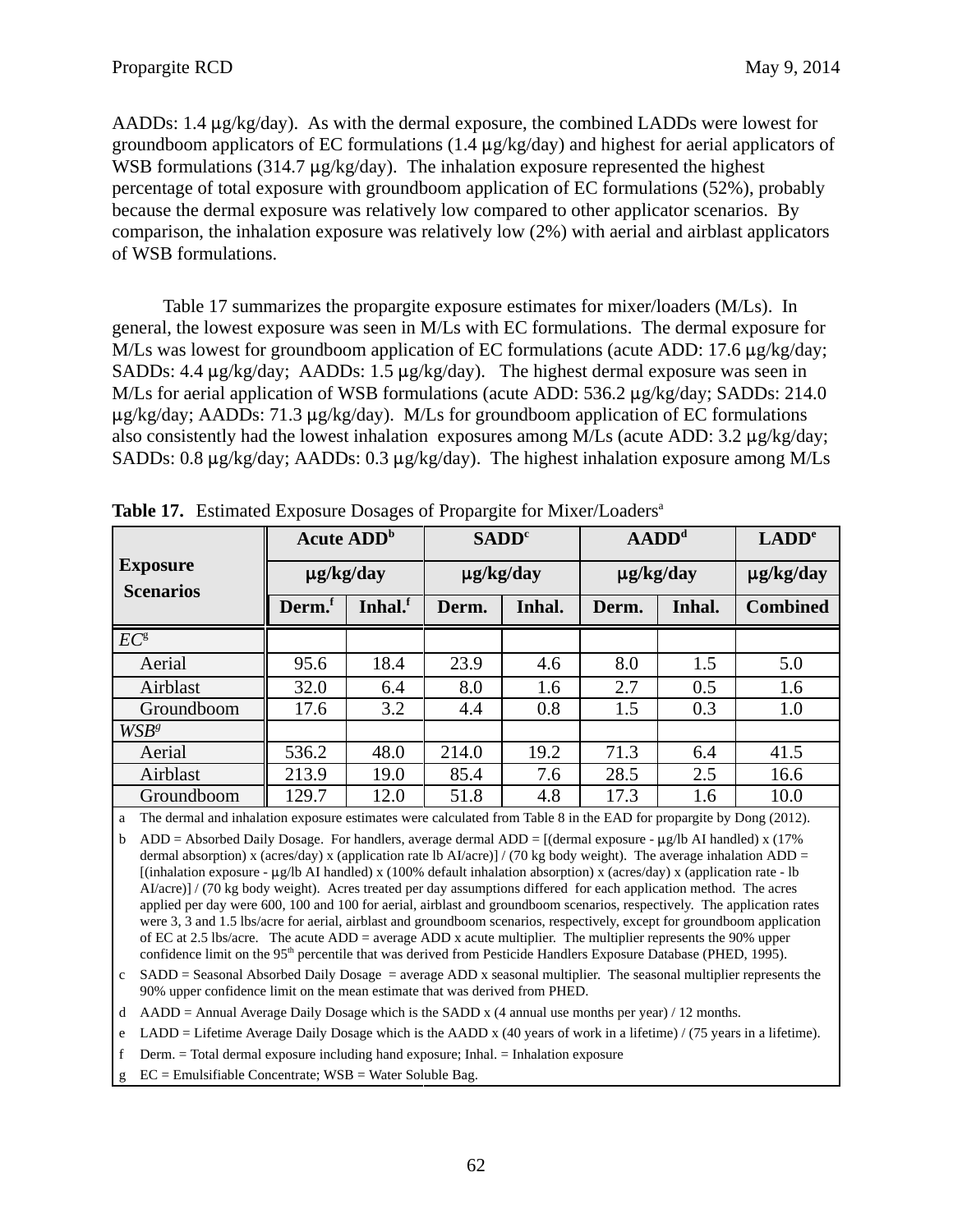was with aerial application of WSB formulations (acute ADD:  $48.0 \mu g/kg/day$ ; SADDs: 19.2 $\mu$ g/kg/day; AADDs: 6.4  $\mu$ g/kg/day). Not surprisingly, the M/Ls with the lowest LADDs were M/Ls for groundboom application of EC formulations (1.0  $\mu$ g/kg/day) and the M/Ls for aerial application of WSB formulations have the highest LADDs  $(41.5 \mu g/kg/day)$ . The inhalation exposure of M/Ls using the EC formulations was generally higher for all types of application as a percentage of their total exposure (18-20%) compared to the M/Ls using WSB formulations (~9%) due to the greater dermal exposure with the latter.

The exposure estimates for mixer/loader/applicators (M/L/As) using hand held equipment and human flaggers are summarized in Table 18. Hand-held equipment was only used with the WSB formulations, whereas the human flaggers could be used with the aerial application of both formulations. The highest dermal exposure was seen in flaggers with the aerial application of WSB formulations (acute ADD:  $1,012.0 \mu$ g/kg/day; SADD: 253.0  $\mu$ g/kg/day; AADD: 84.3  $\mu$ g/kg/day). On the other hand, the lowest dermal exposure occurred in

|                                     | <b>Acute ADD</b> <sup>b</sup> |         | SADD <sup>c</sup> |        | $ADDd$         |        | LADD <sup>e</sup> |
|-------------------------------------|-------------------------------|---------|-------------------|--------|----------------|--------|-------------------|
| <b>Exposure</b><br><b>Scenarios</b> | $\mu$ g/kg/day                |         | $\mu$ g/kg/day    |        | $\mu$ g/kg/day |        | $\mu$ g/kg/day    |
|                                     | Derm. <sup>r</sup>            | Inhal.f | Derm.             | Inhal. | Derm.          | Inhal. | <b>Combined</b>   |
| Flagger                             |                               |         |                   |        |                |        |                   |
| EC <sup>g</sup>                     | 113.6                         | 30.8    | 28.4              | 7.7    | 9.5            | 2.6    | 6.4               |
| WSB <sup>h</sup>                    | 1012.0                        | 27.6    | 253.0             | 6.9    | 84.3           | 2.3    | 46.2              |
| $M/L/Ai$ with WSB                   |                               |         |                   |        |                |        |                   |
| <b>Low Pressure</b>                 | 82.0                          | 33.5    | 16.4              | 6.7    | 5.5            | 2.2    | 4.1               |
| <b>High Pressure</b>                | 189.5                         | 24.5    | 75.8              | 9.8    | 25.3           | 3.3    | 15.2              |
| <b>Backpack</b>                     | 146.5                         | 0.6     | 48.8              | 0.2    | 16.3           | 0.07   | 8.7               |

 **Table 18.** Estimated Exposure Dosages of Propargite for Mixer/Loaders/Applicators and Human Flaggers

a The dermal and inhalation exposure estimates were calculated from Table 9 in the EAD for propargite by Dong (2012).

b ADD = Absorbed Daily Dosage. For handlers, average dermal ADD = [(dermal exposure -  $\mu$ g/lb AI handled) x (17% dermal absorption) x (acres/day) x (application rate lb AI/acre)] / (70 kg body weight). The average inhalation  $ADD =$ [(inhalation exposure -  $\mu$ g/lb AI handled) x (100% default inhalation absorption) x (acres/day) x (application rate - lb AI/acre)] / (70 kg body weight). Acres treated per day assumptions differed for each application method. The acres applied per day were 600, 5 and 1 for flagger, high pressure M/L/A and low pressure and backpack M/L/A scenarios, respectively. The application rates were 3 and 0.45 lbs/acre for flagger and M/L/A scenarios, respectively. The acute ADD = average ADD x acute multiplier. The multiplier represents the 90% upper confidence limit on the  $95<sup>th</sup>$  percentile that was derived from Pesticide Handlers Exposure Database (PHED, 1995).

 $c$  SADD = Seasonal Absorbed Daily Dosage = average ADD x seasonal multiplier. The seasonal multiplier represents the the 90% upper confidence limit on the mean estimate that was derived from PHED.

- d AADD = Annual Average Daily Dosage which is the SADD x (4 annual use months per year) / 12 months.
- e LADD = Lifetime Average Daily Dosage which is the AADD x (40 years of work in a lifetime) / (75 years in a lifetime).<br>f Derm. = Total dermal exposure including hand exposure; Inhal. = Inhalation exposure
- 
- g EC = Emulsifiable Concentrate
- h WSB = Water Soluble Bag

i M/L/A = Mixer/Loader/Applicator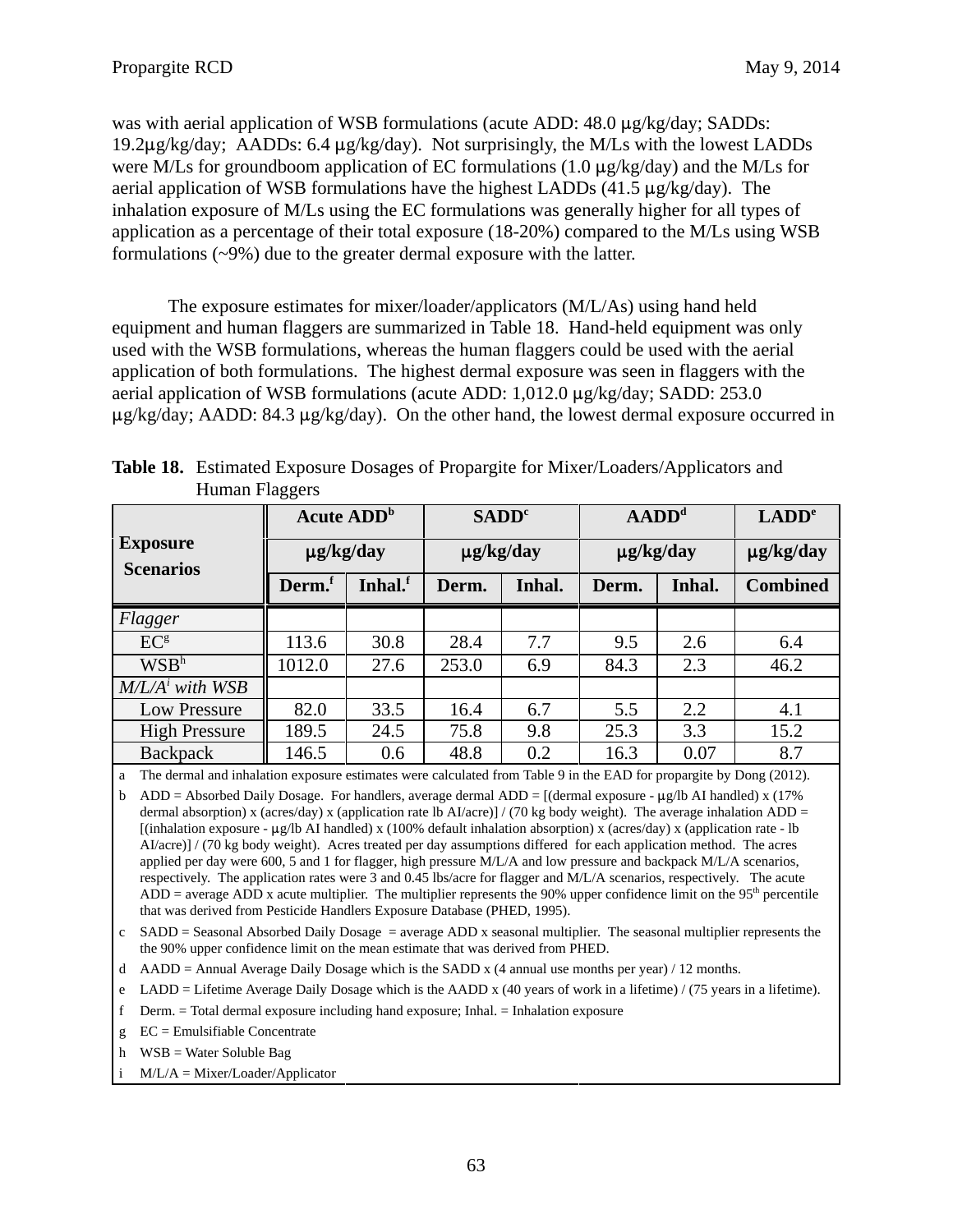$M/L/As$  using low pressure equipment with WSB formulations (acute ADD: 82.0  $\mu$ g/kg/day; SADD: 16.4 $\mu$ g/kg/day; AADD: 5.5  $\mu$ g/kg/day). The inhalation exposure for flaggers was not that different from M/L/As with hand-held equipment. The lowest inhalation exposure was seen with backpack M/L/As of WSB formulations (acute ADD: 0.6  $\mu$ g/kg/day; SADD: 0.2  $\mu$ g/kg/day; AADD:  $0.07 \mu$ g/kg/day ). The M/L/As with low pressure equipment had the highest acute inhalation exposure (acute ADD:  $33.5 \mu g/kg/day$ ) while those using high-pressure equipment had the highest seasonal inhalation exposure (SADD:  $9.8 \mu$ g/kg/day; AADD:  $3.3 \mu$ g/kg/day). The scenarios with the highest and lowest LADDs (flaggers with WSB -  $46.2 \mu g/kg/day$  and M/L/As with WSB using low pressure equipment - 4.1  $\mu$ g/kg/day, respectively) were the same as those with the highest and lowest seasonal and chronic dermal exposure. Among these exposure scenarios, inhalation exposure represented the lowest percentage of the total exposure in M/L/As using backpack sprayers (0.4%) and highest percentage in M/L/As using low pressure equipment (29%).

To evaluate dermal irritation, the dermal ADD for the body and hands was converted to concentration by first multiplying the ADD by the body weight (i.e., 70 kg) and dividing by the dermal absorption. This dermal dose was then divided by surface area to get the dermal concentration. The surface area of the body minus the hands was assumed to be  $20,290 \text{ cm}^2$ . The surface area of the hands was assumed to 820 cm<sup>2</sup>. Dermal concentrations were calculated for acute and seasonal exposure using this technique. No chronic dermal concentration was calculated because it was questionable whether it was logical to amortize dermal exposure over the year to evaluate the risk for this endpoint. Dermal irritation is a local effect that was assumed to be concentration dependent. Therefore, the risk for dermal irritation should be the greatest during the peak season where there could be daily exposure for several months. The dermal concentrations for applicators is summarized in Table 19. The concentration on the hands was always higher than the body, regardless of whether gloves were worn or not, although the concentration was usually higher by at least an order of magnitude when gloves were not worn.

The dermal concentration was lowest on the body with the EC formulations, especially with groundboom application (acute:  $0.1 \mu g/cm^2$ ; seasonal:  $0.02 \mu g/cm^2$ ). The highest dermal concentration among applicators was on the hands with aerial application of WSB formulations where no gloves were required (acute: 1,691.1  $\mu$ g/cm<sup>2</sup>; seasonal: 563.7  $\mu$ g/cm<sup>2</sup>). Table 20 summarizes the dermal concentrations for M/Ls. With M/Ls, the lowest dermal concentration was on the body using equipment for groundboom application with EC formulations (acute: 0.06  $\mu$ g/kg/day; seasonal: 0.02  $\mu$ g/kg/day). The highest dermal concentration among M/Ls was on the hands of those involved in aerial application of EC formulations (acute:  $38.4 \mu g/cm^2$ ; seasonal: 9.6  $\mu$ g/cm<sup>2</sup>). The dermal concentrations for M/L/As and human flaggers is summarized in Table 21. For M/L/As and flaggers, the highest dermal concentration was on the hands of flaggers with WSB formulations (acute:  $70.5 \mu$ g/cm<sup>2</sup>; seasonal:  $17.6 \mu$ g/cm<sup>2</sup>). The lowest dermal concentration was on the hands of M/L/As with backpack equipment (acute : 0.03  $\mu$ g/kg/day; seasonal: 0.01  $\mu$ g/kg/day).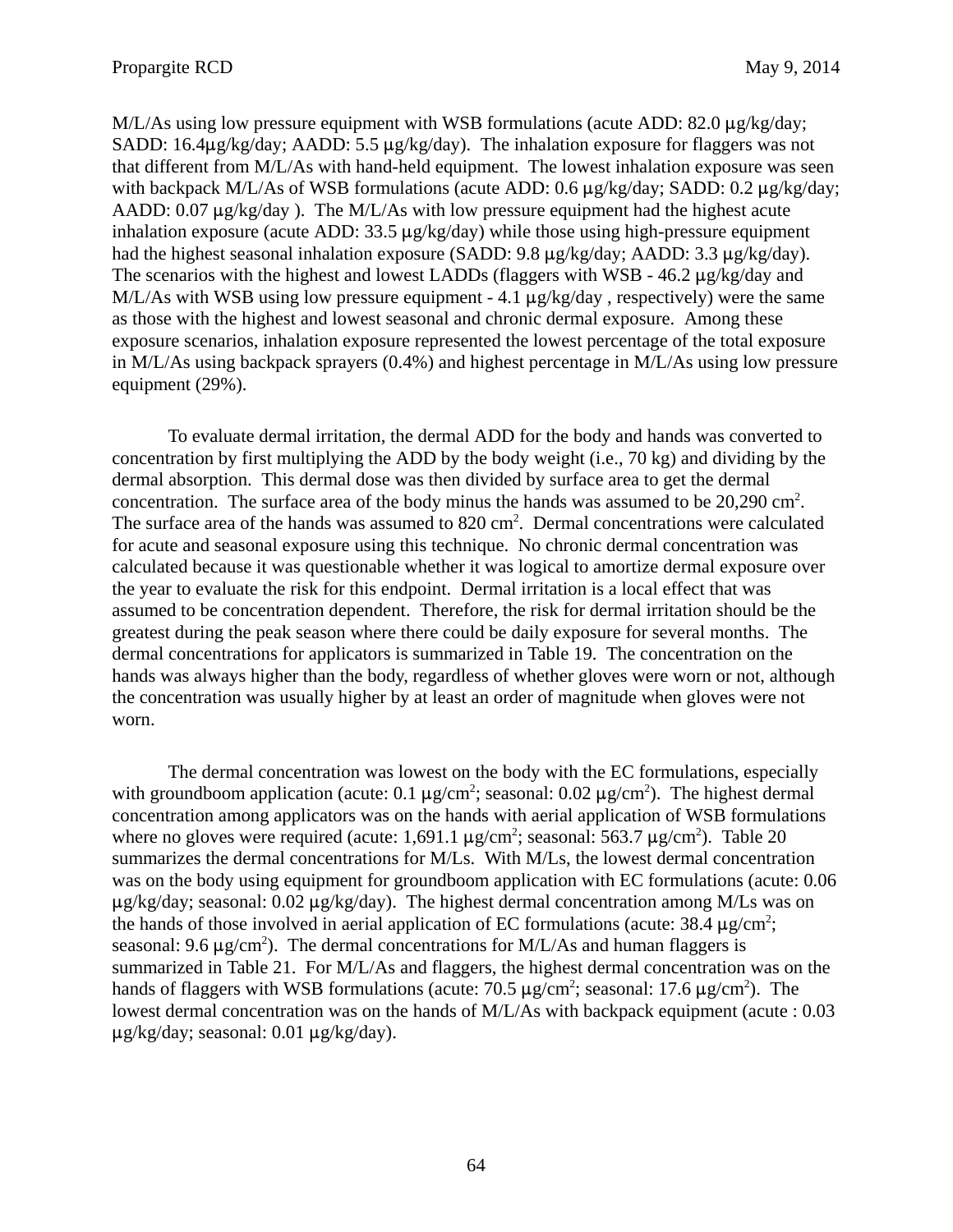|                                                            |                                  | Acute DC <sup>b</sup>   | Seasonal DC <sup>c</sup><br>$\mu$ g/cm <sup>2</sup> |       |  |  |
|------------------------------------------------------------|----------------------------------|-------------------------|-----------------------------------------------------|-------|--|--|
| <b>Exposure</b><br><b>Scenarios</b>                        |                                  | $\mu$ g/cm <sup>2</sup> |                                                     |       |  |  |
|                                                            | <b>Body</b> <sup>c</sup><br>Hand |                         | <b>Body</b><br>Hand                                 |       |  |  |
| EC <sup>d</sup>                                            |                                  |                         |                                                     |       |  |  |
| Aerial                                                     | 4.2                              | 190.4                   | 1.4                                                 | 63.5  |  |  |
| Airblast                                                   | 4.5                              | 70.7                    | 1.1                                                 | 17.7  |  |  |
| Groundboom                                                 | 0.1                              | 5.4                     | 0.02                                                | 1.4   |  |  |
| $WSB^d$                                                    |                                  |                         |                                                     |       |  |  |
| Aerial                                                     | 37.1                             | 1691.1                  | 12.4                                                | 563.7 |  |  |
| Airblast                                                   | 47.8                             | 755.2                   | 11.9                                                | 188.8 |  |  |
| Groundboom                                                 | 1.2                              | 64.5                    | 0.3                                                 | 16.1  |  |  |
| $-11$<br>$\cdots$<br>$\lambda$ and $\lambda$ and $\lambda$ |                                  |                         |                                                     |       |  |  |

Table 19. Estimated Dermal Concentrations of Propargite for Applicators<sup>a</sup>

a Dermal concentration estimates from Tables 10 and 13 in the EAD for propargite by Dong (2012).

 dermal absorption ] / (surface area of body or hands) x multiplier for appropriate exposure duration. The surface area of b DC = Dermal Concentration. For handlers, DC = [average body or hand ADD ( $\mu$ g/kg/day) x 70 kg body weight / 17% the body (minus the hands) and the hands were assumed to be  $20,290$  and  $820 \text{ cm}^2$ , respectively.

c Body = Dermal concentration for the whole body, except the hands.

d EC = Emulsifiable Concentrate; WSB = Water Soluble Bag.

| <b>Exposure</b><br><b>Scenarios</b> | <b>Acute DCb</b>         |      | Seasonal DC <sup>c</sup><br>$\mu$ g/cm <sup>2</sup> |      |  |
|-------------------------------------|--------------------------|------|-----------------------------------------------------|------|--|
|                                     | $\mu$ g/cm <sup>2</sup>  |      |                                                     |      |  |
|                                     | <b>Body</b> <sup>c</sup> | Hand | <b>Body</b>                                         | Hand |  |
| $\overline{EC}^d$                   |                          |      |                                                     |      |  |
| Aerial                              | 0.4                      | 38.4 | 0.1                                                 | 9.6  |  |
| Airblast                            | 0.1                      | 12.8 | 0.03                                                | 3.2  |  |
| Groundboom                          | 0.06                     | 7.1  | 0.02                                                | 1.8  |  |
| $WSB^d$                             |                          |      |                                                     |      |  |
| Aerial                              | 10.8                     | 1.5  | 4.3                                                 | 0.4  |  |
| Airblast                            | 4.4                      | 0.6  | 1.7                                                 | 0.2  |  |
| Groundboom                          | 2.6                      | 0.4  | 1.0                                                 | 0.08 |  |

**Table 20.** Estimated Dermal Concentrations of Propargite for Mixer/Loaders<sup>a</sup>

a Dermal concentration estimates from Tables 11 and 14 in the EAD for propargite by Dong (2012).

 dermal absorption ] / (surface area of body or hands) x multiplier for appropriate exposure duration. The surface area of b DC = Dermal Concentration. For handlers, DC = [average body or hand ADD ( $\mu$ g/kg/day) x 70 kg body weight / 17% the body (minus the hands) and the hands were assumed to be  $20,290$  and  $820 \text{ cm}^2$ , respectively.

c Body = Dermal concentration for the whole body, except the hands.

d EC = Emulsifiable Concentrate; WSB = Water Soluble Bag.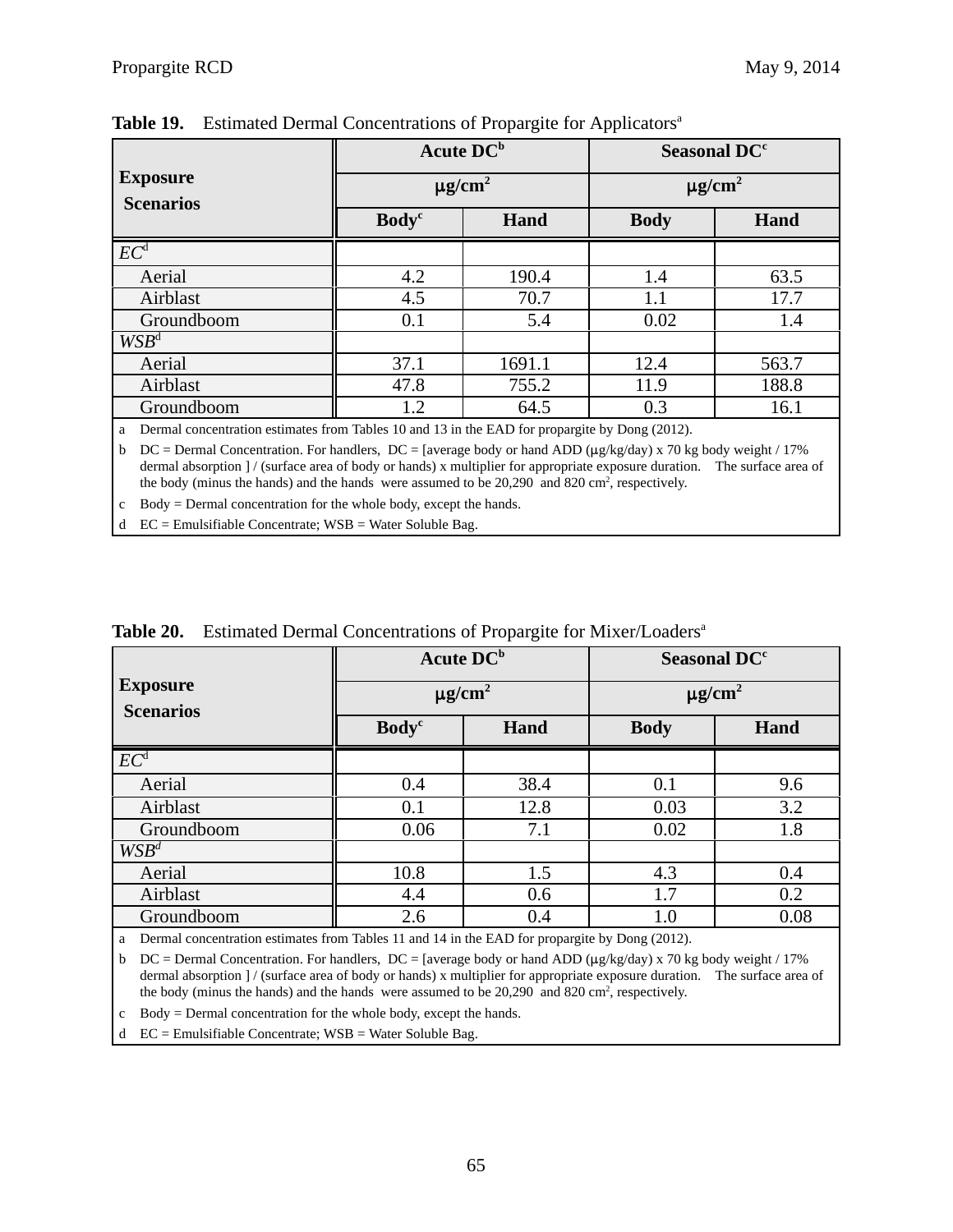|                                     |                          | <b>Acute DC</b> <sup>b</sup> | Seasonal DC <sup>c</sup><br>$\mu$ g/cm <sup>2</sup> |      |  |
|-------------------------------------|--------------------------|------------------------------|-----------------------------------------------------|------|--|
| <b>Exposure</b><br><b>Scenarios</b> |                          | $\mu$ g/cm <sup>2</sup>      |                                                     |      |  |
|                                     | <b>Body</b> <sup>c</sup> | Hand                         | <b>Body</b>                                         | Hand |  |
| Flagger                             |                          |                              |                                                     |      |  |
| EC <sup>d</sup>                     | 2.0                      | 7.9                          | 0.5                                                 | 2.0  |  |
| <b>WSB</b> <sup>e</sup>             | 17.7                     | 70.5                         | 4.4                                                 | 17.6 |  |
| Mixer/Loader/Applicator             |                          |                              |                                                     |      |  |
| Low Pressure                        | 1.3                      | 9.3                          | 0.3                                                 | 1.9  |  |
| <b>High Pressure</b>                | 3.7                      | 4.8                          | 1.5                                                 | 1.9  |  |
| Backpack                            | 3.0                      | 0.03                         | $1.0\,$                                             | 0.01 |  |

| <b>Table 21.</b> Estimated Dermal Concentrations of Propargite for Mixer/Loader/Applicators and |
|-------------------------------------------------------------------------------------------------|
| Human Flaggers <sup>a</sup>                                                                     |

a Dermal concentration estimates from Tables 12 and 15 in the EAD for propargite by Dong (2012).

 dermal absorption ] / (surface area of body or hands) x multiplier for appropriate exposure duration. The surface area of b DC = Dermal Concentration. For handlers, DC = [average body or hand ADD ( $\mu$ g/kg/day) x 70 kg body weight / 17% the body (minus the hands) and the hands were assumed to be  $20,290$  and  $820 \text{ cm}^2$ , respectively.

c Body = Dermal concentration for the whole body, except the hands.

 $d$  EC = Emulsifiable Concentrate

e WSB = Water Soluble Bag

f With WSB

The dermal exposures for fieldworkers were calculated from dislodgeable foliar residues (DFRs) and transfer factors (TFs) taking into consideration the number of hours in a workday and the average body weight. For acute exposure, the DFR at the re-entry interval (REI) (or preharvest interval (PHI), if applicable) was used. For seasonal exposure, the DFR at the average REI was assumed to be the REI plus 3 days. The REIs varied from 7 days (corn detasselers, cotton/corn scouts, rose harvesters/cutters) to 42 days (citrus pruners and leaf thinners) although most REIs were equal to or greater than 21days (see Table 17 in Dong, 2012, for specific values). The default assumptions of an 8 hr workday and a 70 kg body weight were used in these calculations. The dermal exposure was then converted to an ADD by multiplying by the dermal absorption (17%). To estimate AADDs, the SADDs were amortized over the year. The number of months assumed for amortization ranged from 2 months (citrus) to 6 months (corn) with most being 4 or 5 months. The ADDs were estimated for 19 different field worker scenarios which are summarized in Table 22. Rose harvesters/cutters and corn detasselers had the highest dermal exposure (ADDs: 339.9 and 270.5  $\mu$ g/kg/day; SADDs: 218.4 and 197.9  $\mu$ g/kg/day; AADDs: 91.0 and 99.0  $\mu$ g/kg/day; LADDs: 48.5 and 52.8  $\mu$ g/kg/day, respectively) while Christmas tree/conifer transplanters consistently had the lowest dermal exposure (ADD: 5.6  $\mu$ g/kg/day; SADD: 4.5  $\mu$ g/kg/day; AADD: 1.9  $\mu$ g/kg/day; LADD: 1.0  $\mu$ g/kg/day). Due to the very low vapor pressure of propargite, it was assumed the inhalation exposure of fieldworkers was negligible, especially several days after application.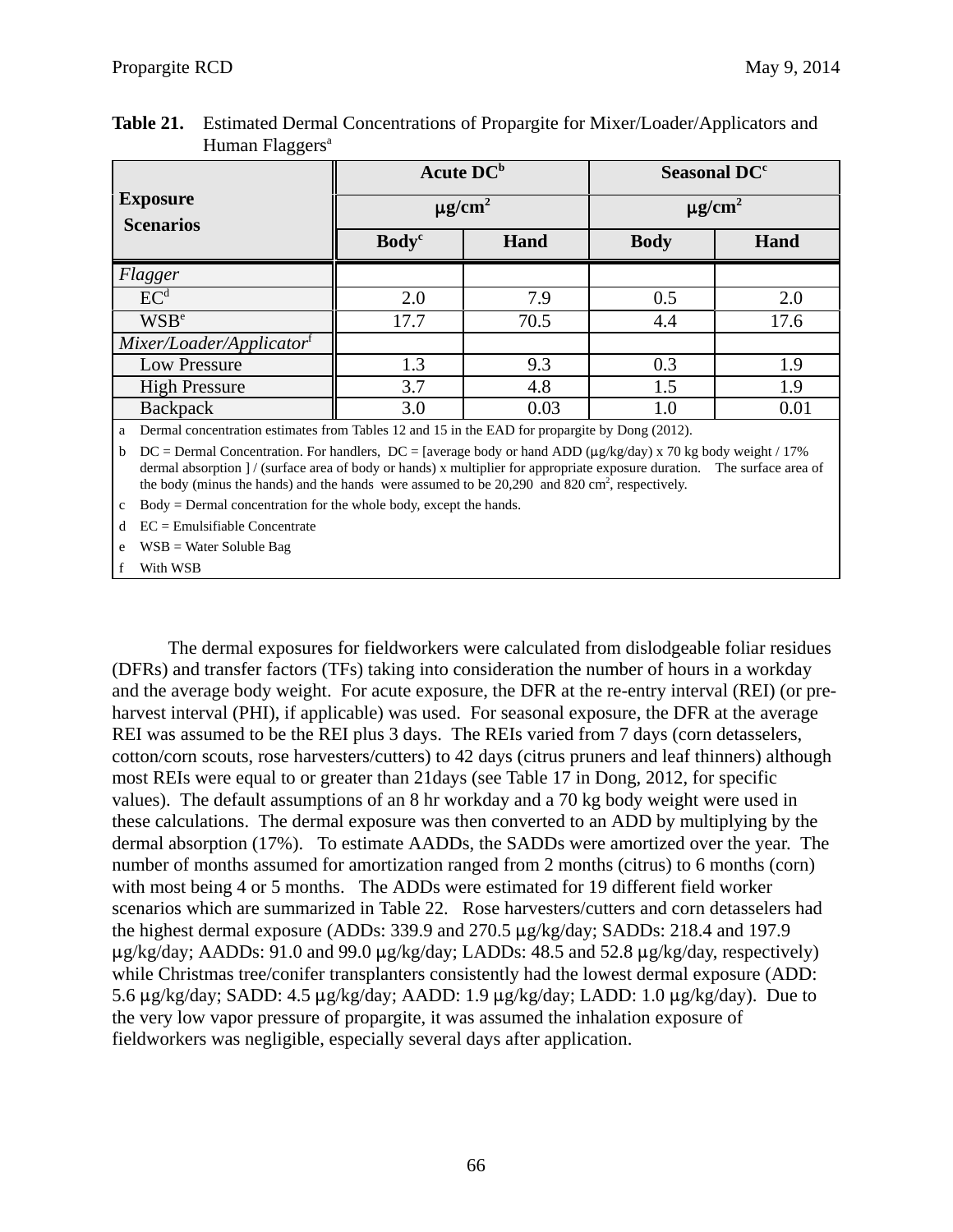|                                      | ADD <sup>b</sup> | <b>SADD</b> <sup>c</sup> | $ADDd$         | LADD <sup>e</sup>        |
|--------------------------------------|------------------|--------------------------|----------------|--------------------------|
| <b>Scenario</b>                      | ug/kg/day        | $\mu$ g/kg/day           | $\mu$ g/kg/day | $\mu$ g/kg/day           |
| Corn harvesters                      | 64.3             | 54.8                     | 27.4           | 14.6                     |
| Corn detasselers                     | 270.5            | 197.9                    | 99.0           | 52.8                     |
| Corn (cotton) scouts                 | 23.9             | 17.5                     | $8.8(5.8)^f$   | 4.7 $(3.1)$ <sup>f</sup> |
| Grape cane turners/girdlers          | 36.4             | 29.2                     | 9.7            | 5.2                      |
| Grape harvesters/cultivators         | 18.2             | 14.6                     | 4.9            | 2.6                      |
| <b>Nectarine harvesters</b>          | 39.0             | 32.0                     | 10.7           | 5.7                      |
| Nectarine pruners/leaf thinners      | 78.0             | 64.0                     | 21.3           | 11.4                     |
| Citrus pruners/leaf thinners         | 72.9             | 67.9                     | 11.3           | 6.0                      |
| Rose harvesters/cutters              | 339.9            | 218.4                    | 91.0           | 48.5                     |
| Jojoba harvesters                    | 57.6             | 50.5                     | 12.6           | 6.7                      |
| Christmas tree/conifer transplanters | 5.6              | 4.5                      | 1.9            | 1.0                      |
| Strawberry transplanters             | 13.2             | 10.5                     | 4.4            | 2.3                      |
| Dry bean harvesters                  | 18.1             | 12.9                     | 4.3            | 2.3                      |
| Almond sweepers/mech. harvesters     | 20.4             | 16.8                     | 7.0            | 3.7                      |
| Walnut sweepers/mech. harvesters     | 31.8             | 26.3                     | 11.0           | 5.8                      |
| Potato/peanut mech. harvesters       | 31.8             | 26.3                     | 11.0           | 5.8                      |
| Alfalfa/clover seed mech. harvesters | 31.8             | 26.3                     | 11.0           | 5.8                      |
| Grain sorghum mech. harvesters       | 31.8             | 26.3                     | 11.0           | 5.8                      |
| Irrigator and other cultivators      | 31.8             | 26.3                     | 11.0           | 5.8                      |

**Table 22.** Estimated Dermal Exposure Dosages of Propargite for Fieldworkers<sup>a</sup>

a Exposure estimates from Table 18 of the EAD by Dong (2012).

b ADD = Absorbed Daily Dosage. For fieldworkers, ADD = (hourly dermal transfer rate) x (dislodgeable foliar residue = DFR) x (8 hours/day) x (70 kg)<sup>-1</sup>. For acute, the DFR is the estimated residue at the time of reentry interval (REI). See Table 17 in EAD by Dong (2012) for specific hourly dermal transfer rates and DFRs assumed for each scenario.

c SADD = Seasonal Absorbed Daily Dosage. The estimation of SADD is same as ADD except the DFR is set at the REI + 3 days.

d AADD = Annual Average Daily Dosage which is the SADD x (number of months for annualization) / 12 months. The number of months for annualization range from 3 to 7. See Table 10 in EAD by Dong (2007) for specific values for each scenario.

e LADD = Lifetime Average Daily Dosage which is the AADD x (40 years of work in a lifetime) / (75 years in a lifetime).

f The value parentheses is for cotton scouts. Their AADDs and LADDs are lower due to a fewer number of months used per year (4 vs. 7 months).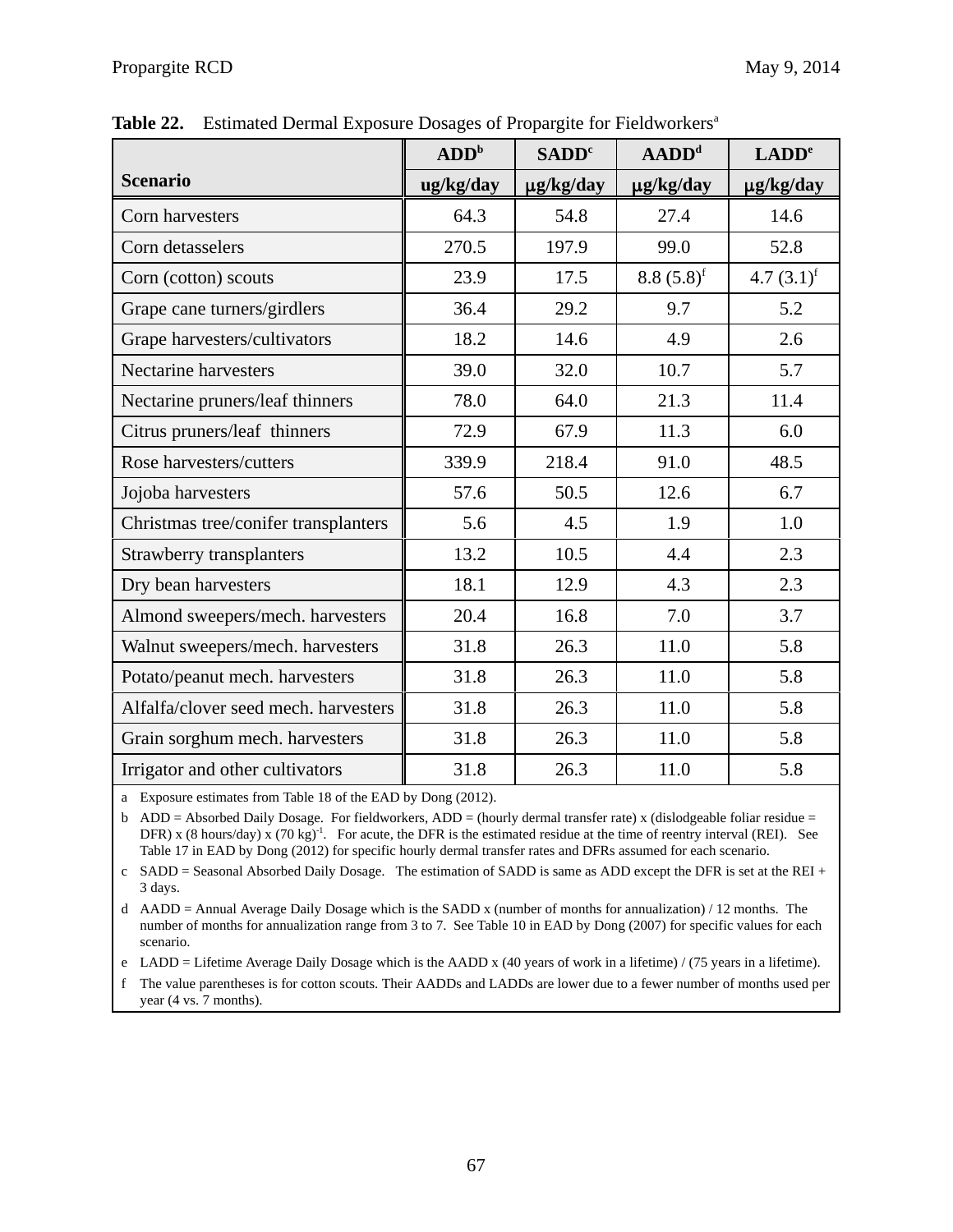As with handlers, the dermal concentration for fieldworkers was estimated; however, the dermal exposure was initially calculated for the whole body. The estimated acute and seasonal dermal concentrations on the hands and the rest of the body are summarized in Table 23. Hand (699 cm<sup>2</sup>) exposure which included forearm  $(1,032 \text{ cm}^2)$  exposure was assumed to be approximately 85% of the whole body exposure, except for corn/cotton scouts and grape cane turners/girdlers for which all body parts were assumed to have equal exposure. The dermal concentration was estimated by multiplying the external dermal dose in mg/day (= ADD divided by the dermal absorption and multiplied by the body weight) by the percentage deposited in that body region (85% for hand, 15% for rest of body) and dividing by the body region surface area  $(1731 \text{ cm}^2 \text{ for hand}, 16269 \text{ cm}^2 \text{ for the rest of the body})$ . Unlike handlers, the female body surface area  $(18,000 \text{ cm}^2)$  was assumed for fieldworkers since they are more likely to be involved in these types of activities. The net effect of this assumption was to increase the dermal concentration since the dermal exposure was divided by a smaller number. As with the ADDs, rose harvesters/cutters and corn detasselers consistently had the highest dermal concentrations for both the body (acute: 1.0-1.3  $\mu$ g/cm<sup>2</sup>; seasonal: 0.8  $\mu$ g/cm<sup>2</sup>) and hand (acute: 54.7-68.7  $\mu$ g/cm<sup>2</sup>; seasonal: 40.0-44.2  $\mu$ g/cm<sup>2</sup>) while Christmas tree/conifer transplanters consistently had the lowest dermal concentrations on their body (acute:  $0.02 \mu g/cm^2$ ; seasonal:  $0.02 \mu g/cm^2$ ) and hands (acute: 1.1  $\mu$ g/cm<sup>2</sup>; seasonal: 0.9  $\mu$ g/cm<sup>2</sup>).

### **II.B.2. Bystander and Ambient Air Exposure**

### **III.B.2.a. Bystander Air Exposure**

Individuals might be exposed to propargite if they are working or standing adjacent to fields that are being treated or have recently been treated (i.e., bystanders). Air monitoring for propargite was conducted following an application to a grape vineyard in Fresno County in the summer of 1996 (ARB, 1998). The highest propargite air level,  $0.44 \mu g/m^3$ , was found at the east sampling site during the  $25<sup>th</sup>$  hour post-application. In another study, application site air was monitored following an application to grapes in July of 1999 (ARB, 2000). The highest 24-hr air concentration was 3.5  $\mu$ g/m<sup>3</sup> that was observed during the first 1.5 hours post application. The highest 24-hour time-weighted average (TWA) air concentration was 0.93  $\mu$ g/m<sup>3</sup> which occurred on day 1 post application. The application rate in this study was1.92 lb AI/acre where the maximum allowable application rate is 4.8 lb AI/acre. Adjusting for the maximum allowable application rate, the highest air concentrations at 90 minutes and for 24-hour TWA would be 8.75 and 2.31  $\mu$ g/m<sup>3</sup>, respectively. Assuming a breathing rate of 0.025 m<sup>3</sup>/kg/hr and 0.59 m<sup>3</sup>/kg/day for infants, the 1-hr and 24-hr infant bystander ADDs would be 0.219 and 1.361  $\mu$ g/kg/day, respectively (Table 24). Assuming a breathing rate of 0.012 m<sup>3</sup>/kg/hr and 0.28 m<sup>3</sup>/kg/day for adults, the 1-hr and 24-hr adult bystander ADDs would be 0.105 and 0.646  $\mu$ g/kg/day, respectively. An average air level of 1.0  $\mu$ g/m<sup>3</sup> from all the sampling sites around the application site during the 3 days of monitoring were used for estimating seasonal exposure. Based on this average air concentration, the bystander SADDs were 0.590  $\mu$ g/kg/day for infants and  $0.280 \mu$ g/kg/day for adults. The chronic exposure estimates were calculated for application site air assuming the number of months used per year to be 4 months. Based on this assumption, the bystander AADDs were 0.197 and 0.093  $\mu$ g/kg/day for infants and adults, respectively.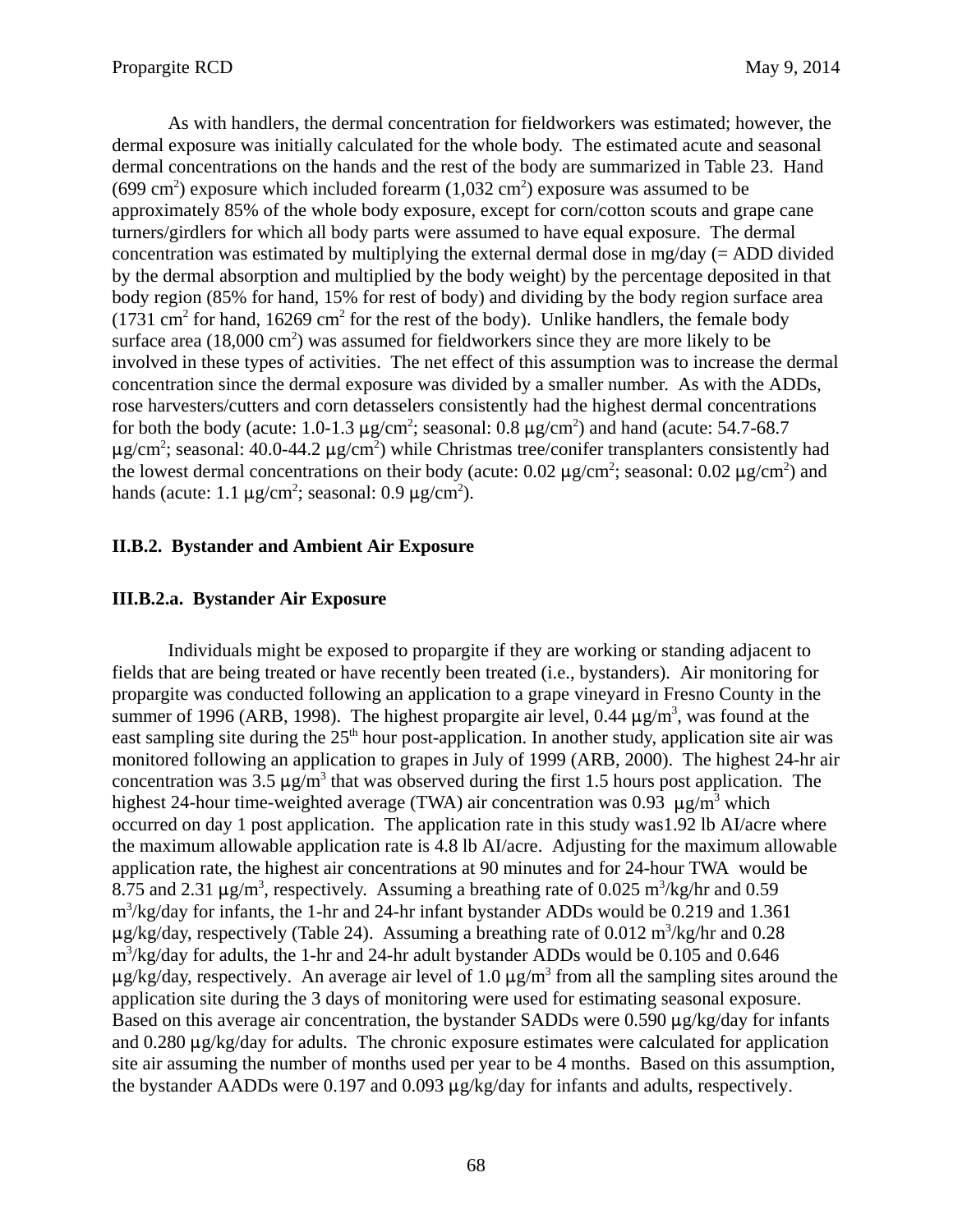|                                                                                 | Acute DC <sup>b</sup>    |                         | <b>Seasonal DC</b>      |                         |  |
|---------------------------------------------------------------------------------|--------------------------|-------------------------|-------------------------|-------------------------|--|
| <b>Scenario</b>                                                                 | <b>Body</b> <sup>c</sup> | Hand                    | <b>Body</b>             | Hand                    |  |
|                                                                                 | $\mu$ g/cm <sup>2</sup>  | $\mu$ g/cm <sup>2</sup> | $\mu$ g/cm <sup>2</sup> | $\mu$ g/cm <sup>2</sup> |  |
| Corn harvesters                                                                 | 0.2                      | 13.0                    | 0.2                     | 11.8                    |  |
| Corn detasselers                                                                | 1.0                      | 54.7                    | 0.8                     | 40.0                    |  |
| Corn/cotton scouts                                                              | 0.6                      | 0.6                     | 0.4                     | 0.4                     |  |
| Grape cane turners/girdlers                                                     | 0.8                      | 0.8                     | 0.7                     | 0.7                     |  |
| Grape harvesters/cultivators                                                    | 0.1                      | 3.7                     | 0.1                     | 3.0                     |  |
| <b>Nectarine harvesters</b>                                                     | 0.2                      | 7.9                     | 0.1                     | 6.5                     |  |
| Nectarine pruners/leaf thinners                                                 | 0.3                      | 15.8                    | 0.2                     | 12.9                    |  |
| Citrus pruners/leaf thinners                                                    | 0.3                      | 14.7                    | 0.3                     | 13.7                    |  |
| Rose harvesters/cutters                                                         | 1.3                      | 68.7                    | 0.8                     | 44.2                    |  |
| Jojoba harvesters                                                               | 0.2                      | 11.6                    | 0.2                     | 10.2                    |  |
| Christmas tree/conifer transplanters                                            | 0.02                     | 1.1                     | 0.02                    | 0.9                     |  |
| <b>Strawberry transplanters</b>                                                 | 0.1                      | 2.7                     | 0.04                    | 2.1                     |  |
| Dry bean harvesters                                                             | 0.1                      | 3.7                     | 0.05                    | 2.6                     |  |
| Almond sweepers/mech. harvesters                                                | 0.1                      | 4.1                     | 0.06                    | 3.4                     |  |
| Walnut sweepers/mech. harvesters                                                | 0.1                      | 6.4                     | 0.1                     | 5.3                     |  |
| Potato/peanut mech. harvesters                                                  | 0.1                      | 6.4                     | 0.1                     | 5.3                     |  |
| Alfalfa/clover seed mech. harvesters                                            | 0.1                      | 6.4                     | 0.1                     | 5.3                     |  |
| Grain sorghum mech. harvesters                                                  | 0.1                      | 6.4                     | 0.1                     | 5.3                     |  |
| Irrigator and other cultivators                                                 | 0.1                      | 6.4                     | 0.1                     | 5.3                     |  |
| a Dermal concentration estimates from Table 19 and 20 in the EAD by Dong (2012) |                          |                         |                         |                         |  |

Table 23. Estimated Dermal Concentrations of Propargite for Fieldworkers<sup>a</sup>

 $b$  DC = Dermal concentration

c Body = Dermal concentration for the whole body, except the hands.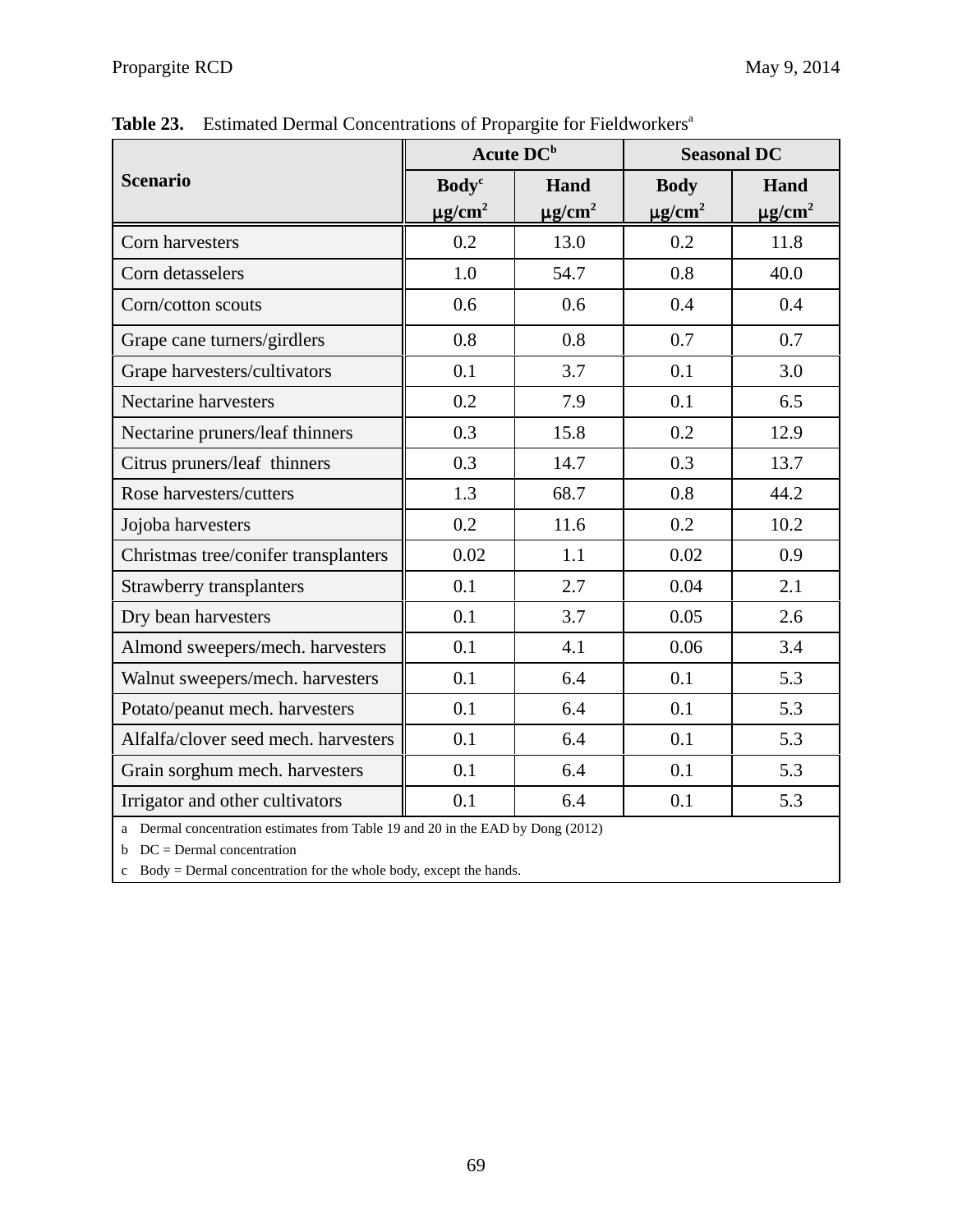| Table 24. Estimated Inhalation Exposure for Bystanders Near Application Sites Treated with |
|--------------------------------------------------------------------------------------------|
| Propargite <sup>a</sup>                                                                    |

| <b>Exposure Dosages</b>      | <b>Infants</b> | <b>Adults</b> |
|------------------------------|----------------|---------------|
| $ADD^b - 1$ hr ( $\mu$ g/kg) | 0.22           | 0.11          |
| ADD - 24 hr $(\mu g/kg)$     | 1.36           | 0.65          |
| $SADDc (\mu g/kg/day)$       | 0.59           | 0.28          |
| $\text{AADD}^d$ (µg/kg/day)  | 0.20           | 0.09          |

a Application site monitoring study for propargite conducted in grape vineyards in Fresno County during summer of 1996 and 1999. Inhalation exposure estimates from Table 23 of the EAD by Dong (2012).

b ADD = Absorbed Daily Dosage. The 1-hr exposure is based on 90-minute air concentration of 8.75  $\mu$ g/m<sup>3</sup> at the south site after adjusting for the maximum application rate. The 24-hr exposure was based on the 24-hr weighted air concentration of 2.31  $\mu$ g/m<sup>3</sup> at the east collocated (duplicated) site during the first three sampling periods and adjusted for the maximum application rate. A default inhalation absorption of 100% was used. For more explanation of the calculations, see the exposure assessment document for propargite (Dong, 2012).

c SADD = Seasonal Average Daily Dosage using on the mean air concentration of 1.0  $\mu$ g/m<sup>3</sup> from all monitoring sites around the application site during the monitoring period. No adjustment was made for the maximum application rate.

d AADD = Annual Average Daily Dosage = SADD x annual use months/12 months. Annual use months were assumed to be 4 months per year for application site air.

#### **III.B.2.b. Ambient Air Exposure**

Ambient air monitoring was conducted in the summer of 1996 in Fresno County to coincide with the use of propargite on grapes (ARB, 1998). One hundred samples were collected, but none of them were found above the limit of quantitation (0.28  $\mu$ g/m<sup>3</sup>).

Ambient air monitoring of propargite was also conducted in the summer of 1999 in Fresno Counties to coincide with its use on cotton and grapes (ARB, 2000). Samplers were set up at 7 school sites (Alvina Elementary School, Helm Elementary School, Huron Elementary School, Kerman High School, Stratford Elementary School, San Joaquin Elementary School, Kingsbury School District Bus Barn) about 8 to 39 feet above the ground. Urban samples were collected at the ARB monitoring station in Fresno as a background. During a 6-week period between June 24 and August 3 of 1999, 176 samples collected. The minimum detection limit was 16.7 ng/sample while the limit of quantitation was 83.5 ng/sample. The Alvina Elementary School was the site with the highest maximum air concentration of 1.3  $\mu$ g/m<sup>3</sup>, and the highest average air concentration of 0.17  $\mu$ g/m<sup>3</sup>. No exposure estimates were calculated for ambient air since the maximum and average air concentrations at all sites were lower than those around the applications site.

### **III.B.3. Aggregate Exposure**

### **III.B.3.a. Agricultural Workers**

The exposure to propargite through the diet, drinking water and residential (ambient) air was also considered in the potential exposure for agricultural workers. The application site air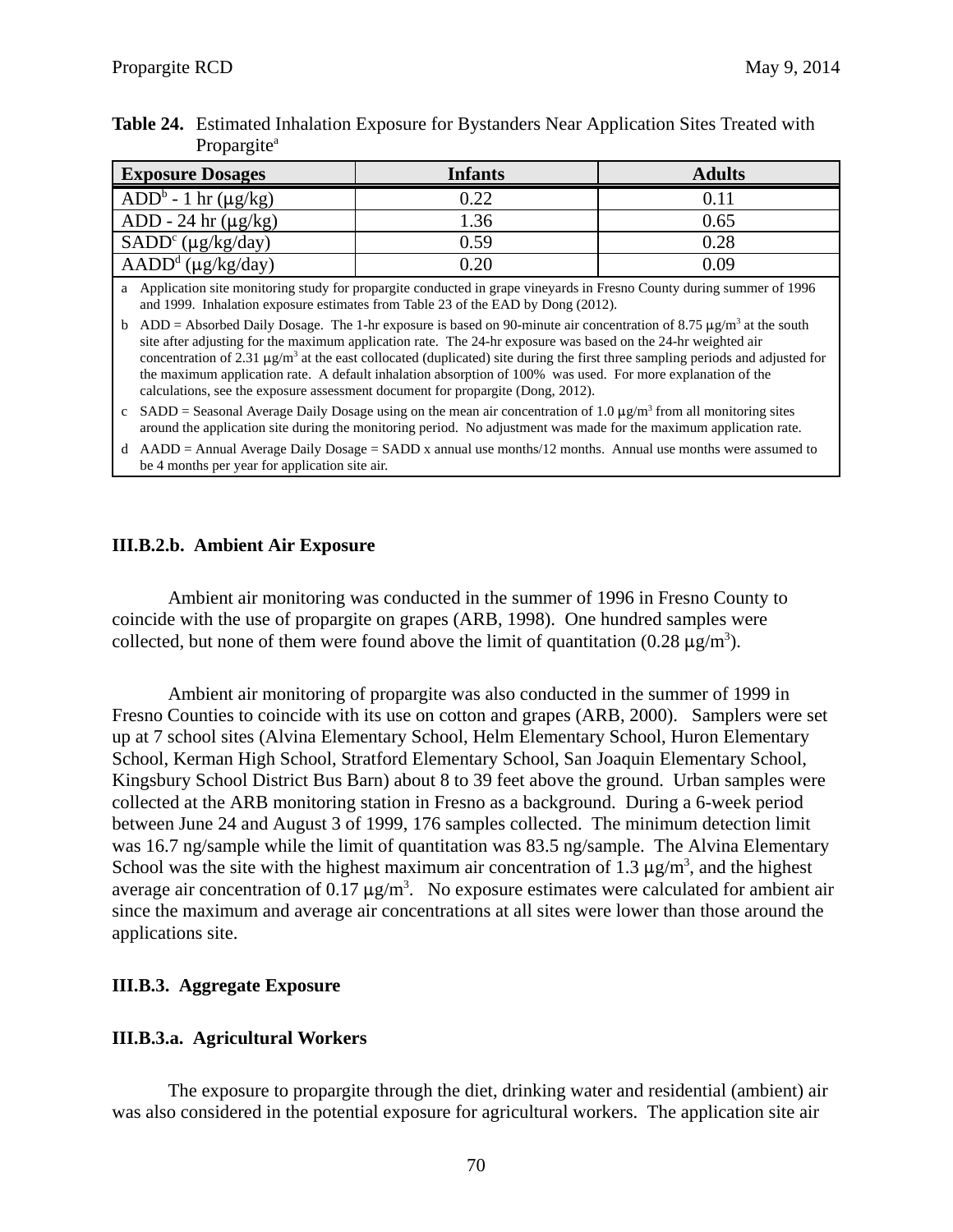exposure estimates for adults were used to estimate aggregate exposure assuming workers lived adjacent to treated fields. The application site air exposure estimates were adjusted to 0.27,  $0.056$  and  $0.019 \mu$ g/kg/day for acute, seasonal and chronic exposure, respectively, assuming a maximum exposure of 16 hours per day to residential air for agricultural workers. In the previous RCD for propargite in which dietary and drinking water exposure were evaluated, the acute exposure to propargite for workers (males and females 16 years and older) was estimated to be 2.73  $\mu$ g/kg/day based on the 95th percentile of user-day exposure (Lewis, 2004). The chronic dietary and drinking water exposure for workers was estimated to be  $0.18 \mu g/kg/day$ based on the average exposure for the U.S. population (custom subpopulations could not be calculated for chronic exposure). When the dietary and drinking water exposure were evaluated previously, the exposure was not adjusted for absorption because the oral NOEL had not been adjusted for absorption. To calculate the aggregate exposure, the dietary and drinking water exposure were converted to absorbed dosages since the occupational exposure and ambient air exposure were expressed as absorbed dosages. The absorbed dosages for acute and chronic dietary and drinking water exposure were estimated to be 1.09 and 0.072  $\mu$ g/kg/day, respectively. The occupational exposure represented 80 to 99.9% of the aggregate exposure for agricultural workers while the oral exposure from dietary and drinking water exposure was usually less than 10%. The scenarios in which dietary and drinking water exposure represented more than 5% were those in which the occupational exposure was relatively low. Residential air exposure represented even less of the total exposure, usually less than 5%. Therefore, no additional analysis of the aggregate exposure for agricultural workers was performed. Since route-specific NOELs were used to analyze the exposure from various routes, a single combined aggregate exposure dose was not used except for evaluating carcinogenicity. Instead the aggregate exposure was taken into consideration in the calculation of the combined MOE which is defined in the Risk Characterization section of this document.

### **III.B.3.b. General Public**

The aggregate exposure to propargite through the diet, drinking water and residential (application site) air was considered in the potential exposure for the general public. The application site air exposure from Table 24 was used for the residential air exposure for infants and adults. Based on the previous assessment of the dietary and drinking water exposure to propargite, the estimated acute exposure was assumed to be  $6.22$  and  $4.36 \mu g/kg/day$  for infants (non-nursing, less than 1 year old) and adults (U.S. population), respectively, (Lewis, 2004). As with the occupational aggregate exposure, the dietary and drinking water exposure were converted to absorbed dosages. The absorbed acute oral exposure from diet and drinking water were estimated to be 2.49 and 1.74  $\mu$ g/kg/day for infants and adults, respectively, assuming an oral absorption of 40%. For the 1-hr exposure estimates the acute oral dose was divided by 3 since it was not reasonable to assume people consumed a whole day's worth of food in one hour. Since no seasonal exposure was estimated for dietary and drinking water exposure, the chronic dietary and drinking water exposures were used for seasonal aggregate exposure. From the previous assessment, the estimated chronic dietary and drinking water exposure was 0.29  $\mu$ g/kg/day for infants (non-nursing, less than 1 year old) and 0.18  $\mu$ g/kg/day for adults (U.S. population), respectively. After adjusting for oral absorption, the chronic dietary and drinking water exposure was assumed to be  $0.12$  and  $0.07 \mu g/kg/day$ , respectively. The aggregate exposure dosages for the general public are summarized in Table 25. Unlike workers, dietary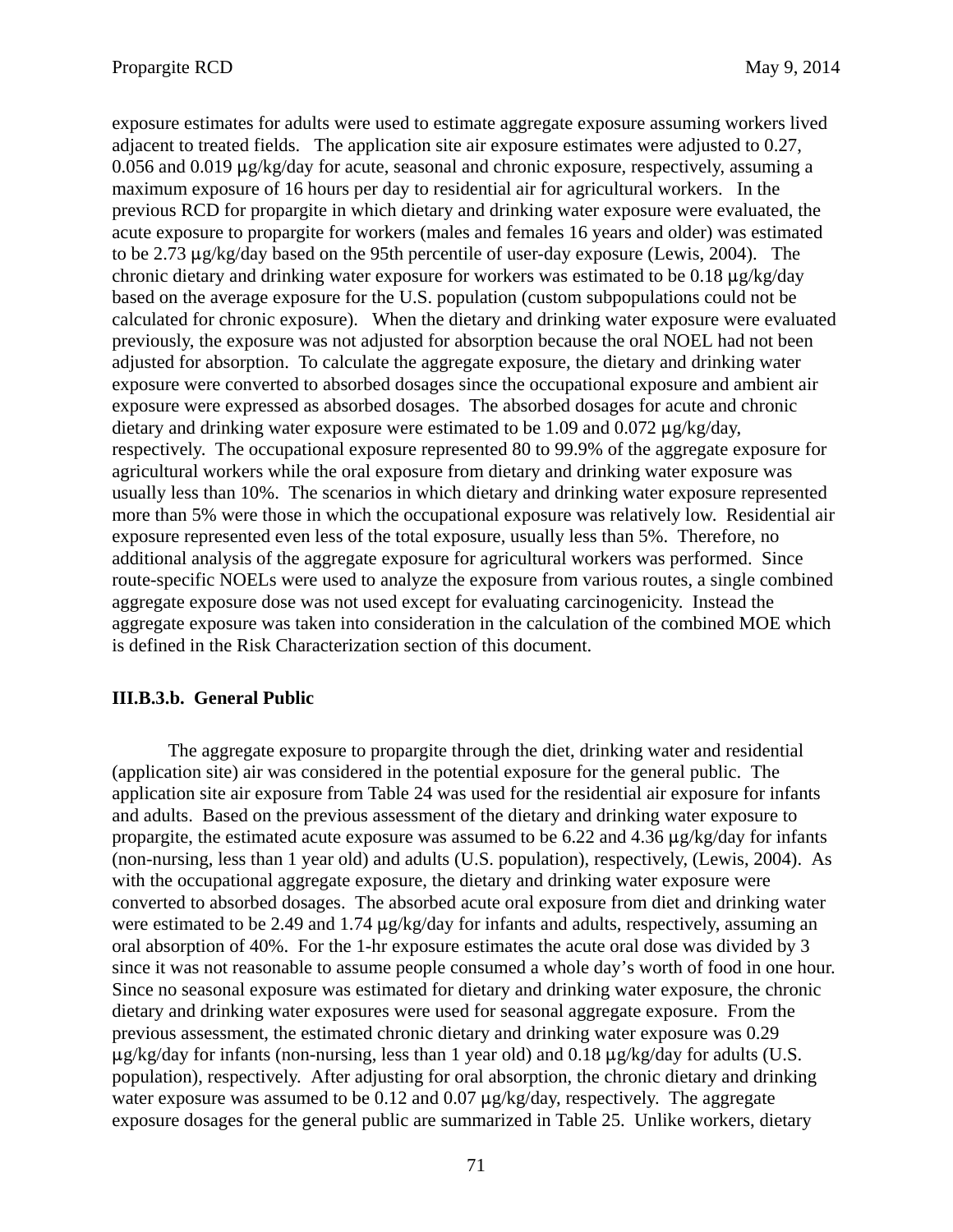exposure represented a significant portion of the aggregate exposure to propargite for the general public, ranging from 16% (seasonal) to 79% (1-hr acute) of the total exposure for infants and from 20% (seasonal) to 89% (1-hr acute) of the total exposure for adults.

 **Table 25.** Estimated Aggregate Exposure for the General Public to Propargite in the Diet, Drinking Water and Residential Air<sup>a</sup>

| <b>Exposure Dosages</b>                | <b>Infants</b> | <b>Adults</b> |
|----------------------------------------|----------------|---------------|
| $ADD^b - 1$ hr ( $\mu$ g/kg)           | 1.05           | 0.69          |
| ADD - 24 hr $(\mu g/kg)$               | 3.85           | 2.39          |
| $\overline{\text{SADD}^d}$ (µg/kg/day) | 0.71           | 0.35          |
| $\text{AADD}^e$ (µg/kg/day)            | 0.31           | 0.21          |

a The aggregate exposure estimates are the sum of the combined dietary and drinking water exposure (Lewis, 2004) and the ambient air exposure (Table 24). After adjusting for oral absorption (40%), the combined acute dietary and drinking water exposure was assumed to be 2.49  $\mu$ g/kg/day for infants based on non-nursing infants less than 1 years old and 1.74 µg/kg/day for adults based on the U.S. population. The acute oral exposure was divided by 3 for the 1-hr aggregate exposure estimates. The absorbed chronic dietary and drinking water exposure was assumed to be 0.12  $\mu$ g/kg/day for infants (non-nursing infants less than 1 year old) and 0.07  $\mu$ g/kg/day for adults (U.S. population).

- b ADD = Absorbed Daily Dosage. The 1-hr exposure is based on 90-minute air concentration of 8.75  $\mu$ g/m<sup>3</sup> at the south site after adjusting for the maximum application rate. The 24-hr exposure was based on the 24-hr weighted air concentration of 2.31  $\mu$ g/m<sup>3</sup> at the east collocated (duplicated) site during the first three sampling periods and adjusted for the maximum application rate. A default inhalation absorption of 100% was used. For more explanation of the calculations, see the EAD for propargite (Dong, 2012).
- c SADD = Seasonal Average Daily Dosage using on the mean air concentration of 0.3  $\mu$ g/m<sup>3</sup> from all monitoring sites around the application site during the monitoring period. No adjustment was made for the maximum application rate.
- d AADD = Annual Average Daily Dosage = SADD x annual use months/12 months. Annual use months were assumed to be 4 months per year for application site air.

### **III.C. RISK CHARACTERIZATION**

The risk for non-oncogenic human health effects is expressed as a margin of exposure (MOE). The MOE is the ratio of the NOEL from experimental animal studies to the human exposure dosage.

$$
MOE = \frac{NOEL}{Exposure\,Dosage}
$$

When route-specific NOELs are used, then a combined MOE is calculated.

$$
MOE_{combined} = \frac{1}{(1/MOE_{route1}) + (1/MOE_{route2}) + (1/MOE_{route3})}
$$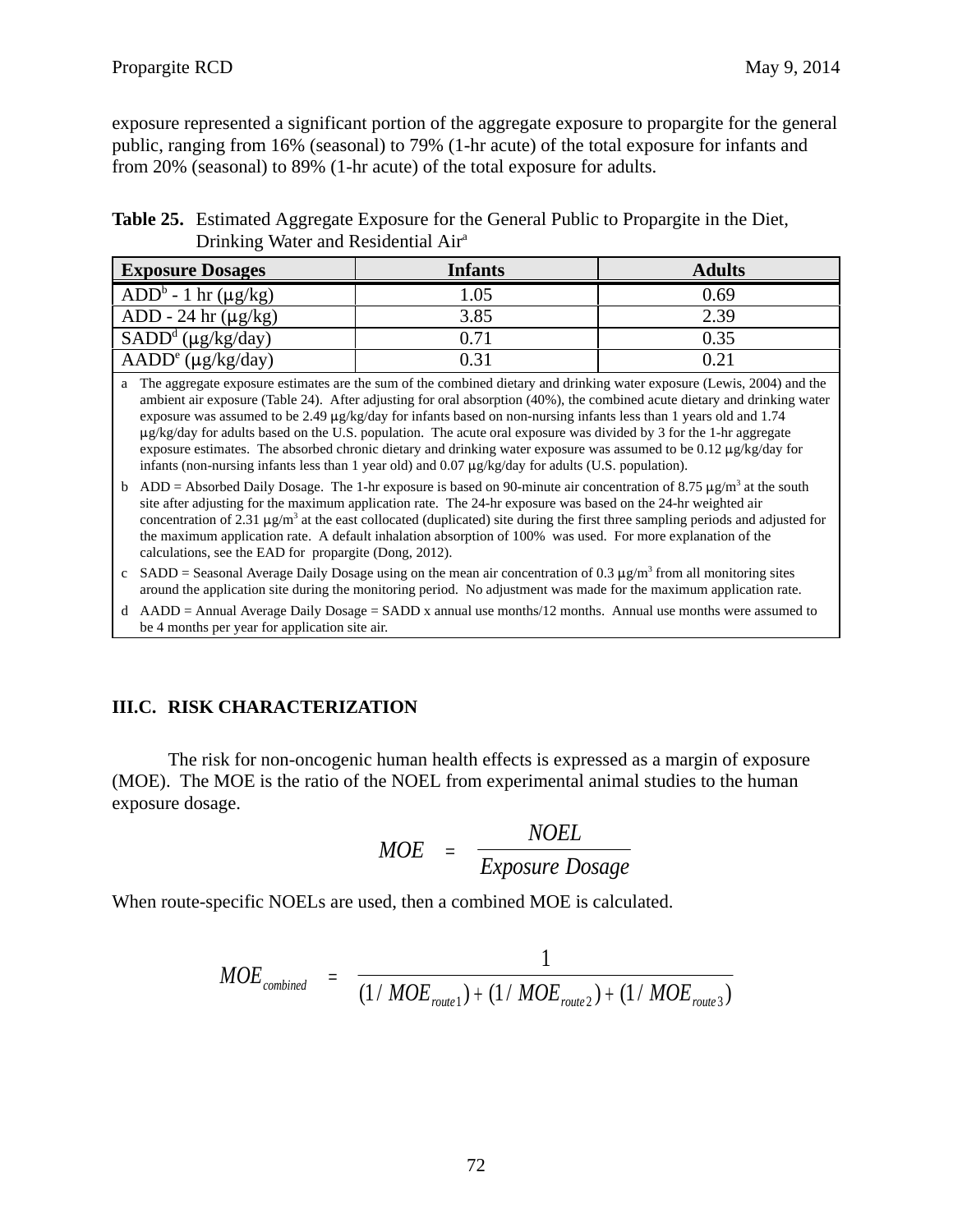Using a linear approach, the risk for oncogenic effects was calculated by multiplying the oncogenic potency by the exposure dosage.

## Oncogenic Risk = Oncogenic Potency x Exposure Dosage

#### **III.C.1. Occupational Exposure**

The estimated margins of exposure (MOEs) for systemic effects from dermal and inhalation exposure to propargite in applicators is summarized in Table 26. In most cases, the MOEs were lowest for aerial application of WP/WSB formulations and highest for groundboom application of EC formulations. Although the dermal route was the main route of exposure for applicators, the acute MOEs for dermal exposure were generally higher than those for inhalation exposure because the acute dermal NOEL (17 mg/kg after adjusting for dermal absorption) was also higher than acute 8-hr oral NOEL used to evaluate inhalation exposure (0.8 mg/kg after adjusting for oral absorption). The acute dermal MOEs ranged from 3 to 1100 while the acute inhalation MOEs were between 7 and 48. With seasonal and chronic exposure, the MOEs for the dermal route were generally lower than those for the inhalation route not only because the dermal exposure was greater, but also because the subchronic/chronic dermal NOEL (0.17  $mg/kg/day$ ) was lower than the subchronic and chronic inhalation NOEL (0.8 and 1.5 mg/kg/day, respectively). The seasonal dermal MOEs for applicators were all less than 100, ranging from less than 1 to 44 while the seasonal inhalation MOEs were between 18 and 190. The chronic

| <b>Exposure</b>  |                    | <b>Acute</b>        |       | <b>Seasonal</b> |       | <b>Chronic</b> |  |
|------------------|--------------------|---------------------|-------|-----------------|-------|----------------|--|
| <b>Scenarios</b> | Derm. <sup>b</sup> | Inhal. <sup>b</sup> | Derm. | Inhal.          | Derm. | Inhal.         |  |
| EC <sup>c</sup>  |                    |                     |       |                 |       |                |  |
| Aerial           | 29                 | ⇁                   | $<$ 1 | 18              | 3     | 100            |  |
| Airblast         | 47                 | 11                  | ◠     | 46              | h     | 260            |  |
| Groundboom       | 1,100              | 48                  | 44    | 190             | 130   | 1,100          |  |
| WSB <sup>c</sup> |                    |                     |       |                 |       |                |  |
| Aerial           |                    |                     |       | 21              |       | 110            |  |
| Airblast         |                    |                     |       | 43              |       | 240            |  |
| Groundboom       | 91                 | 40                  | 4     | 160             |       | 900            |  |

| Table 26. | Estimated Margins of Exposure for Systemic Effects in Applicators Exposed to |
|-----------|------------------------------------------------------------------------------|
|           | Propargite <sup>a</sup>                                                      |

a Margin of Exposure (MOE) = NOEL / Exposure Dosage. After adjusting for dermal absorption, the acute, seasonal and chronic dermal NOELs were 17 mg/kg (rabbits - no clinical signs or body weight reductions after 1 week of exposure), 0.17 mg/kg/day (rabbits - reduced body weights, changes in clinical chemistry and hematology and increased kidney and liver weights), and 0.17 mg/kg/day (same as subchronic), respectively. Inhalation exposure was evaluated using the following acute, seasonal and chronic oral NOELs: 0.8 mg/kg (pregnant rabbit - maternal: anorexia, adipsia; fetal: delayed ossification), 0.8 mg/kg/day (pregnant rabbit - maternal; anorexia, adipsia, reduced body weight gain and reduced survival), and 1.5 mg/kg/day (rats: reduced body weights and food consumption), after adjusting for oral absorption (40%). The exposure dosages are from Table 16. Values were rounded to two significant figures or the nearest whole number if less than 10.

b Derm. = Total dermal exposure including hand exposure; Inhal. = Inhalation exposure.

 $EC =$  Emulsifiable Concentrate;  $WSB =$  Water Soluble Bag.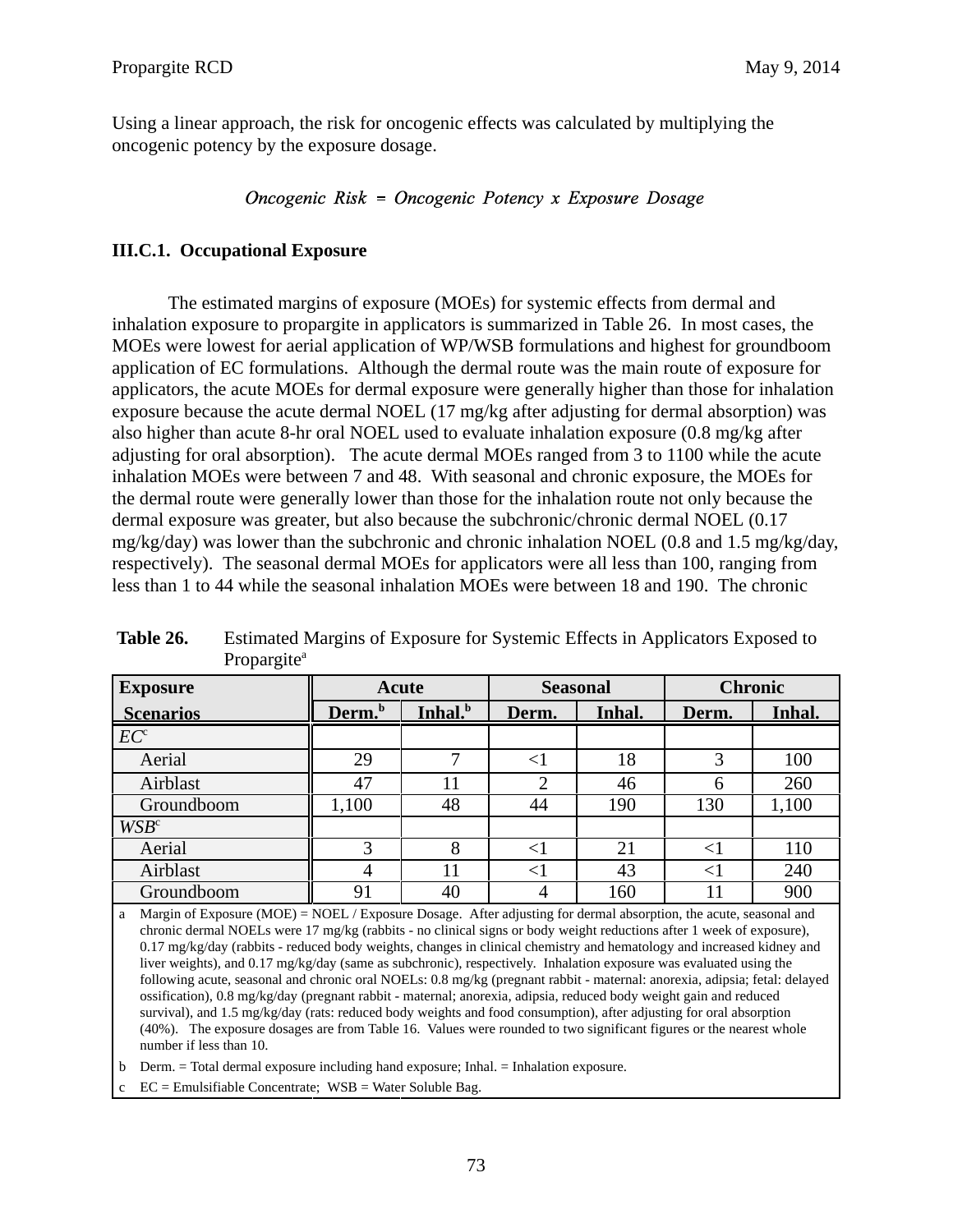dermal MOEs were slightly higher although the same NOEL was used because the seasonal exposure was amortized over the year. The chronic inhalation MOEs were even larger because a slightly larger oral NOEL  $(1.5 \text{ mg/kg/day}$  absorbed) was used for evaluating the chronic inhalation exposure. Consequently, the chronic dermal MOEs ranged from less than 1 to 130 while the chronic inhalation MOEs were between 100 and 1,100.

Table 27 contains the estimated MOEs for mixer/loaders exposed to propargite. Compared to applicators, the MOEs were slightly higher as a whole. Like applicators, the lowest MOEs for mixer/loaders was seen with aerial and airblast application of WSB formulations and the highest MOEs with groundboom application of EC. The acute dermal MOEs for mixer/loaders were also higher than the acute inhalation MOEs despite the higher dermal exposures since the acute dermal NOEL was higher. The acute dermal MOEs ranged from 32 to 970 while the acute inhalation MOEs were between 17 and 250. As with applicators, the seasonal dermal MOEs were generally lower than the inhalation MOEs for the same scenario since the dermal exposures were higher and the oral NOEL used to evaluated inhalation exposure was higher. The seasonal dermal MOEs for mixer/loaders were ranged from less than 1 to 39 while the seasonal inhalation MOEs were between 42 to 1,000. The same pattern was true for the chronic MOEs although the chronic MOEs were larger. The chronic dermal MOEs ranged from 2 to 120 while the chronic inhalation MOEs were between 230 and 3,000.

| <b>Exposure</b>  |                    | <b>Seasonal</b><br>Acute |                 | <b>Chronic</b> |       |        |
|------------------|--------------------|--------------------------|-----------------|----------------|-------|--------|
| <b>Scenarios</b> | Derm. <sup>b</sup> | Inhal. <sup>b</sup>      | Inhal.<br>Derm. |                | Derm. | Inhal. |
| EC <sup>c</sup>  |                    |                          |                 |                |       |        |
| Aerial           | 180                | 43                       | ⇁               | 170            | 21    | 980    |
| Airblast         | 530                | 120                      | 21              | 500            | 64    | 2,800  |
| Groundboom       | 970                | 250                      | 39              | 1,000          | 120   | 3,000  |
| $WSB^c$          |                    |                          |                 |                |       |        |
| Aerial           | 32                 | 17                       |                 | 42             | ◠     | 230    |
| Airblast         | 79                 | 42                       | $\overline{2}$  | 100            | 6     | 590    |
| Groundboom       | 130                | 67                       | 3               | 170            | 10    | 940    |

Table 27. **Table 27.** Estimated Margins of Exposure for Systemic Effects in Mixer/Loaders Exposed to Propargite<sup>a</sup>

a Margin of Exposure (MOE) = NOEL / Exposure Dosage. After adjusting for dermal absorption, the acute, seasonal and chronic dermal NOELs were 17 mg/kg (rabbits - no clinical signs or body weight reductions after 1 week of exposure), 0.17 mg/kg/day (rabbits - reduced body weights, changes in clinical chemistry and hematology and increased kidney and liver weights), and 0.17 mg/kg/day (same as subchronic), respectively. Inhalation exposures were evaluated using the following acute, seasonal and chronic oral NOELs: 0.8 mg/kg (pregnant rabbit - maternal: anorexia, adipsia; fetal: delayed ossification), 0.8 mg/kg/day (pregnant rabbit - maternal; anorexia, adipsia, reduced body weight gain and reduced survival), and 1.5 mg/kg/day (rats: reduced body weights and food consumption), after adjusting for oral absorption (40%). The exposure dosages are from Table 17. Values were rounded to two significant figures or the nearest whole number if less than 10.

b Derm. = Total dermal exposure including hand exposure; Inhal. = Inhalation exposure.

 $EC =$  Emulsifiable Concentrate;  $WSB =$  Water Soluble Bag.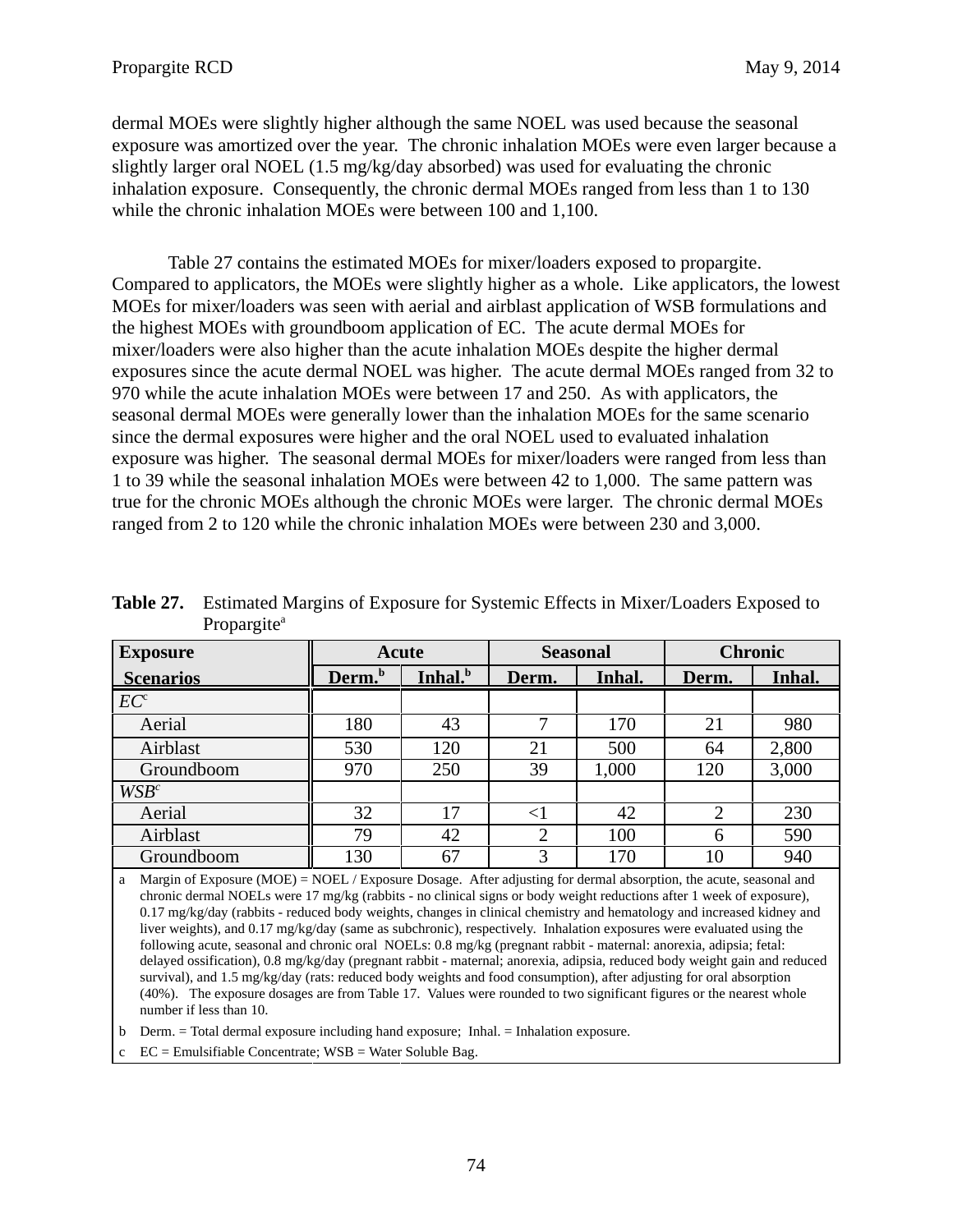The estimated MOEs for mixer/loader/applicators (M/L/As) and human flaggers exposed to propargite are summarized in Table 28. The lowest dermal MOEs were generally seen in flaggers for WSB formulations and highest in flaggers for EC formulations and in M/L/As using WSB formulations with low pressure equipment. The lowest inhalation MOEs were also seen in flaggers for WSB formulations, but the highest inhalation MOEs were usually in M/L/As using backpack sprayers which had very low inhalation exposure. As with applicators and mixer/loaders, the acute dermal MOEs for M/L/As and flaggers were usually higher than the acute inhalation MOEs for the same scenario, except for backpack M/L/As whose inhalation exposure was relatively low compared to dermal exposure. The acute dermal MOEs ranged from 17 to 210 while the acute inhalation MOEs were between 24 and 1,300. Like applicators and mixer/loaders, the dermal MOEs for seasonal and chronic exposure were always lower than their respective inhalation MOEs. The seasonal dermal MOEs ranged from less than l to 10 while the seasonal inhalation MOEs were between 82 and 4,000. The chronic dermal MOEs were between 2 and 31 while the chronic inhalation MOEs ranged from 460 to 22,000.

| ັ                                                                                                                         |                                           |       |                 |        |                |        |
|---------------------------------------------------------------------------------------------------------------------------|-------------------------------------------|-------|-----------------|--------|----------------|--------|
| <b>Exposure</b>                                                                                                           | Acute                                     |       | <b>Seasonal</b> |        | <b>Chronic</b> |        |
| <b>Scenarios</b>                                                                                                          | Inhal. <sup>b</sup><br>Derm. <sup>b</sup> |       | Derm.           | Inhal. | Derm.          | Inhal. |
| Flagger                                                                                                                   |                                           |       |                 |        |                |        |
| EC <sup>c</sup>                                                                                                           | 150                                       | 26    | 6               | 100    | 18             | 580    |
| WSB <sup>c</sup>                                                                                                          | 17                                        | 29    | $<$ 1           | 120    |                | 650    |
| Mixer/Loader/Applicator                                                                                                   |                                           |       |                 |        |                |        |
| Low Pressure                                                                                                              | 210                                       | 24    | 10              | 120    | 31             | 670    |
| <b>High Pressure</b>                                                                                                      | 90                                        | 33    |                 | 82     |                | 460    |
| <b>Backpack</b>                                                                                                           | 120                                       | 1,300 |                 | 4,000  | 10             | 22,000 |
| <b>A</b> Mergin of Exposure (MOE) – MOEI (Exposure Dessee). After edivating for dermal ebserption, the sense seesagel and |                                           |       |                 |        |                |        |

Table 28. Estimated Margins of Exposure for Systemic Effects in Mixer/Loader/Applicators and Human Flaggers Exposed to Propargite<sup>a</sup>

a Margin of Exposure (MOE) = NOEL / Exposure Dosage. After adjusting for dermal absorption, the acute, seasonal and chronic dermal NOELs were 17 mg/kg (rabbits - no clinical signs or body weight reductions after 1 week of exposure), 0.17 mg/kg/day (rabbits - reduced body weights, changes in clinical chemistry and hematology and increased kidney and liver weights), and 0.17 mg/kg/day (same as subchronic), respectively. Inhalation exposure was evaluated using the following acute, seasonal and chronic oral NOELs: 0.8 mg/kg (pregnant rabbit - maternal: anorexia, adipsia; fetal: delayed ossification), 0.8 mg/kg/day (pregnant rabbit - maternal; anorexia, adipsia, reduced body weight gain and reduced survival), and 1.5 mg/kg/day (rats: reduced body weights and food consumption), after adjusting for oral absorption (40%). The exposure dosages are from Table 18. Values were rounded to two significant figures or the nearest whole number if less than 10.

b Derm. = Total dermal exposure including hand exposure; Inhal. = Inhalation exposure.

 $c$  EC = Emulsifiable Concentrate; WSB = Water Soluble Bag.

MOEs for dermal irritation were calculated for agricultural workers using the estimated dermal concentration of propargite on the body (minus hands) and hands separately and the NOELs for dermal irritation expressed in  $\mu$ g/cm<sup>2</sup> (acute: 700  $\mu$ g/cm<sup>2</sup>, subchronic: 210  $\mu$ g/cm<sup>2</sup>). The MOEs for dermal irritation for applicators are summarized in Table 29. Since the dermal concentration on the hands was always higher than the rest of the body, the MOEs for the hands was always lower, usually by an order of magnitude. Aerial and airblast applicators usually had the lowest MOEs on their hands which were often less than 10, especially with WSB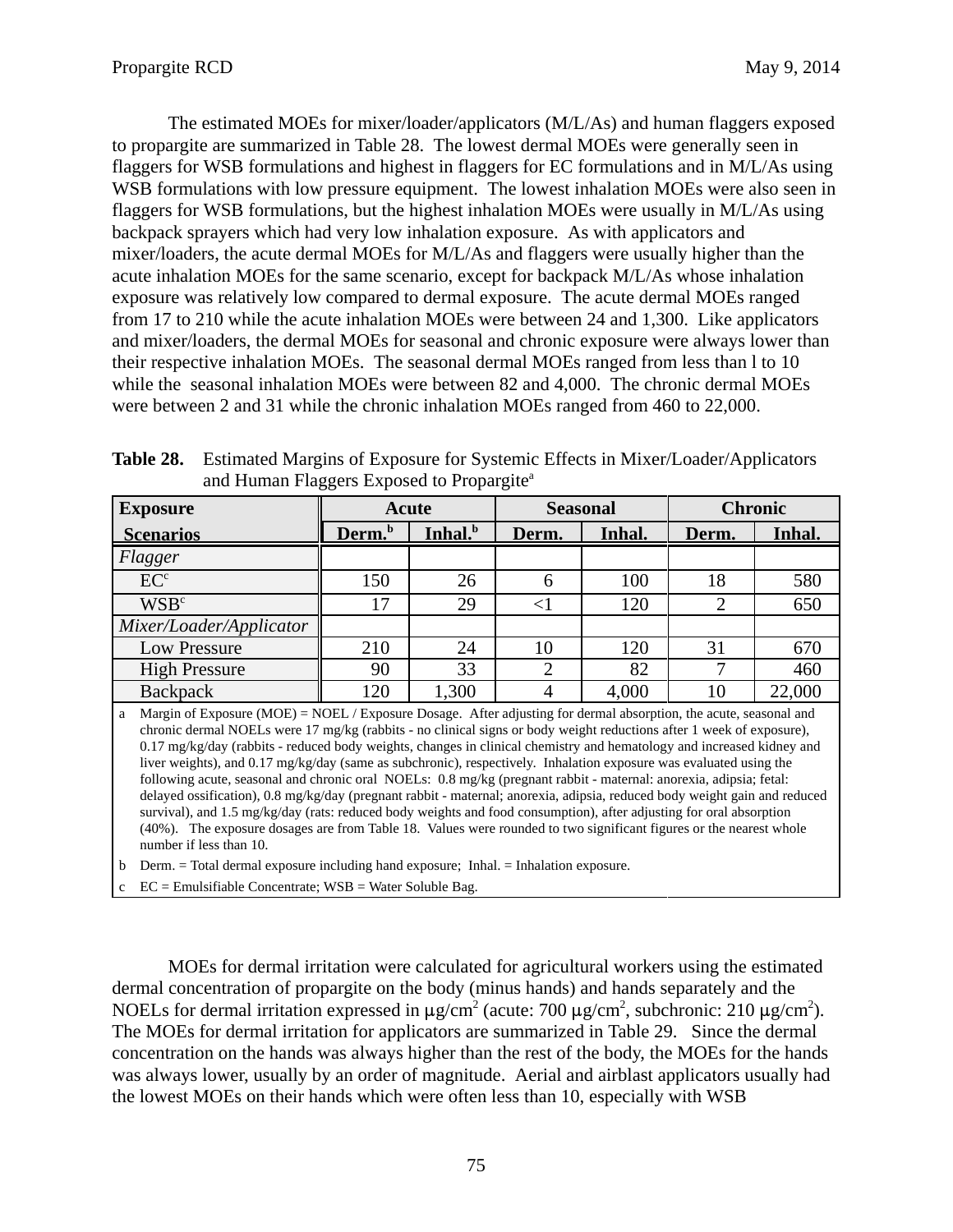| <b>Exposure</b>   |                          | Acute | <b>Seasonal</b> |      |  |
|-------------------|--------------------------|-------|-----------------|------|--|
| <b>Scenarios</b>  | <b>Body</b> <sup>b</sup> | Hand  |                 | Hand |  |
| $\overline{EC}^c$ |                          |       |                 |      |  |
| Aerial            | 170                      |       | 150             |      |  |
| Airblast          | 160                      | 10    | 190             | 12   |  |
| Groundboom        | 7,000                    | 130   | 10,000          | 150  |  |
| WSB <sup>c</sup>  |                          |       |                 |      |  |
| Aerial            | 19                       |       | ⇁               |      |  |
| Airblast          | 15                       |       | 18              |      |  |
| Groundboom        | 580                      |       | 700             |      |  |

Table 29. **Table 29.** Estimated Margins of Exposure for Dermal Irritation in Applicators Exposure to Propargite<sup>a</sup>

700  $\mu$ g/cm<sup>2</sup> (rabbits) and 210  $\mu$ g/cm<sup>2</sup> (rabbits), respectively. The estimated dermal concentration for the body and hands a Margin of Exposure (MOE) = NOEL / Exposure Dosage. The acute and subchronic NOELs for dermal irritation were are from Table 19. Values were rounded to two significant figures or the nearest whole number if less than 10.

b Body = MOE for dermal irritation on the body, except the hands.

 $EC =$  Emulsifiable Concentrate;  $WSB =$  Water Soluble Bag.

formulations. The MOEs for the body were generally greater than 100 except for aerial and airblast applicators with WSB formulations. The MOEs were not that different between acute and seasonal exposure with the body MOEs ranging from 15 to 7,000 for acute and from 17 to 10,000 for seasonal. The hand MOEs ranged from less than 1 to 130 for acute and from less than 1 to 150 for seasonal.

The MOEs for dermal irritation in mixer/loaders is summarized in Table 30. In general, the MOEs were higher in mixer/loaders than applicators with most being greater than 100, except for aerial application with the WSB formulations. Unlike applicators, the MOEs for the hands in mixer/loaders using WSB formulations were often higher than the rest of the body. The MOEs were usually the lowest on the hands of mixer/loaders for aerial application of the EC formulations regardless of duration of exposure and highest on the body of mixer/loaders for groundboom application of EC formulations. As with the applicators, the acute and seasonal MOEs were similar for the same scenario. The acute MOEs for the body ranged from 65 to 12,000 while the seasonal MOEs for the body ranged from 49 to 10,000. For the hands, the acute MOEs were between 18 and 1,800 and the seasonal MOEs were between 22 and 2,600.

The MOEs for dermal irritation in M/L/As and human flaggers were generally not as high as mixer/loaders (Table 31). Like applicators, the MOEs for the hand were usually lower than the rest of the body with the one exception being the M/L/As using backpack sprayers whose acute MOEs for the hands were nearly 2 orders of magnitude higher. The MOEs were usually lowest on the hands of flaggers with WSB formulations and highest on the hands of M/L/As using backpack sprayers regardless of exposure duration. As with applicators and mixer/loaders, the MOEs for acute and seasonal exposure were similar for the same scenarios. The acute MOEs for the body ranged from 40 to 540 while the seasonal MOEs for the body ranged from 48 to 700.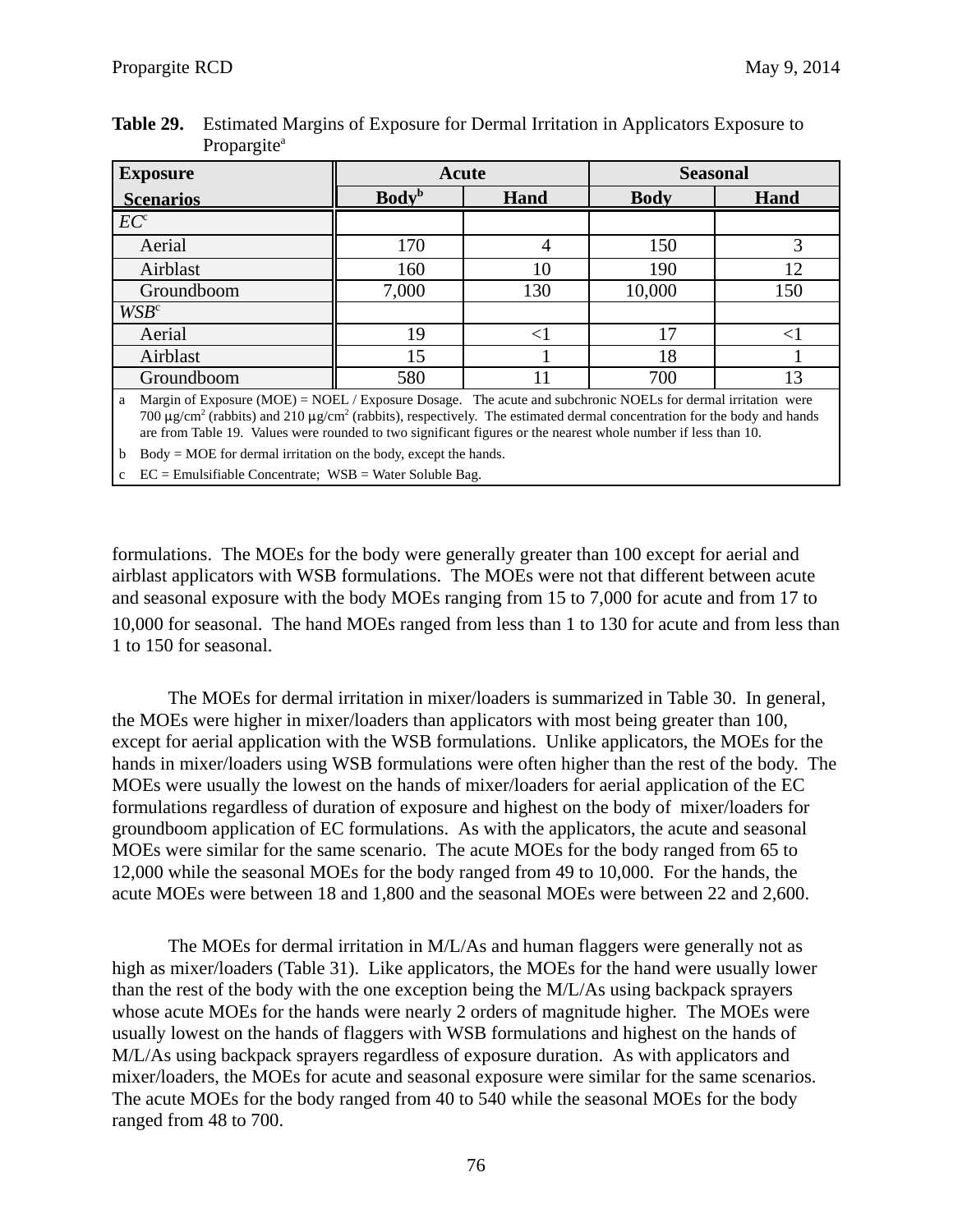| <b>Exposure</b>  | Acute                            |       | <b>Seasonal</b> |       |
|------------------|----------------------------------|-------|-----------------|-------|
| <b>Scenarios</b> | <b>Body</b> <sup>b</sup><br>Hand |       | <b>Body</b>     | Hand  |
| EC <sup>c</sup>  |                                  |       |                 |       |
| Aerial           | 1,800                            | 18    | 2,100           | 22    |
| Airblast         | 7,000                            | 55    | 7,000           | 66    |
| Groundboom       | 12,000                           | 99    | 10,000          | 120   |
| $WSB^c$          |                                  |       |                 |       |
| Aerial           | 65                               | 470   | 49              | 520   |
| Airblast         | 160                              | 1,200 | 120             | 1,000 |
| Groundboom       | 270                              | 1,800 | 210             | 2,600 |

Table 30. **Table 30.** Estimated Margins of Exposure for Dermal Irritation in Mixer/Loaders Exposed to Propargite<sup>a</sup>

700  $\mu$ g/cm<sup>2</sup> (rabbits) and 210  $\mu$ g/cm<sup>2</sup> (rabbits), respectively. The estimated dermal concentration for the body and hands a Margin of Exposure (MOE) = NOEL / Exposure Dosage. The acute and subchronic NOELs for dermal irritation were are from Table 20. Values were rounded to two significant figures or the nearest whole number if less than 10.

b Body = MOE for dermal irritation on the body, except the hands.

 $EC =$  Emulsifiable Concentrate;  $WSB =$  Water Soluble Bag.

**Table 31.** Estimated Margins of Exposure for Dermal Irritation in Mixer/Loader/Applicators and Human Flaggers Exposed to Propargite<sup>a</sup>

| <b>Exposure</b>                                     | Acute                          |        | <b>Seasonal</b> |        |
|-----------------------------------------------------|--------------------------------|--------|-----------------|--------|
| <b>Scenarios</b>                                    | <b>Body</b> <sup>b</sup>       | Hand   | <b>Body</b>     | Hand   |
| Flagger                                             |                                |        |                 |        |
| EC <sup>c</sup>                                     | 350                            | 89     | 420             | 100    |
| $WSB^c$                                             | 40                             | 10     | 48              |        |
| Mixer/Loader/Applicator                             |                                |        |                 |        |
| Low Pressure                                        | 540                            | 75     | 700             | 110    |
| <b>High Pressure</b>                                | 190                            | 150    | 140             | 110    |
| <b>Backpack</b>                                     | 230                            | 23,000 | 210             | 21,000 |
| $\mathbf{v}$ $\mathbf{v}$<br>$(110T)$ $110T$ $(17)$ | $\mathbf{r}$<br><b>COMPUTE</b> |        | $\mathbf{1}$    |        |

700  $\mu$ g/cm<sup>2</sup> (rabbits) and 210  $\mu$ g/cm<sup>2</sup> (rabbits), respectively. The estimated dermal concentration for the body and hands a Margin of Exposure (MOE) = NOEL / Exposure Dosage. The acute and subchronic NOELs for dermal irritation were are from Table 21. Values were rounded to two significant figures or the nearest whole number if less than 10.

b Body = MOE for dermal irritation on the body, except the hands.

 $EC =$  Emulsifiable Concentrate;  $WSB =$  Water Soluble Bag.

The acute MOEs for the hands were between 10 and 23,000 while the seasonal MOEs for the hands were between 12 and 21,000.

The dermal MOEs for systemic effects in fieldworkers are summarized in Table 32. Most of the acute dermal MOEs for systemic effects were greater than 100 for fieldworkers, ranging from 50 to 3,000. In contrast, the seasonal and chronic MOEs for systemic effects were almost all less than 100 due to the significantly lower seasonal and chronic dermal NOEL (170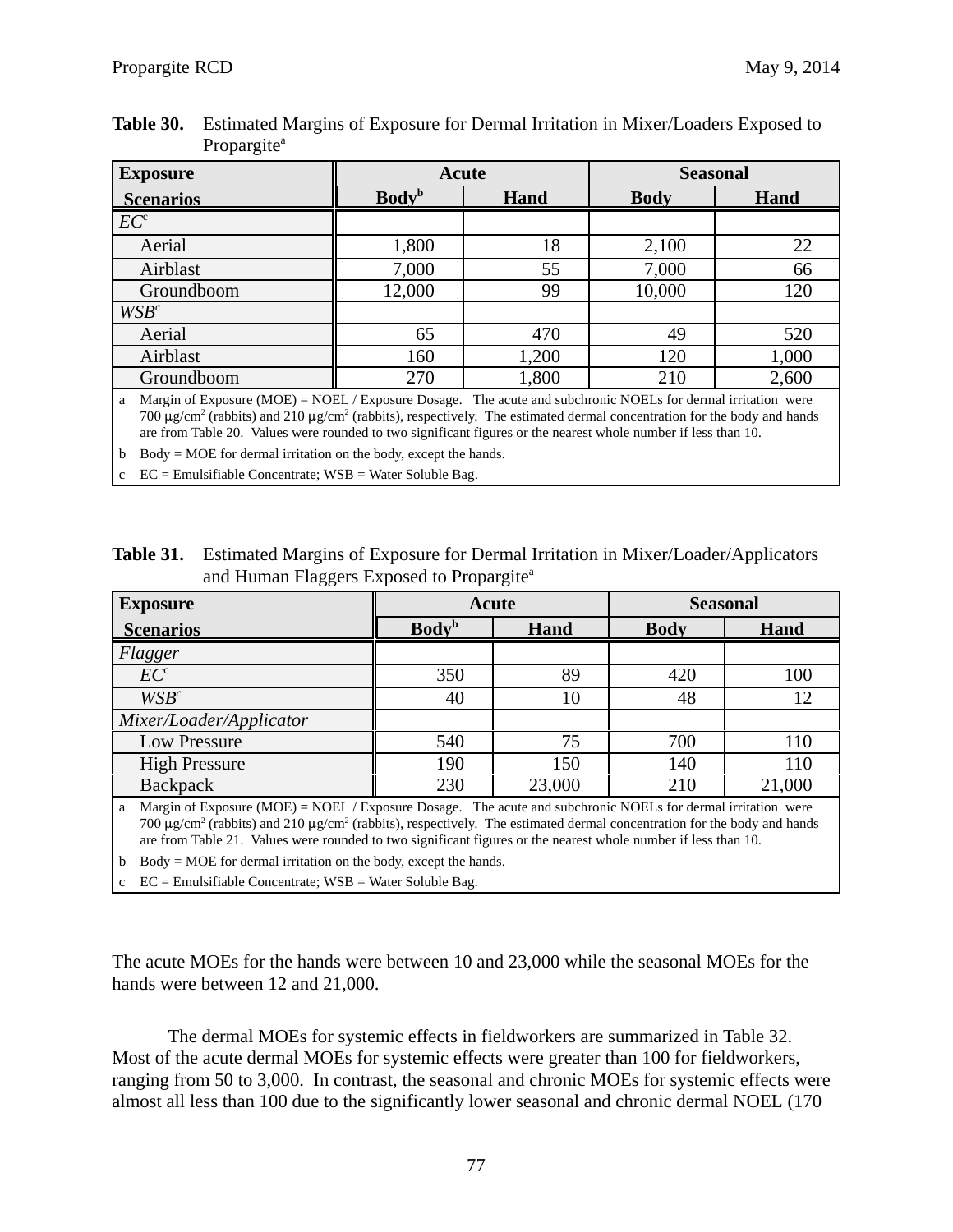| <b>Table 32.</b> Estimated Margins of Exposure for Systemic Effects with Dermal Exposure to |
|---------------------------------------------------------------------------------------------|
| Propargite in Fieldworkers <sup>a</sup>                                                     |

| <b>Scenario</b>                      | <b>Acute</b> | <b>Seasonal</b> | <b>Chronic</b> |
|--------------------------------------|--------------|-----------------|----------------|
| Corn harvesters                      | 260          | 3               | 6              |
| Corn detasselers                     | 63           | $\leq$ 1        | $\overline{2}$ |
| Corn (cotton) scouts <sup>b</sup>    | 710          | 10              | 19(29)         |
| Grape cane turners/girdlers          | 470          | 6               | 18             |
| Grape harvesters/other cultivators   | 930          | 12              | 35             |
| <b>Nectarine harvesters</b>          | 440          | 5               | 16             |
| Nectarine pruners/leaf thinners      | 220          | 3               | 8              |
| Citrus pruners/leaf thinners         | 230          | 3               | 15             |
| Rose harvesters/cutters              | 50           | $<$ 1           | $\overline{2}$ |
| Jojoba harvesters                    | 290          | 3               | 14             |
| Christmas tree/conifer transplanters | 3,000        | 38              | 90             |
| Strawberry transplanters             | 1,300        | 16              | 39             |
| Dry bean harvesters                  | 940          | 13              | 40             |
| Almond sweepers/mech. harvesters     | 830          | 10              | 24             |
| Walnut sweepers/mech. harvesters     | 530          | 7               | 16             |
| Potato/peanut mech. harvesters       | 530          | 7               | 16             |
| Alfalfa/clover seed mech. harvesters | 530          | 7               | 16             |
| Grain sorghum mech. harvesters       | 530          | $\overline{7}$  | 16             |
| Irrigator and other cultivators      | 530          | 7               | 16             |

a Margin of Exposure (MOE) = NOEL / Exposure Dosage. After adjusting for dermal absorption, the acute, seasonal and chronic dermal NOELs were 17 mg/kg (rabbits - no clinical signs or body weight reductions after 1 week of exposure), 170 µg/kg/day (rabbits - reduced body weights, changes in clinical chemistry and hematology and increased kidney and liver weights), and 170  $\mu$ g/kg/day (same as subchronic), respectively. The estimated exposure dosages are from Table 22. Values were rounded to two significant figures or the nearest whole number if less than 10.

b The values in the table are for corn scouts. The MOEs for cotton scouts are the same except for the chronic MOE which is 29.

 $\mu$ g/kg/day) for systemic effects compared to the acute dermal NOEL (17 mg/kg/day). The seasonal MOEs for systemic effects ranged from less than one to 38. The chronic MOEs were between 2 and 90. The lowest MOEs for systemic effects were seen in rose harvesters/cutters and corn detasselers while the highest were seen in Christmas tree/conifer transplanters.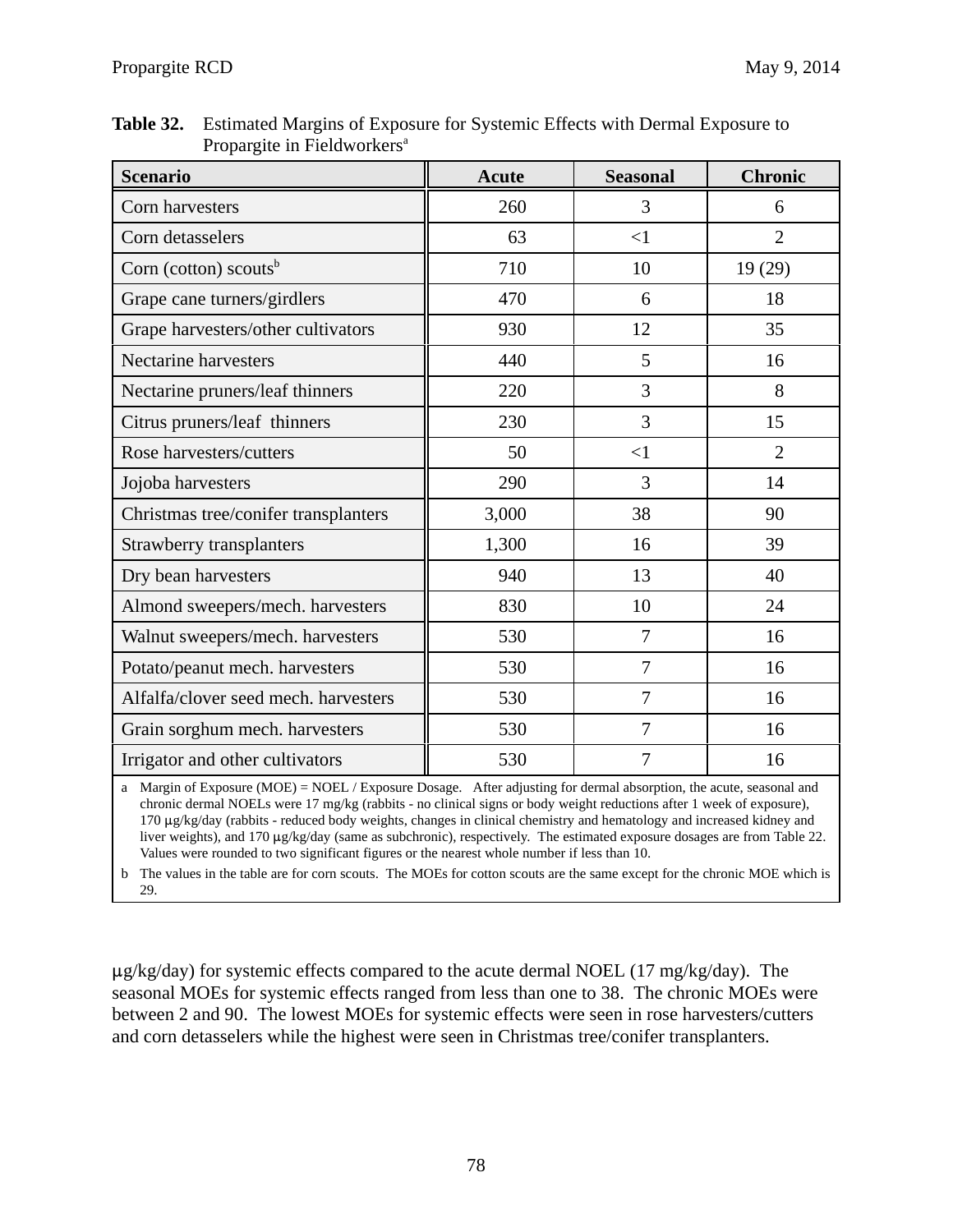Table 33 summarizes the MOEs for dermal irritation in fieldworkers. The acute MOEs for dermal irritation on the body of fieldworkers were all greater than 100. On the other hand, the acute MOEs for dermal irritation on the hands were less than 100 for some scenarios, including corn harvesters and detasselers, nectarine harvesters, nectarine and citrus pruners/leaf thinners, rose harvesters/cutters, and jojoba harvesters. The seasonal MOEs for dermal irritation on the body were all greater than 100. In contrast, the seasonal MOEs for dermal irritation on the hands of fieldworkers were usually less than 100 and a couple were less than 10, including rose harvesters/cutters and corn detasselers.

|                                                                                | <b>Acute</b>             |       | <b>Seasonal</b>                    |      |
|--------------------------------------------------------------------------------|--------------------------|-------|------------------------------------|------|
| <b>Scenario</b>                                                                | <b>Body</b> <sup>b</sup> | Hand  | <b>Body</b>                        | Hand |
| Corn harvesters                                                                | 3,500                    | 54    | 1,000                              | 19   |
| Corn detasselers                                                               | 700                      | 13    | 260                                | 5    |
| Cotton/corn scouts                                                             | 1,200                    | 1,200 | 520                                | 520  |
| Grape cane turners/girdlers                                                    | 870                      | 870   | 300                                | 300  |
| Grape harvesters/other cultivators                                             | 7,000                    | 190   | 2,100                              | 70   |
| <b>Nectarine harvesters</b>                                                    | 7,000                    | 89    | 2,100                              | 32   |
| Nectarine pruners/leaf thinners                                                | 3,500                    | 44    | 1,000                              | 16   |
| Citrus pruners/leaf thinners                                                   | 2,300                    | 48    | 700                                | 15   |
| Rose harvesters/cutters                                                        | 540                      | 10    | 260                                | 5    |
| Jojoba harvesters                                                              | 3,500                    | 60    | 1,000                              | 21   |
| Christmas tree/conifer transplanters                                           | 35,000                   | 640   | 10,000                             | 230  |
| Strawberry transplanters                                                       | 12,000                   | 260   | 5,200                              | 100  |
| Dry bean harvesters                                                            | 7,000                    | 190   | 4,200                              | 81   |
| Almond sweepers/mech. harvesters                                               | 7,000                    | 170   | 3,500                              | 62   |
| Walnut sweepers/mech. harvesters                                               | 7,000                    | 110   | 2,100                              | 40   |
| Potato/peanut mech. harvesters                                                 | 7,000                    | 110   | 2,100                              | 40   |
| Alfalfa/clover mech. harvesters                                                | 7,000                    | 110   | 2,100                              | 40   |
| Grain sorghum mech. harvesters                                                 | 7,000                    | 110   | 2,100                              | 40   |
| Irrigator and other cultivators                                                | 7,000                    | 110   | 2,100                              | 40   |
| $M_{\text{cutoff}}$ of $F_{\text{cutoff}}$ (MOE) $M$ OEI ( $F_{\text{cutoff}}$ | $\sim$ D $\sim$          |       | $1 - M$ OEI $-$ for domain $1 + M$ |      |

| Table 33. Estimated Margins of Exposure for Dermal Irritation in Fieldworkers Exposed to |
|------------------------------------------------------------------------------------------|
| Propargite                                                                               |

700  $\mu$ g/cm<sup>2</sup> (rabbits) and 210  $\mu$ g/cm<sup>2</sup> (rabbits), respectively. The estimated dermal concentration for the body and hands a Margin of Exposure (MOE) = NOEL / Exposure Dosage. The acute and subchronic NOELs for dermal irritation were are from Table 23. Values were rounded to two significant figures or the nearest whole number if less than 10.

b Body = Dermal concentration for the whole body, except the hands.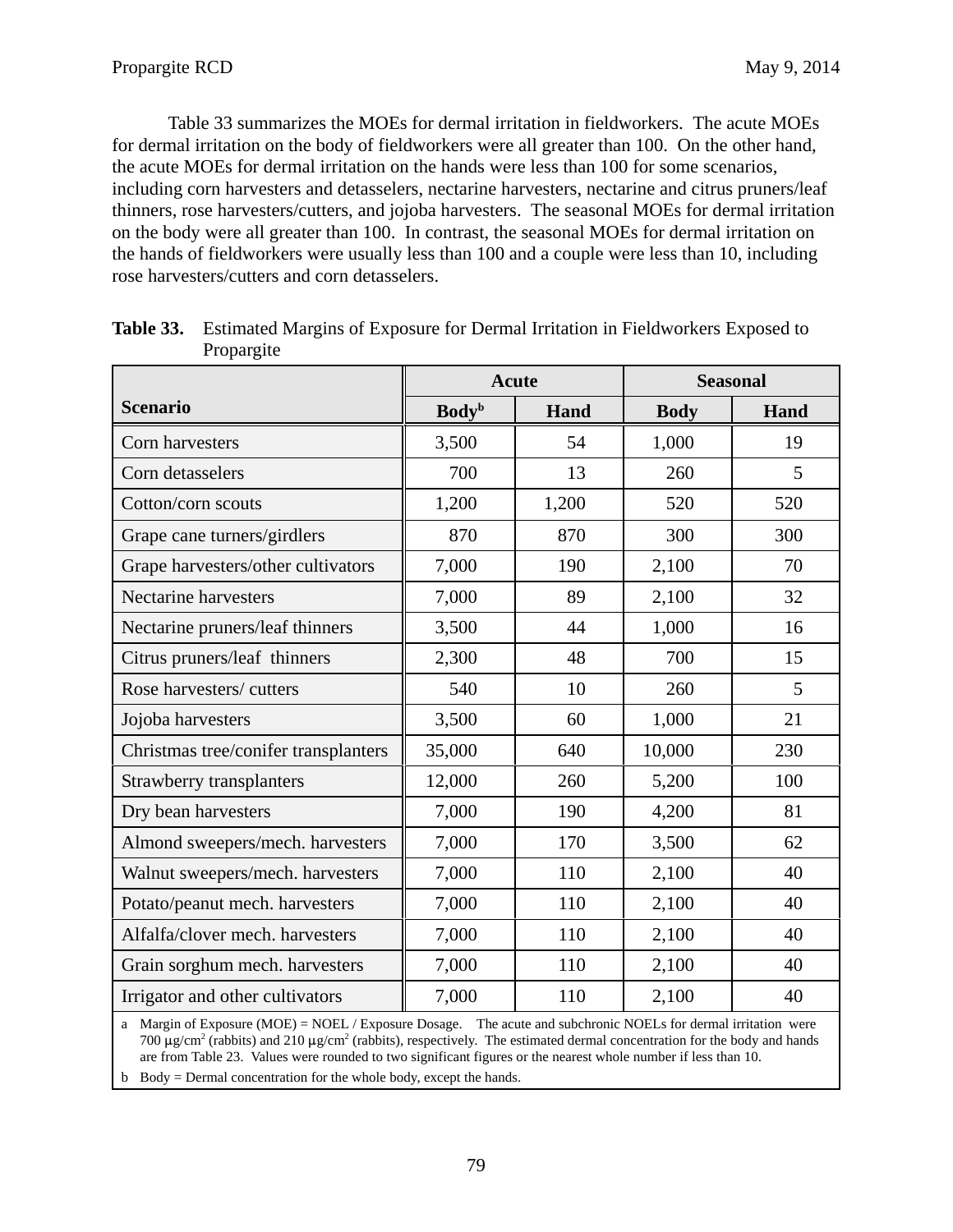The cancer risk estimates for handlers are summarized in Table 34. The cancer risk was calculated using the LADDs in Tables 15-17 and the cancer potency estimates based on jejunal sarcomas in male rats  $(5.9 \times 10^{-2} \text{ (mg/kg/day)}^{-1}$  for MLE or  $8.4 \times 10^{-2} \text{ (mg/kg/day)}^{-1}$  for 95% UB) after adjusting for the oral absorption (40%). The estimated carcinogenic risk for handlers using the MLE for carcinogenic potency ranged  $5.9 \times 10^{-5}$  to  $1.9 \times 10^{-2}$ . When the 95% UB for carcinogenic potency was used, the estimated carcinogenic risk for workers ranged from 8.4 x  $10^{-5}$  to 2.6 x 10<sup>-2</sup>. The cancer risk estimates were highest for aerial applicators with WSB formulations. The lowest cancer risk estimates were for mixer/loaders for groundboom application of EC formulations.

|                                  | <b>Maximum Likelihood</b> | 95% Upper Bound      |
|----------------------------------|---------------------------|----------------------|
| <b>Exposure Scenarios</b>        | <b>Estimate</b>           | <b>Estimate</b>      |
| <b>Applicators</b>               |                           |                      |
| $\overline{EC}^c$                |                           |                      |
| Aerial                           | $2.5 \times 10^{-3}$      | 3.6 x $10^{-3}$      |
| Airblast                         | $1.1 \times 10^{-3}$      | $1.6 \times 10^{-3}$ |
| Groundboom                       | $8.3 \times 10^{-5}$      | $1.2 \times 10^{-4}$ |
| <b>WSB</b>                       |                           |                      |
| Aerial                           | $1.9 \times 10^{-2}$      | $2.6 \times 10^{-2}$ |
| Airblast                         | $1.0 \times 10^{-2}$      | $1.5 \times 10^{-2}$ |
| Groundboom                       | $5.4 \times 10^{-4}$      | $7.7 \times 10^{-4}$ |
| <b>Mixer/Loaders</b>             |                           |                      |
| EC                               |                           |                      |
| Aerial                           | $3.0 \times 10^{-4}$      | $4.2 \times 10^{-4}$ |
| Airblast                         | $9.4 \times 10^{-5}$      | $1.3 \times 10^{-4}$ |
| Groundboom                       | $5.9 \times 10^{-5}$      | $8.4 \times 10^{-5}$ |
| <b>WSB</b>                       |                           |                      |
| Aerial                           | $2.4 \times 10^{-3}$      | $3.5 \times 10^{-3}$ |
| Airblast                         | $9.8 \times 10^{-4}$      | $1.4 \times 10^{-3}$ |
| Groundboom                       | $5.9 \times 10^{-4}$      | $8.4 \times 10^{-4}$ |
| M/L/As <sup>d</sup> and Flaggers |                           |                      |
| Flagger                          |                           |                      |
| EC                               | $3.8 \times 10^{-4}$      | $5.4 \times 10^{-4}$ |
| <b>WSB</b>                       | $2.7 \times 10^{-3}$      | $3.9 \times 10^{-3}$ |
| Mixer/Loader/Applicator          |                           |                      |
| <b>Low Pressure</b>              | $2.4 \times 10^{-4}$      | $3.4 \times 10^{-4}$ |
| <b>High Pressure</b>             | $9.0 \times 10^{-4}$      | $1.3 \times 10^{-3}$ |
| Backpack                         | $5.1 \times 10^{-4}$      | $7.3 \times 10^{-4}$ |

 **Table 34.** Estimated Carcinogenic Risk for Handlers Based on Potential Lifetime Exposure to Propargite<sup>a</sup>

a Carcinogenic Risk = Carcinogenic Potency x Exposure Dosage. The exposure dosages were the LADD in Tables 16-18. After adjusting for oral absorption, the maximum likelihood estimate for carcinogenic potency is 5.9 x  $10^2$  (mg/kg/day)<sup>-1</sup> for propargite. The 95% upper bound estimate for carcinogenic potency is 8.4 x  $10^{-2}$  (mg/kg/day)<sup>-1</sup>.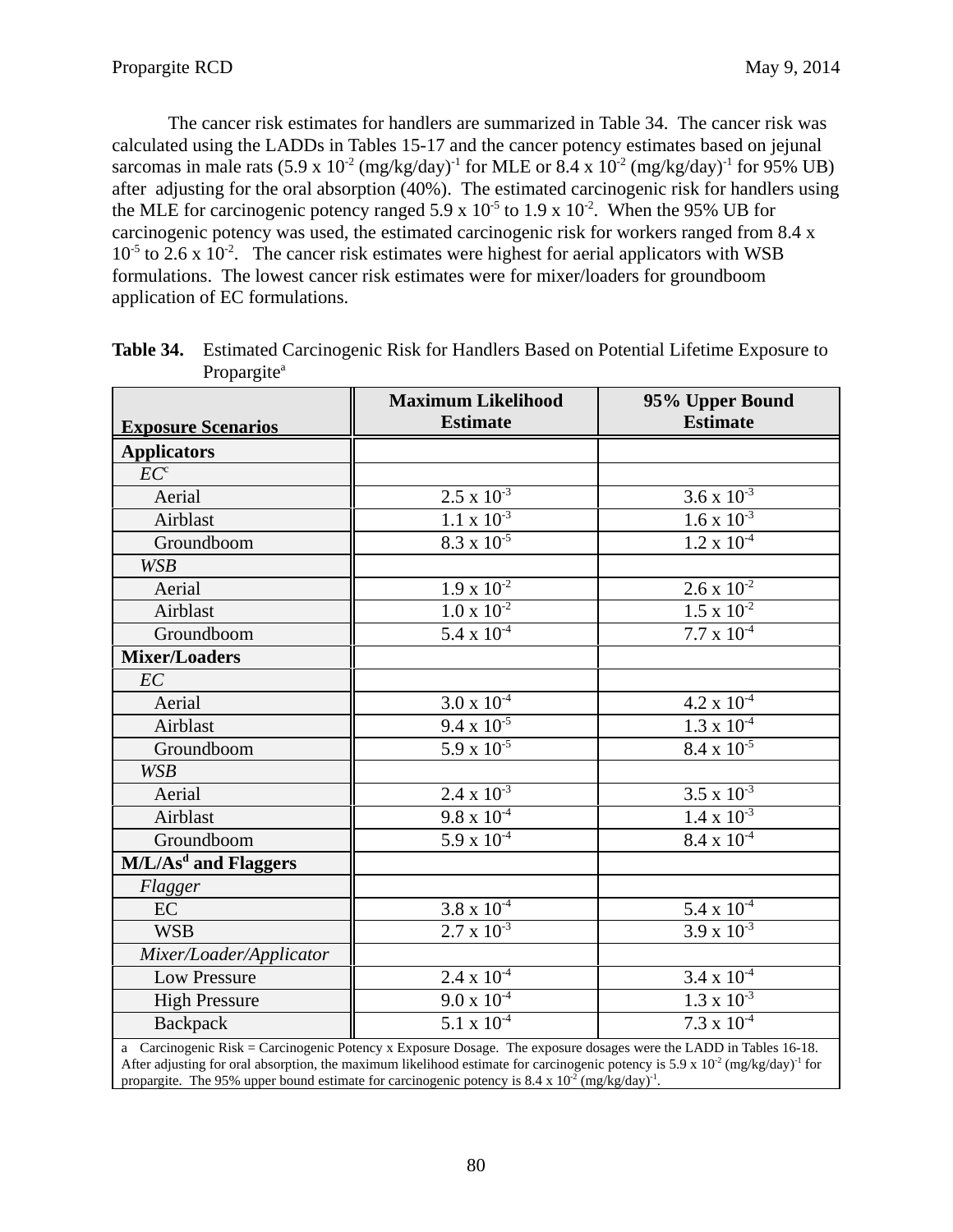Table 35 summarizes the cancer risk estimates for fieldworkers. The cancer risk estimates were calculated using the LADDs in Table 22 and the cancer potency estimates at the MLE and 95% UB. The cancer risk estimates at the MLE ranged from 5.9 x  $10^{-5}$  to 3.1 x  $10^{-3}$ . At the 95% UB, the cancer risk estimates were between 8.4 x  $10^{-5}$  to 4.4 x  $10^{-3}$ . The highest risk estimates were seen in corn detasselers while the lowest risk estimates were found in Christmas tree/conifer transplanters.

| <b>Exposure Scenarios</b>                                                                                                                                                                                                                                           | <b>Maximum Likelihood</b><br><b>Estimate</b> | 95% Upper Bound<br><b>Estimate</b> |
|---------------------------------------------------------------------------------------------------------------------------------------------------------------------------------------------------------------------------------------------------------------------|----------------------------------------------|------------------------------------|
| Corn harvesters                                                                                                                                                                                                                                                     | $8.6 \times 10^{-4}$                         | $1.2 \times 10^{-3}$               |
| Corn detasselers                                                                                                                                                                                                                                                    | $3.1 \times 10^{-3}$                         | $4.4 \times 10^{-3}$               |
| Corn scouts                                                                                                                                                                                                                                                         | $2.8$ x $10^{\text{-}4}$                     | $3.9 \times 10^{-4}$               |
| Cotton scouts                                                                                                                                                                                                                                                       | $1.8 \times 10^{-4}$                         | $2.6 \times 10^{-4}$               |
| Grape cane turners/girdlers                                                                                                                                                                                                                                         | $3.1\ge10^4$                                 | $4.4 \times 10^{-4}$               |
| Grape harvesters/other cultivators                                                                                                                                                                                                                                  | $1.5$ x $10^{\text{-}4}$                     | $2.2 \times 10^{-4}$               |
| Nectarine harvesters                                                                                                                                                                                                                                                | $3.4 \times 10^{-4}$                         | $4.8 \times 10^{-4}$               |
| Nectarine pruners/leaf thinners                                                                                                                                                                                                                                     | $6.7 \times 10^{-4}$                         | $9.6 \times 10^{-4}$               |
| Citrus pruners/leaf thinners                                                                                                                                                                                                                                        | $3.5 \times 10^{-4}$                         | $5.0 \times 10^{-4}$               |
| Rose harvesters/cutters                                                                                                                                                                                                                                             | $2.9 \times 10^{-3}$                         | $4.1 \times 10^{-3}$               |
| Jojoba harvesters                                                                                                                                                                                                                                                   | $4.0 \ge 10^{4}$                             | $5.6 \times 10^{-4}$               |
| Christmas tree/conifer transplanters                                                                                                                                                                                                                                | $5.9 \times 10^{-5}$                         | $8.4 \times 10^{-5}$               |
| Strawberry transplanters                                                                                                                                                                                                                                            | $1.4 \times 10^{-4}$                         | $1.9 \times 10^{-4}$               |
| Dry bean harvesters                                                                                                                                                                                                                                                 | $1.4 \times 10^{-4}$                         | $1.9 \times 10^{-4}$               |
| Almond sweepers/mech. harvesters                                                                                                                                                                                                                                    | $2.2 \times 10^{-4}$                         | $3.1 \times 10^{-4}$               |
| Walnut sweepers/mech. harvesters                                                                                                                                                                                                                                    | $3.4 \times 10^{-4}$                         | $4.9 \times 10^{-4}$               |
| Potato/peanut mech. harvesters                                                                                                                                                                                                                                      | $3.4 \times 10^{-4}$                         | $4.9 \times 10^{-4}$               |
| Alfalfa/clover mech. harvesters                                                                                                                                                                                                                                     | $3.4 \times 10^{-4}$                         | $4.9 \times 10^{-4}$               |
| Grain sorghum mech. harvesters                                                                                                                                                                                                                                      | $3.4 \times 10^{-4}$                         | $4.9 \times 10^{-4}$               |
| Irrigator and other cultivators                                                                                                                                                                                                                                     | $3.4 \times 10^{-4}$                         | $4.9 \times 10^{-4}$               |
| a Carcinogenic Risk = Carcinogenic Potency x Exposure Dosage. The exposure dosage was the LADD in Table 22. After<br>adjusting for oral absorption, the maximum likelihood estimate for carcinogenic potency is 5.9 x 10 <sup>2</sup> (mg/kg/day) <sup>-1</sup> for |                                              |                                    |

| <b>Table 35.</b> Estimated Carcinogenic Risk for Fieldworkers Based on Potential Lifetime Exposure |
|----------------------------------------------------------------------------------------------------|
| to Propargite <sup>a</sup>                                                                         |

propargite. The 95% upper bound estimate for carcinogenic potency is  $8.4 \times 10^{-2}$  (mg/kg/day)<sup>-1</sup>.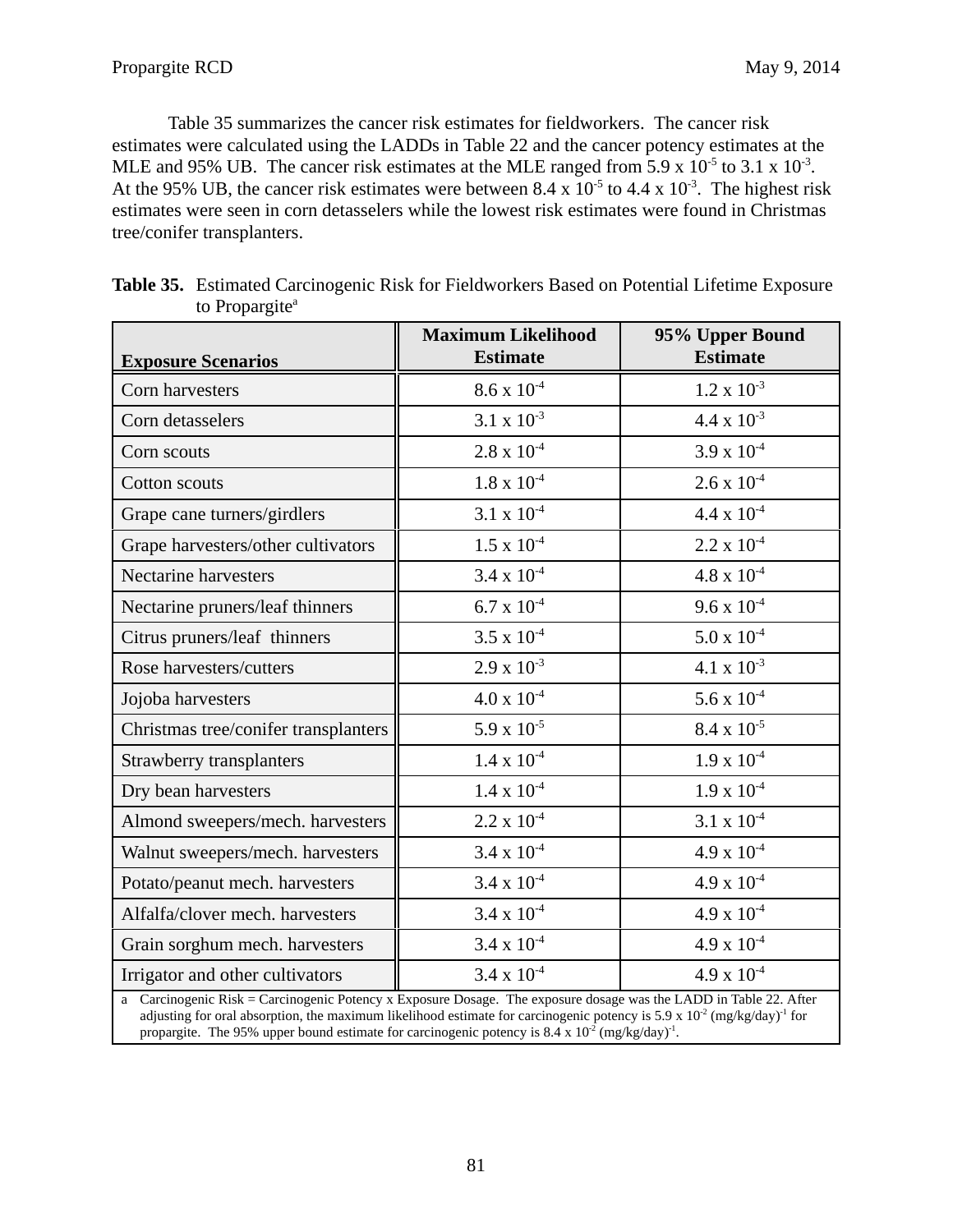## **III.C.2. Application Site Bystander Exposure**

The MOEs for acute inhalation exposure for bystanders near fields treated with propargite were calculated using an acute oral NOEL of 0.8 mg/kg based on anorexia and adipsia in pregnant rabbits and delayed ossification in their fetuses after adjusting for oral absorption (40%) and the ADDs in Table 24. The 1-hr acute MOEs for bystanders were 3,700 for infants and 7,600 for adults (Table 36). The 24-hr acute MOEs were calculated using the same acute adjusted oral NOEL. The 24-hr acute MOEs for bystanders ranged from 590 for infants to 1,200 for adults. The MOEs for seasonal bystander exposure to propargite were calculated using the lowest subchronic oral NOEL of 0.8 mg/kg/day which came the same developmental toxicity in rabbits and the SADDs from Table 24. The seasonal MOEs for bystanders were 1,400 for infants and 2,900 for adults. The MOEs for chronic bystander exposure to propargite were calculated using an oral NOEL from a 2 year chronic study in rats of 1.5 mg/kg/day after adjusting for oral absorption (40%) and the AADDs from Table 24. The chronic MOEs for bystanders were 7,600 for infants and 16,000 for adults. The carcinogenic risk was calculated using the AADDs for adults (Table 24) and the estimated carcinogenic potency based on the jejunal sarcomas in male rats  $(5.9 \times 10^{-2} \text{ (mg/kg/day)}^1$  for MLE or  $8.4 \times 10^{-2} \text{ (mg/kg/day)}^1$  for 95% UB) after adjusting for the oral absorption (40%). For the application site, the carcinogenic risk estimates were between 5.5 x  $10^{-6}$  (MLE) and 7.8 x  $10^{-6}$  (95% UB).

 **Table 36.** Estimated Margins of Exposure for Bystanders Near Application Sites Treated with Propargite<sup>a</sup>

| <b>Exposure Dosages</b>                                                                                                                                                                                                                                              | Infants | <b>Adults</b> |
|----------------------------------------------------------------------------------------------------------------------------------------------------------------------------------------------------------------------------------------------------------------------|---------|---------------|
| Acute - 1 hr                                                                                                                                                                                                                                                         | 3,700   | 7,600         |
| Acute - 24 hr                                                                                                                                                                                                                                                        | 590     | 1,200         |
| Seasonal                                                                                                                                                                                                                                                             | 1,400   | 2,900         |
| Chronic                                                                                                                                                                                                                                                              | 7,600   | 16,000        |
| a Margin of Exposure (MOE) = NOEL / Exposure Dosage. Inhalation exposures were evaluated using the following acute,<br>$\sim$ 1 1 1 $\sim$ 1 MOPI 00 4 ( $\sim$ 11) $\sim$ 1 $\sim$ 1 $\sim$ 1 $\sim$ 1 $\sim$ 1 $\sim$ 1 $\sim$ 1 $\sim$ 1 $\sim$ 1 $\sim$ 1 $\sim$ |         |               |

seasonal and chronic oral NOELs: 0.8 mg/kg (pregnant rabbit - maternal: anorexia, adipsia; fetal: delayed ossification), 0.8 mg/kg/day (pregnant rabbit - maternal: anorexia, adipsia, reduced body weight gain and reduced survival), and 1.5 mg/kg/day (rats - reduced body weights and food consumption), after adjusting for oral absorption (40%). The exposure dosages are from Table 24. Values were rounded to two significant figures or the nearest whole number if less than 10.

# **III.C.3. Aggregate Exposure**

The aggregate MOEs for the general public were calculated using the aggregate exposure estimates in Table 25 and the acute, seasonal and chronic oral NOELs were 0.8, 0.8 and 1.5 mg/kg/day, respectively, after adjusting for oral absorption (40%) (Lewis, 2004). The 1-hr acute aggregate MOEs at the application site for infants and adults were 760 and 1,200, respectively (Table 37). The 24-hr acute aggregate MOEs were 210 for infants and 330 for adults. The seasonal aggregate MOEs at the application site were 1,100 for infants and 2,300 for adults. The chronic aggregate MOEs at the application site were 4,800 and 7,200 for infants and adults, respectively. The aggregate carcinogenic risk for the general public was calculated using the chronic aggregate exposure estimate for adults and the estimated carcinogenic potency based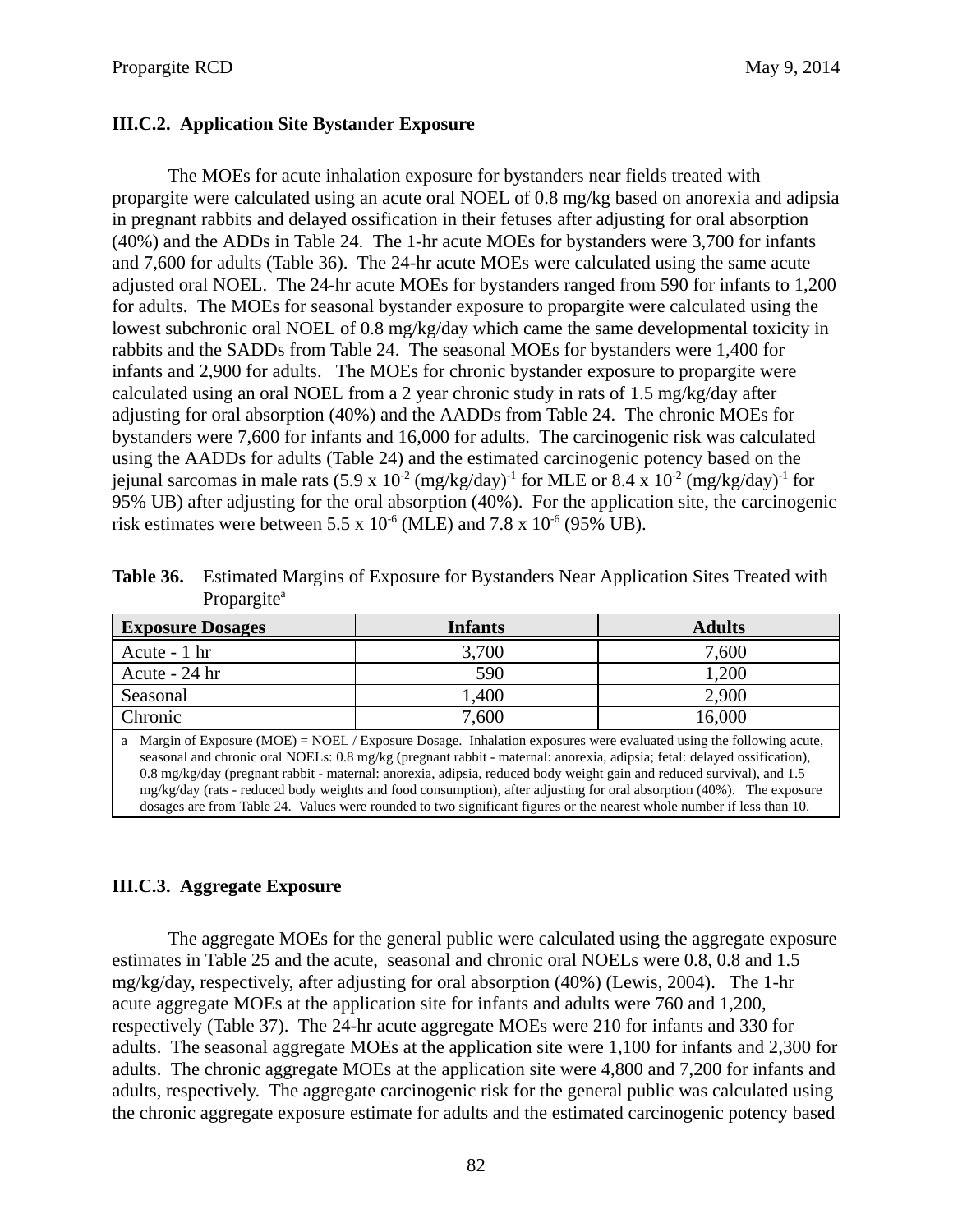on the jejunal sarcomas in male rats  $(5.9 \times 10^{-2} \text{ (mg/kg/day)}^{-1}$  for MLE or 8.4 x  $10^{-2} \text{ (mg/kg/day)}^{-1}$ for 95% UB) after adjusting for oral absorption (40%). The estimated cancer risk for the general public based on potential aggregate lifetime exposure to propargite in the diet, drinking water and application site air ranged from 1.2  $10^{-5}$  (MLE) to 1.8 x  $10^{-5}$  (95% UB).

Table 37. **Estimated Aggregate Margins of Exposure for the General Public Exposed to** Propargite in the Diet, Drinking Water and Application Site Air

| <b>Exposure Dosages</b>                                                                                                                                       | <b>Infants</b> | <b>Adults</b> |
|---------------------------------------------------------------------------------------------------------------------------------------------------------------|----------------|---------------|
| Acute - 1 hr                                                                                                                                                  | 760            | 1,200         |
| Acute - 24 hr                                                                                                                                                 | 210            | 330           |
| Seasonal                                                                                                                                                      | 1,100          | 2,300         |
| Chronic                                                                                                                                                       | 4,800          | 7,200         |
| $\cdots$<br>$\mathcal{C}$ T <sub>1</sub><br>$(110T)$ $110T$ $T$<br>$\mathbf{1}$ and $\mathbf{1}$ and $\mathbf{1}$ and $\mathbf{1}$<br>$\sqrt{ }$<br>$\lambda$ |                |               |

a Margin of Exposure (MOE) = NOEL / Exposure Dosage. Aggregate exposures were evaluated using the following acute, seasonal and chronic oral NOELs: 0.8 mg/kg (pregnant rabbit - maternal: anorexia, adipsia; fetal: delayed ossification), 0.8 mg/kg/day (pregnant rabbit - maternal: anorexia, adipsia, reduced body weight gain and reduced survival), and 1.5 mg/kg/day (rats - reduced body weights and food consumption), after adjusting for oral absorption (40%). The exposure dosages are from Table 25. Values were rounded to two significant figures or the nearest whole number if less than 10.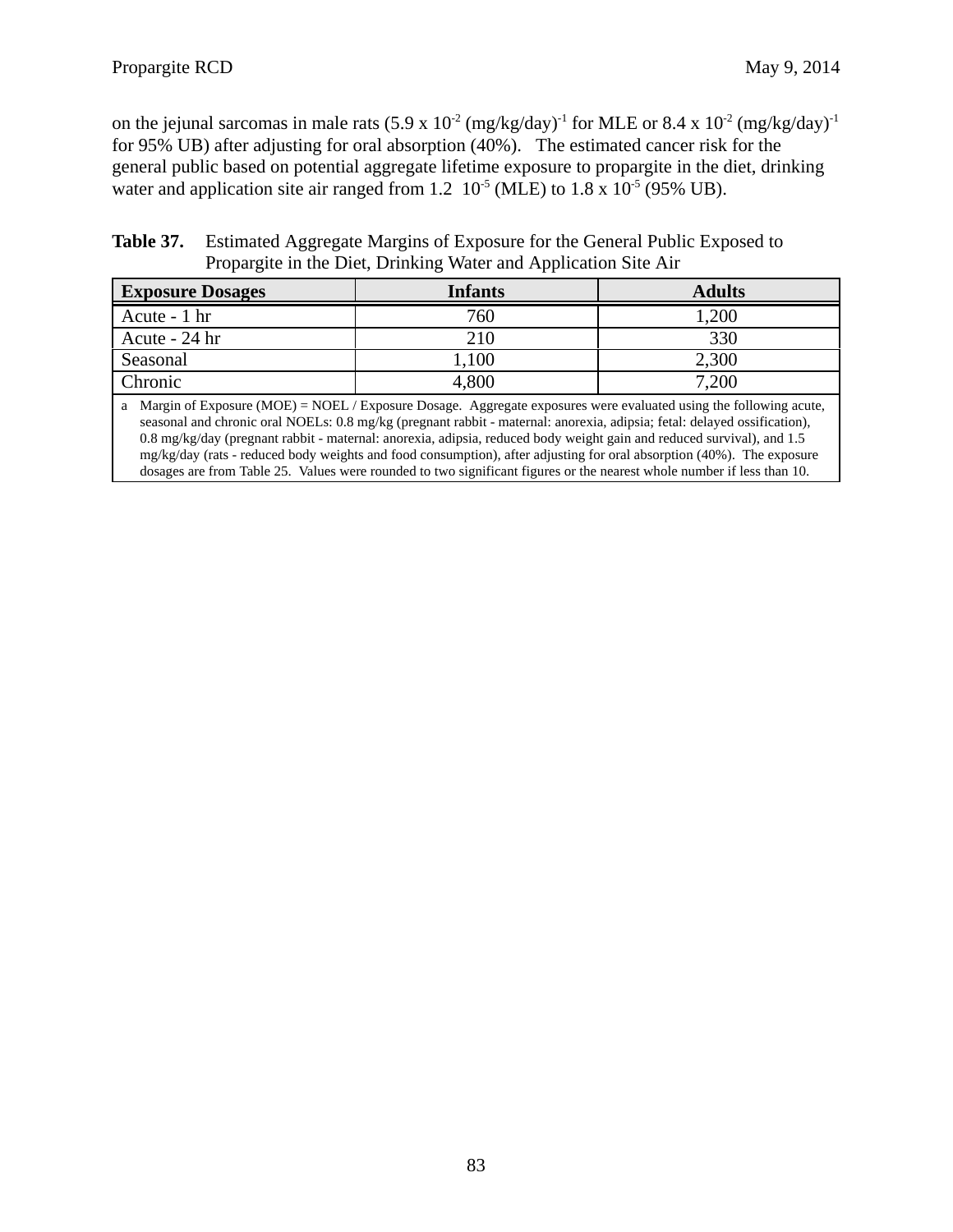#### **IV. RISK APPRAISAL**

Risk assessment is the process used to evaluate the potential for human exposure and the likelihood that the adverse effects observed in toxicity studies with laboratory animals will occur in humans under the specific exposure conditions. Every risk assessment has inherent limitations on the application of existing data to estimate the potential risk to human health. Therefore, certain assumptions and extrapolations are incorporated into the hazard identification, dose-response assessment, and exposure assessment processes. These, in turn, result in uncertainty in the risk characterization which integrates all the information from the previous three processes. Qualitatively, risk assessments for all chemicals have similar uncertainties. However, the degree or magnitude of the uncertainty can vary depending on the availability and quality of the data, and the types of exposure scenarios being assessed. Specific areas of uncertainty associated with this risk assessment for propargite are delineated in the following discussion.

#### **IV.A. HAZARD IDENTIFICATION**

Oral studies were selected to evaluate inhalation exposure to propargite using route-toroute extrapolation since there was only the inhalation  $LC_{50}$  study conducted by Hoffman (1992a) available. In this study, a NOEL was not established and one death was observed at the LOEL. It was concluded there was more uncertainty associated with estimating a NOEL from a LOEL at which death was observed than with route-to-route extrapolation from an observed oral NOEL where effects at the LOEL were milder. However, if the  $LC_{50}$  study had been used, the NOEL would be 31  $\mu$ g/L or 5.00 mg/kg if estimated by dividing the LOEL (0.31 mg/L or 50 mg/kg, assuming a rat breathes 960 L/kg/day x 4 hrs/24 hrs) by a default uncertainty factor of 10. The 8-hr and 24-hr NOELs would then be 2.5 mg/kg and 0.83 mg/kg, respectively, by applying Haber's Law. Using these NOELs to evaluate the 1-hr, 8-hr and 24-hr exposure, the MOEs would be approximately 6-fold higher, 3-fold higher and the same for the respective exposures compared to those calculated using the oral NOEL for all three acute exposure durations. The inhalation  $LC_{50}$  study could have also been used to derive subchronic and chronic inhalation NOELs by dividing the LOEL by additional default uncertainty factors of 10 and 100, resulting in a estimated subchronic and chronic inhalation NOELs of 83 and 8.3  $\mu$ g/kg/day, respectively. If these estimated NOELs had been used for evaluating inhalation exposure rather than the lowest observed subchronic and chronic oral NOELs, the subchronic and chronic inhalation MOEs would be approximately 10- and 180-fold lower, respectively. Due to greater uncertainty with the additional factors used, route-to-route extrapolation was considered preferable for evaluating all duration of inhalation exposure.

The dermal  $LD_{50}$  study conducted by Kiplinger (1993b) was considered in the evaluation of risks for systemic effects from acute dermal exposure to propargite in agricultural workers. Only one dose level was tested in this study, so it was not possible to do a BMD analysis. A NOEL was estimated by dividing the only dose tested by an default uncertainty factor of 10. Without any other dose levels tested, the shape of the dose response curve is unknown. Consequently, the estimated NOEL of 400 mg/kg could easily be over or underestimated. However, in the two 21-day dermal toxicity studies in rabbits no clinical signs or reddened lungs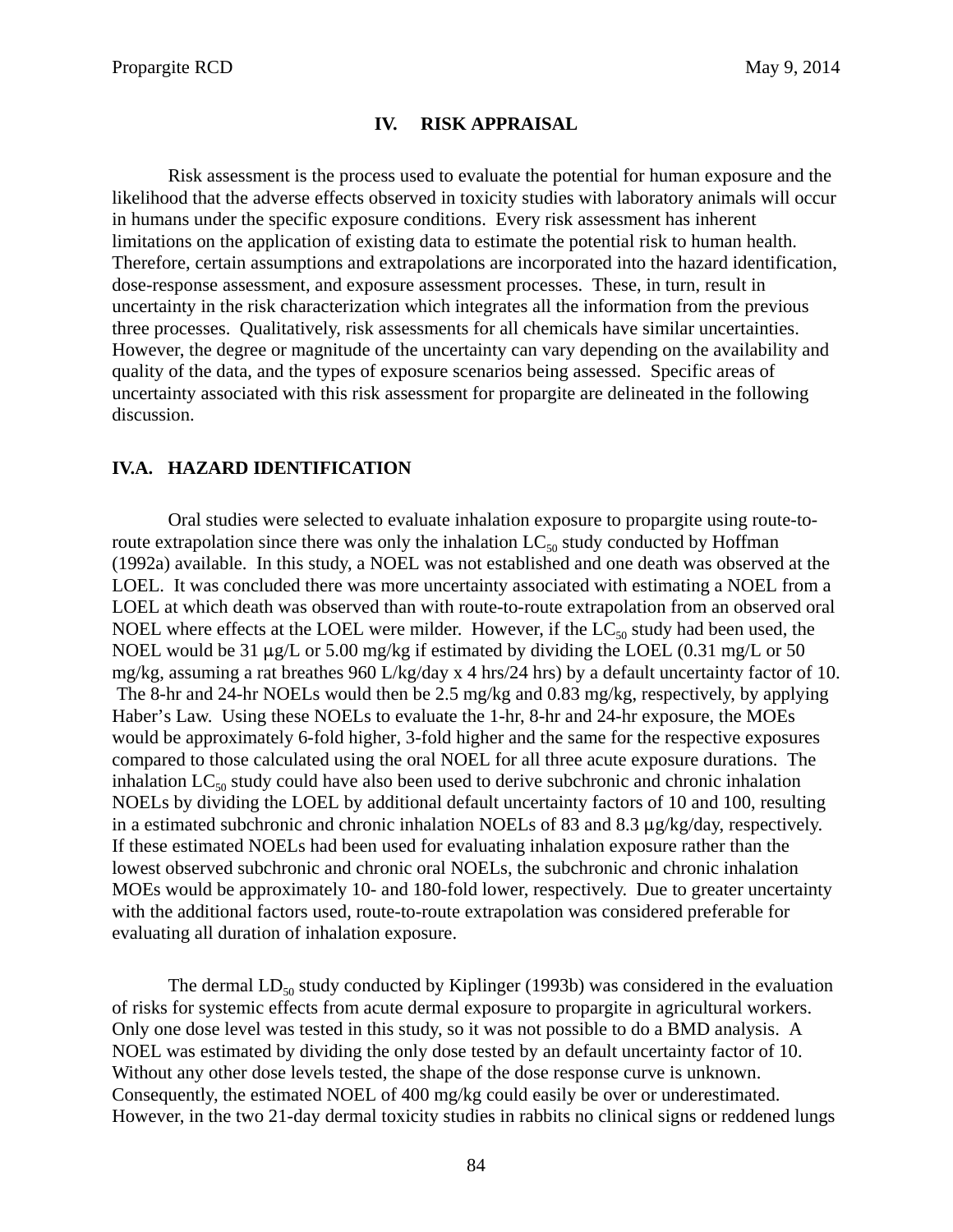(the acute effects seen at the limit dose tested in the dermal  $LD_{50}$  study) were seen at 100 mg/kg/day after 21 days of exposure. Therefore, this dose level from the 21-day dermal study was selected as the critical NOEL for evaluating acute dermal exposure. This NOEL may overestimate the risk for systemic effects with acute dermal exposure since this was the highest dose level tested in this study. However, even adjusting for dermal absorption, the adjusted acute dermal NOEL (17 mg/kg) is higher than the acute oral NOEL (2 mg/kg) observed in the developmental toxicity study in rabbits conducted by Serota *et al.* (1983) based on anorexia in the does and delayed ossification in the fetuses even without the adjustment for oral absorption. This should not be surprising since the rabbits in the developmental toxicity study were getting daily bolus doses whereas the absorption through the skin in the 21-day dermal toxicity study should be more gradual resulting in lower peak blood levels. However, if the acute oral NOEL from the developmental toxicity study conducted by Serota *et al.* (2 mg/kg/day) had been used to evaluate the acute dermal exposure to propargite, the MOEs would be about 20 fold lower than estimated. On the other hand, it's possible that the severe dermal irritation that occurred with repeated dosing resulted in significant deterioration of the skin so that total absorption of propargite was greater than would be expected with a single exposure. If the acute dermal NOEL had been estimated by dividing the LOEL from the dermal  $LD_{50}$  study by 10, the MOEs would be 4 times higher than estimated.

In evaluating the risk for dermal irritation from propargite, the intraspecies uncertainty factor was dropped in estimating the RfC based on evidence that rabbits were more sensitive than humans to dermal irritation (Campbell and Bruce, 1981; Phillips et al., 1972; Marzulli and Maibach, 1975; Brown, 1971; Nixon et al., 1975; Monteiro-Riviere et al., 1990). This greater sensitivity of rabbits compared to humans appears to be due to greater hair density and less skin thickness (for more details see the discussion under IV.C. Risk Characterization section under the IV Risk Appraisal section). After one outbreak among nectarine harvesters, the investigators estimated the dislodgeable foliar residue (DFR) NOEL for dermal irritation with repeated exposure was 0.2  $\mu$ g/cm<sup>2</sup>. Theoretically, this would be equivalent to a dermal concentration of  $1.2 \,\mu$ g/cm<sup>2</sup> on the hands and forearms using the same assumptions in estimating exposure for nectarine harvesters from this risk assessment. This is about 6-fold lower than the seasonal RfC for dermal irritation of 7  $\mu$ g/cm<sup>2</sup>, suggesting humans may be more sensitive than rabbits. However, the assumptions used to estimate the theoretical dermal concentration for nectarine harvesters include a transfer rate and the percentage of the dose that ends up on the hands and forearms. Since the actual dermal concentration was not measured in this study using dosimetry patches, it is uncertain how accurate these assumptions are. If the actual dermal concentration could have been measured in this outbreak, then it could have been used as a human NOEL for dermal irritation from propargite. Since this was not possible and there is not other evidence to suggest humans are more sensitive than rabbits to propargite and the assumption that rabbits are more sensitive was retained.

The study selected for evaluating the risk for systemic effects with seasonal dermal exposure was the 21-day study conducted by Bailey (1987). This study was preferred over the study conducted by Goldenthal (1989) which applied propargite neat because the latter study did not examine the kidneys and livers of the low and mid-dose animals despite seeing chronic nephritis and inflammation of the liver in the high-dose animals. However, the study conducted by Bailey used acetone as the vehicle which could have exacerbated the effects seen by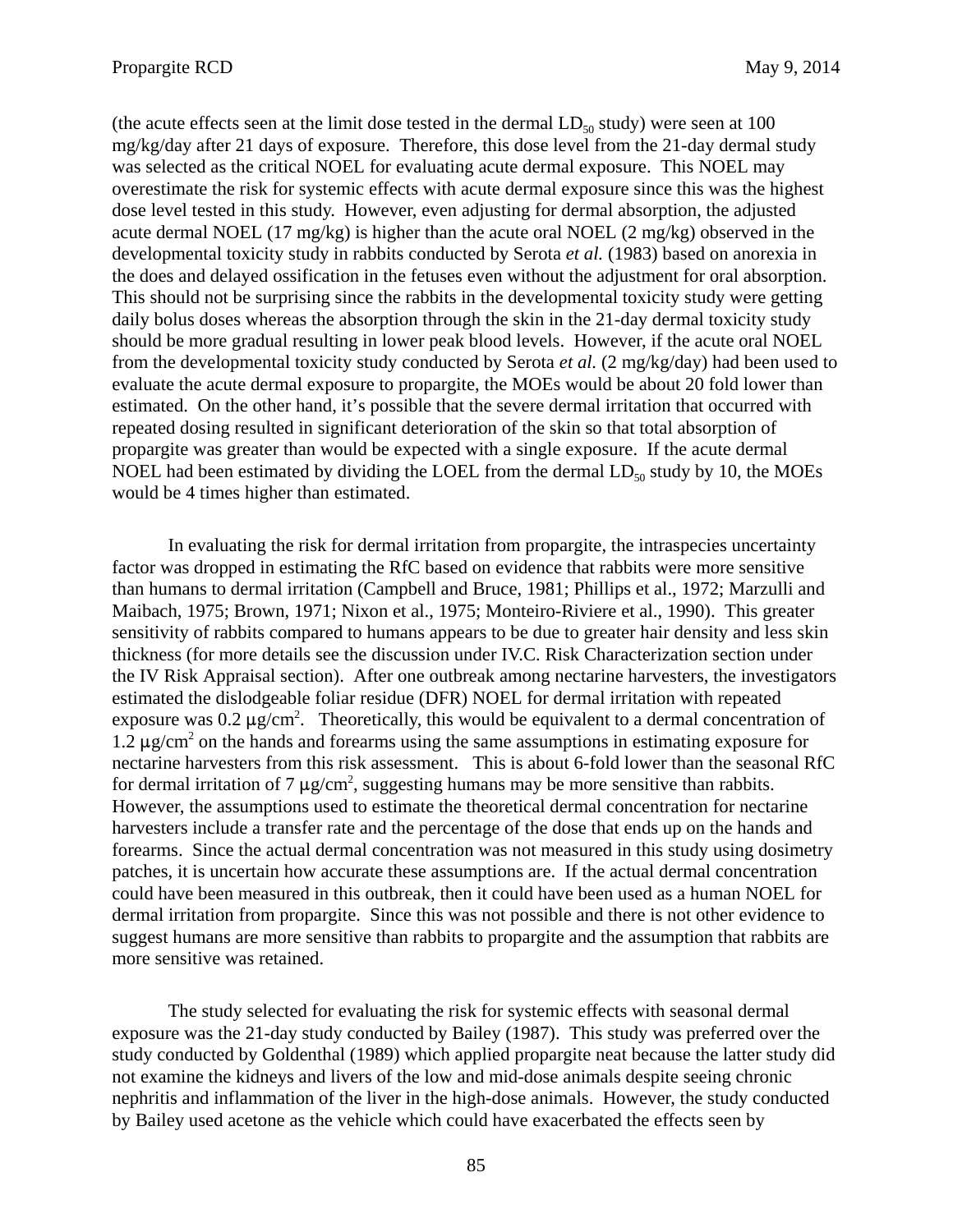increasing the absorption and/or from its own toxicity. Consequently, the subchronic NOEL for systemic effects with dermal exposure to propargite could have been higher than estimated. Assuming that the NOEL for systemic effects in the Goldenthal study was the mid-dose level, 10 mg/kg/day, the subchronic dermal MOEs for systemic effects could be 10-fold higher than estimated.

 There were no chronic dermal toxicity studies for propargite. It appears from a comparison of NOELs from the subchronic and chronic oral toxicity studies for propargite that a steady state is reached within the first few months and the toxicity does not increase significantly afterwards. The NOELs from the 2-generation reproductive toxicity study in rats conducted by Schardein (1989) are essentially the same as the NOEL from the 2-year chronic toxicity/ oncogenicity study in rats conducted by Goldenthal (1993). Based on this observation, it was assumed that the NOELs for chronic dermal toxicity were the same as the subchronic NOELs for this route. However, if the lowest oral NOEL from the chronic oral toxicity study in rats had been used to evaluate chronic dermal exposure to propargite, the MOEs would be higher. The chronic dermal MOEs would be almost 9-fold higher than estimated. A chronic MOE for dermal irritation was not calculated because it did not seem reasonable to amortize dermal exposure over the year for this endpoint since it was assumed that the dermal irritation was a concentration dependent effect. Therefore, the greatest risk for dermal irritation should be with seasonal exposure to peak use.

There was an increase in undifferentiated sarcomas of the jejunum in rats in the study conducted by Trutter (1991). The incidence showed a dose-related trend and was statistically significant from controls by pairwise comparison. This increase was considered toxicologically significant in the weight of evidence for the following reasons: 1) this tumor type is relatively rare in rats; 2) there was a shortening of time to tumor in males; 3) the tumor was determined to be the cause of death in the majority of male rats with it; 4) it was demonstrated in another study with the same strain without the propylene oxide stabilizer and 5) similar tumors were observed in a study with Wistar rats. Because the tumor was associated with ulceration and ectatic mucosal glands, there was some question if the tumors might be due to an increase in cell proliferation. In addition, all of the genotoxicity studies were negative except one marginally acceptable HPRT gene mutation assay with CHO cells. In this study, the propargite in the dosing solution appeared to have either broken down or reacted with the vehicle, DMSO. Other well-conducted HPRT gene mutation assays using either acetone and DMSO as the vehicle at similar concentrations to the positive study were negative. A few cell proliferation studies were conducted which showed a transient increase in cell proliferation at 800 ppm. However, it is unclear if a transient increase in cell proliferation is sufficient to cause tumors. Therefore, a health protective assumption was made that a genotoxic mechanism was responsible for the increase in tumors and a linearized multistage model was used to evaluate the carcinogenicity of propargite.

If there had been sufficient evidence to support a threshold mechanism, a non-linear approach could have been used. In this case, the U.S. EPA guidelines recommend dividing the LED<sub>10</sub> by the exposure dosage to calculate a margin of exposure for carcinogenicity (U.S. EPA, 2005). The LED<sub>10</sub> was 1.10 mg/kg/day after adjusting for oral absorption (40%). The LED<sub>10</sub> is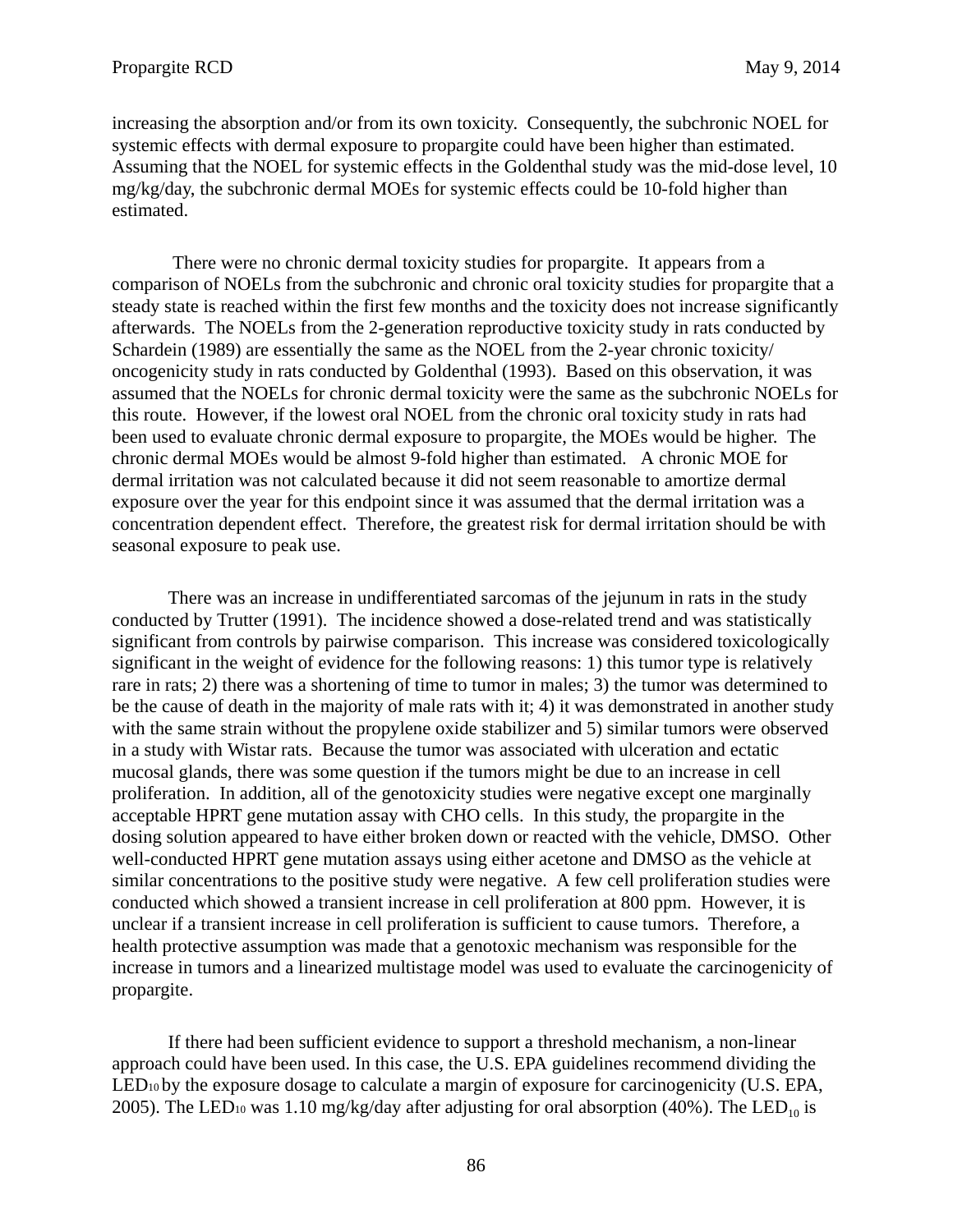only slightly lower than the NOEL of 1.5 mg/kg/day observed for the same study. Consequently, the MOEs for carcinogenicity would be similar to the MOEs for chronic toxicity. One problem with using the nonlinear approach for threshold mechanisms, as suggested by U.S. EPA's cancer guidelines, is that they have not suggested how large the MOE for carcinogenicity should be to be considered adequate. However, Gaylor et al. (1999) have proposed that the  $LED_{10}/10,000$  or an MOE of 10,000 would be adequate for irreversible adverse health effects, including nongenotoxic carcinogenic effects. This proposal assumes the  $LED_{10}$  is equivalent to a LOAEL, so that an uncertainty factor of 10 is needed to extrapolate to a NOAEL. An additional uncertainty factor of 1,000 is recommended for interspecies extrapolation, intraspecies variation in susceptibility, and increased susceptibility for children. Dividing the LED<sub>10</sub> by the LADD, the MOEs for carcinogenicity for agricultural workers would all be less than 1,000. The MOEs for carcinogenicity for the general public exposure to propargite in the application site air would be approximately 39,000.

### **IV.B. EXPOSURE ASSESSMENT**

The uncertainties associated with the exposure assessment are discussed in detail in the Exposure Appraisal section of the Exposure Assessment Document for propargite (Dong, 2012). The uncertainties discussed include the uncertainty inherent in the PHED database used for handler exposure estimates, the uncertainties associated with default usage values for handlers, the uncertainties associated with the transfer factors and dislodgeable foliar residues used to estimate fieldworkers exposure, the uncertainties associated with estimating an upper end exposure for acute exposure using PHED data, the uncertainties associated with using the DPR's Pesticide Use Report to estimate high-use months or months included for amortizing chronic exposure, the uncertainties associated with the dermal absorption estimate, and the uncertainties associated with the transfer factor for cotton scouts due to limited data.

#### **IV.C. RISK CHARACTERIZATION**

Generally, an MOE of at least 100 is considered sufficiently protective of human health when the NOEL for an adverse systemic effect is derived from an animal study. The MOE of 100 allows for humans being 10 times more sensitive than animals and for a 10-fold variation in sensitivity between the lower range of the normal distribution in the overall population and the sensitive subgroup (Dourson *et al.*, 2002). For dermal irritation, a MOE of 10 is considered adequate when the NOEL is based on dermal irritation in rabbits. The assumption is that there is a 10-fold difference in inter-individual differences in response, but no inter-species difference in sensitivity between laboratory animals and human. The latter assumption was supported by comparative studies on species sensitivity to potential skin irritants (Campbell and Bruce, 1981; Phillips et al., 1972; Marzulli and Maibach, 1975; Brown, 1971; Nixon et al., 1975). These studies showed that the rabbit is the most sensitive species, when compared to the guinea pig and human. Possible factors responsible for the greater sensitivity in rabbits than humans is greater hair density and less skin thickness. Phillips *et al*. (1972) suggested that the greater hair density in rabbits resulted in increased permeability by providing direct entryways to the inner epidermal layer and the dermis through the pores and shaft. Monteiro-Riviere et al. (1990) compared the skin thickness among 9 species (cat, cow, dog, horse, monkey, mouse, pig, rabbit, rat) and found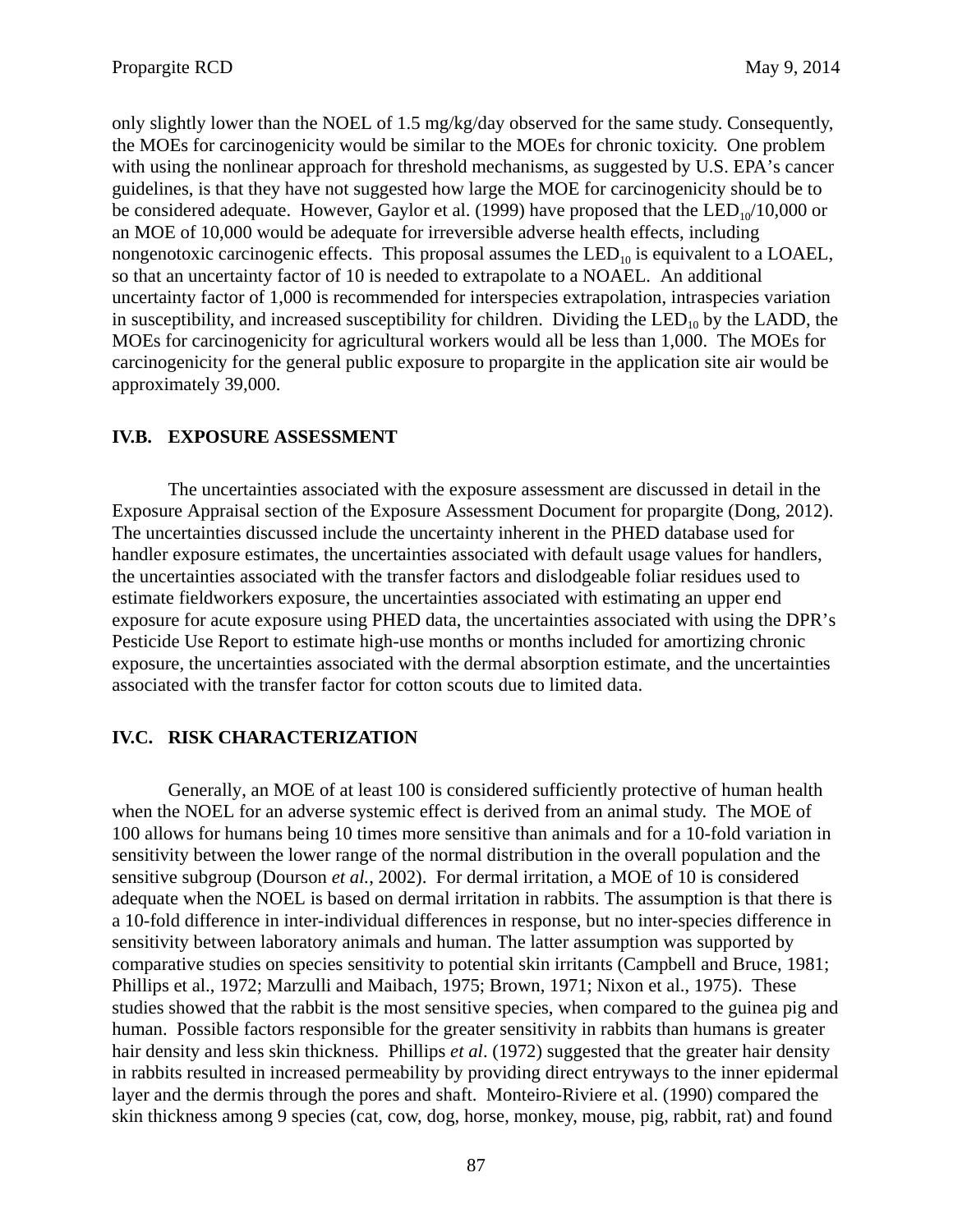stratum corneum. that rabbits had the thinnest epidermis of the species tested. Humans also had the thickest

Some have proposed doing a quantitative assessment of risk for dermal sensitization using the EC3 values from mouse local lymph node assays (Griem, 2008). Although it was noted that EC3 values were comparable to human NOELs for dermal sensitization, an interspecies uncertainty factor of 3 was suggested. Other uncertainty factors recommended were 10 for an intraspecies factor, 1-10 for a matrix factor, and 1-10 for a use factor. Since these uncertainty factors have not been fully vetted, the risks for dermal sensitization are uncertain. Furthermore, no mouse local lymph node assays were available for propargite, so estimating the risk for dermal sensitization using the EC3 value was not possible. Instead, it is recommended that an additional uncertainty factor of at least 3 be added to the intraspecies uncertainty factor for dermal irritation to protect against dermal sensitization. Therefore, to protect against both dermal irritation and dermal sensitization the target MOE is 30.

The potential for acute systemic effects from occupational exposure appears to be high for many handler exposure scenarios based on their MOEs being less than the target MOE of 100. The acute dermal and inhalation MOEs for systemic effects were less than 100 for aerial and airblast applicators with both formulations and for groundboom applicators with WSB formulations. Among mixer/loaders, both acute dermal and inhalation MOEs for systemic effects were less than 100 for aerial and airblast application of WSB formulations. Flaggers with WSB formulations also had both acute dermal and inhalation MOEs for systemic effects less than 100 as well as M/L/As using WSB formulations with high pressure equipment. For some scenarios, only the acute inhalation MOEs were less than 100. These scenarios included groundboom applicators of EC formulations, mixer/loaders for aerial application of EC formulations and for groundboom application of WSB, flaggers with EC formulations, and M/L/As using low pressure sprayers with WSB formulations. By contrast, the potential for systemic effects from occupational exposure in fieldworkers appears to be low with most of the acute dermal MOEs being greater than 100 except for rose harvesters/cutters and corn detasselers. Acute inhalation MOEs were not calculated for fieldworkers since their inhalation exposure was considered negligible.

The potential risk for systemic effects with seasonal exposure in handlers was greater since the seasonal MOEs for dermal exposure for all handlers were less than 100. Although seasonal exposure estimates for handlers were less than their corresponding acute estimates, the subchronic dermal NOEL was significantly lower resulting in lower dermal MOEs for seasonal exposure. The seasonal MOEs for inhalation exposure were also less than 100 for some handler scenarios, including aerial and airblast applicators using EC and WSB formulations, mixer/loaders for aerial application of WSB formulations, and M/L/As using high pressure sprayers with WSB formulations. As with handlers, the seasonal dermal MOEs for fieldworkers were all less than 100.

The potential risk for systemic effects with chronic occupational exposure still remained high for handlers with most scenarios. The MOEs were slightly higher with chronic exposure due to the amortization of seasonal exposure over the year to estimate chronic exposure. The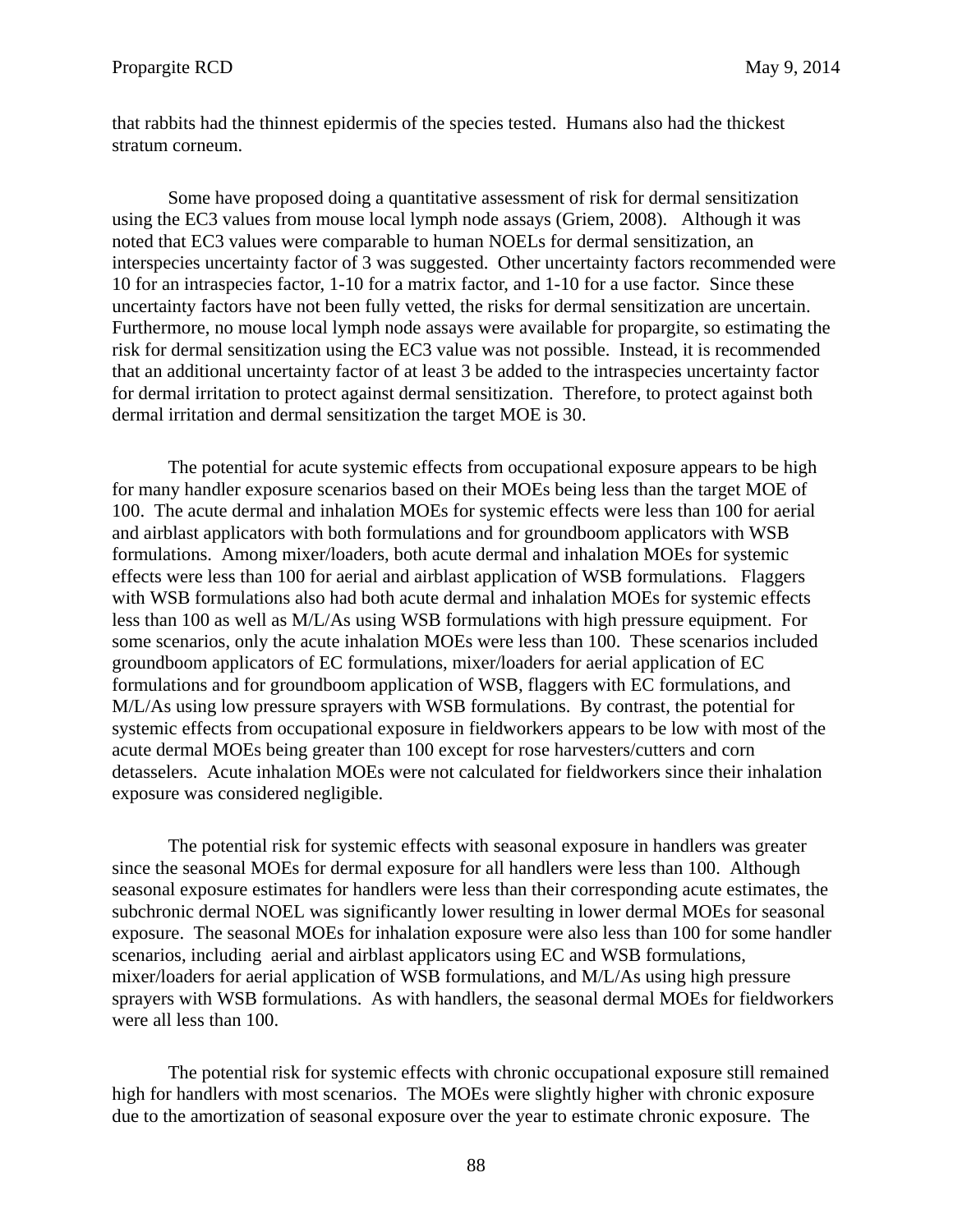few handler scenarios with chronic dermal MOEs greater than 100 included groundboom applicators and mixer/loaders with the EC formulations. However, none of the chronic inhalation MOEs for handlers were less than 100. For fieldworkers, the chronic dermal MOEs were all less than 100.

The risks for local dermal effects on the body was low in handlers with acute and seasonal exposure, except for aerial and airblast applicators using WSB formulations. However, the risks for dermal irritation on the hands of handlers was much greater. The acute and seasonal dermal irritation MOEs for the hands were less than 30 for all applicators except for groundboom applicators with EC formulations, mixer/loaders for aerial application of EC formulations, and flaggers with WSB formulations. The risk for local dermal effects on the hands of fieldworkers was slightly higher. The field worker scenarios with acute or seasonal local dermal MOEs for the hand less than 30 were corn detasselers, nectarine and citrus pruners/leaf thinners, rose harvesters/cutters and jojoba harvesters.

An oncogenic risk level less than  $10^{-6}$  is generally considered negligible. The oncogenic risk estimates for handlers and fieldworkers were all greater than  $1 \times 10^{-6}$ , and most were greater than  $1 \times 10^{-4}$ . As discussed earlier under the Hazard Identification, the oncogenic risk may also have been overestimated if a threshold mechanism was responsible for the tumors in rats. In this case the NOEL for these tumors would be the same as the NOEL used for chronic effects and, therefore, the MOEs would be the same as the chronic MOEs. Since many of the chronic MOEs for occupational exposure scenarios were less than 100, the risk for tumors is still a concern.

The acute, seasonal and chronic inhalation MOEs for bystanders near application sites treated with propargite were all greater than the conventional target of 100. However, the 24-hr MOE for children was less than 1,000, meeting the criteria for consideration as a possible toxic air contaminant, since the MOE is not 10-fold greater than the benchmark that is considered adequately protective of human health (California Code of Regulations, Title 3, Division 6, Section 6890). The carcinogenic risk estimates for the application site air  $(5.5 \times 10^{-6} \text{ to } 7.8 \times 10^{-6} \text{ m})$  $<sup>6</sup>$ ) were slightly above the default negligible risk level (1 x 10<sup>-6</sup>) suggesting that mitigation should</sup> be considered. The cancer risk level was also high enough to meet the criteria for consideration as a possible toxic air contaminant (greater than  $10^{-7}$  risk level).

The MOEs for aggregate exposure for agricultural workers were not calculated since the MOEs were less than 100 from occupational exposure alone, consequently, their aggregate MOEs were not significantly lower with the addition of dietary, drinking water and residential air exposure. On the other hand, nearly all of the MOEs for the general public exposed to application site air were greater than 100, so aggregate MOEs were calculated to see if the combined exposure from the diet, drinking water and application site air exceeded targets. The aggregate MOEs for the general public were still greater than 100, but the MOEs for 24-hour exposures were less than 1,000. With acute exposure, dietary and drinking water exposure represented 64-89% of the exposure while it only represented 16-43% of the exposure with seasonal and chronic exposure.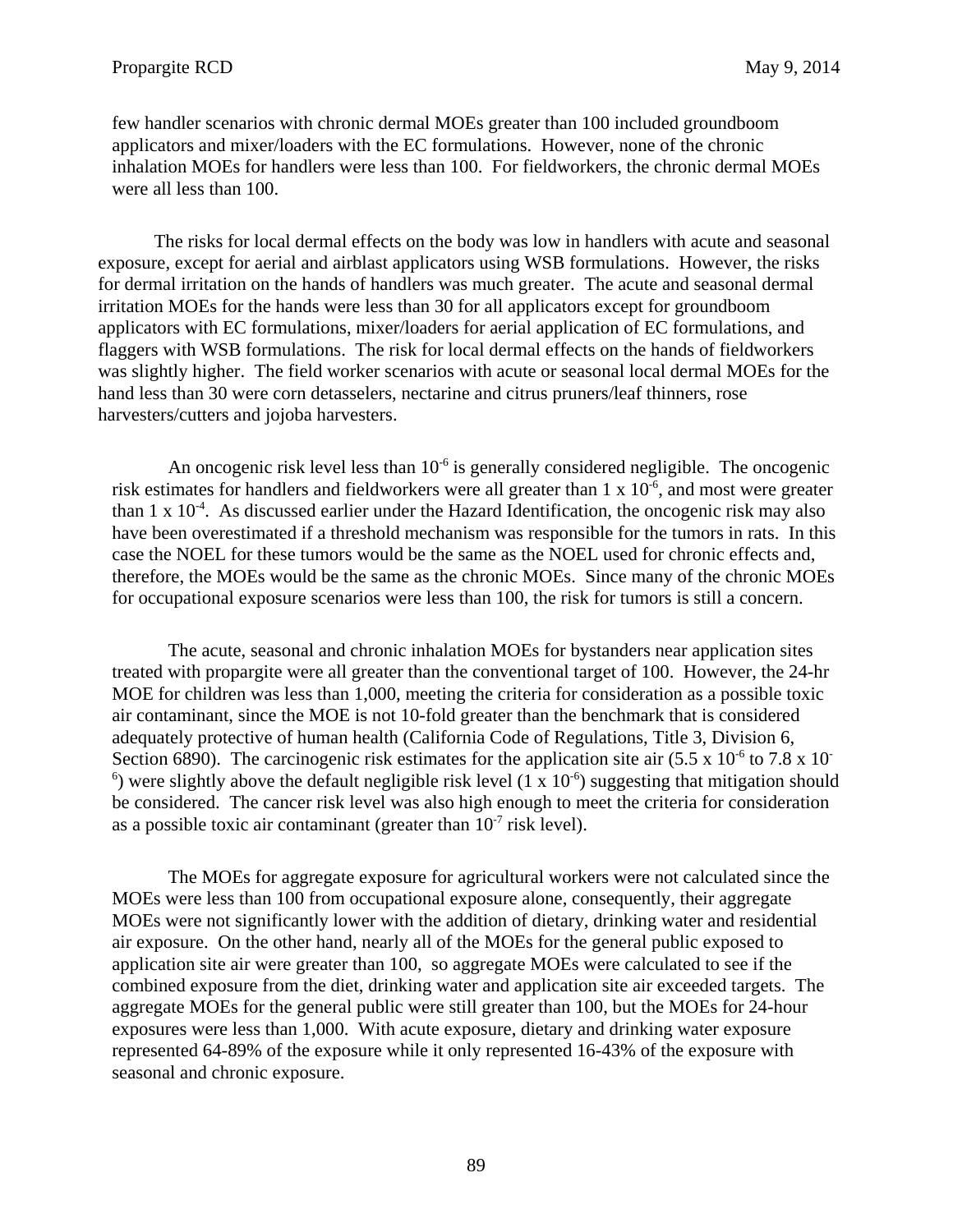## **IV.D. U.S. EPA'S REREGISTRATION ELIGIBILITY DOCUMENT FOR PROPARGITE**

U.S. EPA completed a Reregistration Eligibility Decision (RED) for propargite in September 2001 (U.S. EPA, 2001a). U.S. EPA evaluated dietary, drinking water and occupational exposure to propargite using route-specific NOELs whenever possible. The discussion here will be limited to the occupational exposure estimates derived by U.S. EPA. A discussion of U.S. EPA's dietary and drinking water risk estimates were discussed in DPR's RCD for addressing dietary and drinking water exposure to propargite (Lewis, 2004). To evaluate short-term dermal exposure in workers, U.S. EPA selected the maternal NOEL of 6 mg/kg/day from the developmental toxicity study in rabbits conducted by Schardein (1989). This oral NOEL was adjusted to a dermal NOEL of 43 mg/kg/day by dividing by a dermal absorption factor of 14%. In this risk assessment, a NOEL of 100 mg/kg/day was selected for evaluating systemic effects from a 21-day dermal toxicity study conducted by Bailey (1987) based on the lack of clinical signs and body weight reductions during the first week of exposure. Unlike U.S. EPA's risk assessment, in this risk assessment occupational exposure dosages were calculated as internal dosages even when the NOELs are route specific. Therefore, this external dermal NOEL was converted to an absorbed NOEL of 17 mg/kg/day by adjusting for dermal absorption, which was assumed to be 17%. Due to the severity of the dermal irritation observed with propargite, a NOEL for this endpoint was identified in this risk assessment; however, it was expressed in terms of concentration on skin rather than a body weight basis. A NOEL for this endpoint was estimated at  $0.7 \text{ mg/cm}^2$  from another 21-day dermal toxicity study conducted by Goldenthal (1989) where erythema was observed after the first exposure at the lowest dose

 tested. U.S. EPA did not identify any NOELs for dermal irritation, short or intermediate-term. For intermediate-term dermal exposure, U.S. EPA selected the parental NOEL of 4 mg/kg/day from the 2-generation reproductive toxicity study conducted by Kehoe (1990). U.S. EPA divided this NOEL by a dermal absorption factor of 14% to calculate their intermediate dermal MOEs for propargite. In this risk assessment, subchronic dermal exposure to propargite was evaluated using the 21-day dermal toxicity study conducted by Bailey (1987) where a NOEL was observed at 1 mg/kg/day based on reduced body weights, changes in clinical chemistry and hematological values and increased liver and kidney weights. After adjusting for dermal absorption, the absorbed NOEL was 0.17 mg/kg/day. In this risk assessment, a different 21-day dermal toxicity study conducted by Goldenthal (1989) was selected to evaluate subchronic dermal irritation with an estimated NOEL of  $0.21 \text{ mg/cm}^2$ . The NOEL was estimated by dividing by a default uncertainty factor of 10 for this endpoint.

U.S. EPA evaluated short and intermediate term inhalation exposure to propargite using the LOEL of 0.31 mg/L from the inhalation  $LC_{50}$  study conducted by Hoffman (1992a). An uncertainty factor of 10 was used for extrapolating from the LOEL to the NOEL. U.S. EPA assumed the inhalation absorption was 100%. In this risk assessment, an oral NOEL of 2 mg/kg/day from a developmental toxicity study in rabbits (Serota *et al.*, 1983) was used to evaluate acute inhalation exposure based on maternal anorexia seen in the first few days of exposure and fetal delayed ossification which could be from a single exposure. It was adjusted to an absorbed NOEL of 0.8 mg/kg/day assuming 40% oral absorption. This same NOEL was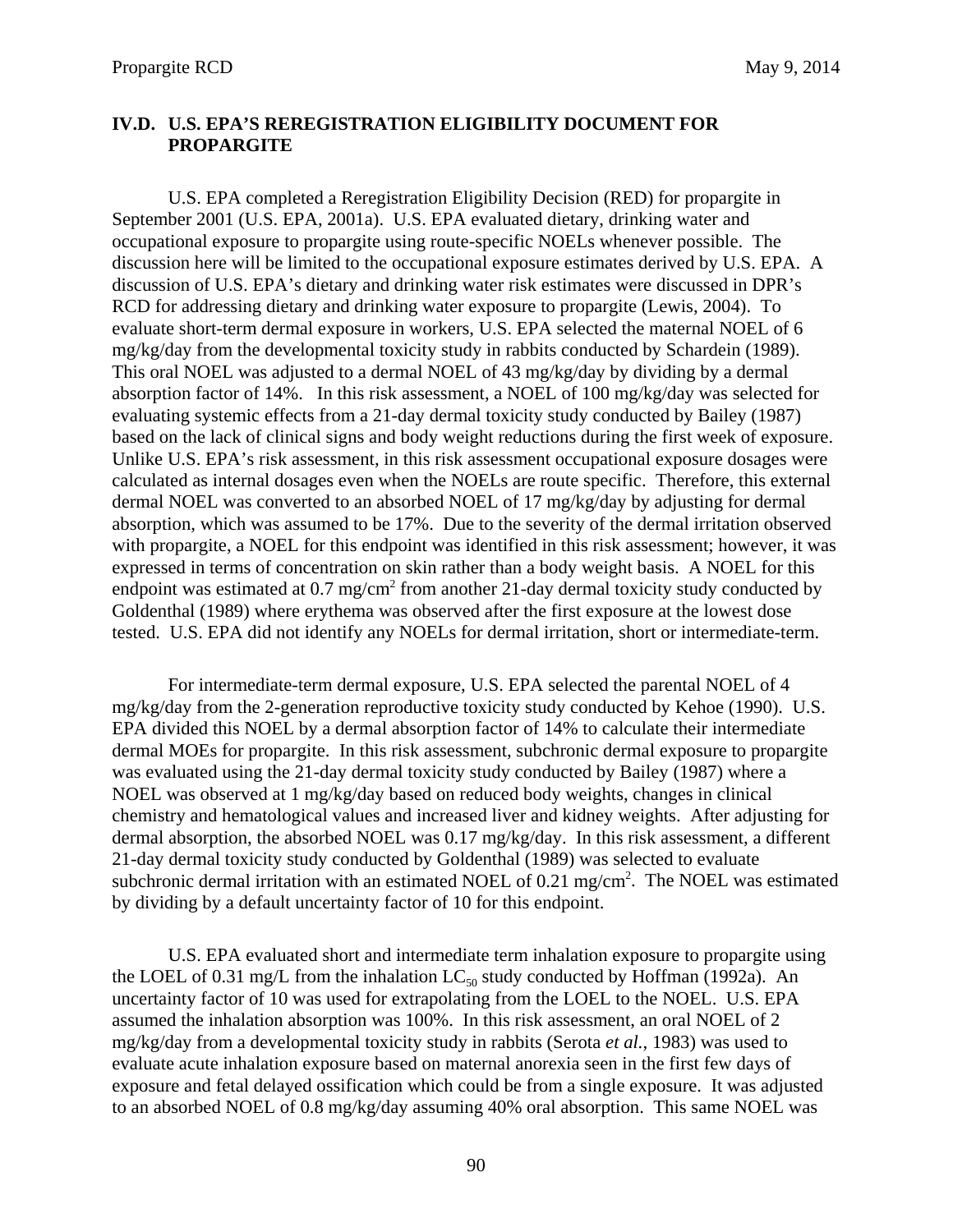also used for evaluating seasonal inhalation exposure since it was also the lowest oral NOEL with subchronic exposure. Although the NOEL did not change with longer exposure more maternal effects were seen at the LOEL including adipsia, reduced body weight gain and reduced survival.

U.S. EPA did not calculate chronic MOEs for occupational exposure to propargite, presumably because they did not believe that the exposures occurred frequently enough throughout the year to be considered chronic exposure. In this risk assessment, it was assumed that exposure to propargite occurred over 4 months of the year for most workers and, therefore, it was frequent enough to consider it chronic. Therefore, chronic NOELs for evaluating dermal and occupational exposure were selected. Since there were no chronic dermal studies for propargite and the NOELs for subchronic and chronic oral studies were comparable, the subchronic dermal NOEL was used for evaluating chronic dermal exposure. Chronic inhalation exposure was evaluated using an oral NOEL of 3.8 mg/kg/day from a 2-year feeding study in rats based on reduced food consumption (Trutter, 1991). Assuming 40% oral absorption, the absorbed NOEL was 1.5 mg/kg/day.

U.S. EPA classified propargite as a group  $B_2$  carcinogen (probable human carcinogen) based on the jejunal tumors in rats (Trutter, 1991) and calculated a  $Q_1^*$  value of 3.3 x 10<sup>-2</sup>  $(mg/kg/day)^{-1}$  using a multistage quantal model. The same study and tumors were used in this risk assessment to calculate the oncogenic potency of propargite using the multistage-cancer model in the U.S. EPA BMDS software (version 2.2) to calculate potency. The oncogenic potency estimates derived ranged from 2.4 x  $10^{-3}$  (mg/kg/day)<sup>-1</sup> for the MLE to 3.4 x  $10^{-2}$  $(mg/kg/day)^{-1}$  for the 95% UB. The difference in the upper bound potency estimates appears to be due to a different estimate of the number of animals at risk (U.S. EPA, 1992). To evaluate dermal and inhalation exposures, the potency estimates were adjusted in this risk assessment by an estimated oral absorption of 40%. The adjusted potencies were 5.9 x  $10^{-2}$  (mg/kg/day)<sup>-1</sup> for the MLE and  $8.4 \times 10^{-2}$  (mg/kg/day)<sup>-1</sup> for the 95% UB.

As part of the Food Quality Protection Act (FQPA), U.S. EPA evaluated the developmental and reproductive toxicity studies for propargite and recommended the 10X uncertainty factor be reduced to 1X for several reasons: 1) developmental effects were only observed at maternally toxic doses; 2) exposure assessments did not underestimate potential dietary exposure for infants and children; 3) there is no residential use of propargite. This risk assessment also concluded there was no evidence of increased pre- or post-natal sensitivity to propargite from the developmental and reproductive toxicity studies in rats and rabbits.

U.S. EPA amended their RED several times since the 2001 draft (U.S. EPA, 2008). In 2005, the exposure estimates were revised based on changes to the REIs for walnuts, citrus and mint, changes in spray intervals for potatoes and mint, and changes in application rate for potatoes. Also, there were format changes to some of the appendices for clarity. The RED was amended in 2007 to modify the spray drift label language, the airblast spray application maximum use rate and required personal protective equipment. Another addendum was issued in 2008 to clarify the propargite plant back intervals. There were no changes to the toxicity in any of these amendments.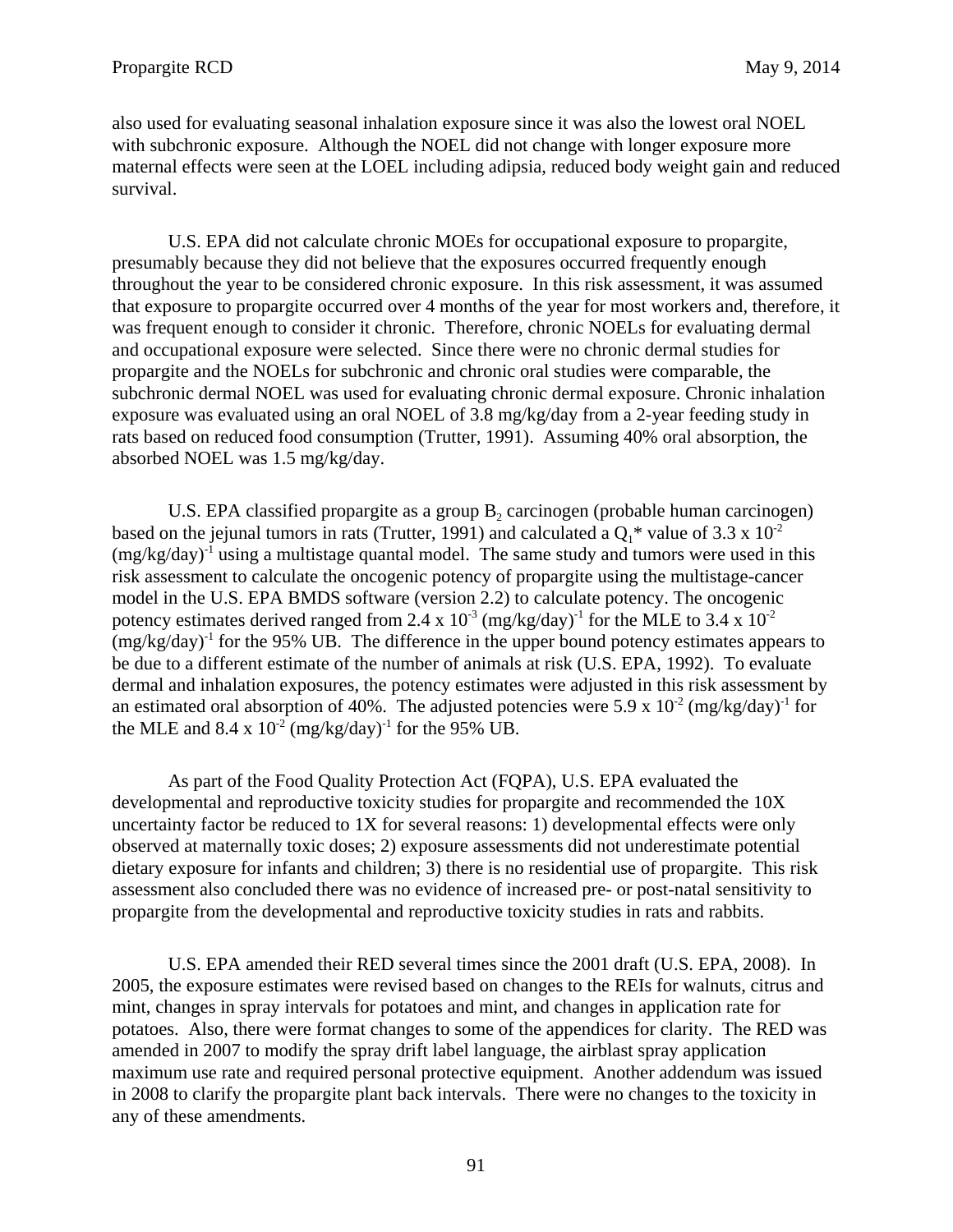## **IV.E. ISSUES RELATED TO THE FOOD QUALITY PROTECTION ACT**

The Food Quality Protection Act of 1996 mandated U.S. EPA to "upgrade its risk" assessment process as part of the tolerance setting procedures" (U.S. EPA, 1997a and b). The improvements to risk assessment were based on the recommendations from the 1993 National Academy of Sciences report, "Pesticides in the Diets of Infants and Children" (NAS, 1993). The Act required an explicit finding that tolerances are safe for children. U.S. EPA was required to use an extra 10-fold safety factor to take into account potential pre- and post-natal developmental toxicity and the completeness of the data unless U.S. EPA determined, based on reliable data, that a different margin would be safe. In addition, U.S. EPA must consider available information on: 1) aggregate exposure from all non-occupational sources; 2) effects of cumulative exposure to the pesticide and other substances with common mechanisms of toxicity; 3) the effects of *in utero* exposure; and 4) the potential for endocrine disrupting effects.

### **IV.E.1. Prenatal and Postnatal Sensitivity**

Four developmental toxicity studies (2 with rats and 2 with rabbits) were available for propargite. All four studies were acceptable based on FIFRA guidelines. Fetal effects included increased abortions, increased resorptions, reduced fetal viability, delayed ossification, malaligned or fused sternebrae, hydrocephaly and reduced body weights. The lowest developmental NOEL in an acceptable study was equal to or greater than 2.0 mg/kg/day based on delayed ossification of the skull in rabbits. There was only one study in which there was evidence of increased prenatal sensitivity to propargite in rats (Knickerboker, 1979). In this developmental toxicity study in rats, the developmental NOEL was 6 mg/kg/day based on various skeletal variations related to delayed ossification while the maternal NOEL was 25 mg/kg/day based on clinical signs (bloody nasal discharge, diarrhea, soft stools, urinary incontinence, vaginal discharge, abnormal respiration and alopecia). Two reproductive toxicity studies in rats were available for propargite, the main study and an ancillary cross-fostering study. The main study was found acceptable to DPR toxicologists based on FIFRA guidelines. The primary effect observed in pups was reduced body weights. The pup NOEL was the same as parental NOEL, 80 ppm (4 mg/kg/day), suggesting there is no increased postnatal sensitivity to propargite. This risk assessment concluded there may be increased prenatal susceptibility to propargite based on the one developmental toxicity study in rats. However, an additional uncertainty is not recommended based on potential increased prenatal sensitivity since the acute and subchronic NOELs are from a developmental toxicity study. Although there is no indication of increased postnatal sensitivity to propargite with oral exposure in the reproductive toxicity studies for propargite, it is possible that infants and young children may have increased postnatal sensitivity with inhalation exposure. Humans form 80% of their alveoli postnatally, with the alveoli continuing to develop until age eight (Plopper and Fanucchi, 2004; Boyden, 1971). Since propargite is a respiratory irritant based on the  $LC_{50}$  study by Hoffman (1992) and there is a lack of long-term inhalation studies for propargite, an additional uncertainty factor is recommended for infants and children.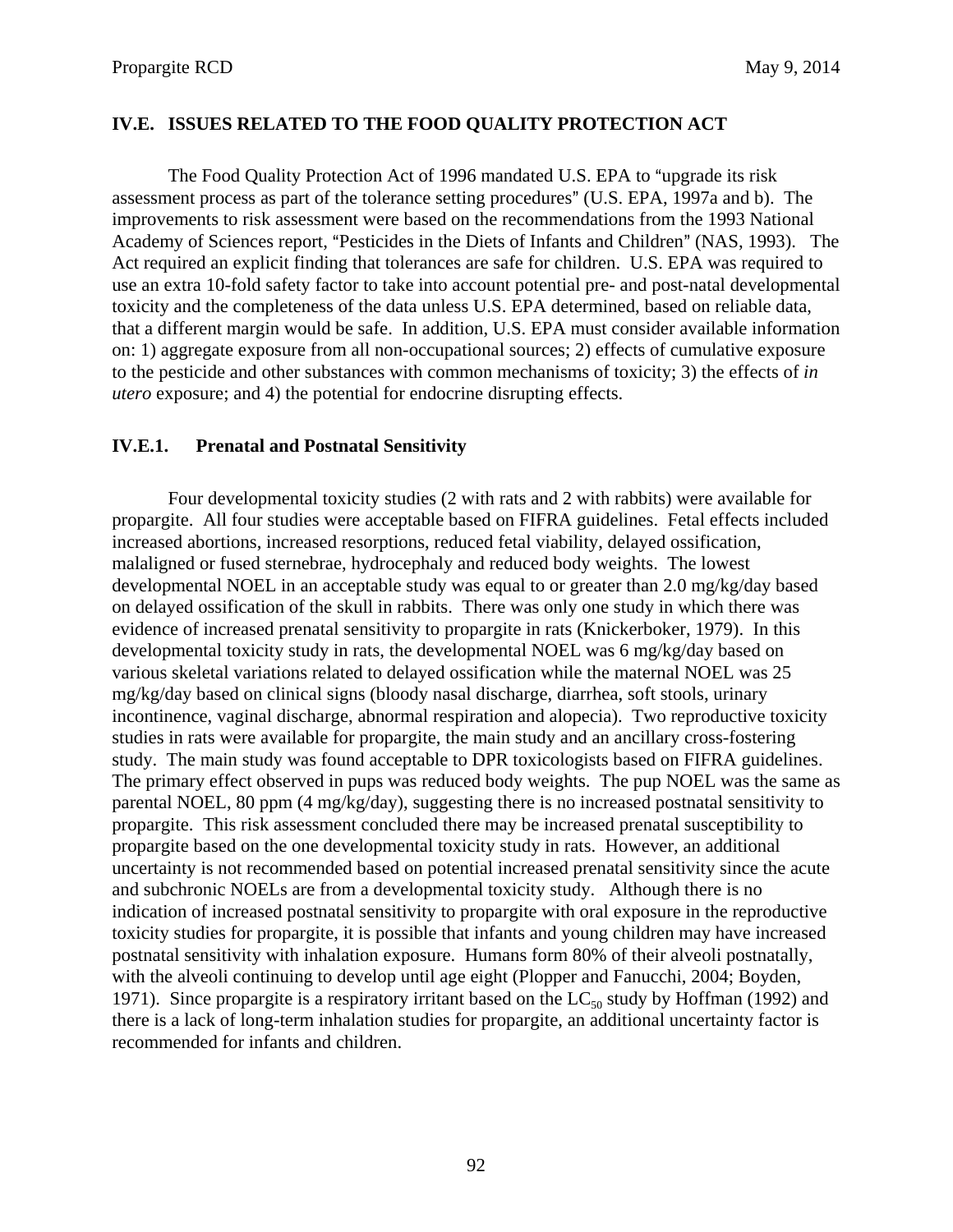## **IV.E.2. Endocrine Effects**

The Food Quality Protection Act (FQPA) of 1996 required U.S. EPA to develop a screening program to determine the endocrine disruption potential of pesticides. In 1997, the Risk Assessment Forum of the U.S. EPA published a report that reviewed the current state of science relative to environmental endocrine disruption (U.S. EPA, 1997c). U.S. EPA formed the Endocrine Disruptor Screening and Testing Advisory Committee (EDSTAC) to develop a strategy for screening and testing of pesticides for their potential to produce endocrine disruption. The EDSTAC members include various stakeholders and scientific experts. This screening and testing process was expected to be implemented by August of 1999 as required by FQPA.

Environmental chemicals can interact with the endocrine system, resulting in cancer, reproductive and/or developmental anomalies (EDSTAC, 1998). It may produce these effects by affecting hormonal production and synthesis, binding directly to hormone receptors or interfering with the breakdown of hormones (U.S. EPA, 1997c). The interim science policy stated in U.S. EPA's 1997 report is that "*the Agency does not consider endocrine disruption to be an adverse endpoint per se, but rather to be a mode or mechanism of action leading to other outcomes*. There were no adverse effects in laboratory animals exposed to propargite that appear to be related to endocrine disruption.

## **IV.E.3. Cumulative Toxicity**

Cumulative toxicity is not anticipated with propargite since it is the only organosulfur pesticide used on food and it is not expected to share any common mechanism of toxicity with any other pesticides.

### **IV.E.4. Aggregate Exposure**

The combined dietary, drinking water and occupational exposure in workers has been addressed in this document. The dietary, drinking water and residential air exposure was less than 10% of the aggregate exposure for most workers. Consequently, its addition did not significantly impact the aggregate exposure. Only for work activities where the occupational exposure was low (e.g., nursery transplanters), did the dietary, drinking water and residential air represent a significant contribution. Even for these activities, the dietary, drinking water and residential air exposure represented only 16% of the aggregate exposure.

 The combined exposure in the general population to propargite in the diet, drinking water and residential air was also addressed in this document. A worse case scenario was assumed using the application site air for residential air. The aggregate MOEs for the general public were all greater than 100 and some MOEs (infants - seasonal and chronic, adult - 1-hr, seasonal and chronic) were greater than 1,000. The aggregate carcinogenic risk estimate for the general public was greater than the negligible risk level using the application site air  $(9.4 \times 10^{-6})$ to 1.3 x  $10^{-5}$ ). The dietary and drinking water exposure appears to be the primary contributor to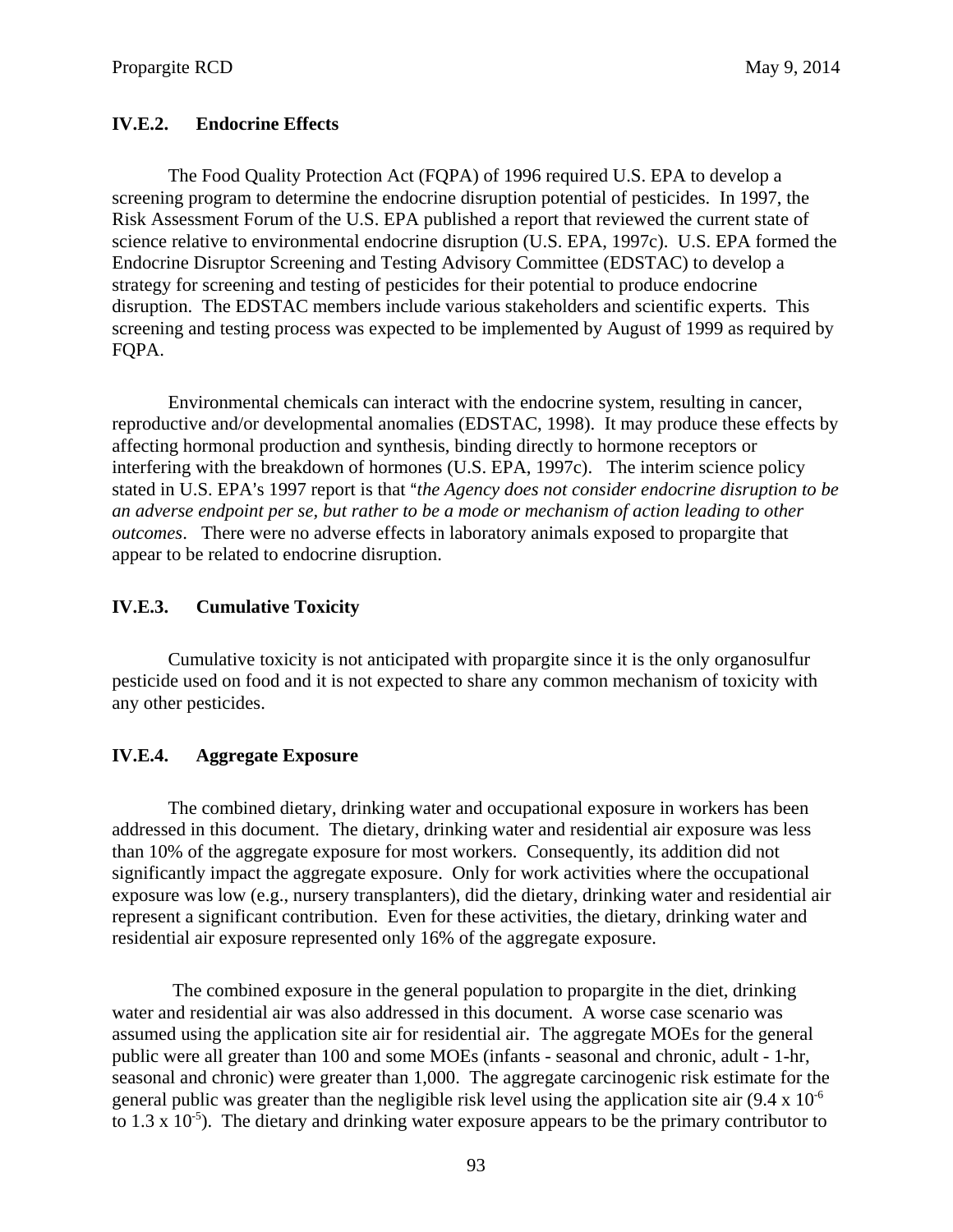the acute and chronic aggregate exposures for the general public ranging from 76-96% of the total exposure. With seasonal exposure, the application site air exposure represented more than 50% of the total exposure to propargite.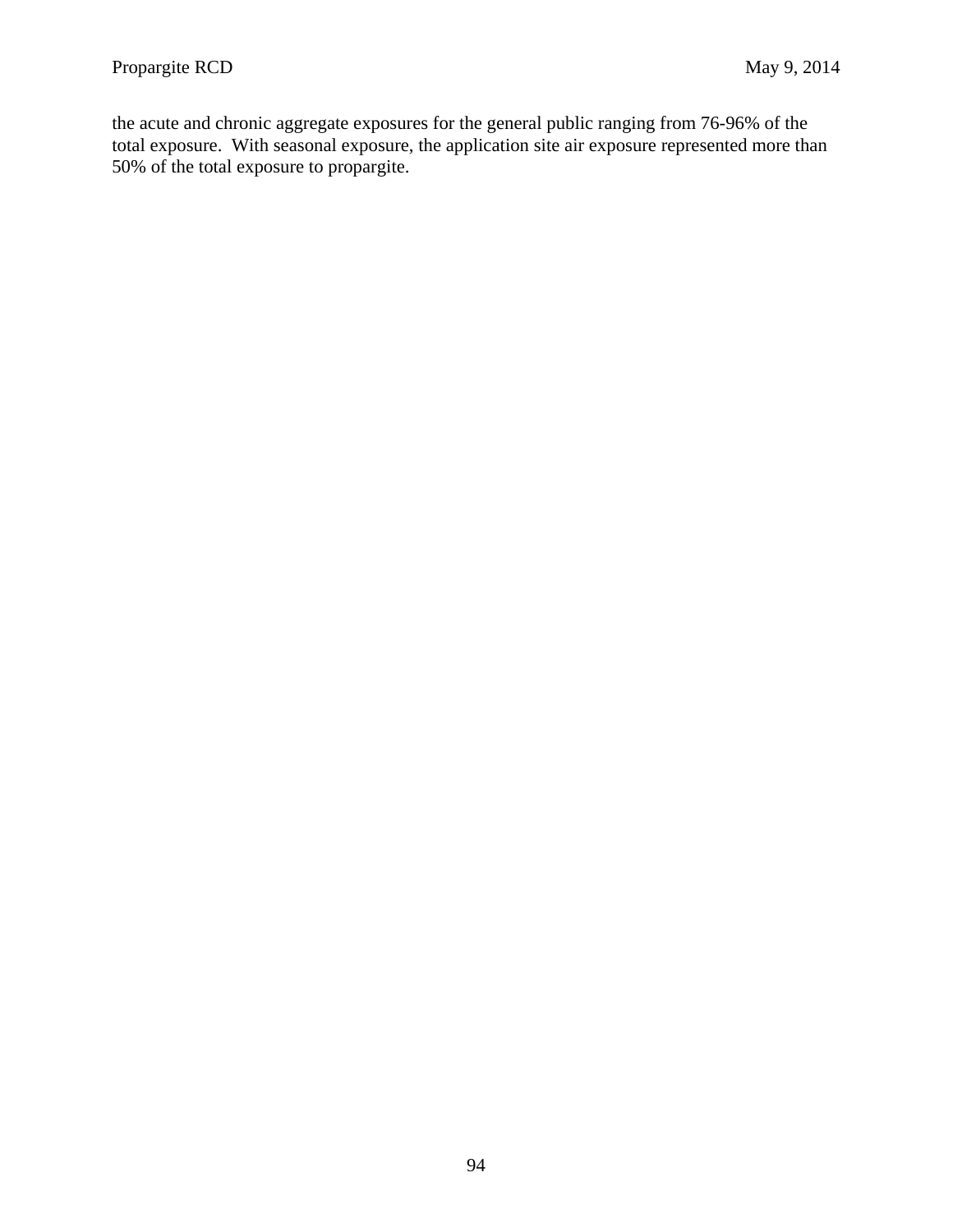#### **V. CONCLUSIONS**

The risks for potential non-oncogenic adverse human health effects with occupational and residential air exposure to propargite were evaluated using margin of exposure (MOE) estimates. The MOE is the ratio of the no-observed-effect level (NOEL) from an animal study to the human exposure dosage. Generally, an MOE of at least 100 is desirable for systemic effects assuming that humans are 10 times more sensitive than animals and that there is a 10-fold variation in the sensitivity between the lower range of the normal distribution of the overall population and the sensitive subgroup. For local irritation with dermal exposure, a MOE of 10 is generally considered adequate when the NOEL is based on dermal irritation in rabbits since rabbits appear to be more sensitive than humans to dermal irritation. However, an uncertainty factor of 30 is recommended with propargite for local dermal effects to protect against dermal sensitization in addition to dermal irritation. The negligible carcinogenic risk level is generally considered one excess cancer case in a million people.

Occupational exposure for propargite handlers is of concern since many of the MOEs for systemic effects with acute, seasonal and chronic exposure were less than the target of 100. The acute dermal MOEs for systemic effects were less than 100 for most applicators, for mixer/loaders with aerial and airblast application of both formulations, for flaggers with WSB formulations and for mixer/loader/applicators (M/L/As) with high pressure equipment. Due to the significantly lower subchronic NOEL, the subchronic dermal MOEs were less than 10 for most handlers. The chronic dermal MOEs for handlers were higher due to the amortization of seasonal exposure over the year, but they were still less than 100 for most scenarios. The acute inhalation MOEs were less than 100 for all applicators regardless of formulation, for mixer/loaders with aerial application of EC formulations and with application methods of the WSB formulations, for all flaggers and for M/L/As with low and high pressure sprayers. The subchronic inhalation MOEs were higher with most greater than 100 except for applicators with aerial or airblast application of both formulations, for mixer/loaders with aerial application of WSB formulations and for M/L/As with high pressure sprayers. The chronic inhalation MOEs were all greater than 100. The acute and subchronic MOEs for local dermal effects were greater than the target of 30 on the body of most handlers, but were less than 30 on the hands of many handlers (most applicators, mixer/loaders for aerial application with EC formulations and flaggers with WSB formulations). The cancer risk estimates for handlers all exceeded the negligible risk level, ranging from 5.9 excess cancer cases in 100,000 to 2.6 excess cancer cases in 100. Aerial applicators using WSB formulations had the highest estimated cancer risk for handlers.

There is less concern about the occupational exposure for fieldworkers since the acute dermal MOEs for systemic effects for fieldworkers were all greater than the target of 100 except for corn detasslers and rose harvesters/cutters. As with handlers, the seasonal dermal exposures for fieldworkers were a concern since all subchronic MOEs were less than 100. The chronic dermal MOEs were higher, but still less than 100 for all scenarios. The acute and seasonal MOEs for local dermal effects were all greater than the target of 30 for the body, but less than 30 for the hands for some scenarios including corn harvesters and detasslers, nectarine and citrus pruners/ leaf thinners, rose harvesters/cutters and jojoba harvesters. The cancer risk estimates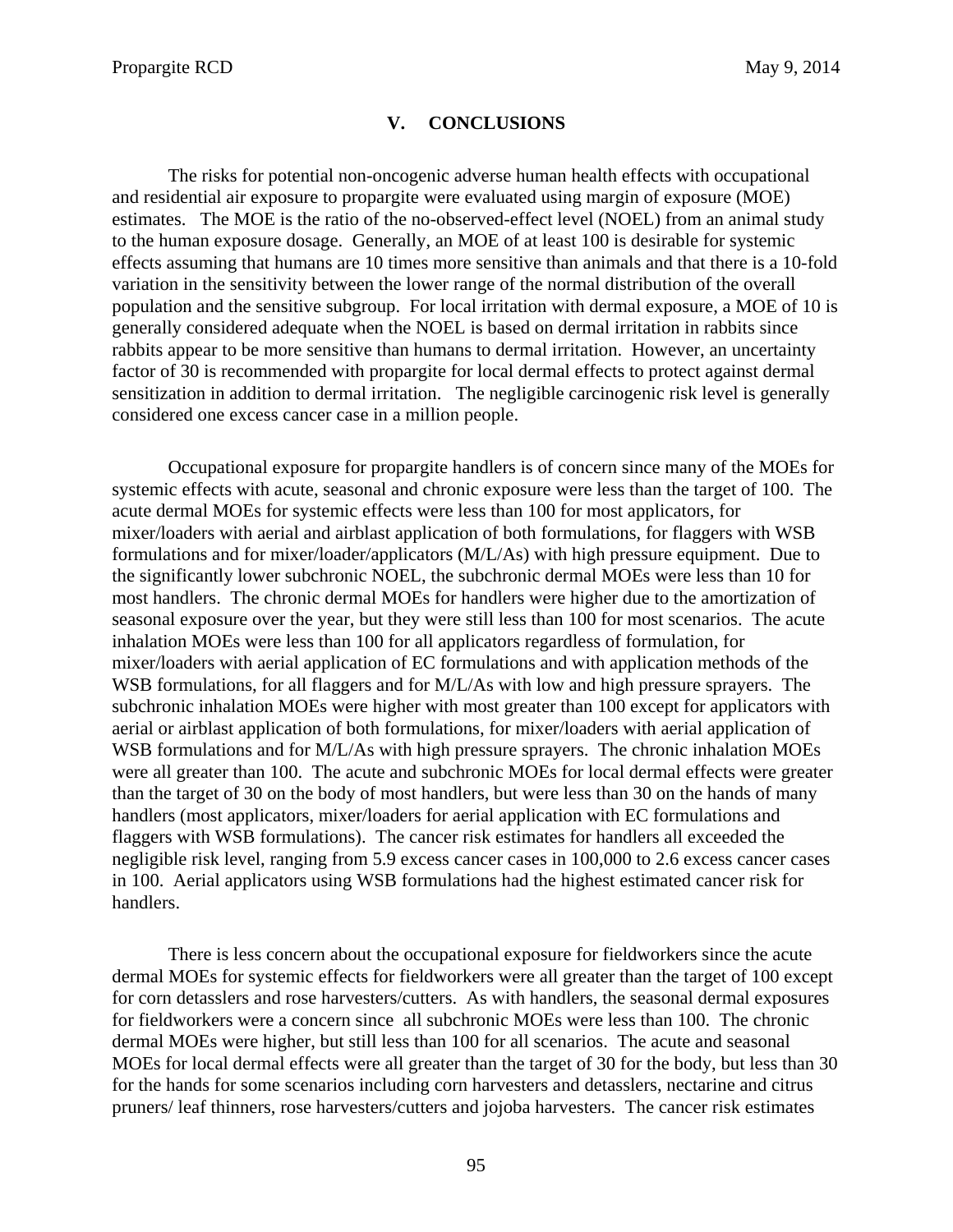for fieldworkers were between 5.9 in 10,000 and 4.4 in 1,000. Corn detasslers had the highest cancer risk estimates.

The acute, seasonal and chronic inhalation MOEs for bystanders near application sites treated with propargite were all greater than the conventional target of 100. However, the 24-hr MOE for children was less than 1,000 which would meet the criteria for consideration as a possible toxic air contaminant. The carcinogenic risk estimates for bystanders  $(5.5 \times 10^{-6} \text{ to } 7.8)$  $\chi$  10<sup>-6</sup>) were slightly above the level indicative of negligible risk, suggesting that mitigation should be considered. The cancer risk levels are also high enough to meet the criteria for consideration as a possible toxic air contaminant.

The MOEs for most agricultural workers were already significantly less than 100 from occupational exposure alone, consequently, their aggregate MOEs were not significantly lower with the addition of dietary, drinking water and residential air exposure. In contrast, the aggregate MOEs for the general public were significantly lower with the addition of dietary and drinking water exposure due to their large contribution to the total exposure. Residential air exposure was the major contributor to the aggregate exposure for the general population with seasonal and chronic exposure. Even with dietary and drinking water exposure making a major contribution, the aggregate MOEs for the general public were all greater than 100.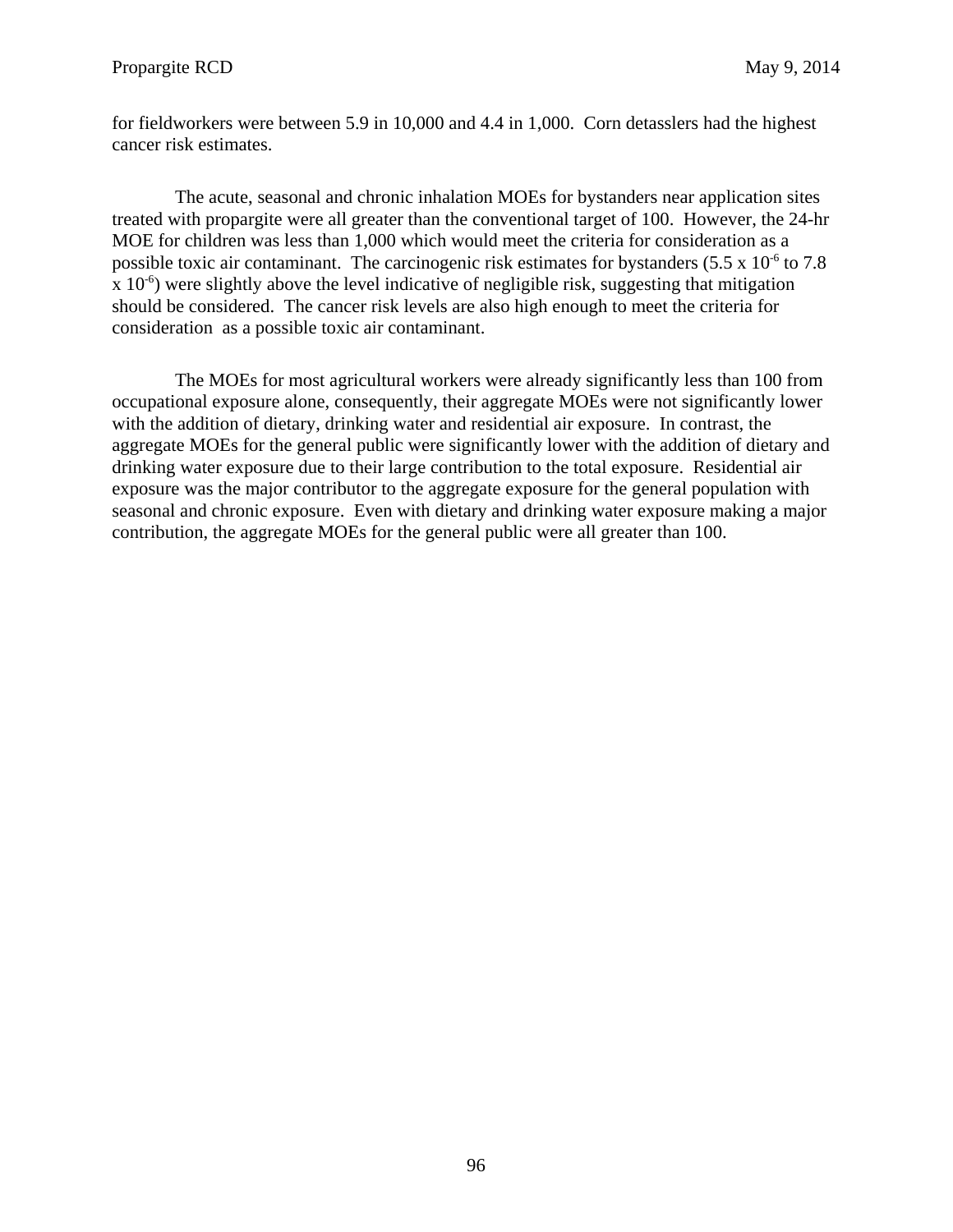### **VI. REFERENCES**

- **Andre, J.C., J.P. Marciniszyn, and J.C. Killeen (Ricerca, Inc.), 1989.** Study of the dermal absorption of 14C-Omite-30W by male Sprague-Dawley rats. Uniroyal Chemical Co., Inc. DPR Vol. 259-095, Rec. No. 72951.
- **Andre, J.C., J.P. Marciniszyn, and J.C. Killeen (Ricerca, Inc.), 1990a.** Study of the dermal absorption of technical 14C-Omite® by male Sprague-Dawley rats. Uniroyal Chemical Co., Inc. DPR Vol. 259-113, Rec. No. 90560.
- **Andre, J.C., J.P. Marciniszyn, and J.C. Killeen (Ricerca, Inc.), 1990b.** Study of the dermal absorption of 14C-Omite®-6E by male Sprague-Dawley rats. Uniroyal Chemical Co., Inc. DPR Vol. 259-113, Rec. No. 90562.
- **Andre, J.C., J.P. Marciniszyn, and J.C. Killeen (Ricerca, Inc.), 1990c.** Study of the dermal absorption of 14C-Comite® by male Sprague-Dawley rats. Uniroyal Chemical Co., Inc. DPR Vol. 259-113, Rec. No. 90563.
- **Atkinson, J.E. (Bio/dynamics, Inc.), 1991.** A chronic (1 year) oral toxicity study in the dog with Omite® via the diet. Uniroyal Chemical Co., Inc. DPR Vol. 259-127, Rec. No. 92005.
- **Bailey, D.E. (Hazelton Laboratories America, Inc.), 1987.** 21-Day dermal toxicity study in rabbits. Uniroyal Chemical Co., Inc. DPR Vol. 259-093, Rec. No. 72509.
- **Banijamali, A.R. and J.K. Nag, 1990.** The identification of Omite metabolites in rats, Amendment No. 4: Fecal metabolism of Omite. Uniroyal Chemical Co., Inc. DPR Vol. 259-193, Rec. No. 176622.
- **Banijamali, A.R. and J.K. Nag, 1991.** Identification of [phenyl-U-<sup>14</sup>C]Omite fecal metabolites in mice and comparison to rat's. Uniroyal Chemical Co., Inc. DPR Vol. 259-128, Rec. No. 89295.
- **Banijamali, A.R. and N. Fang, 2000.** Identification of metabolites of [1,2,3-13C, 2,3-14Cpropargyl]propargite in male Sprague-Dawley rats adn male CD-1 mice: A comparative study. Uniroyal Chemical Company, Inc. DPR Vol. 259-195, Rec. No. 176624.
- **Banijamali, A.R. and N.J. Tortora, 1988a.** Identification of  $(C<sup>14</sup>)$ -Omite urinary metabolite in rats. Uniroyal Chemical Co., Inc. DPR Vol. 259-192, Rec. No.176621.
- **Banijamali, A.R. and N.J. Tortora, 1988b.** Comparison of subchronic vs. single oral dose in the disposition and metabolism of Omite in rats. Uniroyal Chemical Co., Inc. DPR Vol.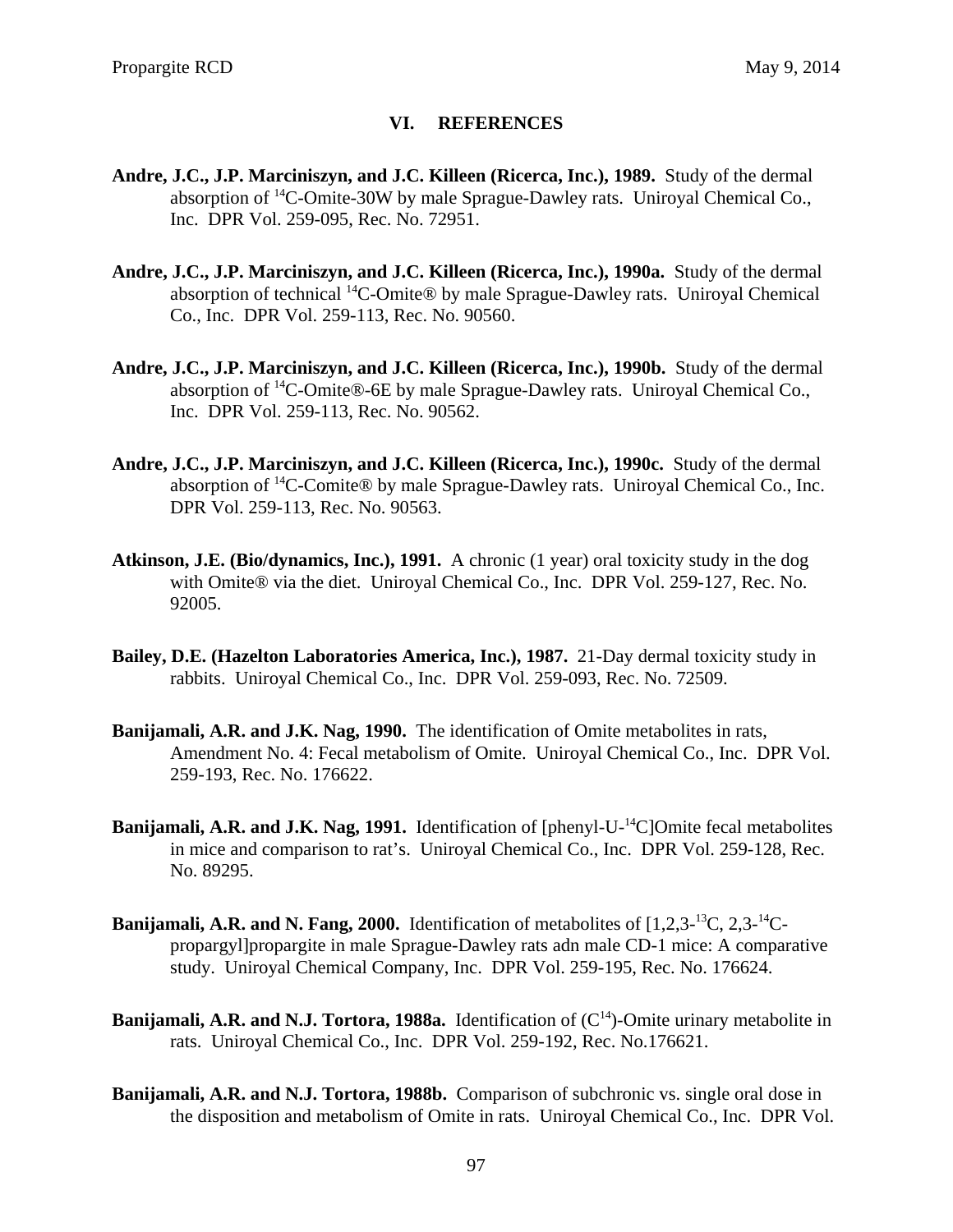259-194, Rec. No. 176623.

- **Barfkencht, T.R. (Pharmakon Research International, Inc.), 1987.** Rat hepatocyte primary culture/DNA repair test. Uniroyal Chemical Co., Inc. DPR Vol 259-065, Rec. No. 65752.
- **Berman, C.L., J.A. DiNunzio, R. Latta and M. Mazrimas (Arthur D. Little, Inc.), 1989.**  Evaluation of Omite and Rovral for repeated dose dermal irritation and contact (cross-) sensitization of guinea pigs. Uniroyal Chemical Co., Inc. DPR Vol. 259-091, Rec. No. 72274.
- **Bidleman, T.F., 1988.** Atmospheric processes: Wet and dry deposition of organic compounds are controlled by the vapor-particle partitioning. Environ. Sci. Technol. 22(4): 361-367.
- **Bigger, A.H. and J.J. Clarke (Microbiological Associates, Inc.), 1993a.** CHO/HGPRT Mutation assay with confirmation (acetone). Uniroyal Chemical Co., Inc. DPR Vol. 259-156, Rec. No. 126297.
- **Bigger, A.H. and J.J. Clarke (Microbiological Associates, Inc.), 1993b.** CHO/HGPRT Mutation assay with confirmation (DMSO). Uniroyal Chemical Co., Inc. DPR Vol. 259-156, Rec. No. 126296.
- **Blaszcak, D.L. (Bio/dynamics, Inc.), 1992a.** Acute oral toxicity study in rats with Comite. Uniroyal Chemical Co., Inc. DPR Vol. 259-174, Rec. No. 138240.
- **Blaszcak, D.L. (Bio/dynamics, Inc.), 1992b.** Acute oral toxicity study in rats with Omite 6E. Uniroyal Chemical Co., Inc. DPR Vol. 259-172, Rec. No. 138228.
- **Blaszcak, D.L. (Bio/dynamics, Inc.), 1992c.** Acute dermal toxicity study in rabbits with Comite. Uniroyal Chemical Co., Inc. DPR Vol. 259-174, Rec. No. 138241.
- **Blaszcak, D.L. (Bio/dynamics, Inc.), 1992d.** Acute dermal toxicity study in rabbits with Omite 6E. Uniroyal Chemical Co., Inc. DPR Vol. 259-172, Rec. No. 138229.
- **Blaszcak, D.L. (Bio/dynamics, Inc.), 1992e.** Primary dermal irritation study in rabbits with Comite. Uniroyal Chemical Co., Inc. DPR Vol. 259-174, Rec. No. 138244.
- **Blaszcak, D.L. (Bio/dynamics, Inc.), 1992f.** Primary dermal irritation study in rabbits with Omite 6E. Uniroyal Chemical Co., Inc. DPR Vol. 259-172, Rec. No. 138232.
- **Blaszcak, D.L. (Bio/dynamics, Inc.), 1992g.** Primary eye irritation study in rabbits with Comite. Uniroyal Chemical Co., Inc. DPR Vol. 259-174, Rec. No. 138243.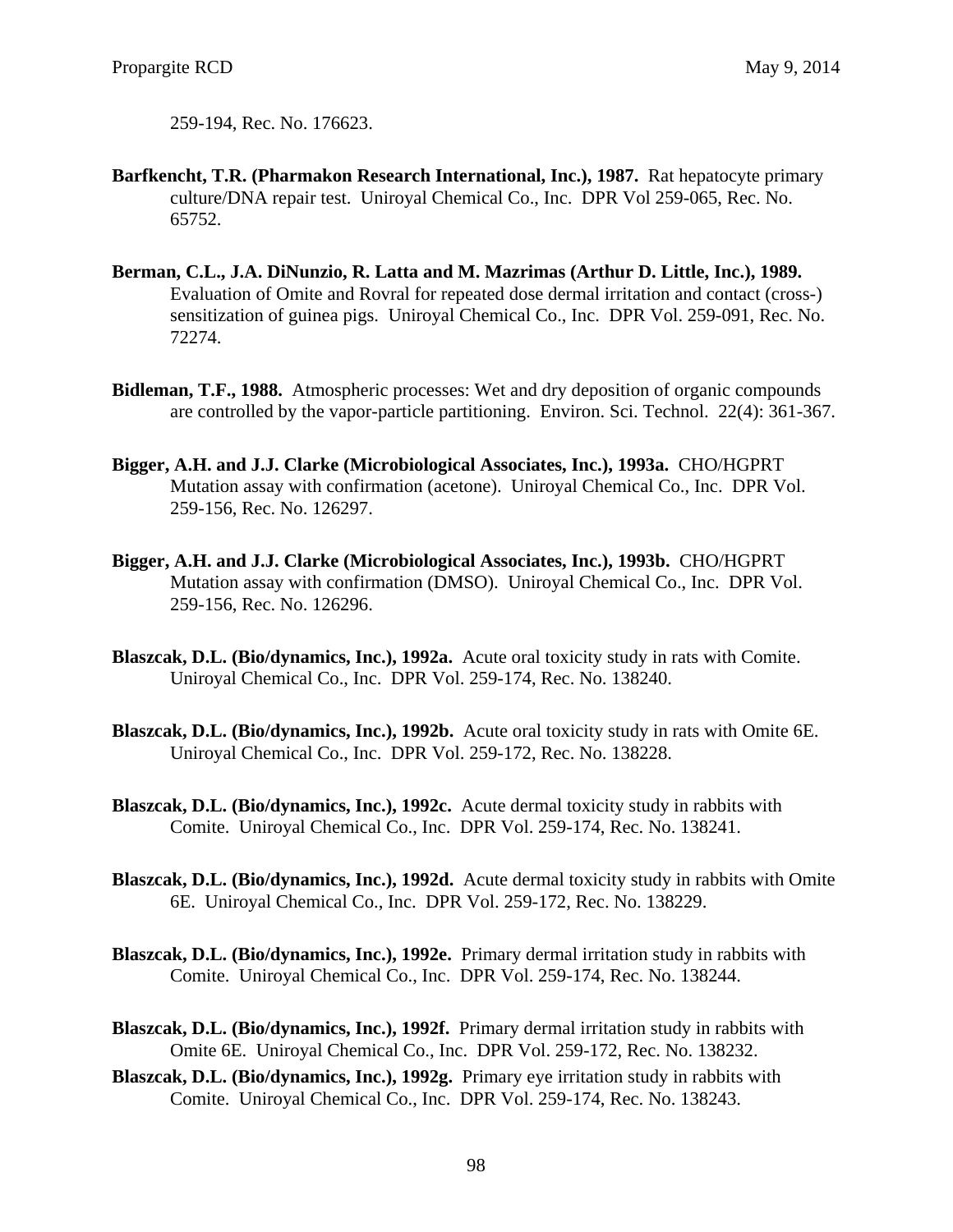- **Blaszcak, D.L. (Bio/dynamics, Inc.), 1992h.** Primary eye irritation study in rabbits with Omite 6E. Uniroyal Chemical Co., Inc. DPR Vol. 259-172, Rec. No. 138231.
- **Blaszcak, D.L. (Bio/dynamics, Inc.), 1992i.** Closed-patch repeated insult dermal sensitization study in guinea pigs with Comite (Buehler method). Uniroyal Chemical Co., Inc. DPR Vol. 259-174, Rec. No. 138245.
- **Blaszcak, D.L. (Bio/dynamics, Inc.), 1992j.** Closed-patch repeated insult dermal sensitization study in guinea pigs with Omite 6E (Buehler method). Uniroyal Chemical Co., Inc. DPR Vol. 259-172, Rec. No. 138233.
- **Boukhman, M.P. and H.I. Maibach, 2001.** Thresholds in contact sensitization: Immunologic mechanisms and experimental evidence in humans - an overview. Food and Chem. Toxicol. 39: 1125-1134.
- **Boyden, E.A., 1971.** The structure of the pulmonary acinus in a child of six years and eight months. Am. J. Anat. 132(3): 275-299.
- **Bronzan and Jones, 1989.** Assembly Bill 2161, Addition to the Food and Agriculture Code SEC 8 section 13060. California Food and Agriculture Code, Sacramento, CA.
- **Brown, V.K.H., 1971.** A comparison of predictive irritation tests with surfactants on human and animal skin. J. Soc. Cosmet. Chem. 22: 411-420.
- **Brusick, D.J. (Litton Bionetics, Inc.), 1977.** Mutagenicity evaluation of D014 Final report. Uniroyal Chemical Co., Inc. DPR Vol. 259-043, Rec. No. 35306.
- **Busch, B. and J.A. Biesemeier (Food & Drug Research Laboratories, Inc.), 1986.** Acute dermal toxicity study of Omite-CR in New Zealand white rabbits. Uniroyal Chemical Co., Inc. DPR Vol 259-047, Rec. No. 55718.
- **Campbell, R.L. and R.D. Bruce, 1981.** I. Direct comparison of rabbit and human primary skin irritation responses to isopropylmyristate. Toxicol. Appl. Pharmacol. 59: 555-563.
- **Caplan, J.A. and P.-Y. Lu (Biosperics Inc.), 1978.** Adsorption-Desorption of 14C-Omite. Uniroyal Chemical Co., Inc. DPR Vol. 259-049, Rec. No. 48133.
- **Cardona, R.A., D.L. Story and M.R. Lengen, 1991.** Evaluation and assessment of results from the Omite chronic feeding/oncogenicity study in rats conducted at Hazleton Laboratories. Uniroyal Chemical Co., Inc. DPR Vol. 259-128, pt 11, Rec. No.89294.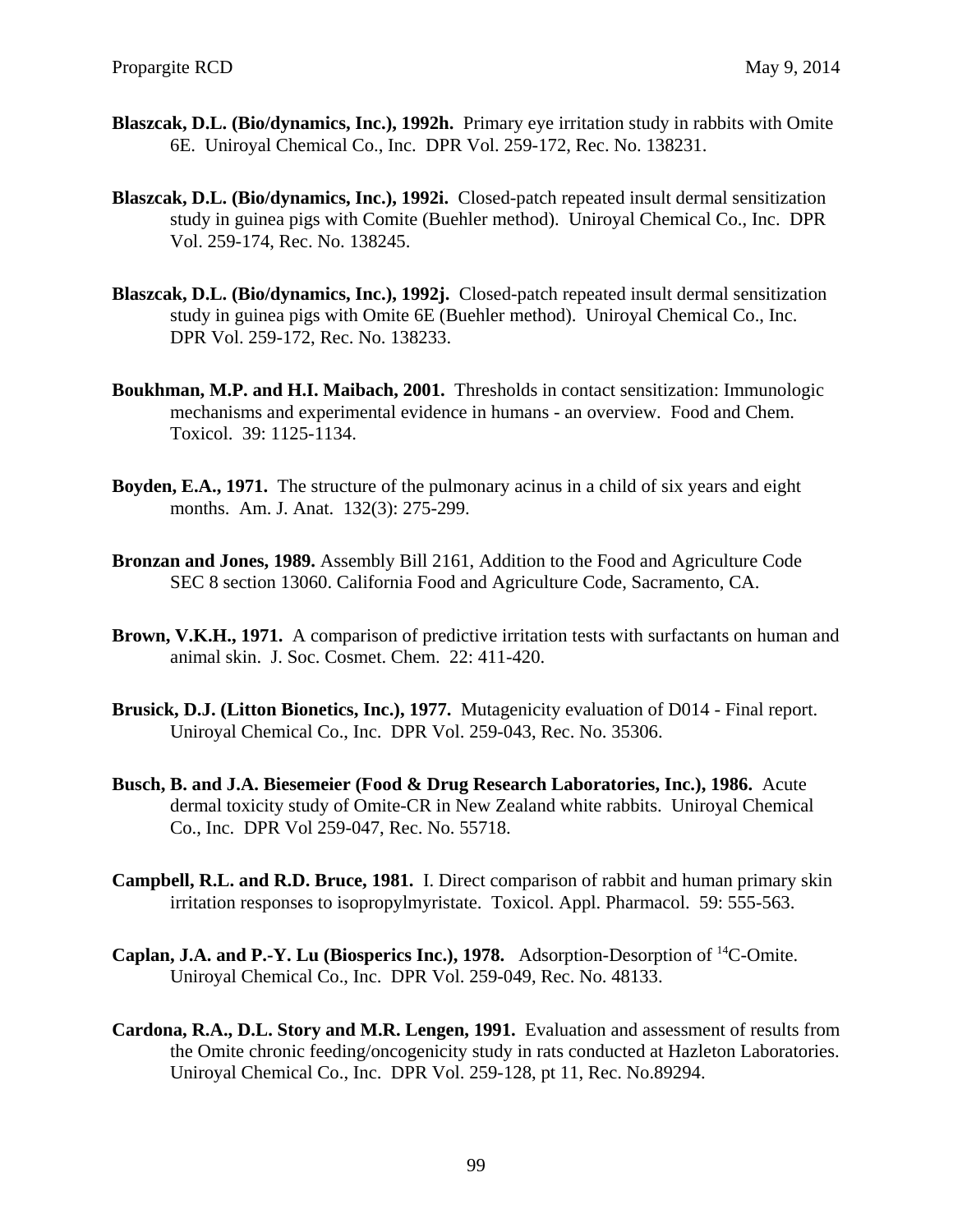- **Carson, S. (Food and Drug Research Laboratories, Inc.), 1964.** Subacute feeding studies with D-014 in rats. Uniroyal Chemical Co., Inc. DPR Vol. 259-031, Rec. No. 17240.
- **Chadwick, M. (Arthur D. Little, Inc.), 1989a.** Dermal absorption of Omite in rats pilot study. Uniroyal Chemical Co., Inc. DPR Vol. 259-094, Rec. No. 72950.
- **Chadwick, M. (Arthur D. Little, Inc.), 1989b.** Part II –Absorption of <sup>14</sup>C-Omite in Comite-II formulation; soap and water wash. DPR Vol. 259-094, Rec. No. 72950.
- **Chadwick, M. (Arthur D. Little, Inc.), 1989c.** Part III –Absorption of <sup>14</sup>C-Omite in Omite-6E formulation; soap and water wash. DPR Vol. 259-094, Rec. No. 72950.
- **Cox, G.E. and T.A. Re (Food and Drug Research Laboratories, Inc.), 1979.** Chronic oncogenic evaluation of Omite® in CD-1 mice following 78-weeks of dietary treatment. Uniroyal Chemical Co., Inc. DPR Vol. 259-037 to -040, Rec. No. 35297 to 35301.
- **Dong, M.H., 2012.** Human Pesticide Exposure Assessment Propargite. HS-1527. Worker Health and Safety Branch. February 21, 2012.
- **Dourson, M., G. Charnley and R. Scheuplein, 2002.** Differential sensitivity of children and adults to chemical toxicity. II. Risk and regulation. Regul. Toxicol. Pharmacol. 35: 448-467.
- **Doweyko, A.M. and N.J. Tortora, 1989.** Comparative metabolism of Omite in female rats, rabbits and monkeys. Uniroyal Chemical Co., Inc. DPR Vol. 259-096, Rec. No. 72952.
- **DPR, 2000a.** 2000 Status Report Pesticide Contamination Prevention Act. Department of Pesticide Regulation, California Environmental Protection Agency, Sacramento, CA. December 2000. 115 pp.
- **DPR, 2000b.** Well inventory database. Department of Pesticide Regulation, Sacramento, CA. (http://scalos.cdpr.ca.gov:8001)
- **Dzialo, D.G., 1988.** Omite aerobic soil metabolism. Uniroyal Chemical Co., Inc. DPR. Vol. 259-097, Rec. No. 72532.
- **Eldridge, S. (Pathology Associates, Inc.), 1994.** Effect of dietary Omite® technical on cell proliferation in jejunum of rats and mice. Uniroyal Chemical Co., Inc. DPR Vol. 250 176, Rec. No. 138994.

**Eldridge, S (Pathology Associates, Inc.), 1995.** Effect of dietary Omite® technical on cell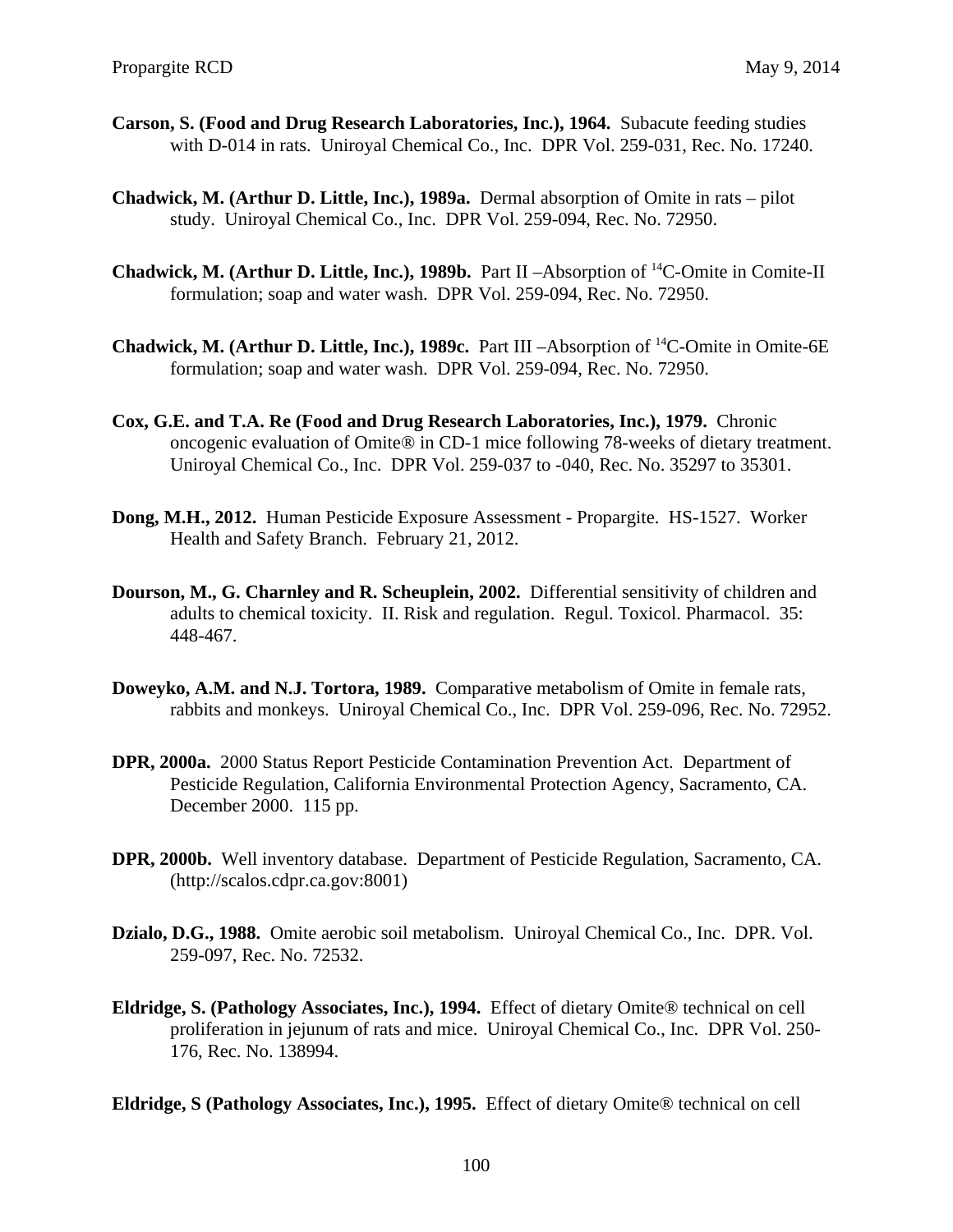proliferation in jejunum of Wistar rats. Uniroyal Chemical Co., Inc. DPR Vol. 259-179, Rec. No. 138997.

- **FDA (Division of Pharmacology, Food and Drug Administration, Department of Health, Education and Welfare), 1959.** Appraisal of the Safety of Chemicals in Foods, Drugs, and Cosmetics. The Association of Food and Drug Officials of the United States, Austin, Texas.
- **FDRL (Food Drug and Research Laboratories), 1966.** Chronic (2-year) feeding studies with D-014 in rats and dogs. Uniroyal Chemical Co., Inc. DPR Vol. 259-033,-034&-035, Rec. Nos. 35292- 35295.
- **EDSTAC, 1998.** Endocrine Disruptor Screening and Testing Advisory Committee (EDSTAC) Final Report. August 1998.
- **Felter, S.P., C.A. Ryan, D.A. Basketter, N.J. Gilmour, and G.F. Gerberick, 2003.**  Application of the risk assessment paradigm to the induction of allergic contact dermititis. Reg. Toxicol. Pharmacol. 37: 1-10.
- Gay, M.H., 1994. Pharmacokinetics of <sup>14</sup>C-Omite: A comparative study in rats and mice. Uniroyal Chemical Co., Inc. DPR Vol. 259-177, Rec. No. 138995.
- **Gaylor, D.W., R.L. Kodell, J.J. Chen, and D. Krewski, 1999.** A unified approach to risk assessment for cancer and non-cancer endpoints based on benchmark doses and uncertainty factors. Reg. Toxicol. Pharmacol. 29: 151-157.
- **Gilbaldi, M. and D. Perrier, 1992.** Pharmacokinetics, 2nd ed. Marcel Dekker, Inc.: New York. p. 35.
- **Godek, E.G. (Pharmakon Research International, Inc.), 1987.** CHO/HPRT Mammalian cell forward gene mutation assay - Omite® technical. Uniroyal Chemical Co., Inc. DPR Vol. 259-069, Rec. No. 66420.
- **Goldenthal, E.I. (International Research and Development Corp.), 1989.** 21-Day repeat dose dermal toxicity study in rabbits - Omite® technical. Uniroyal Chemical Co., Inc. DPR 259-191, Rec. No. 176620.
- **Goldenthal, E.I (International Research and Development Corp.), 1993.** Two year dietary oncogenicity study in rats. Uniroyal Chemical Co., Inc. DPR Vol. 259-156, Rec. No. 126295.

**Goodband, J.B. (Bioassay Systems Corp.), 1982.** Primary dermal irritation test performed on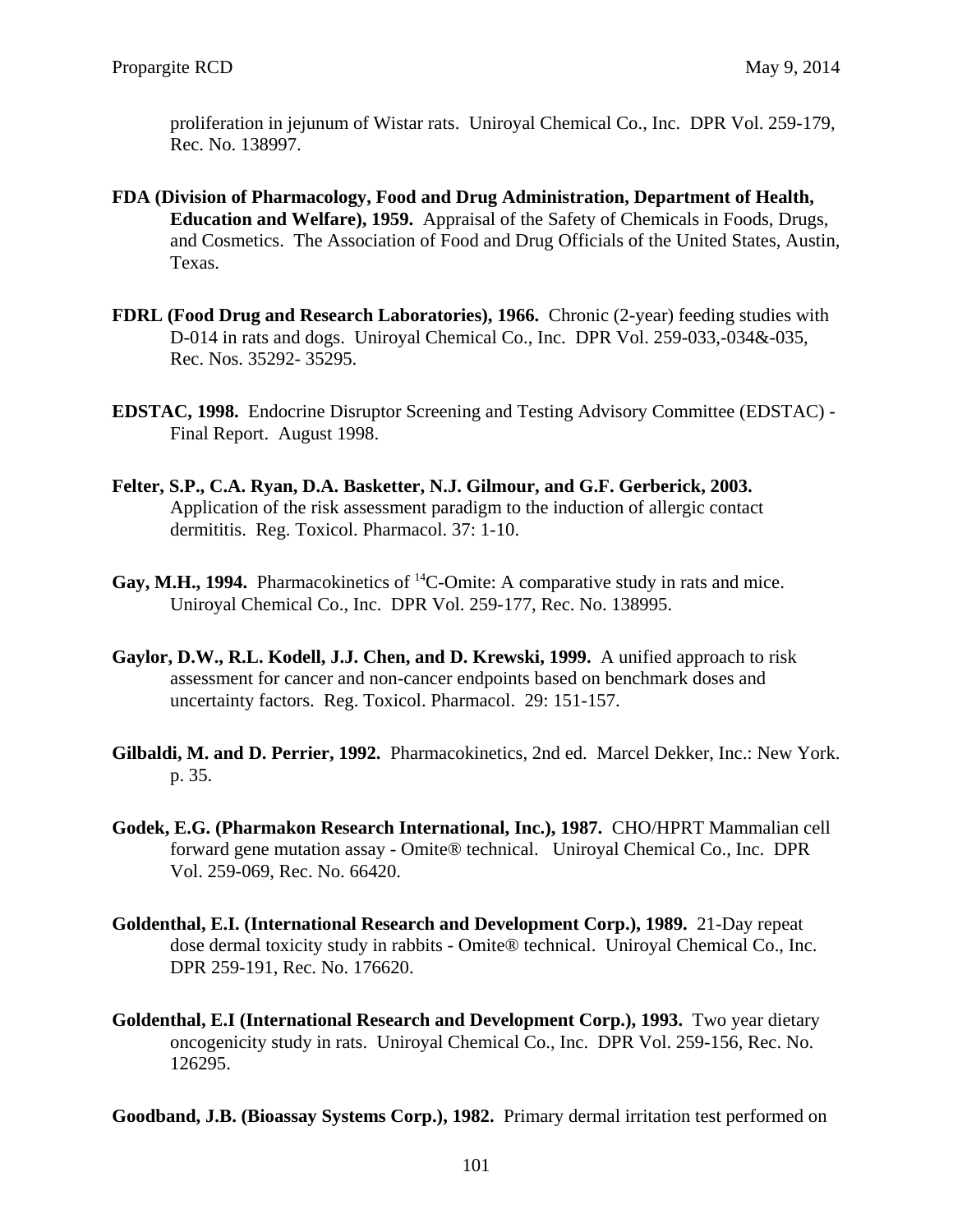Omite CR UBI 1481. Uniroyal Chemical Co., Inc. DPR Vol. 259-046, Rec. No. 55336.

- **Griem, P., 2008.** Uncertainty factors and risk assessment for skin sensitizers. *Reg. Toxicol. Pharmacol.* 50: 176-179.
- **Harkness, J.E. and J.E. Wagner, 1995.** Chapter 2 Biology and Husbandry. *In:* The Biology and Medicine of Rabbits and Rodents, 4th ed. Baltimore: Williams and Wilkins. pp. 13 73.
- **Harned, W.H. (California Agricultural Research, Inc. and Morse Laboratories), 1989.**  Propargite terrestrial field dissipation on cotton. Uniroyal Chemical Co., Inc. DPR Vol. 259-108, Rec. No. 85713.
- **Hazleton Laboratories, Inc., 1968.** 13-Week dietary feeding dogs D-014. Uniroyal Chemical Co. Inc. DPR Vol. 259-031, Rec. No. 17239.
- **Hoffman, G.M. (Bio/dynamics, Inc.), 1992a.** An acute nose-only inhalation study of propargite in the rat. Uniroyal Chemical Co., Inc. DPR Vol. 259-189, Rec. No.162890.
- **Hoffman, G.M. (Bio/dynamics, Inc.), 1992b.** An acute nose-only inhalation toxicity study of Comite in the rat. Uniroyal Chemical Co., Inc. DPR Vol 259-174, Rec. No. 138242.
- **Hoffman, G.M. (Bio/dynamics, Inc.), 1992c.** An acute nose-only inhalation toxicity study of Omite 6E in the rat. Uniroyal Chemical Co., Inc. DPR Vol. 259-172, Rec. No. 138230.
- **Hoffman, G.M. (Pharmaco LSR Inc.), 1993a.** An acute (4-hour) inhalation toxicity study of Omite CR in the rat via nose-only exposure. Uniroyal Chemical Co., Inc. DPR Vol. 259-173, Rec. No. 138236.
- **Hoffman, G.M. (Pharmaco LSR Inc.), 1993b.** Acute oral toxicity study of Omite CR in rats. Uniroyal Chemical Co., Inc. DPR Vol. 259-173, Rec. No. 138234.
- **Hoffman, G.M. (Pharmaco LSR Inc.), 1993c.** Acute dermal toxicity study of Omite CR in rabbits. Uniroyal Chemical Co., Inc. DPR Vol. 259-173, Rec. No. 138235.
- **Hoffman, G.M. (Pharmaco LSR Inc.), 1993d.** Primary dermal irritation study of Omite CR in rabbits. Uniroyal Chemical Co., Inc. DPR Vol. 259-173, Rec. No. 138238.
- **Hoffman, G.M. (Pharmaco LSR Inc.), 1993e.** Primary eye irritation study of Omite CR in rabbits. Uniroyal Chemical Co., Inc. DPR Vol. 259-173, Rec. No. 138237.
- **Hoffman, G.M. (Pharmaco LSR Inc.), 1993f.** A closed-patch repeated insult dermal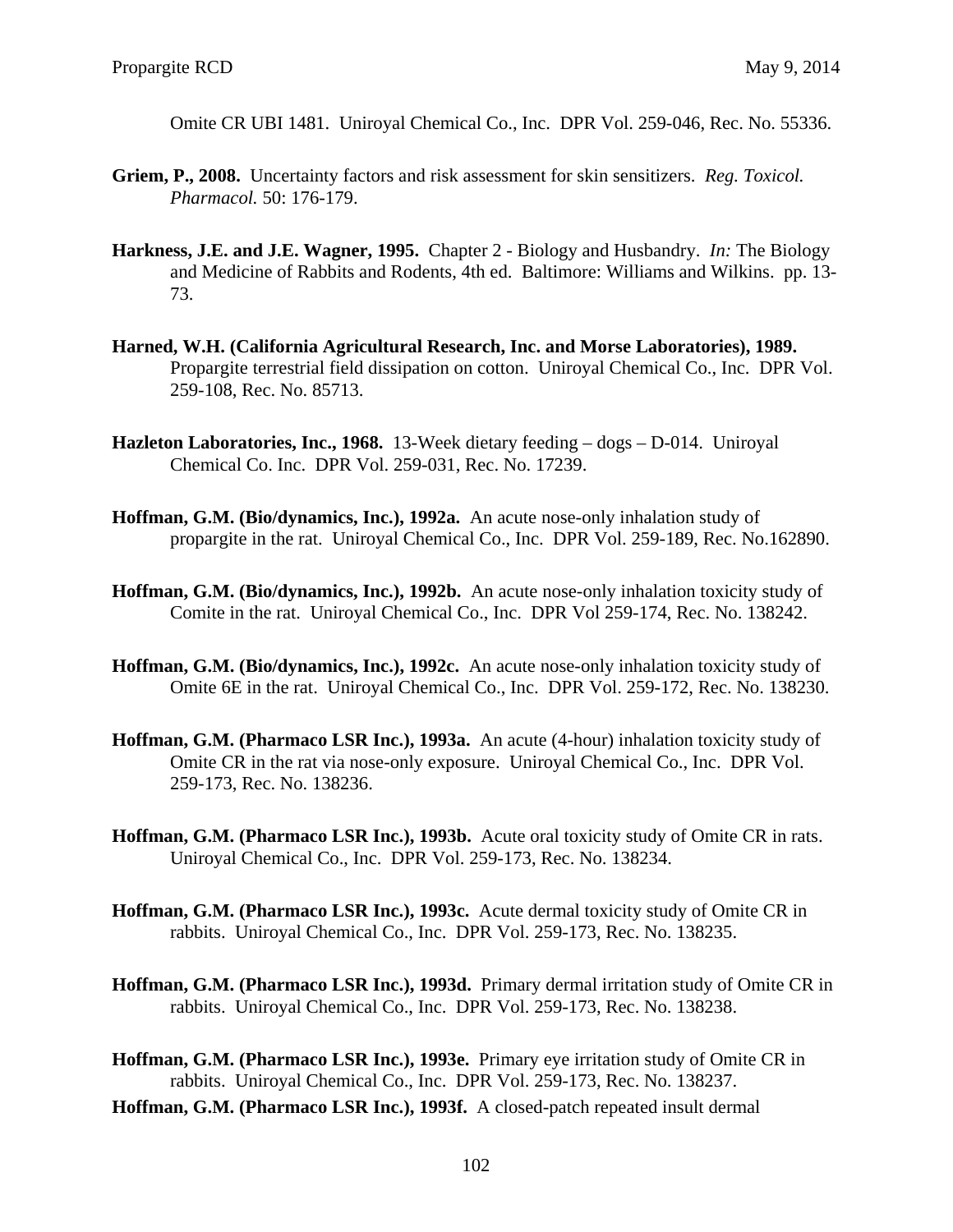sensitization study of Omite CR in guinea pigs. Uniroyal Chemical Co., Inc. DPR Vol. 259-173, Rec. No. 138239.

- **Hoffman, G.M. (Pharmaco LSR Inc.), 1994a.** An acute (4-hour) inhalation toxicity study of Omite 30W in the rat via nose-only exposure. Uniroyal Chemical Co., Inc. DPR Vol. 259-171, Rec. No. 138225.
- **Hoffman, G.M. (Pharmaco LSR Inc.), 1994b.** Acute oral toxicity study of Omite 30W in rats. Uniroyal Chemical Co., Inc. DPR Vol. 259-171. Rec. No. 138223.
- **Hoffman, G.M. (Pharmaco LSR Inc.), 1994c.** Acute dermal toxicity study of Omite 30W in rabbits. Uniroyal Chemical Co., Inc. DPR Vol. 259-171, Rec. No. 138224.
- **Hoffman, G.M. (Pharmaco LSR Inc.), 1994d.** Primary dermal irritation study of Omite 30W in rabbits. Uniroyal Chemical Co., Inc. DPR Vol. 259-171, Rec. No. 138227.
- **Hoffman, G.M. (Pharmaco LSR Inc.), 1994e.** Primary eye irritation study of Omite 30W in rabbits. Uniroyal Chemical Co., Inc. DPR Vol. 259-171, Rec. No. 138226.
- **Hoffman, G.M. (Pharmaco LSR Inc.), 1994f.** A closed-patch repeated insult dermal sensitization study of Omite 30W in guinea pigs (Buehler method). Uniroyal Chemical Co., Inc. DPR Vol. 259-160, Rec. No. 131146.
- **IRAC (Insecticide Resistence Action Committee), 2002.** Insecticides, Mode of Action. *In:*  Encyclopedia of Agrochemicals (ed., J.R. Plimmer). John Wiley & Sons, Inc., Hoboken, NJ. pp. 944-946.
- **Kehoe, D.F. (Hazelton Laboratories America, Inc.), 1990.** Two-generation reproduction study with Omite® technical in rats (two litters per generation). Uniroyal Chemical Co., Inc. DPR Vol. 259-111, Rec. No. 87974.
- **Kimber, I., G.F. Gerberick, and D.A. Basketter, 1999.** Thresholds in contact sensitization: Theoretical and practical considerations. Food and Chem. Toxicol. 37: 553-560.
- **Kiplinger, G.R. (WIL Research Laboratories, Inc.), 1993a.** Acute oral toxicity study in albino rats with Omite® technical. Uniroyal Chemical Co., Inc. DPR Vol. 259-188, Rec. No. 162889.
- **Kiplinger, G.R. (WIL Research Laboratories, Inc.), 1993b.** Acute dermal toxicity study in albino rabbits with Omite® technical. Uniroyal Chemical Co., Inc. DPR Vol. 259-188, Rec. No. 162886.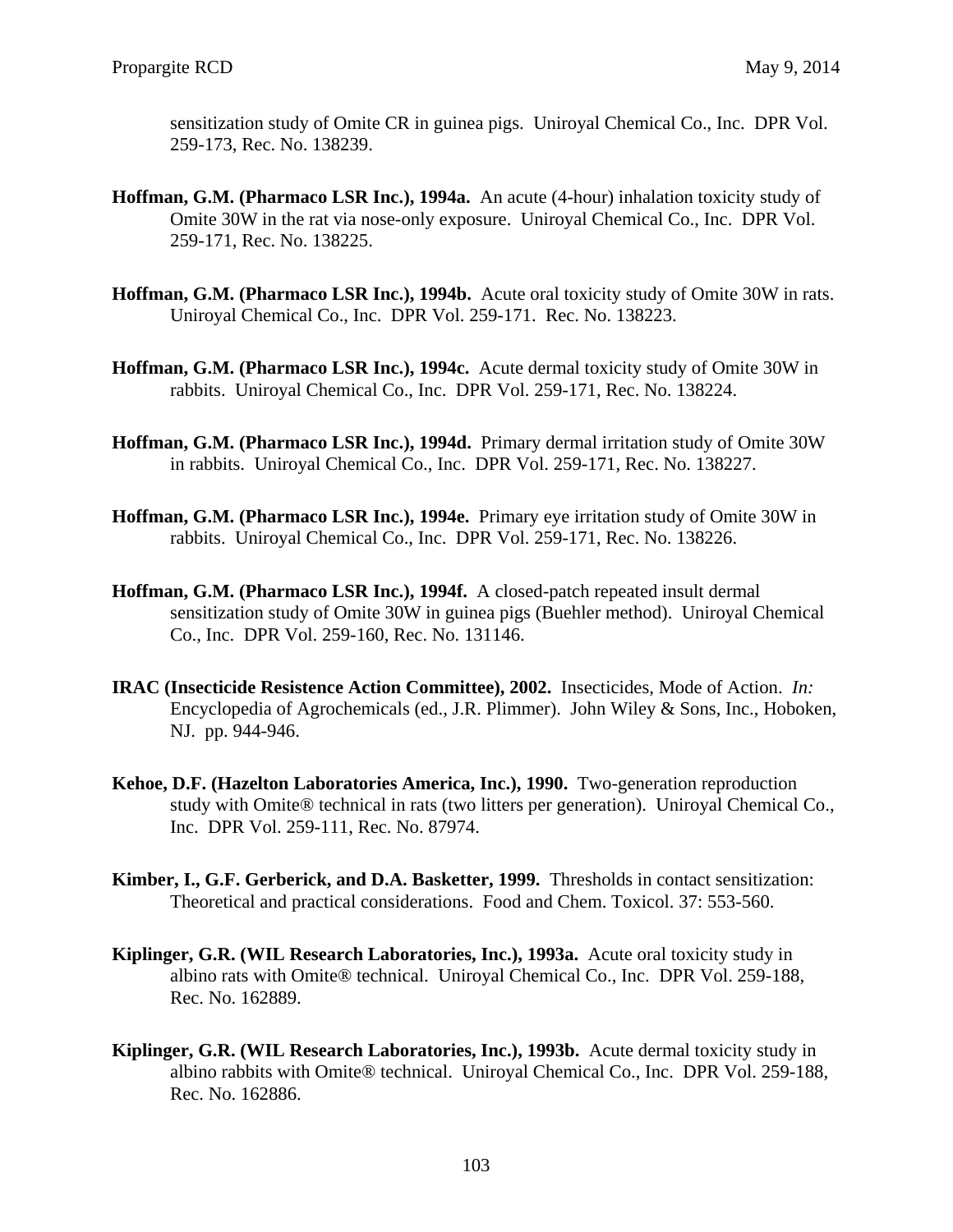- **Kiplinger, G.R. (WIL Research Laboratories, Inc.), 1993c.** Primary dermal irritation study in albino rabbits with Omite® technical. Uniroyal Chemical Co., Inc. DPR Vol. 259-188, Rec. No. 162885.
- **Kiplinger, G.R. (WIL Research Laboratories, Inc.), 1993d.** Primary eye irritation study in albino rabbits with Omite® technical. Uniroyal Chemical Co., Inc. DPR Vol. 259-188, Rec. No. 162888.
- **Kiplinger, G.R. (WIL Research Laboratories, Inc.), 1993e.** Skin sensitization study in albino guinea pigs with Omite® technical. Uniroyal Chemical Co., Inc. DPR Vol. 259-188, Rec. No. 162887.
- **Kirkland, D.J. (Microtest Research Ltd.), 1985.** Study to evaluate the chromosome damaging potential of D-014 by its effects on cultured Chinese hamster ovary (CHO) cells using an in vitro cytogenetics assay. Uniroyal Chemical Co., Inc. DPR Vol. 259-043, Rec. No. 35307.
- **Knickerbocker, M. (Food and Drug Research Laboratories, Inc.), 1979.** Teratologic evaluation of Omite® technical in Sprague-Dawley rats. Uniroyal Chemical Co., Inc. DPR Vol. 259-041, Rec. No. 35302.
- **Korpalski, S.J. and M.A. Nowakowski, 1988.** Adsorption/desorption of propargite. Uniroyal Chemical Co., Inc. DPR. Vol. 259-079, Rec. No. 71933.
- **Korpalski, S.J., 1990.** Soil photolysis of 14C-Omite. Uniroyal Chemical Co., Inc. DPR. Vol. 259-119, Rec. No. 95253.
- **Kreuzman, J.J. (Hilltop Research, Inc.), 1986.** Delayed contact hypersensitivity study in guinea pigs of: DJS-1-39-B Omite CR. Uniroyal Chemical Co., Inc. DPR Vol. 259-051, Rec. No. 55720.
- **Lengen, M.R., 1989.** Field dissipation of propargite on two sites in California. Uniroyal Chemical Co., Inc. DPR. Vol. 259-124, Rec. Nos. 95674&95675.
- **Lewis, C.M., 2004.** Propargite (Omite) Risk Characterization Document. Medical Toxicology Branch, Department of Pesticide Regulation, California Environmental Protection Agency. October 4, 2004.
- **Marzulli, F.N. and H.I. Maibach, 1975.** The rabbit as a model for evaluating skin irritatns: A comparison of results obtained on animals and man using repeated skin exposures. Food Cosmet. Toxicol. 13:533-540.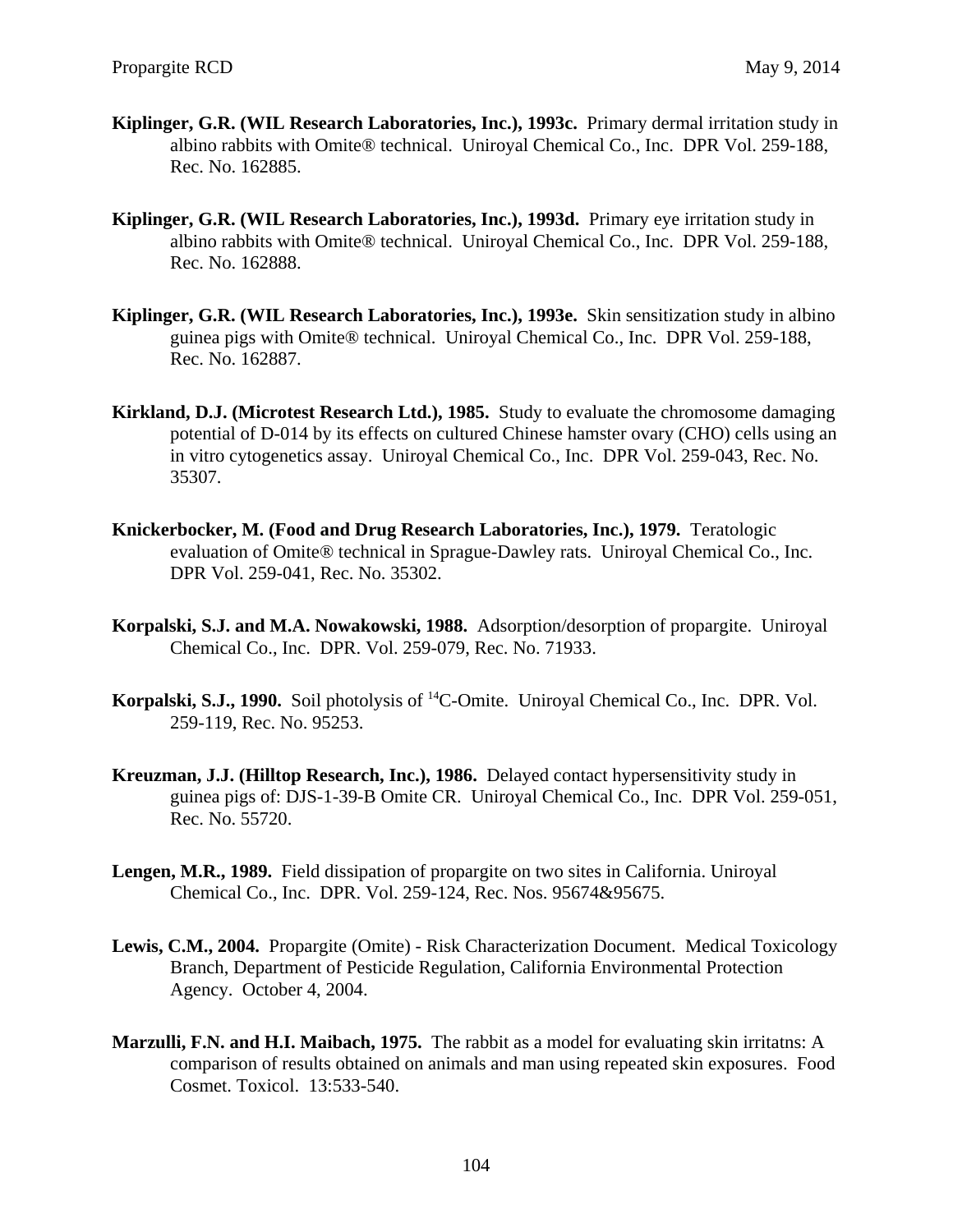- **McManus, J.P. and W.C. Spare (Agriseach Inc.), 1987.** Solubility of Omite. Uniroyal Chemical Co., Inc. DPR Vol. 259-059, Rec. No. 58463.
- **Meck, R.D. and C.R. Campbell, 1977.** Anaerobic soil metabolism of Omite at 1 and 10 ppm. Uniroyal Chemical Co., Inc. DPR. Vol. 259-049, Rec. No. 48132.
- **Melnick, R.L. and J. Huff, 1993.** Liver carcinogenesis is not a predicted outcome of chemically induced hepatocyte proliferation. Toxicol. Indust. Health 9(3): 415-438.
- **Mizens, M., J.C. Andre, J.P. Marciniszyn, and J.C. Killeen (Ricerca, Inc.), 1990.** Study of the dermal absorption of  ${}^{14}C$ -Omite-30W by male Sprague-Dawley rats. Uniroyal Chemical Co., Inc. DPR Vol. 259-113, Rec. No. 90561.
- **Monteiro-Riviere, N.A., D.G. Bristol, T.O. Manning, R.A. Rogers, and J.E., Riviere, 1990.**  Interspecies and interregional analysis of the comparative histologic thickness and laser Doppler blood flow measurements at five cutaneous sites in nine species. J. Invest. Dermatol. 95: 582-586.
- **Morris, T.D. (WIL Research Laboratories Inc.), 2003.** Skin sensitization of propargite in albino guinea pigs (Magnusson and Kligman Maximization Technique). Crompton Corp. 259-196, Rec No. 206046.
- **NAS, 1993.** Pesticides in the Diets of Infants and Children. National Research Council, National Academy of Sciences. National Academy Press, Washington, D.C.
- **Ney, R.E., Jr., 1995.** Fate and Transport of Organic Chemicals in the Environment, a practice guide, 2nd ed.. Government Institutes, Inc., Rochville, Maryland.
- Nixon, G.A., C.A. Tyson, and W.C. Wertz, 1975. Interspecies comparisons of skin irritancy. Toxicol. Appl. Pharmacol. 31: 481-490.
- **Nowakowski, M.A., 1987a.** Omite hydrolysis. Uniroyal Chemical Co., Inc. DPR Vol. 259-062, Rec. No. 61969.
- **Nowakowski, M.A., 1987b.** Aqueous and soil photolysis of [14C]Omite. Uniroyal Chemical Co., Inc. DPR. Vol. 259-076, Rec. No. 70350.
- **O'Malley, M., C. Smith, R.I. Krieger and S. Margetich, 1989.** Dermatitis among stone fruit harvesters in Tulare County, 1988. HS-1518. Worker Health and Safety Branch, Calif. Dept. Food and Ag., Sacramento, CA. 20pp.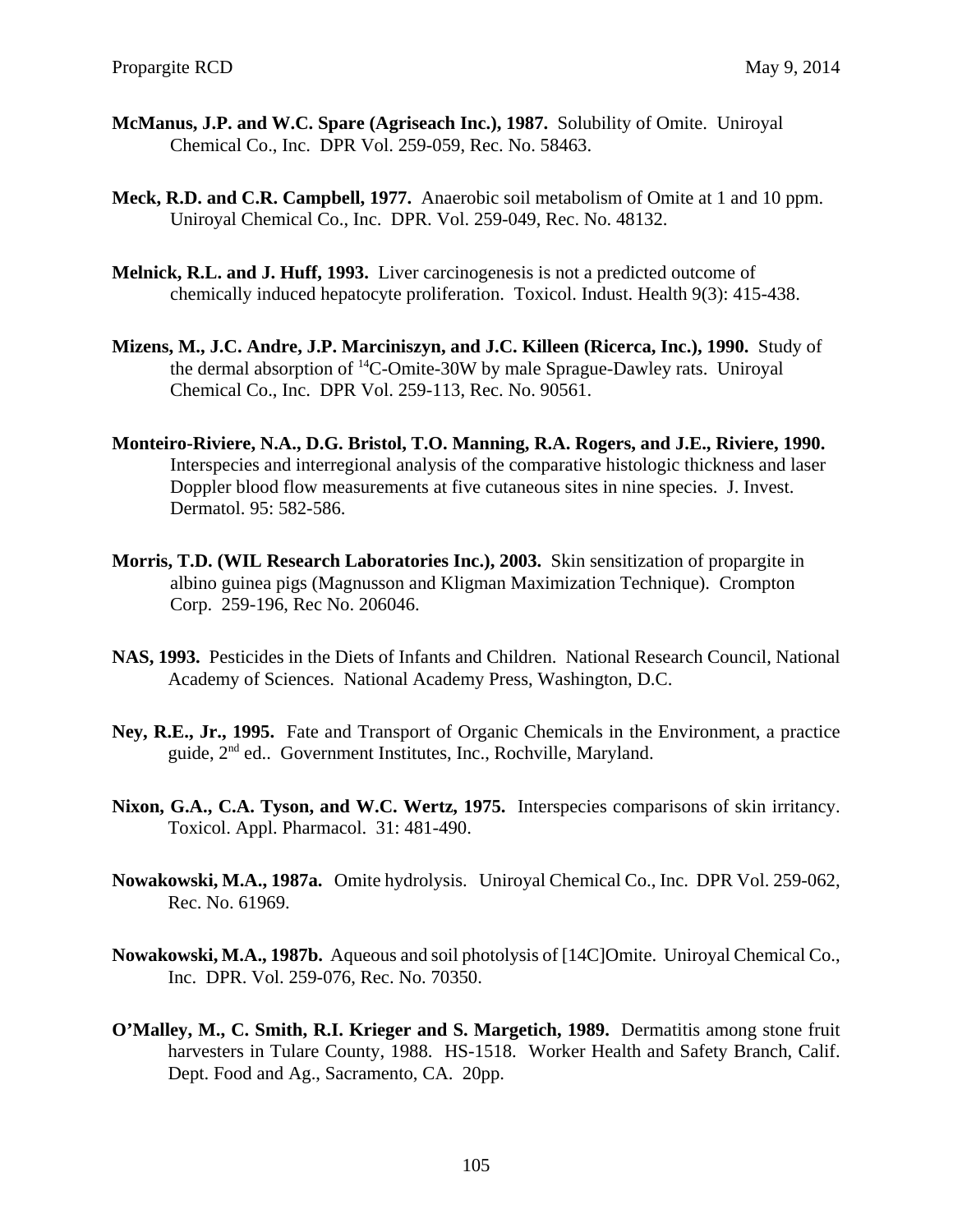- **O'Malley, M., C. Smith, R.I. Krieger and S. Margetich, 1990.** Dermatitis among stone fruit harvesters in Tulare County, 1988. Am. J. Con. Derm. 1(2): 100-111.
- **O'Malley, M. 1998.** Irritan chemical dermatitis among grape workers in Fresno County, August 1995. HS-1741. Worker Health and Safety Branch, Dept. of Pesticide Regulation, Calif. Environmental Protection Agency, Sacramento, CA. 17 pp.
- **Plopper, C.G. and M.V. Fanucchi, 2004.** Development of Airway Epithelium. *In:* The Lung: Development, Aging and the Environment (Harding, R., K. Pinkerton and C.G. Plopper, eds). Elsevier Academic Press, San Diego, CA.
- **Putman, D.L. and R.R. Young (Microbiological Associates, Inc.), 1994.** Micronucleus cytogenetic assay in mice. Uniroyal Chemical Co., Inc. DPR Vol. 259-178, Rec. No. 138996.
- **Phillips, L., M. Steinberg, H.I. Maibach, and W.A. Akers, 1972.** A comparison of rabbit and human skin response to certain irritants. Toxicol. Appl. Pharmacol. 21: 369-382.
- **Royal Society of Chemistry, 1987.** The Agrochemicals Handbook Propargite. Royal Society of Chemistry, Nottingham, England.
- **Saiz, S. and F. Schneider, 1987.** Degradation of propargite residues on orange folage in Tulare County, California, May-June, 1986. Worker Health and Safety Branch, Calif. Dept. Food and Ag., Sacramento, CA. 10 pp.
- **Saunders, L.D., R.G. Ames, J.B. Knaak and R.J. Jackson, 1987.** Outbreak of Omite-CR-induced dermatitis among orange pickers in Tulare County, California. J. Occup. Med. 29(5): 409 413.
- **Schardein, J.L. (Internation Research and Development Corp.), 1989.** Developmental toxicity study in New Zealand White rabbits. Uniroyal Chemical Co., Inc. DPR Vol. 259-109, Rec. No. 90150.
- **Schardein, J.L. (International Research and Development Corp.), 1990.** Developmental toxicity study in rats - Omite® technical. Uniroyal Chemical Co., Inc. DPR Vol. 259-110, Rec. No. 90229.
- **Schofield, C.M. and J. Blasberg (Analytical Bio-Chemistry Laboratories, Inc.), 1989.**  Determination of the vapor pressure and Henry's law constant of Omite. Uniroyal Chemical Co., Inc. DPR Vol. 259-097, Rec. No. 72533.

**Serota, D.G., G.W. Wolfe, R.S. Durloo, and W.L. Fezio (Hazelton Laboratories America Inc.),**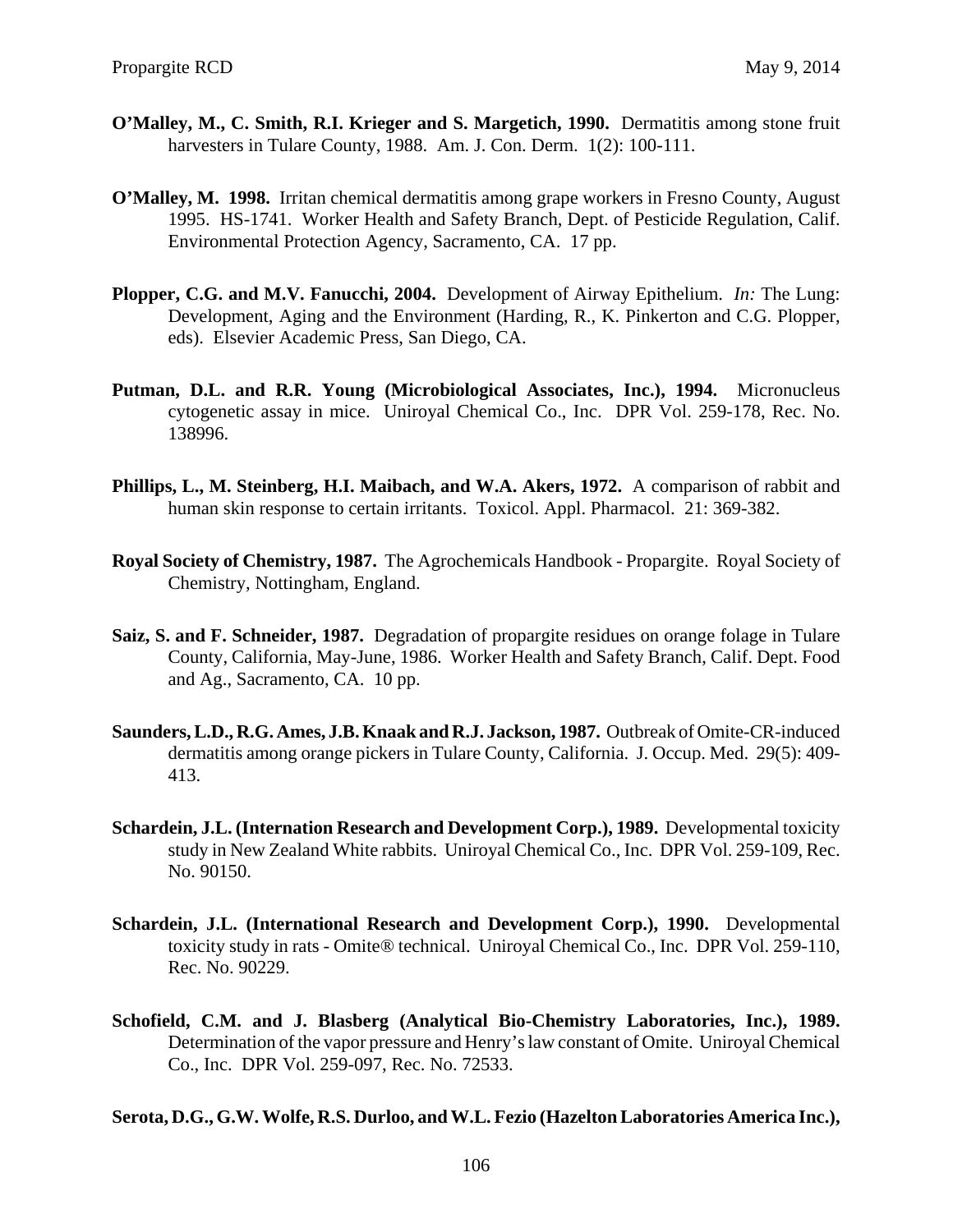**1983.** Teratology study in rabbits - Omite Technical (Revised Final Report). Uniroyal Chemical Co., Inc. DPR Vol. 259-042, Rec. No. 35303.

- **Shirasu, Y., M. Moriya, and K. Watanabe (Institute of Environmental Toxicology), 1979.**  Microbial mutagenicity testing on BPPS (propargite). Uniroyal Chemical Co., Inc. DPR Vol. 259-043, Rec. No. 35304.
- **Smilo, A.R., 1986.** Octanol/water partition coefficient of propargite. Uniroyal Chemical Co., Inc. DPR Vol. 259-049, Rec. No. 48129.
- **Smith, C.R., 1991.** Dissipation of dislodgeable propargite residues on nectarine foliage. Bull. Environ. Contam. Toxicol., 46: 507-511.
- **Starner, K., 2003.** Database Search of DPR Surface Water Monitoring Data. Environmental Monitoring Branch, Department of Pesticide Regulation, Sacramento, CA.
- **Thongsinthusak, T., 1989.** Memorandum: Study on Dermal Absorption of Different 14C-Omite Formulations by Rats Rats (Draft). HSM-89001. Worker Health and Safety Branch, Department of Pesticide Regulation, California Environmental Protection Agency. January 31, 1989.
- **Thongsinthusak, T., 1990.** Memorandum: Summary and dermal absorption for Omite technical, Omite 30W, Omite 6E, and Comite. HSM-90003. Worker Health and Safety Branch, Department of Pesticide Regulation, California Environmental Protection Agency. April 17, 1990.
- **Trutter, J.A. (Hazelton Laboratories America, Inc.), 1991.** Combined chronic toxicity and oncogenicity study in rats with Omite® technical. Uniroyal Chemical Co., Inc. DPR Vol. 259-128, pts 1-10, Rec. No. 89293.
- **U.S. EPA, 1992.** Memorandum: Carcinogenicity Peer Review of Propargite. From John Doherty and Esther Rinde, Health Effects Division to George LaRocca, Reregistration Division, and Lois Rossi, Special Review and Reregistration Division. Office of Pesticide Programs, U.S. Environmental Protection Agency. July 23, 1992.
- **U.S. EPA, 1997a.** The Federal Insecticide Fungicide, and Rodenticide Act (FIFRA) and Federal Food, Drug, and Cosmetic Act (FFDCA) as Amended by the Food Quality Protection Act (FQPA) of August 3, 1996. Document no. 730L97001, March 1997. Office of Pesticide Programs, U.S. Environmental Protection Agency, Washington, D.C.
- **U.S. EPA, 1997b.** 1996 Food Quality Protection Act Implementation Plan. March, 1977. Office of Prevention, Pesticides and Toxic Substances (7506C), U.S. Environmental Protection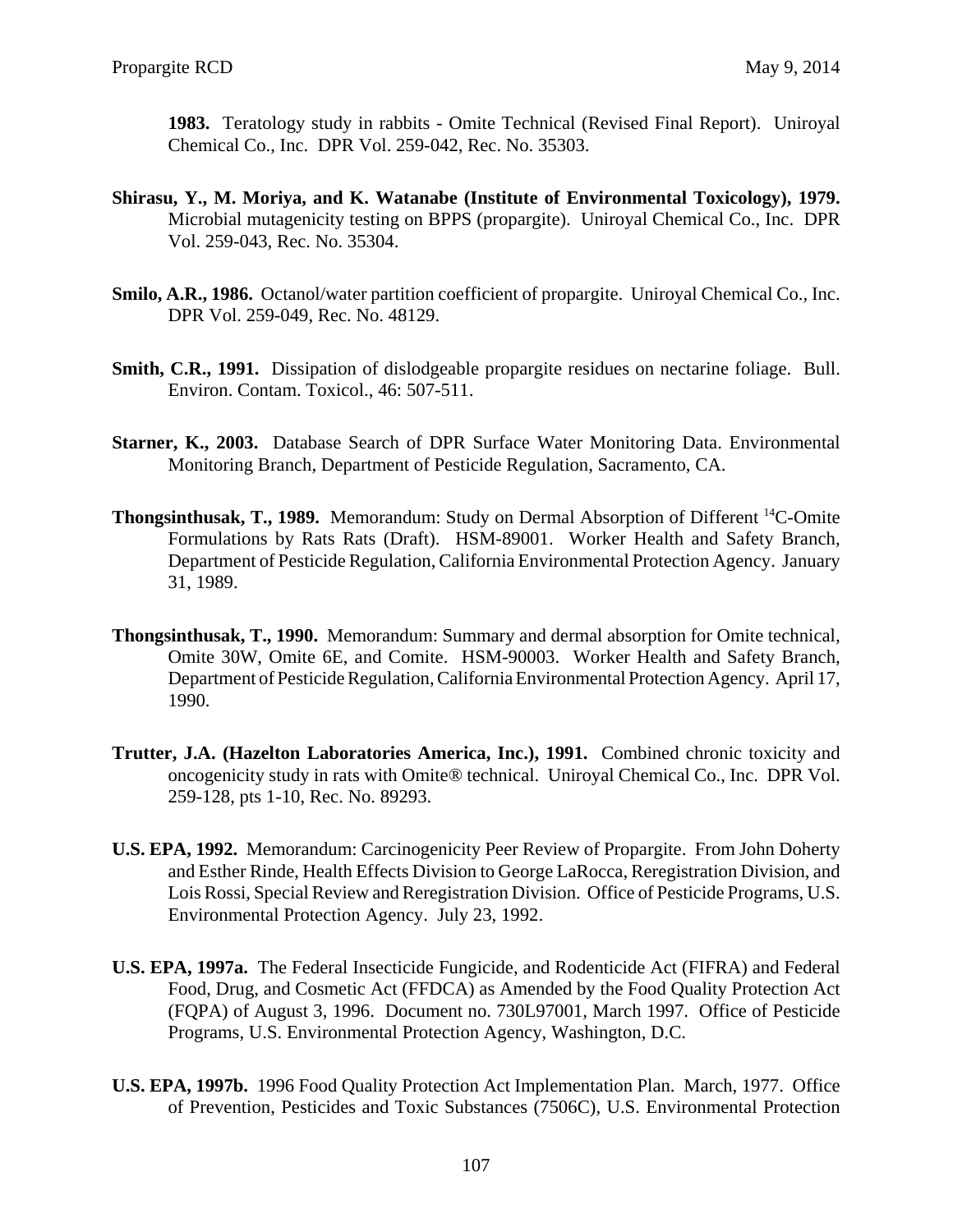Agency, Washington, D.C. (http://www.epa.gov/fedrgstr/)

- **U.S. EPA, 1997c.** Special Report on Environmental Endocrine Disruption: An Effects Assessment and Analysis. Risk Assessment Forum, U.S. Environmental Protection Agency, Washington, D.C.
- **U.S. EPA, 2001a.** Reregistration Eligibility Decision (RED) for Propargite. Case No. 0243. Office of Pesticide Programs, U.S. Environmental Protection Agency. September 28, 2001. 139pp. (http://www.epa.gov/oppsrrd1/REDs/propargite\_red.pdf)
- **U.S. EPA, 2001b.** Memorandum: Recommendation for Selection of Cancer Dose-Response Model and  $q_1$ <sup>\*</sup> for Propargite (PC Code 097601, DP Barcode D276502). Health Effects Division, Office of Pesticide Programs, U.S. Environmental Protection Agency. August 14, 2001.
- **U.S. EPA, 2003.** List of Drinking Water Contaminants & MCLs. Office of Water, U.S. Environmental Protection Agency. (http://www.epa.gov/safewater/mcl.html#mcls)
- **U.S. EPA, 2005.** Guidelines for Carcinogen Risk Assessment. Risk Assessment Forum, U.S. Environmental Protection Agency, Washington, D.C. EPA/630/P-03/001F. March 2005. (http://www.epa.gov/raf/publications/pdfs/CANCER\_GUIDELINES\_FINAL\_3-25-05.PDF)
- **U.S. EPA, 2008.** Reregistration Eligibility Decision (RED) for Propargite. Case No. 0243. Office of Pesticide Programs, U.S. Environmental Protection Agency. Effective: September 28, 2001. Effective: September 28, 2001. Amended: December 15, 2005, September 19, 2007 and June 25, 2008. 147pp.

(http://www.epa.gov/oppsrrd1/REDs/propargite\_amend\_red-10-09-08.pdf)

- York, R.G. (International Research and Development Corp.), 1992. A cross-fostering reproduction study with Omite® technical in rats. Uniroyal Chemical Co., Inc. DPR Vol. 259-142, Rec. No. 112732.
- **Zielhuis, R.L. and F.W. van der Kreek, 1979.** The use of a safety factor in setting health based permissible levels for occupational exposure. Int. Arch. Occup. Environ. Health. 42: 191 201.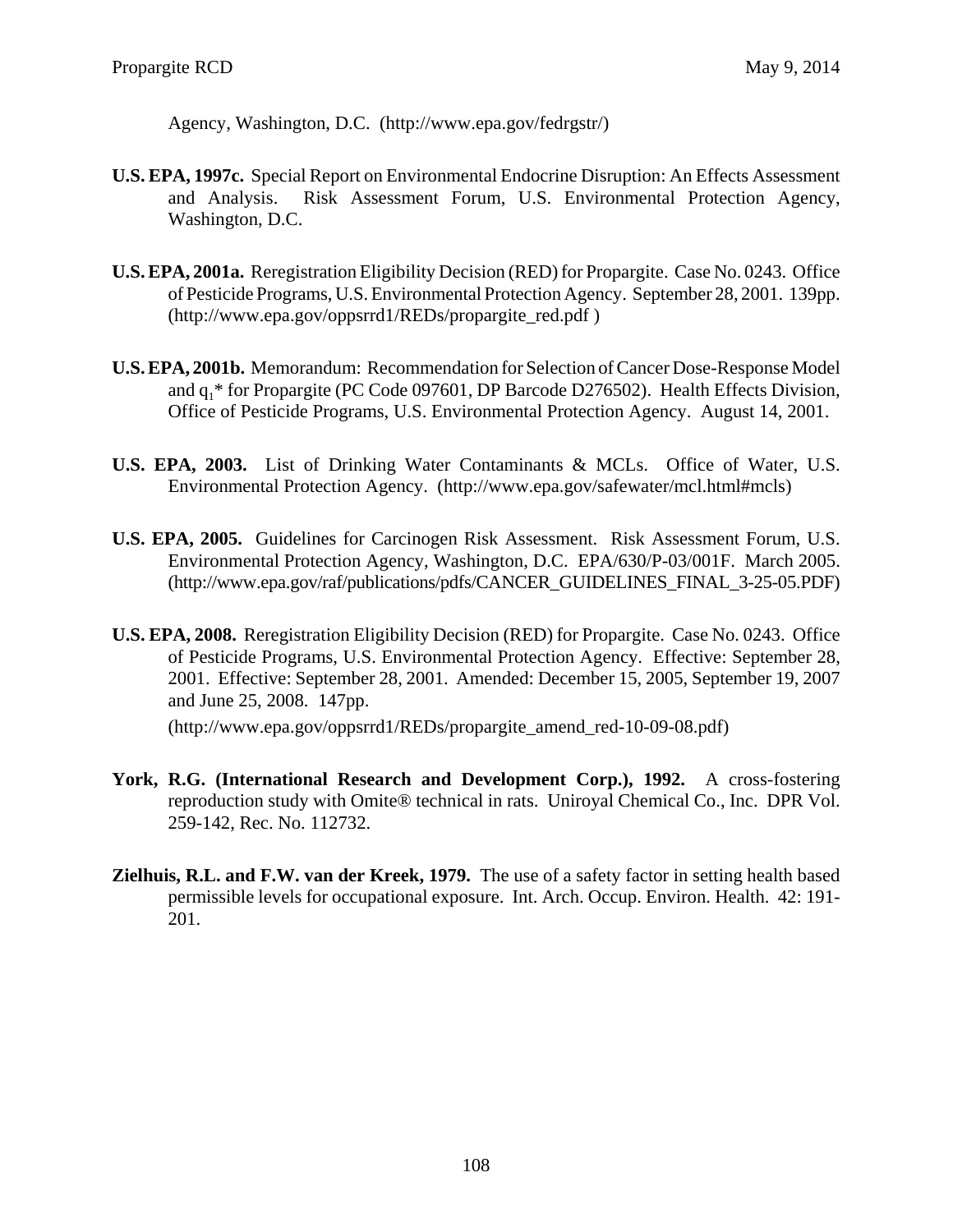## **APPENDIX A**

**BMDS Multistage Cancer Model Printout**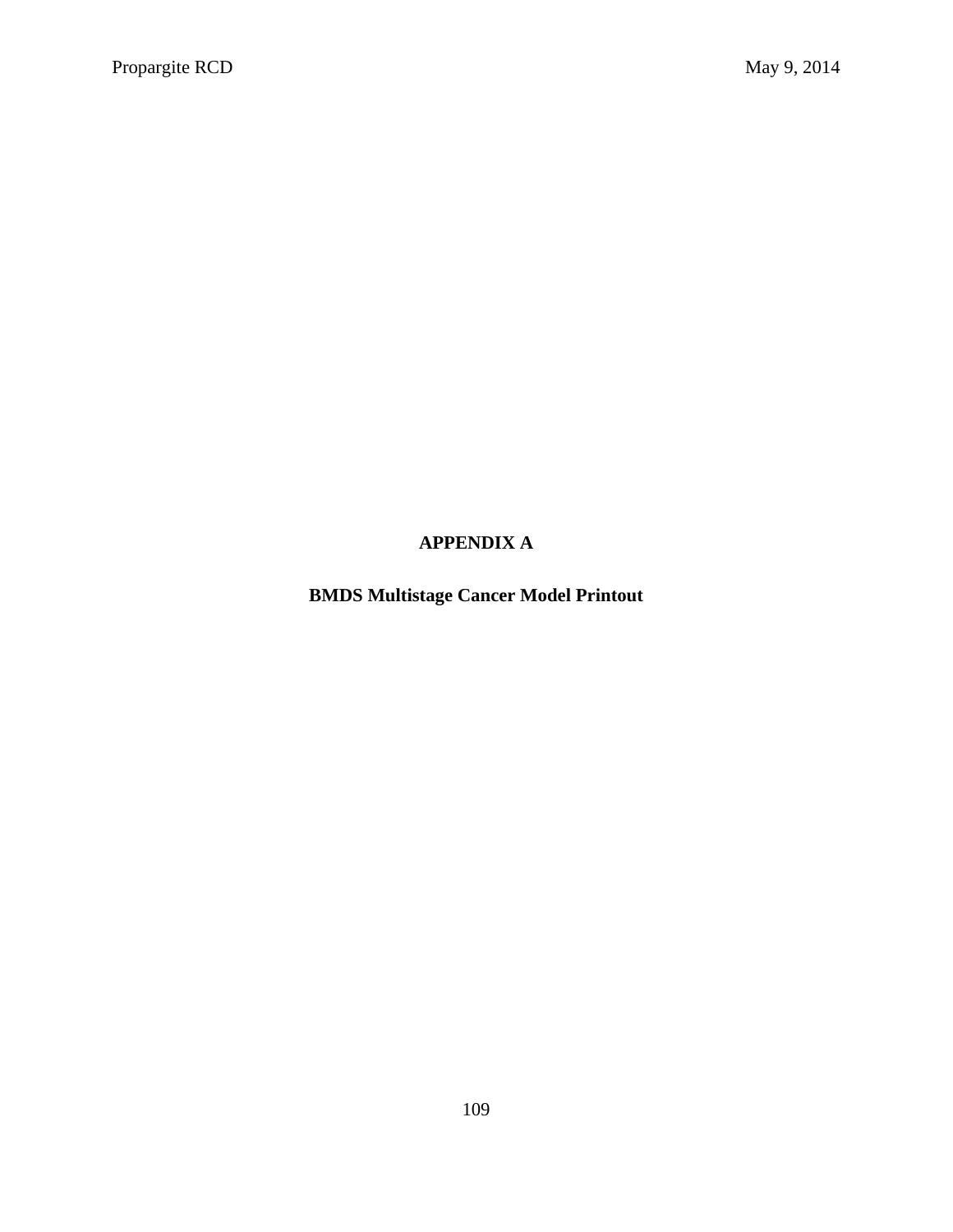## Propargite RCD May 9, 2014

 ==================================================================== Multistage Cancer Model. (Version: 1.9; Date: 05/26/2010) Input Data File: C:/BMDS/BMDS220/Data/Propargite/msc\_sarcomas males at risk\_Opt.(d) Gnuplot Plotting File: C:/BMDS/BMDS220/Data/Propargite/msc\_sarcomas males at risk\_Opt.plt Tue Apr 24 10:06:49 2012 ====================================================================

BMDS\_Model\_Run

~~~~~~~~~~~~~~~~~~~~~~~~~~~~~~~~~~~~~~~~~~~~~~~~~~~~~~~~~~~~~~~~~~~~~

The form of the probability function is:

P[response] = background + (1-background)\*[1-EXP( -beta1\*dose^1-beta2\*dose^2)]

The parameter betas are restricted to be positive

 Dependent variable = Sarcomas Independent variable = Dose

Total number of observations  $= 5$ Total number of records with missing values  $= 0$ Total number of parameters in model  $= 3$ Total number of specified parameters  $= 0$ Degree of polynomial  $= 2$ 

 Maximum number of iterations = 250 Relative Function Convergence has been set to: 1e-008 Parameter Convergence has been set to: 1e-008

> Background = 0  $Beta(1) = 0.0340967$  Default Initial Parameter Values  $Beta(2) = 0.00257144$

Asymptotic Correlation Matrix of Parameter Estimates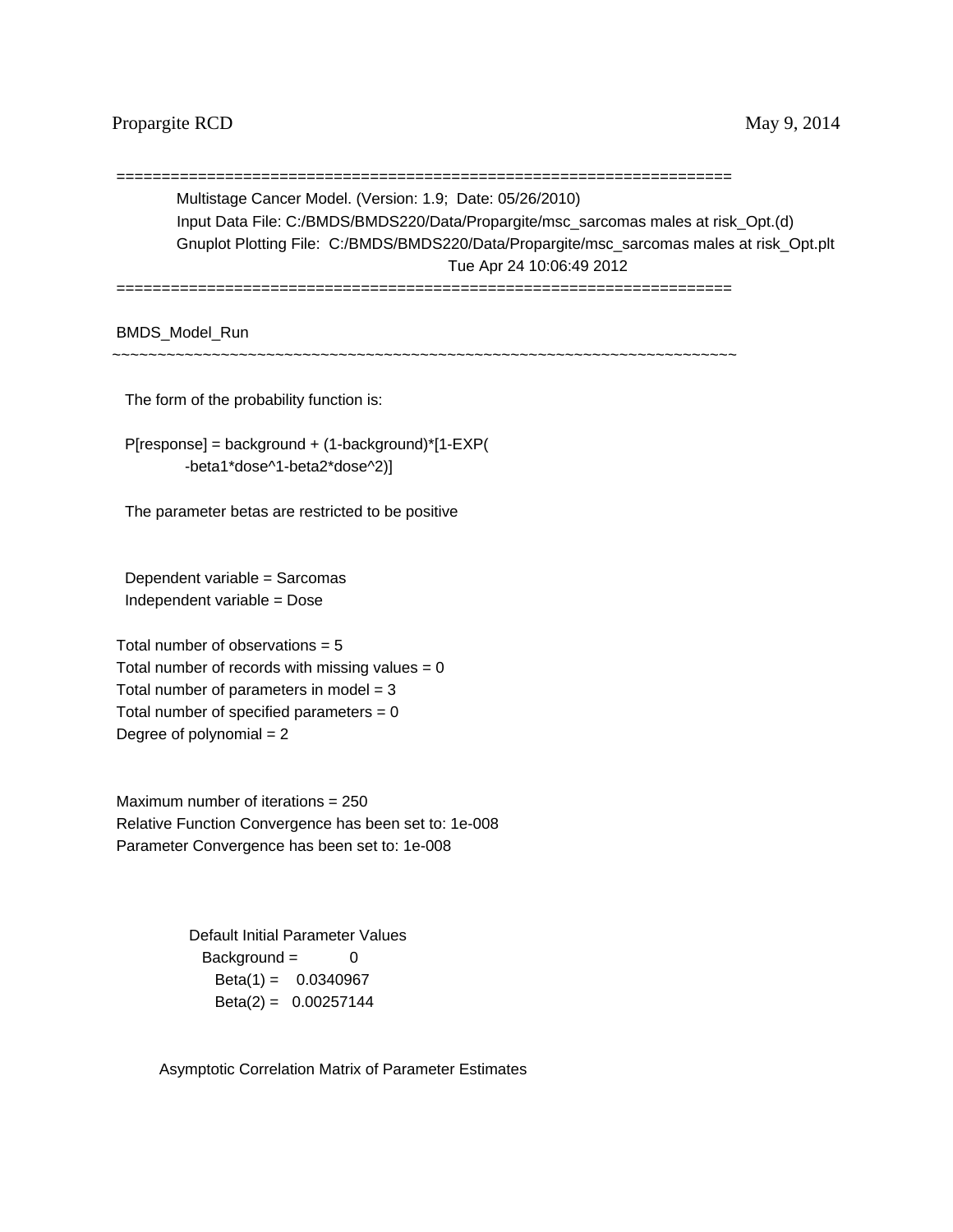( \*\*\* The model parameter(s) -Background -Beta(1) have been estimated at a boundary point, or have been specified by the user, and do not appear in the correlation matrix )

Beta(2)

 $Beta(2)$  1

Parameter Estimates

95.0% Wald Confidence Interval

| Variable   | Estimate   | Std. Err. |   |   | Lower Conf. Limit Upper Conf. Limit |
|------------|------------|-----------|---|---|-------------------------------------|
| Background |            |           |   |   |                                     |
| Beta(1)    |            |           | * | * |                                     |
| Beta(2)    | 0.00588103 | $\star$   | * | * |                                     |

\* - Indicates that this value is not calculated.

Analysis of Deviance Table

|               | Model Log(likelihood) # Param's Deviance Test d.f. P-value |   |                         |  |        |  |
|---------------|------------------------------------------------------------|---|-------------------------|--|--------|--|
|               | Full model -57.1448                                        | 5 |                         |  |        |  |
| Fitted model  | -58.2966   1                                               |   | 2.30373 4               |  | 0.6801 |  |
| Reduced model |                                                            |   | -97.5874  1  80.8852  4 |  | <.0001 |  |

AIC: 118.593

| Goodness of Fit |                              |        |        |    |          |          |  |  |
|-----------------|------------------------------|--------|--------|----|----------|----------|--|--|
|                 |                              | Scaled |        |    |          |          |  |  |
| Dose            | Est. Prob. Expected Observed |        |        |    | Size     | Residual |  |  |
|                 |                              |        |        |    |          |          |  |  |
| 0.0000          | 0.0000                       | 0.000  | 0.000  | 44 | 0.000    |          |  |  |
| 0.7000          | 0.0029                       | 0.135  | 0.000  | 47 | $-0.368$ |          |  |  |
| 1.2000          | 0.0084                       | 0.371  | 0.000  | 44 | $-0.612$ |          |  |  |
| 5.8000          | 0.1795                       | 8.257  | 11.000 | 46 | 1.054    |          |  |  |
| 11.8000         | 0.5591                       | 25.717 | 24,000 | 46 | $-0.510$ |          |  |  |

 $Chi^2 = 1.88$  d.f. = 4 P-value = 0.7577